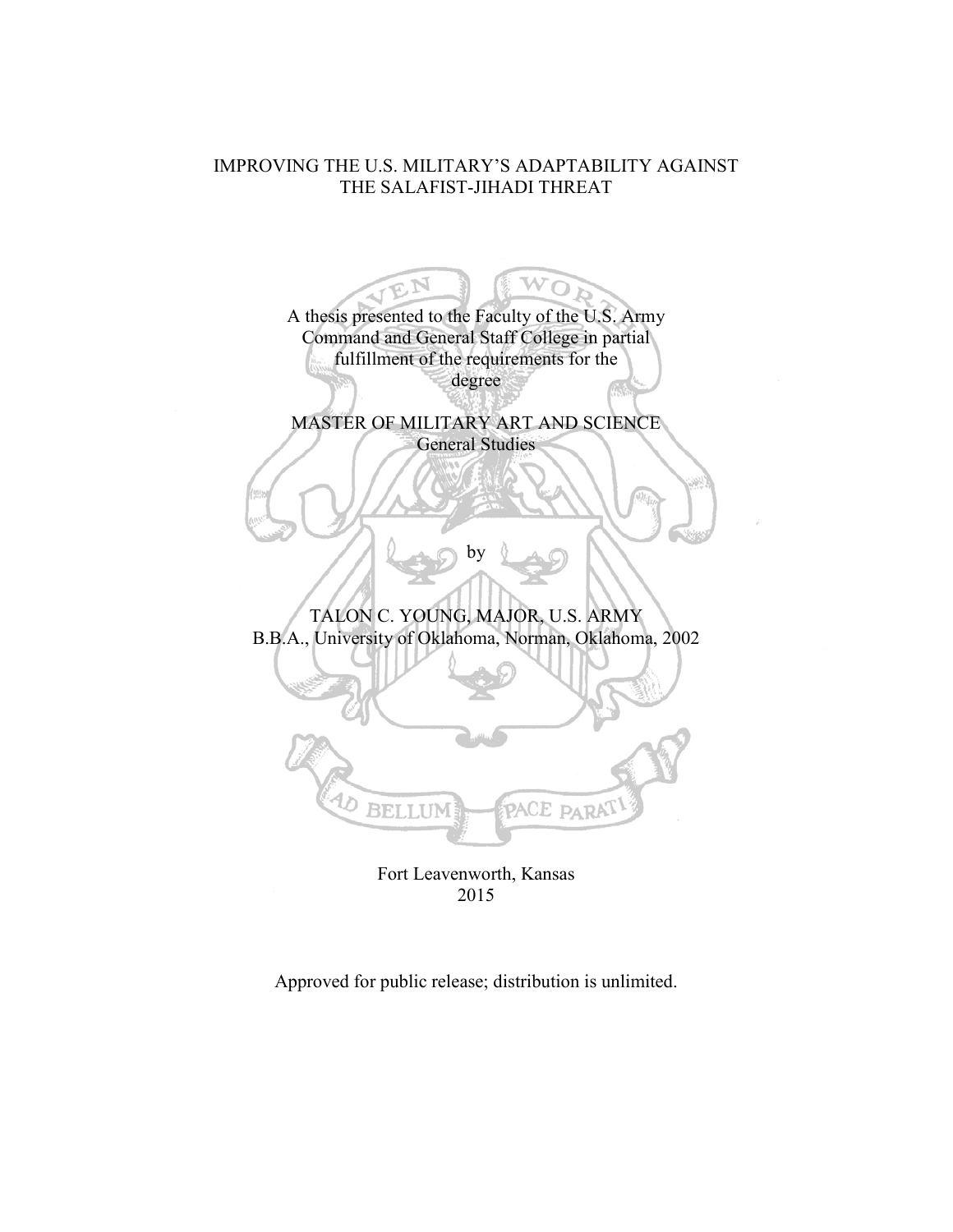| <b>REPORT DOCUMENTATION PAGE</b>                                                                                                                                                                                                  |                     |                                      |                                           | Form Approved                                                                                                                                                                                                                                                                                                                                                                                                                                                                                                                                                                                                                                                                                                                                                                                                                                                                                                                                                                                       |
|-----------------------------------------------------------------------------------------------------------------------------------------------------------------------------------------------------------------------------------|---------------------|--------------------------------------|-------------------------------------------|-----------------------------------------------------------------------------------------------------------------------------------------------------------------------------------------------------------------------------------------------------------------------------------------------------------------------------------------------------------------------------------------------------------------------------------------------------------------------------------------------------------------------------------------------------------------------------------------------------------------------------------------------------------------------------------------------------------------------------------------------------------------------------------------------------------------------------------------------------------------------------------------------------------------------------------------------------------------------------------------------------|
|                                                                                                                                                                                                                                   |                     |                                      |                                           | OMB No. 0704-0188                                                                                                                                                                                                                                                                                                                                                                                                                                                                                                                                                                                                                                                                                                                                                                                                                                                                                                                                                                                   |
| number. PLEASE DO NOT RETURN YOUR FORM TO THE ABOVE ADDRESS.                                                                                                                                                                      |                     |                                      |                                           | Public reporting burden for this collection of information is estimated to average 1 hour per response, including the time for reviewing instructions, searching existing data<br>sources, gathering and maintaining the data needed, and completing and reviewing this collection of information. Send comments regarding this burden estimate or any other<br>aspect of this collection of information, including suggestions for reducing this burden to Department of Defense, Washington Headquarters Services, Directorate for<br>Information Operations and Reports (0704-0188), 1215 Jefferson Davis Highway, Suite 1204, Arlington, VA 22202-4302. Respondents should be aware that notwithstanding<br>any other provision of law, no person shall be subject to any penalty for failing to comply with a collection of information if it does not display a currently valid OMB control                                                                                                   |
| 1. REPORT DATE (DD-MM-YYYY)                                                                                                                                                                                                       |                     | 2. REPORT TYPE                       |                                           | 3. DATES COVERED (From - To)                                                                                                                                                                                                                                                                                                                                                                                                                                                                                                                                                                                                                                                                                                                                                                                                                                                                                                                                                                        |
| 12-06-2015                                                                                                                                                                                                                        |                     | Master's Thesis                      |                                           | AUG 2014 - JUNE 2015                                                                                                                                                                                                                                                                                                                                                                                                                                                                                                                                                                                                                                                                                                                                                                                                                                                                                                                                                                                |
| <b>4. TITLE AND SUBTITLE</b>                                                                                                                                                                                                      |                     |                                      |                                           | <b>5a. CONTRACT NUMBER</b>                                                                                                                                                                                                                                                                                                                                                                                                                                                                                                                                                                                                                                                                                                                                                                                                                                                                                                                                                                          |
| Improving the U.S. Military's Adaptability Against the Salafist-                                                                                                                                                                  |                     | <b>5b. GRANT NUMBER</b>              |                                           |                                                                                                                                                                                                                                                                                                                                                                                                                                                                                                                                                                                                                                                                                                                                                                                                                                                                                                                                                                                                     |
| jihadi Threat                                                                                                                                                                                                                     |                     |                                      |                                           | <b>5c. PROGRAM ELEMENT NUMBER</b>                                                                                                                                                                                                                                                                                                                                                                                                                                                                                                                                                                                                                                                                                                                                                                                                                                                                                                                                                                   |
| 6. AUTHOR(S)                                                                                                                                                                                                                      |                     |                                      |                                           | <b>5d. PROJECT NUMBER</b>                                                                                                                                                                                                                                                                                                                                                                                                                                                                                                                                                                                                                                                                                                                                                                                                                                                                                                                                                                           |
| MAJ Talon C. Young                                                                                                                                                                                                                |                     |                                      | <b>5e. TASK NUMBER</b>                    |                                                                                                                                                                                                                                                                                                                                                                                                                                                                                                                                                                                                                                                                                                                                                                                                                                                                                                                                                                                                     |
|                                                                                                                                                                                                                                   |                     |                                      |                                           | <b>5f. WORK UNIT NUMBER</b>                                                                                                                                                                                                                                                                                                                                                                                                                                                                                                                                                                                                                                                                                                                                                                                                                                                                                                                                                                         |
| 7. PERFORMING ORGANIZATION NAME(S) AND ADDRESS(ES)<br>U.S. Army Command and General Staff College<br><b>ATTN: ATZL-SWD-GD</b><br>Fort Leavenworth, KS 66027-2301                                                                  |                     |                                      | 8. PERFORMING ORG REPORT<br><b>NUMBER</b> |                                                                                                                                                                                                                                                                                                                                                                                                                                                                                                                                                                                                                                                                                                                                                                                                                                                                                                                                                                                                     |
| 9. SPONSORING / MONITORING AGENCY NAME(S) AND ADDRESS(ES)                                                                                                                                                                         |                     |                                      |                                           | <b>10. SPONSOR/MONITOR'S</b><br><b>ACRONYM(S)</b>                                                                                                                                                                                                                                                                                                                                                                                                                                                                                                                                                                                                                                                                                                                                                                                                                                                                                                                                                   |
|                                                                                                                                                                                                                                   |                     |                                      |                                           | <b>11. SPONSOR/MONITOR'S REPORT</b><br><b>NUMBER(S)</b>                                                                                                                                                                                                                                                                                                                                                                                                                                                                                                                                                                                                                                                                                                                                                                                                                                                                                                                                             |
| <b>12. DISTRIBUTION / AVAILABILITY STATEMENT</b><br>Approved for Public Release; Distribution is Unlimited                                                                                                                        |                     |                                      |                                           |                                                                                                                                                                                                                                                                                                                                                                                                                                                                                                                                                                                                                                                                                                                                                                                                                                                                                                                                                                                                     |
| <b>13. SUPPLEMENTARY NOTES</b>                                                                                                                                                                                                    |                     |                                      |                                           |                                                                                                                                                                                                                                                                                                                                                                                                                                                                                                                                                                                                                                                                                                                                                                                                                                                                                                                                                                                                     |
| <b>14. ABSTRACT</b><br>individual Salafist-jihadi groups without giving energy to the global Salafist-jihadi<br>differences between the two were used to identify gaps between what the U.S. military<br><b>15. SUBJECT TERMS</b> |                     |                                      |                                           | This qualitative research case study attempted to address "How can the U.S. military degrade<br>movement?" The secondary questions were: what gaps exist between the U.S. military's CT<br>strategy and doctrine and the most current research and information, and why is the Salafist-<br>jihadi movement gaining strength? To answer these questions, the study examined current U.S.<br>military doctrine and strategies relating to combating the Salafist-jihadi threat and compared<br>those documents to the most current academic research. After a comparison was made, the<br>believes, and what is actually true based on the research. The findings concluded that the U.S.<br>military lacks a shared understanding of what terrorism is, how it differs at each level of war,<br>what the center of gravity is, and how to counter it. Until a shared understanding is achieved,<br>the U.S. military will continue to be slow to innovate and adapt against this particular threat. |
| Violent Extremism, Islamic, Islamist, War on Terror, Innovation, Adaptation                                                                                                                                                       |                     |                                      |                                           | Terrorism, Counterterrorism, Insurgency, Counterinsurgency, Salafist, Salafist-jihadi, Combating                                                                                                                                                                                                                                                                                                                                                                                                                                                                                                                                                                                                                                                                                                                                                                                                                                                                                                    |
| <b>16. SECURITY CLASSIFICATION OF:</b>                                                                                                                                                                                            |                     | <b>17. LIMITATION</b><br>OF ABSTRACT | 18. NUMBER<br><b>OF PAGES</b>             | 19a. NAME OF RESPONSIBLE PERSON                                                                                                                                                                                                                                                                                                                                                                                                                                                                                                                                                                                                                                                                                                                                                                                                                                                                                                                                                                     |
| <b>b. ABSTRACT</b><br>a. REPORT<br>(U)<br>(U)                                                                                                                                                                                     | c. THIS PAGE<br>(U) | (U)                                  | 96                                        | 19b. PHONE NUMBER (include area code)                                                                                                                                                                                                                                                                                                                                                                                                                                                                                                                                                                                                                                                                                                                                                                                                                                                                                                                                                               |
|                                                                                                                                                                                                                                   |                     |                                      |                                           | Standard Form 208 (Rev. 8-08)                                                                                                                                                                                                                                                                                                                                                                                                                                                                                                                                                                                                                                                                                                                                                                                                                                                                                                                                                                       |

**Standard Form 298 (Rev. 8-98) Prescribed by ANSI Std. Z39.18**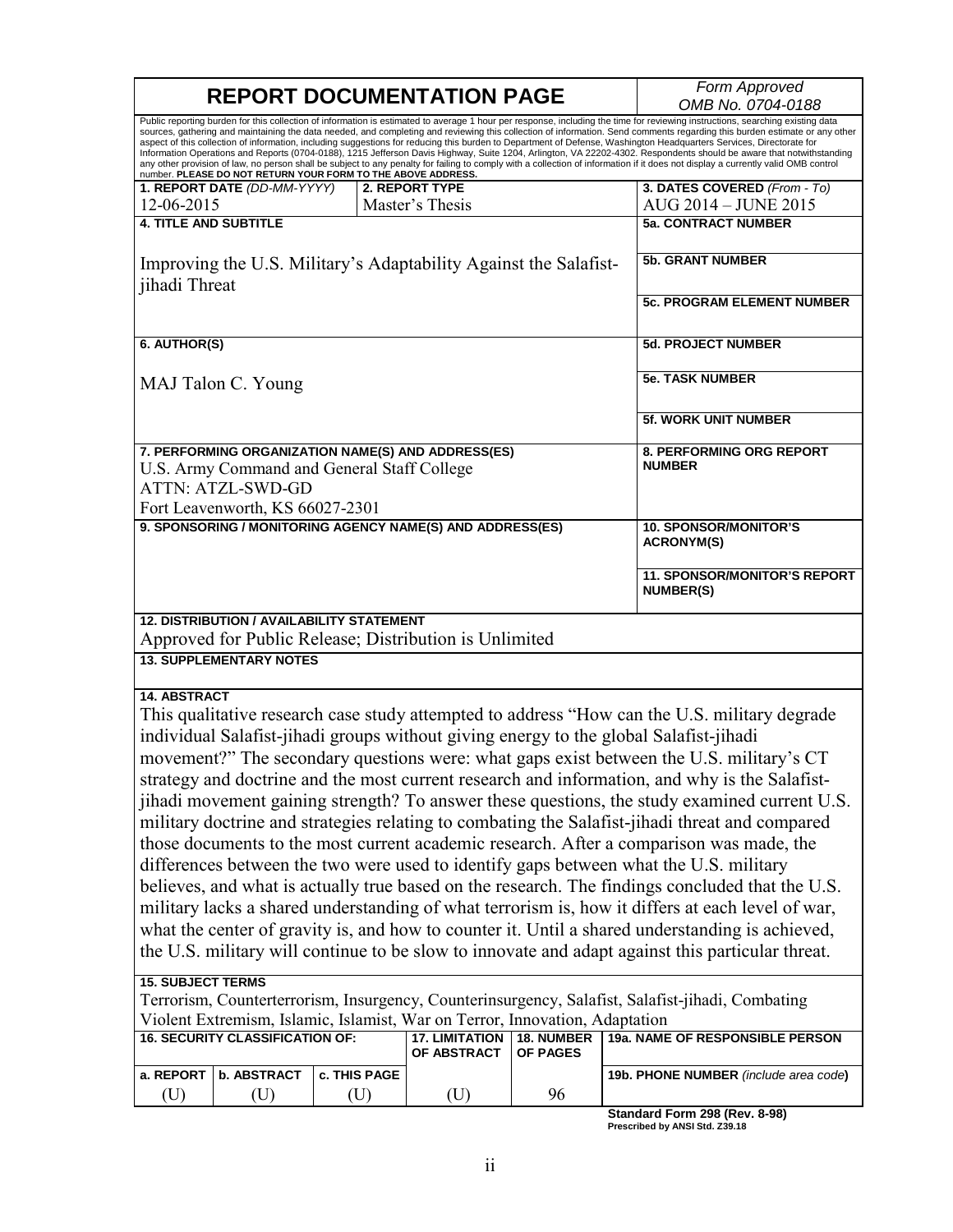## MASTER OF MILITARY ART AND SCIENCE

#### THESIS APPROVAL PAGE

Name of Candidate: Major Talon C. Young

Thesis Title: Improving the U.S. Military's Adaptability Against the Salafist-jihadi Threat

Approved by:

<sub>2</sub>, Thesis Committee Chair Herbert F. Merrick, MPA

, Member Kevin P. Shea, Ed.D.

, Member LTC Steven P. Zynda, M.A.

Accepted this 12th day of June 2015 by:

, Director, Graduate Degree Programs Robert F. Baumann, Ph.D.

The opinions and conclusions expressed herein are those of the student author and do not necessarily represent the views of the U.S. Army Command and General Staff College or any other governmental agency. (References to this study should include the foregoing statement.)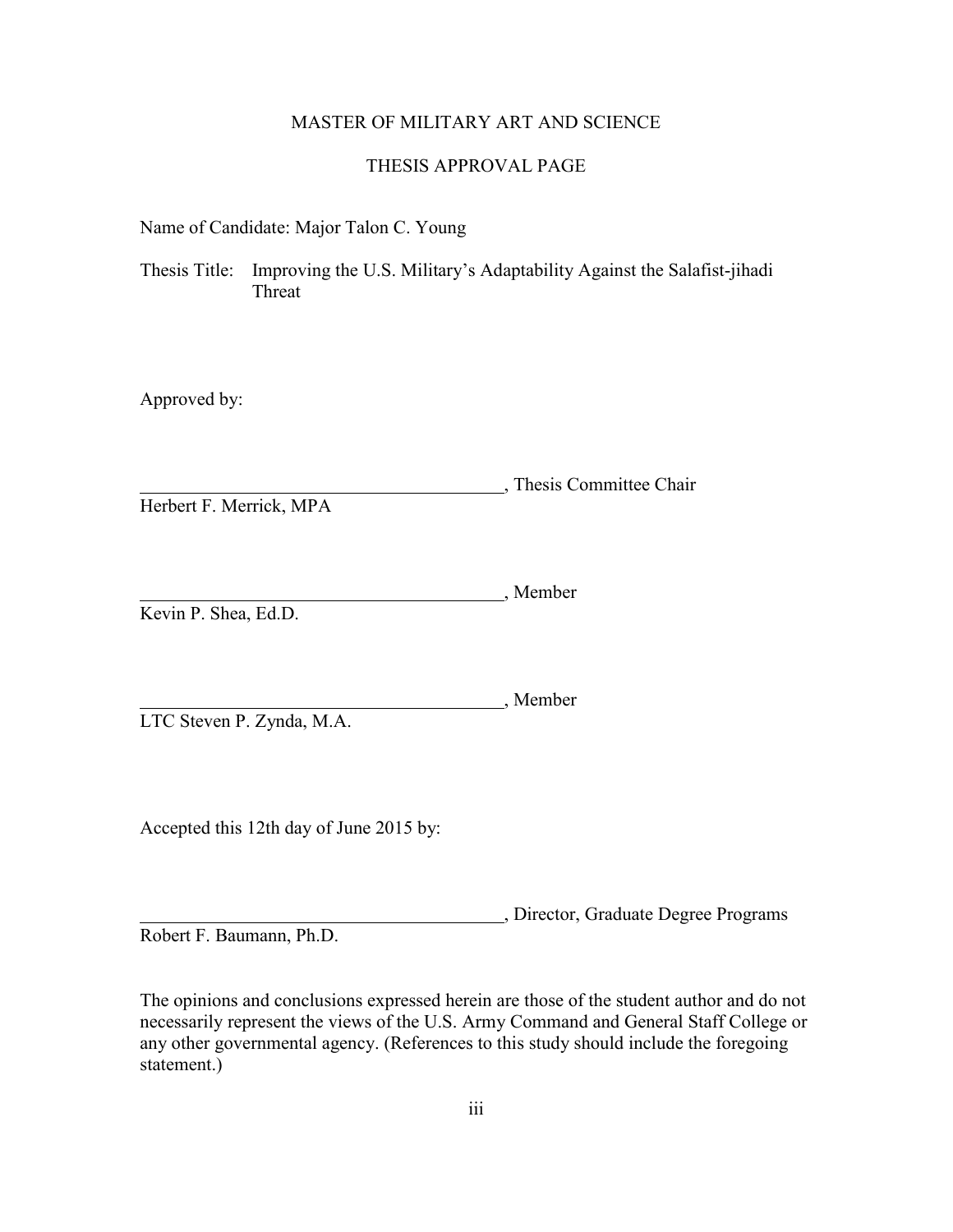# ABSTRACT

# IMPROVING THE U.S. MILITARY'S ADAPTABILITY AGAINST THE SALAFIST-JIHADI THREAT, by Major Talon C. Young, 96 pages.

This qualitative research case study attempted to address "How can the U.S. military degrade individual Salafist-jihadi groups without giving energy to the global Salafistjihadi movement?" The secondary questions were: what gaps exist between the U.S. military's CT strategy and doctrine and the most current research and information, and why is the Salafist-jihadi movement gaining strength? To answer these questions, the study examined current U.S. military doctrine and strategies relating to combating the Salafist-jihadi threat and compared those documents to the most current academic research. After a comparison was made, the differences between the two were used to identify gaps between what the U.S. military believes, and what is actually true based on the research. The findings concluded that the U.S. military lacks a shared understanding of what terrorism is, how it differs at each level of war, what the center of gravity is, and how to counter it. Until a shared understanding is achieved, the U.S. military will continue to be slow to innovate and adapt against this particular threat.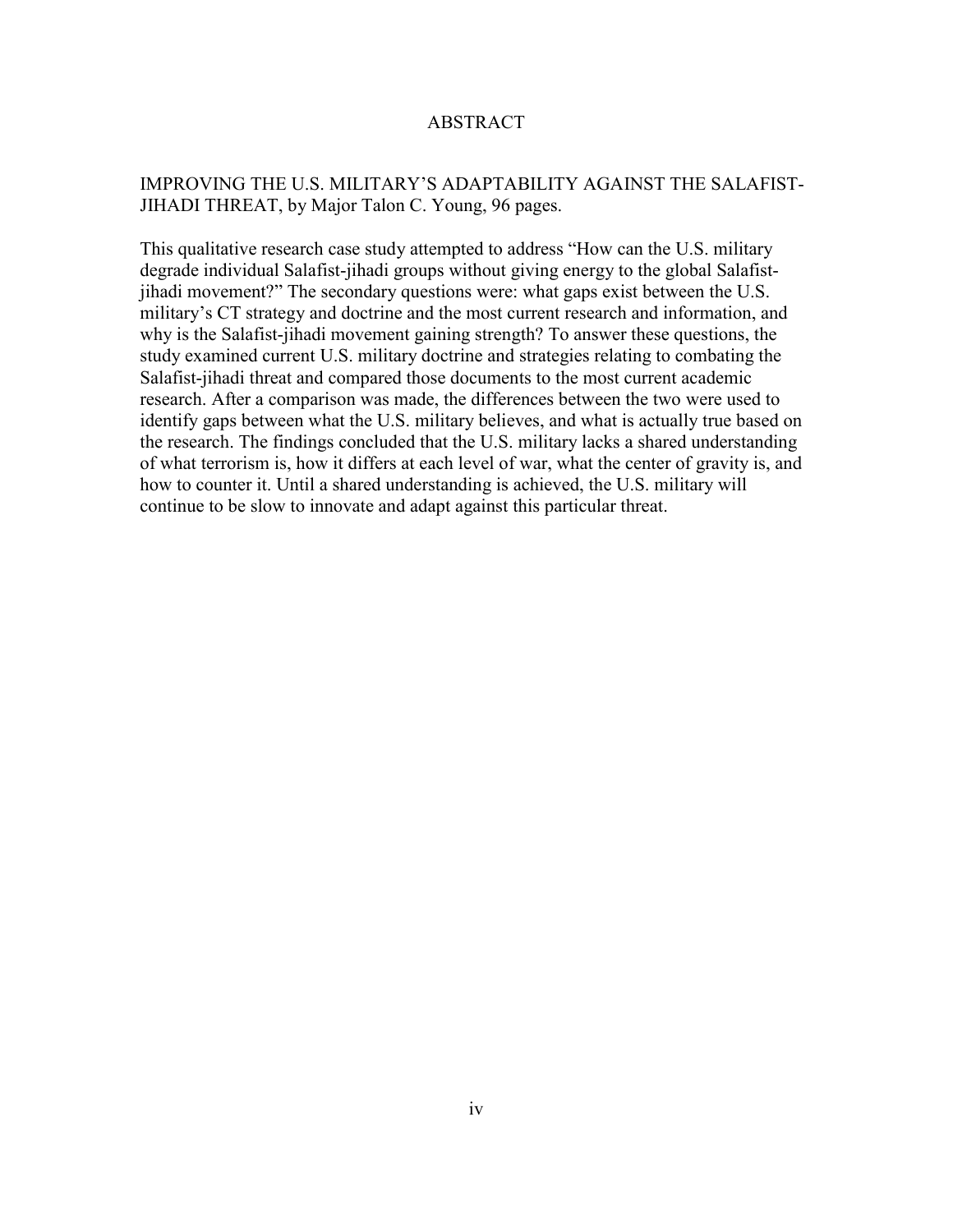#### ACKNOWLEDGMENTS

I want to sincerely express my appreciation and gratitude to my friends, instructors, and mentors who helped me during this process. Without your feedback and encouragement, this would not have been possible.

Specifically, I would like to thank my committee members: LTC Steven Zynda, Mr. Herbert Merrick, and Dr. Kevin Shea. I chose each of these members based on their specific knowledge and insight into this subject and they did not disappoint. I would also like to thank many of my friends and mentors who gave valuable feedback such as LTC Adelaido Godinez, MAJ Wilford Garvin, and MAJ Manuel Acosta.

I would also like to thank by loving and supporting wife, Christina Young. Although she never read this thesis, even after I printed it out and put it on her night stand, the moral encouragement that she gave throughout this process was extremely valuable.

Lastly, I would like to express my gratitude for all of the Soldiers, Sailors, Airmen, and civilians who have made the ultimate sacrifice in this war against violent extremism. It is my hope that we are learning valuable lessons from their sacrifice and will apply those lessons in defeating this complex and formidable enemy. Sincerely, I thank you and your families for what you have given in defense of this great country.

v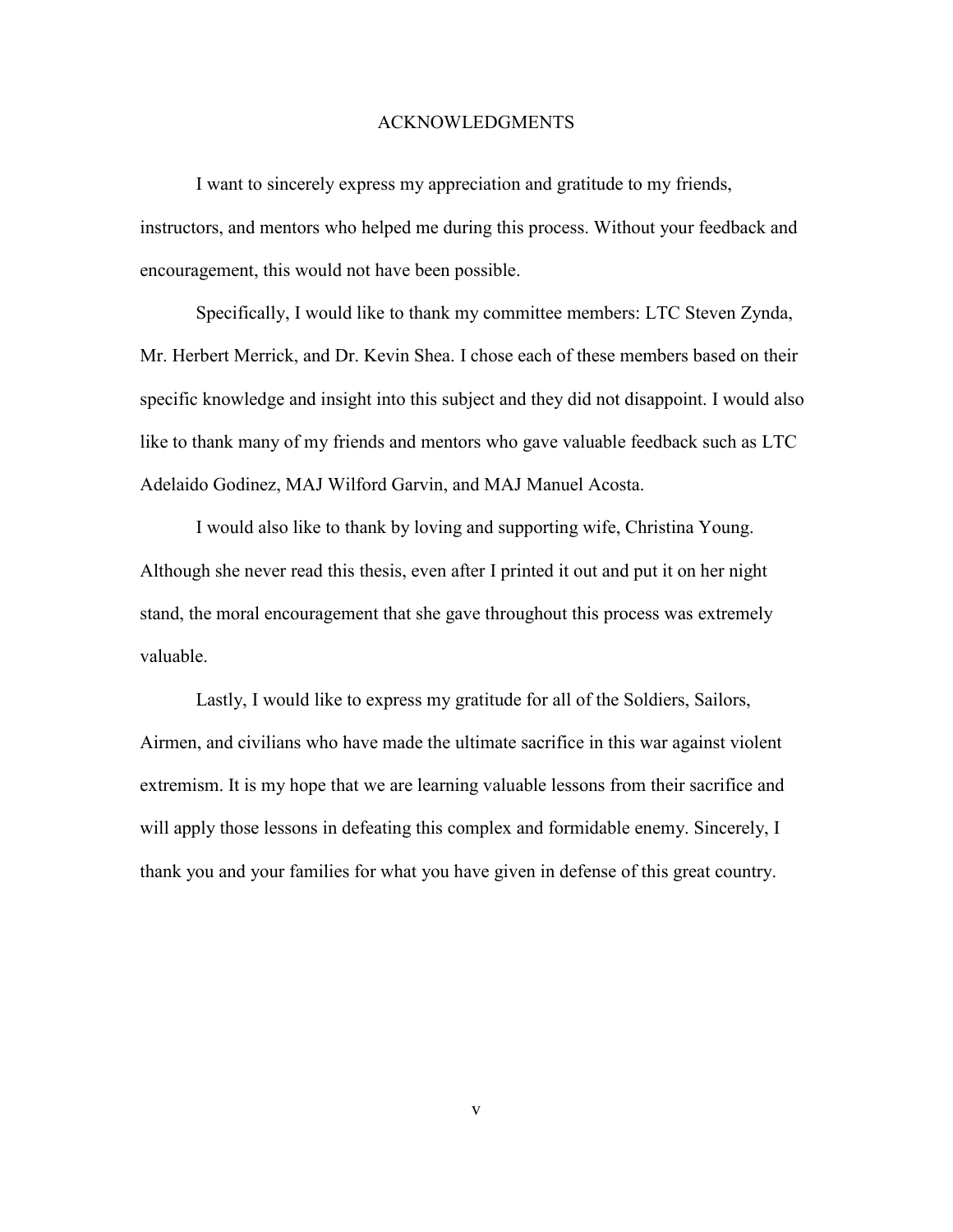# **TABLE OF CONTENTS**

|                                                                          | Page |
|--------------------------------------------------------------------------|------|
| MASTER OF MILITARY ART AND SCIENCE THESIS APPROVAL PAGE  iii             |      |
|                                                                          |      |
|                                                                          |      |
|                                                                          |      |
|                                                                          |      |
|                                                                          |      |
|                                                                          |      |
|                                                                          |      |
|                                                                          |      |
|                                                                          |      |
|                                                                          |      |
|                                                                          |      |
|                                                                          |      |
|                                                                          |      |
|                                                                          |      |
|                                                                          |      |
|                                                                          |      |
|                                                                          |      |
|                                                                          |      |
|                                                                          |      |
|                                                                          |      |
|                                                                          |      |
|                                                                          |      |
|                                                                          |      |
|                                                                          |      |
|                                                                          |      |
| A Center of Gravity Analysis-Salafist-jihadi Groups vs. the Movement  28 |      |
|                                                                          |      |
|                                                                          |      |
|                                                                          |      |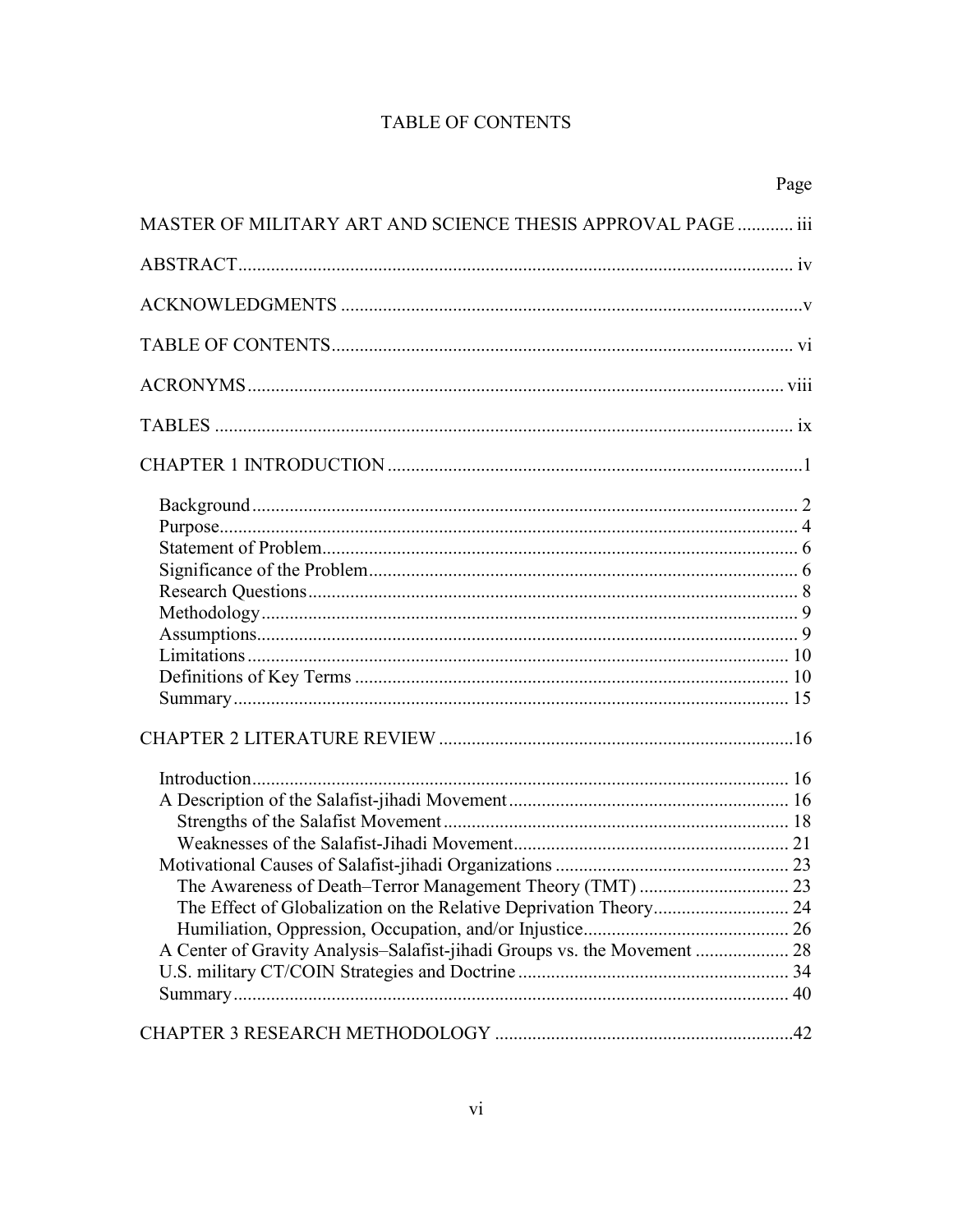| How can the U.S. military degrade individual Salafist-jihadi groups without      |  |
|----------------------------------------------------------------------------------|--|
|                                                                                  |  |
|                                                                                  |  |
| What gaps exist between the U.S. military's CT strategy and doctrine and         |  |
|                                                                                  |  |
| Gap 1: Decapitating a terrorist leader will degrade the terrorist organization55 |  |
| Gap 2: The belief that the charismatic leader is the operational or strategic    |  |
|                                                                                  |  |
| Gap 3: Combating Violent Extremism with CT vs COIN doctrine59                    |  |
|                                                                                  |  |
|                                                                                  |  |
|                                                                                  |  |
|                                                                                  |  |
|                                                                                  |  |
| How can the U.S. military degrade individual Salafist-jihadi groups without      |  |
|                                                                                  |  |
|                                                                                  |  |
| What gaps exist between the U.S. military's CT strategy and doctrine and         |  |
|                                                                                  |  |
|                                                                                  |  |
|                                                                                  |  |
|                                                                                  |  |
|                                                                                  |  |
|                                                                                  |  |
|                                                                                  |  |
|                                                                                  |  |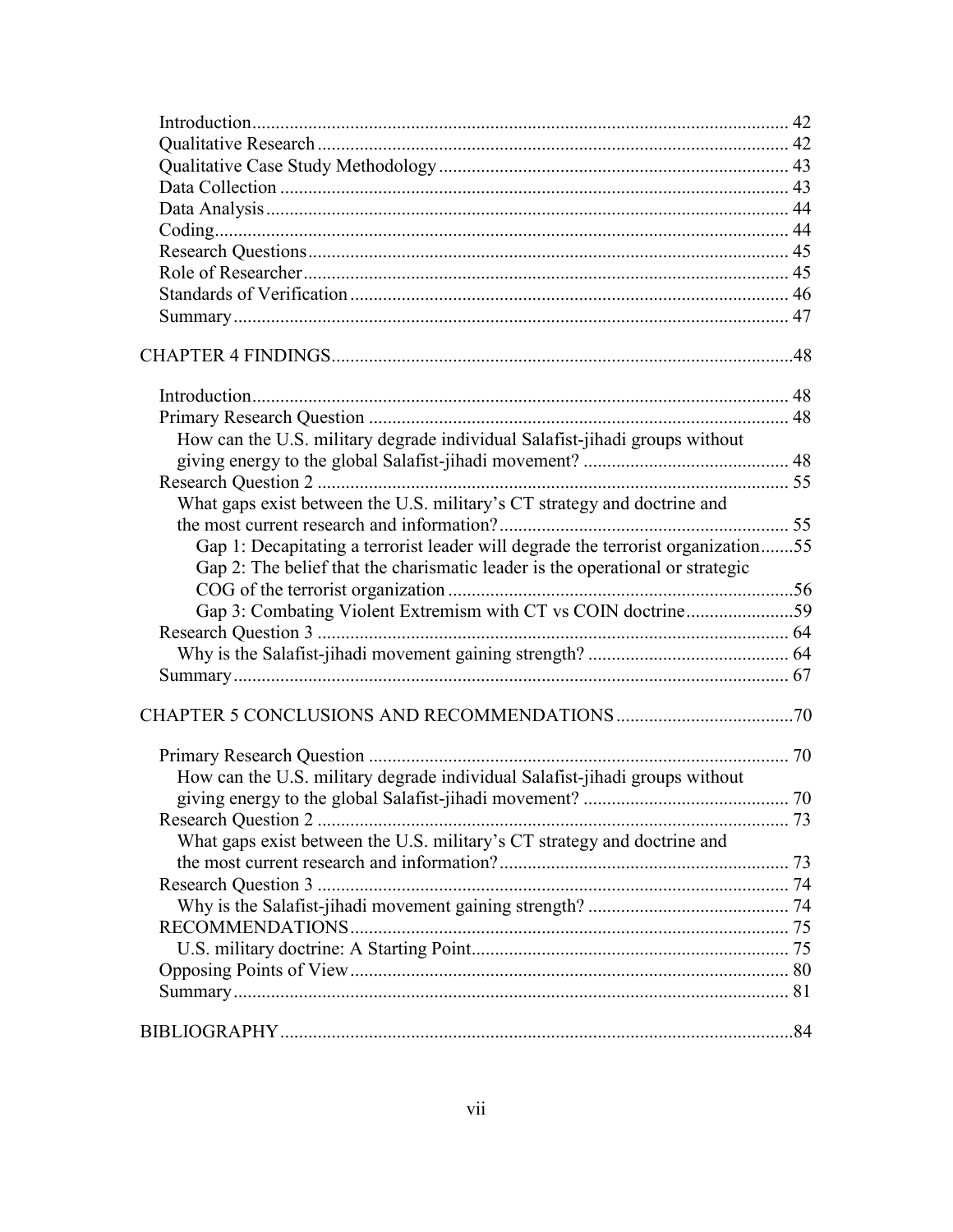# ACRONYMS

| <b>ADP</b>      | <b>Army Doctrine Publication</b>                       |
|-----------------|--------------------------------------------------------|
| <b>ADRP</b>     | Army Doctrine Reference Publication                    |
| <b>CINC</b>     | Commander in Chief, The President of the United States |
| COG             | Center of Gravity                                      |
| <b>COIN</b>     | Counterinsurgency                                      |
| <b>CT</b>       | Counterterrorism                                       |
| <b>DOD</b>      | Department of Defense                                  |
| <b>DOS</b>      | Department of State                                    |
| <b>FM</b>       | <b>Field Manual</b>                                    |
| <b>FTO</b>      | Foreign Terrorist Organizations                        |
| <b>GWOT</b>     | Global War on Terrorism                                |
| HN              | <b>Host Nation</b>                                     |
| <b>IRTPA</b>    | Intelligence Reform and Terrorism Prevention Act       |
| <b>ISIS</b>     | Islamic State of Iraq and al-Sham                      |
| JP              | Joint Publication                                      |
| LOE             | Lines of Effort                                        |
| LO <sub>O</sub> | Lines of Operation                                     |
| <b>MISO</b>     | Military Information Support Operations                |
| <b>NCTC</b>     | National Counterterrorism Center                       |
| <b>RAND</b>     | <b>Research and Development</b>                        |
| <b>TMT</b>      | <b>Terror Management Theory</b>                        |
| <b>USG</b>      | <b>United States Government</b>                        |
| <b>WMD</b>      | <b>Weapons of Mass Destruction</b>                     |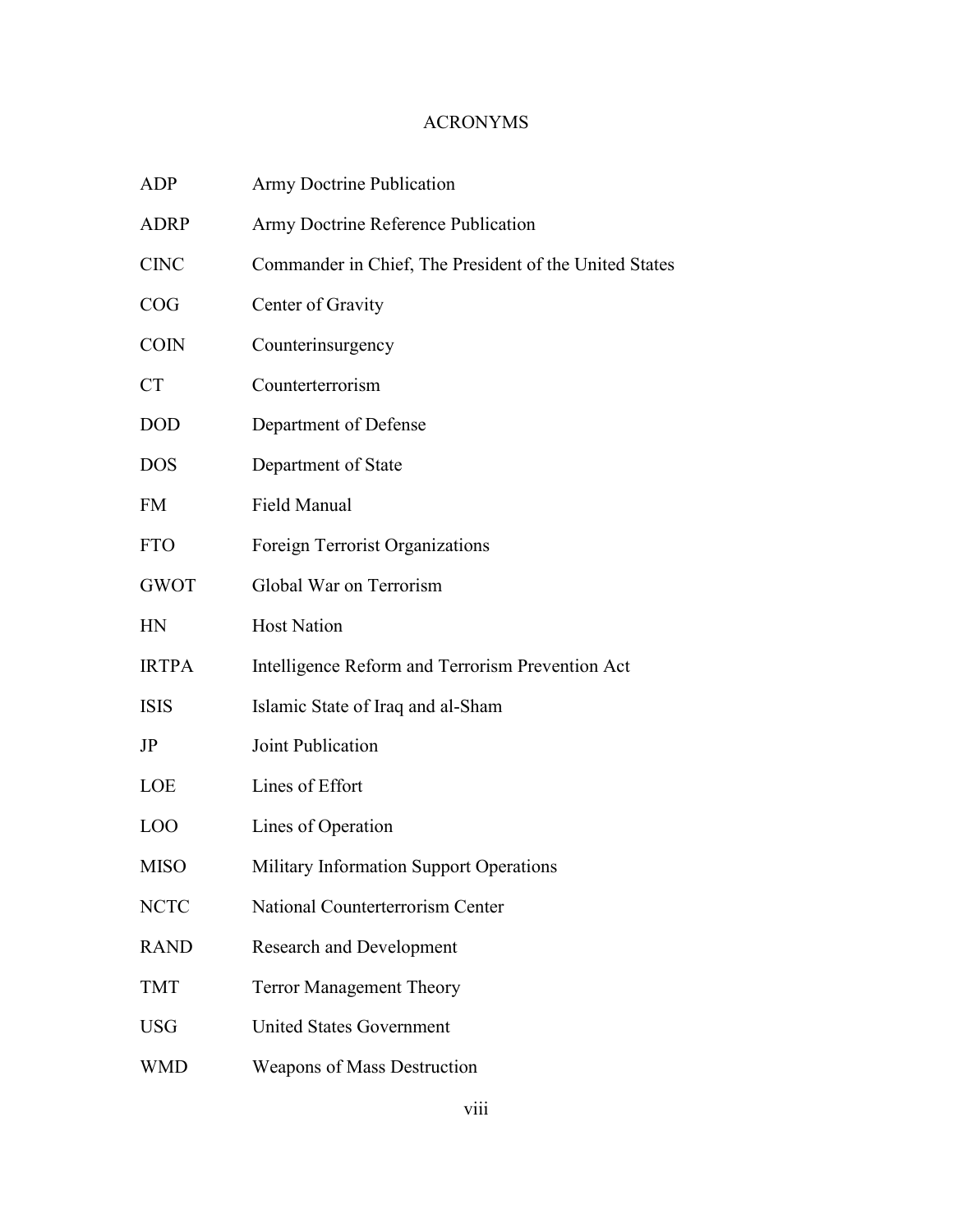# TABLES

|                                                                               | Page |
|-------------------------------------------------------------------------------|------|
|                                                                               |      |
|                                                                               |      |
|                                                                               |      |
|                                                                               |      |
| Table 5. Marginal Value of Leadership Decapitation by Terrorist Group Type 79 |      |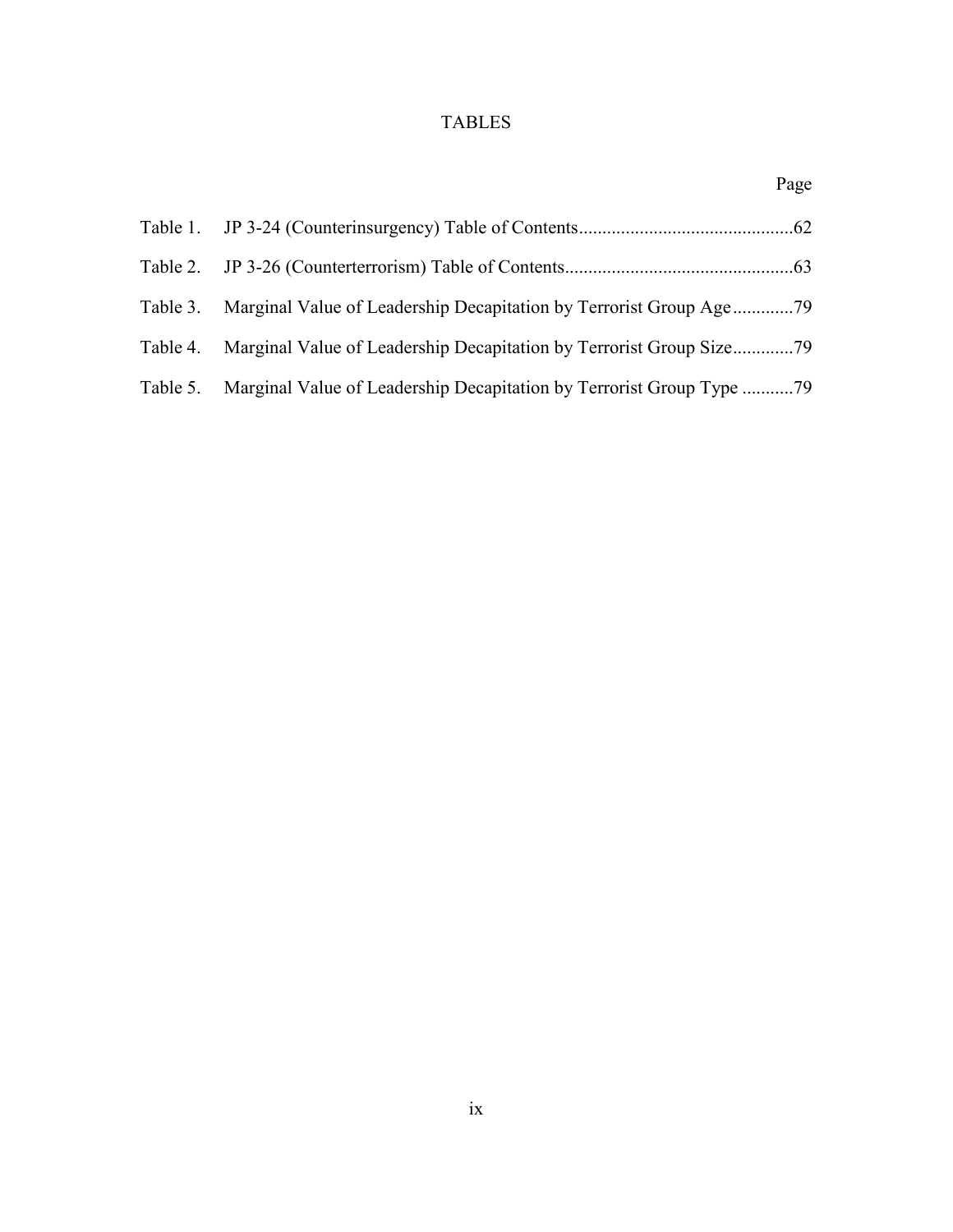## CHAPTER 1

#### INTRODUCTION

Now, make no mistake, our nation is still threatened by terrorists. But we have to recognize that the threat has shifted and evolved from the one that came to our shores on 9/11. With a decade of experience now to draw from, this is the moment to ask ourselves hard questions–about the nature of today's threats and how we should confront them.<sup>[1](#page-9-0)</sup>

― President Barack Obama, JP 3-26

"Without knowing what provides terrorism with a fertile ground to grow or what facilitates it and how, one will always stand on the brink of producing more terrorism while trying to crush it."<sup>[2](#page-9-1)</sup> It is vital to understand and address the causes of terrorism before one can develop an effective counter-terrorism (CT) strategy. The U.S. is fighting a war against violent extremism, yet there is not a shared understanding about what is perpetuating the increase in terrorism and what measures are effective in fighting it.

Terrorism has many different causes, comes in many different forms, and can be employed by many different types of organizations, most of which are beyond the scope of this paper. This thesis will focus only on the Salafist-jihadi movement. This qualitative research case study will address whether the U.S. military's doctrine and strategies relating to fighting against the Salafist-jihadi movement are aligned with the latest academic research and information. The goal is to determine whether the commonly held beliefs that are driving the U.S. military's CT strategy against Salafist-jihadi groups are

<span id="page-9-0"></span><sup>&</sup>lt;u>1</u> <sup>1</sup> Joint Chiefs of Staff, Joint Publication (JP) 3-26, *Counterterrorism* (Washington, DC: Joint Chiefs of Staff, 2014), IV-1.

<span id="page-9-1"></span><sup>2</sup> Tore Bjorgo, ed., *Root Causes of Terrorism: Myths, Realities and the Way Forward* (Abingdon, UK: Taylor and Francis Group, 2005), 1.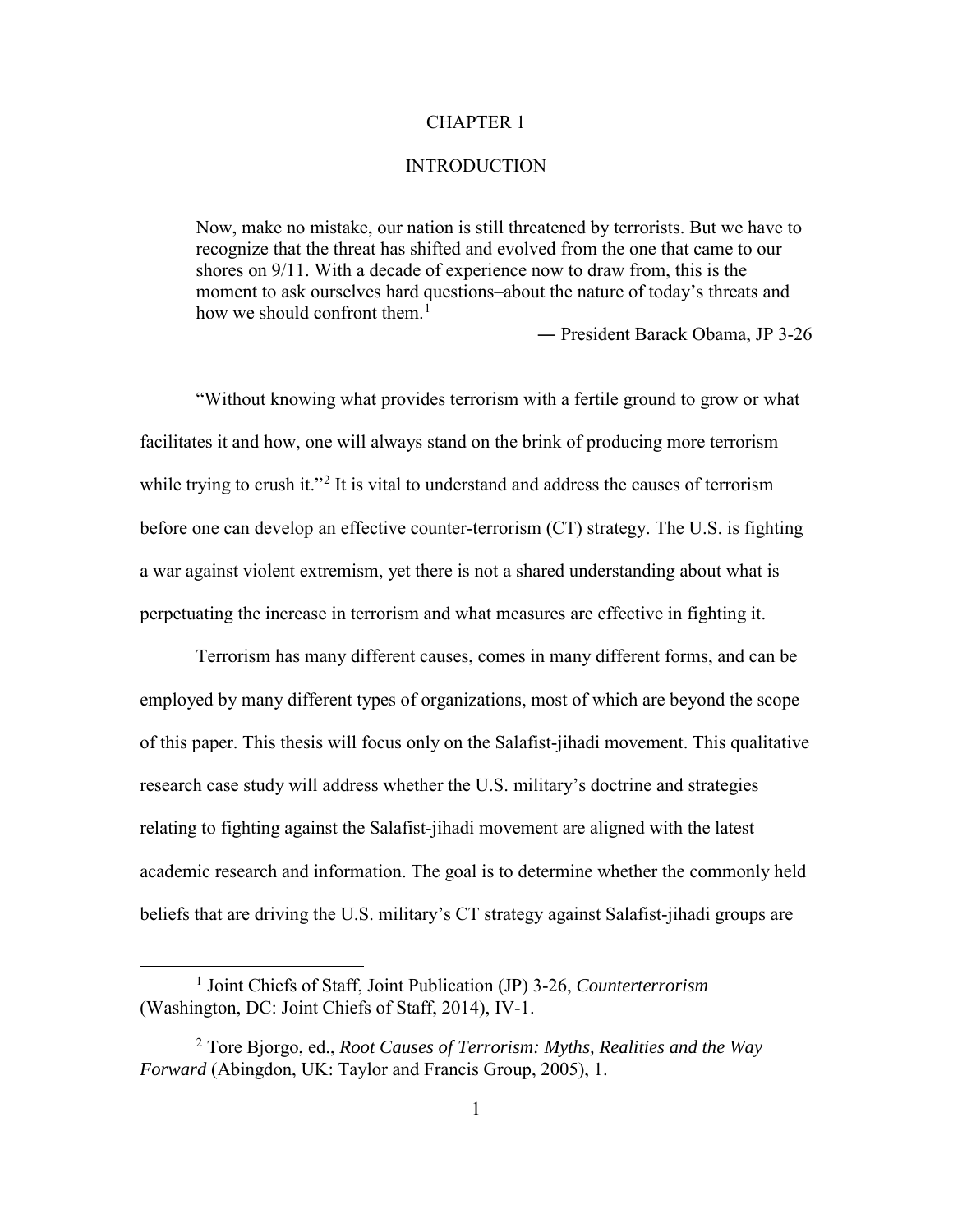valid. If invalid beliefs are identified, the secondary goal of this thesis is to give recommendations that will realign the U.S. military's CT doctrine and strategy with the most current information and research.

#### Background

Following the devastating attacks of 9/11, the United States instinctively, and understandably, concentrated on firepower to prevent repeat attacks and to destroy those who could conduct them. But instinct is not strategy. Reliance on firepower has not enabled the United States to reverse the globalizing Salafist tide. Every use of force against Muslims, not to mention every misuse, is employed by the adversary to make the case to militants and prospective martyrs that their community needs them to fight and die. $3$ 

According to a report from the International Center for the Study of

Radicalization and Political Violence, the month of November 2014 was the deadliest month in recent history for Salafist-jihadi attacks. "Less than four years ago jihadist violence was widely believed to be in a state of terminal decline. Osama bin Laden and his most senior lieutenants had been killed…by the end of 2014, it is no longer al Qaeda or jihadism that look outdated but the predictions of its imminent demise."[4](#page-10-1) Despite the U.S. military spending the last thirteen years fighting a Global War on Terror, and despite numerous tactical and operational successes along the way, the U.S. military is still losing the strategic fight against this ideologically based enemy. "This shows that jihadism is a global movement, that global movements don't just disappear, and that ideas and

<span id="page-10-1"></span><span id="page-10-0"></span> $\overline{\phantom{a}}$  3 David Gompert, *Heads We Win: The Cognitive Side of Counterinsurgency (COIN)* (Santa Monica, CA: RAND Corporation, 2007), 36.

<sup>4</sup> Peter Neumann, *The New Jihadism a Global Snapshot* (London: ICSR, 2014), 7.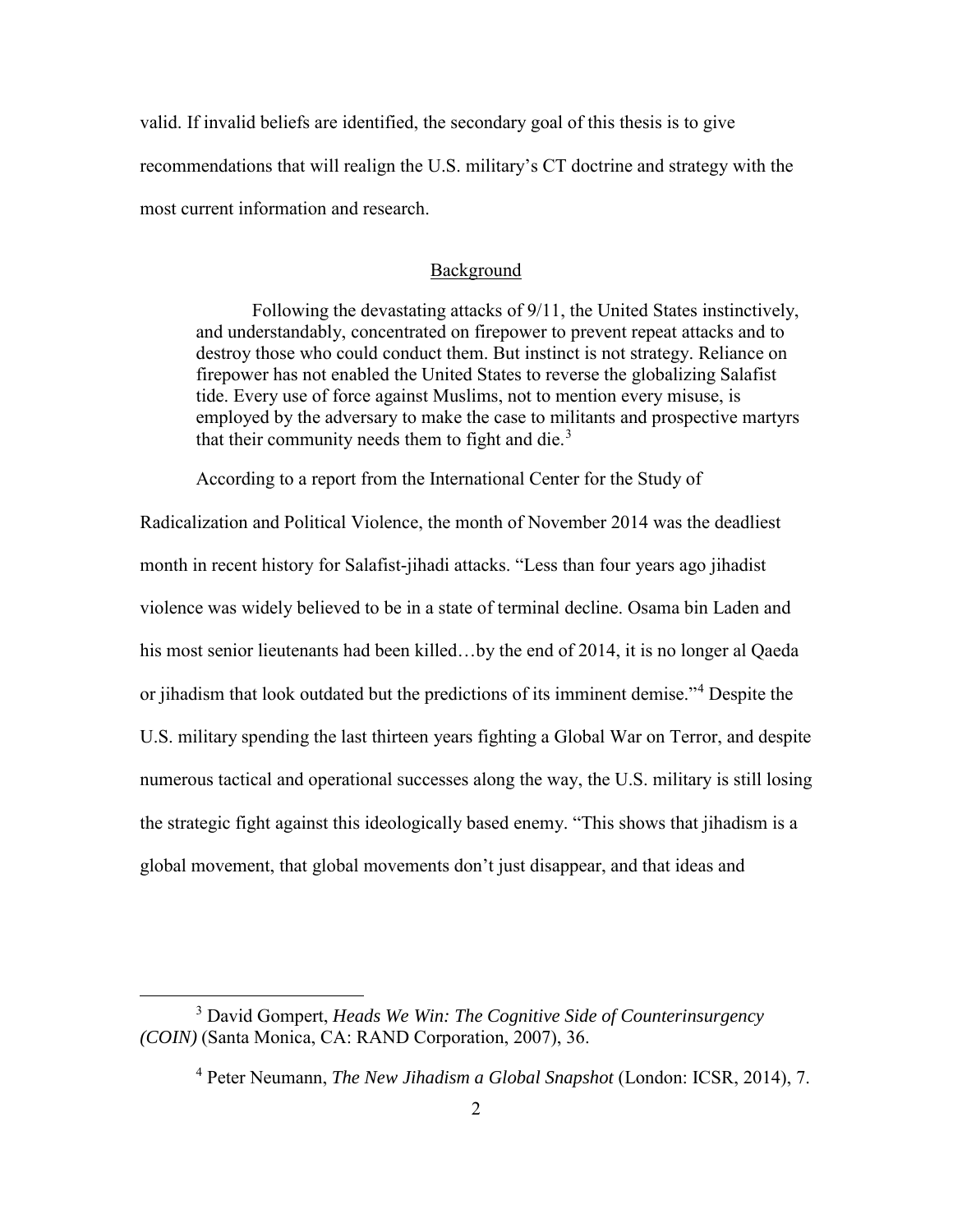ideologies can not be eliminated through drone strikes–however effective those tactics may have been in decimating al Qaeda's leadership."[5](#page-11-0)

A common CT tactic is to target the charismatic leaders that are inspiring a terrorist movement, but since these leaders typically operate in regions that do not complement U.S. intelligence collection capabilities, targeting these individuals can be a long process. Osama Bin Laden conducted an attack on the U.S. homeland in 2001, but it took the U.S. military until May  $2<sup>nd</sup>$ , 2011 to find and kill him. Mullah Omar has led the Quetta based Taliban virtually uncontested by the U.S. military since its inception in the early 1990's. Abu Bakr al-Baghdadi has been a direct threat to the United States and allies since 2010, but the U.S. military has yet to locate and kill him. Although each of these individuals are valuable leaders within their organizations, it has proven difficult for the U.S. military to successfully target them in a timely manner.

Even when the U.S. military successfully decapitates a leader, research suggests that it will rarely lead to long-term gains.<sup>[6](#page-11-1)</sup> By decapitating the leadership in many terrorist organizations, the U.S. military is doing more harm than good. "The findings show that decapitation is more likely to have counterproductive effects in larger, older, religious, and separatist organizations . . . Leadership decapitation seems to be a misguided strategy, particularly given the nature of organizations being currently targeted. The rise of religious and separatist organizations indicates that decapitation will

<span id="page-11-0"></span> $rac{1}{5}$  $<sup>5</sup>$  Neumann, 23.</sup>

<span id="page-11-1"></span><sup>6</sup> Jenna Jordan, *When Heads Roll: Assessing the Effectiveness of Leadership Decapitation* (Abingdon, UK: Taylor and Francis Group, 2009), 719-755.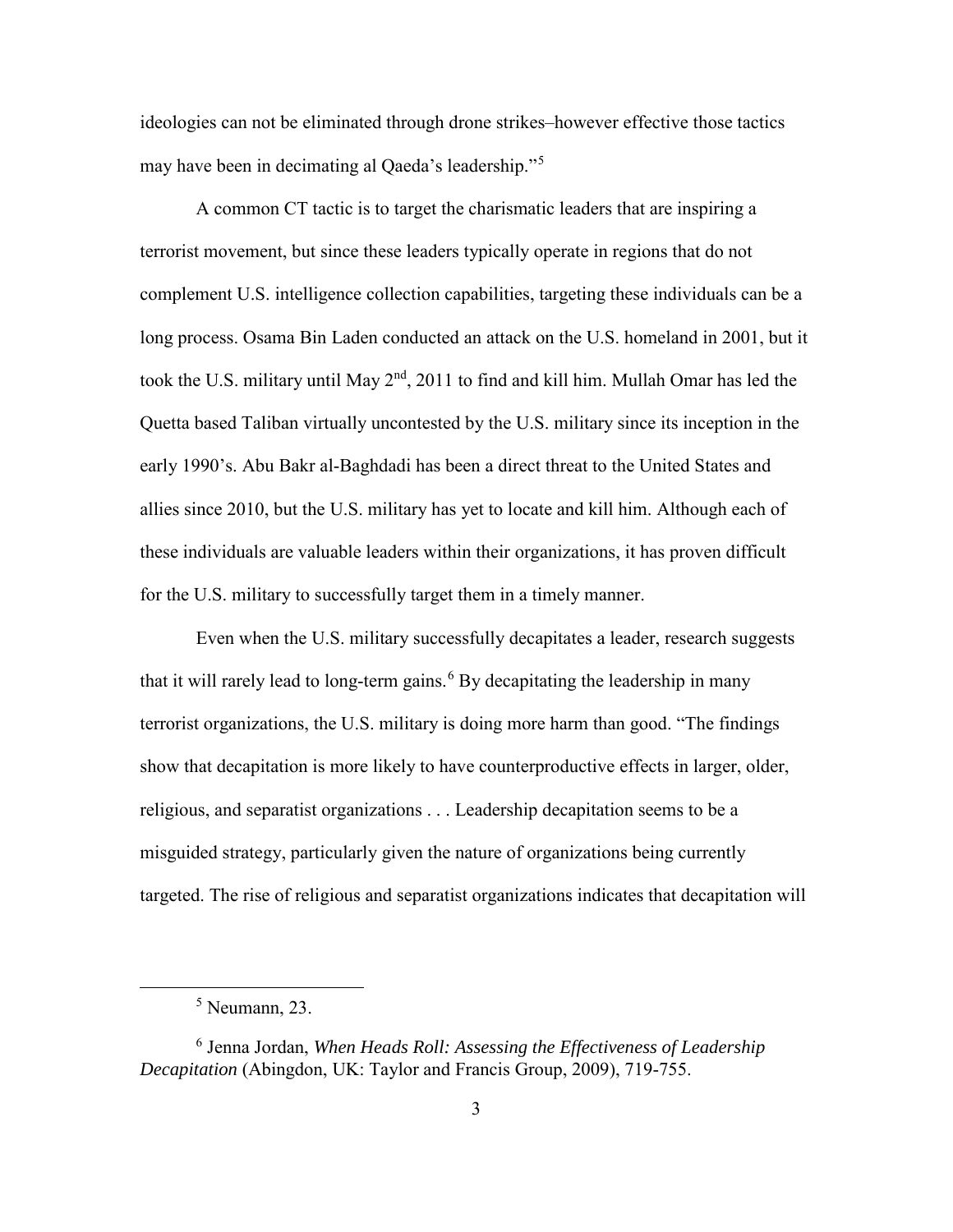continue to be an ineffective means of reducing terrorist activity."[7](#page-12-0) Although underground organizations are very dependent on charismatic leaders, especially in the early stages of their movements, the U.S. military's CT and counterinsurgency (COIN) doctrine fall short in explaining the positive and negative impacts of the decapitation approach.

There are appropriate situations when the decapitation approach and lethal targeting of leaders and support personnel have proven to be effective. However, there are several factors that need to be understood before lethal targeting occurs. Some of these factors are the type and size of the terrorist organization, whether it is religious or ideological in nature, and the age of the group itself.<sup>[8](#page-12-1)</sup> It is important that the U.S. military's doctrine be updated to allow for a more complete understanding of the specific situations when the decapitation strategy can be the most effective and when it may be counterproductive.

#### Purpose

This thesis attempts to validate some of the commonly held beliefs that are used to create a shared understanding of the enemy that the U.S. military faces in combating violent extremist. The Salafist-jihadi movement is a complex problem that is not yet fully understood, even within the military and academic communities. "While academics have made great strides in disseminating the false perceptions that permeate the international

8 Ibid.

<span id="page-12-1"></span><span id="page-12-0"></span> <sup>7</sup> <sup>7</sup> Jordan, 754.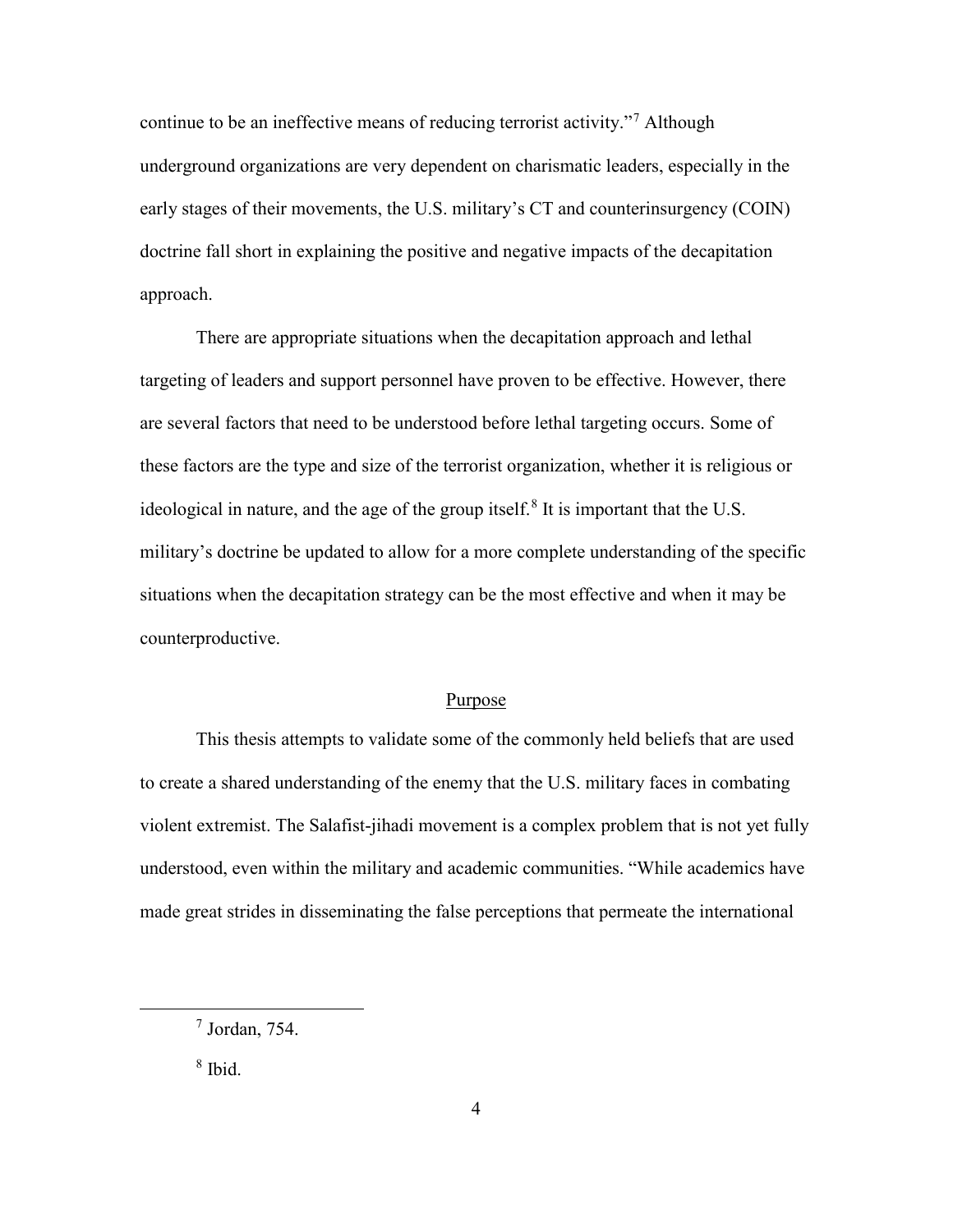debate, the true determinants of terrorism remain uncertain."[9](#page-13-0) I have held some beliefs since the attacks of 9/11 that have shaped how I view the War on Terror. Some of these beliefs, such as that decapitating a terrorist leader will have a negative impact on his organization, can be found throughout U.S. military publications. They are then used to create the strategies that are employed at the tactical, operational, and strategic levels of war in the war against violent extremism. These beliefs, although true in certain situations, can not be universally applied to every situation. Presently, it appears that policy makers and DOD employees do not understand when and where they can be applied to produce the desired affects. Attempting to universally apply these beliefs ultimately creates a gap between what we believe, and what is actually true. To understand when and where they can be applied, this thesis will analyze the most current research on the subject.

As practioners of the U.S. military's CT strategy, we first need to seek a more holistic understanding of the problem. After developing an understanding of the problem, this study will determine whether there are any gaps between the U.S. military's doctrine and strategy and the most current information and research. Once gaps are identified, they will be analyzed to anticipate the results that those gaps will have on the U.S. military's operations in support of combating violent extremism. This thesis will then recommend changes to U.S. military doctrine and strategies that realign them with the most current research and information. The conclusions and recommendations of the study will focus on the complex problem that the U.S. military currently faces in how to

<span id="page-13-0"></span> <sup>9</sup> Clare Richardson, *Relative Deprivation Theory in Terrorism: A Study of Higher Education and Unemployment as Predictors of Terrorism* (New York, NY: New York University, 2011), 5.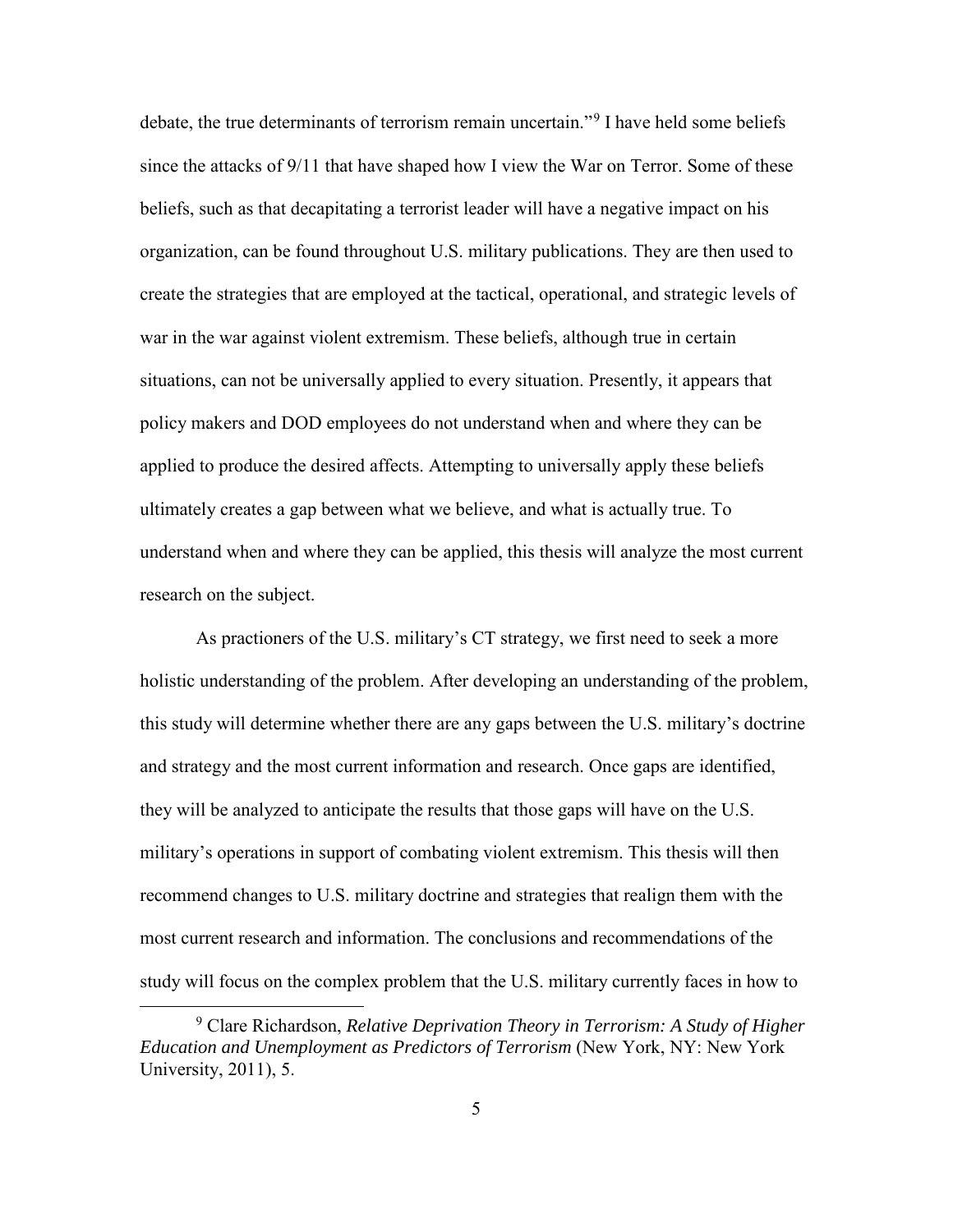fight individual Salafist terrorist organizations throughout the world while not enabling the larger Salifi-jihadist movement.

## Statement of Problem

The problem this qualitative research case study addressed is how the United States military can degrade individual Salafist-jihadi groups without strengthening the global Salafist-jihadi movement.

#### Significance of the Problem

To use an analogy from Greek mythology, the U.S. military's decapitation approach to CT has yielded similar results as Hercules cutting off a head of the hydra; two more heads grow in its place. In the years leading up to Bin Laden's death, one could argue that he had become increasingly isolated and less effective as the group's leader. However, after Osama Bin Laden was killed, his organization fragmented and gave rise to numerous new Salifi-jihadist organizations that actually strengthened the movement that Osama Bin Laden hoped to create. In an address to the Senate Foreign Relations Committee in March of 2014, the Director of the National Counterterrorism Center stated:

Core al Qaeda has adapted by becoming more decentralized and is shifting away from large-scale, mass casualty plots like the attacks of September 11th . . . ultimately, this less centralized network poses a more diverse and geographically dispersed threat and is likely to result in increased low-level attacks against U.S. and European interests overseas. Put simply, we are facing a wider array of threats in a greater variety of locations across the Middle East and around the world $10$ 

<span id="page-14-0"></span> <sup>10</sup> Matthew Olsen, *Extremism and Sectarianism in Syria, Iraq, and Lebanon, Hearing before the Senate Foreign Relations Committe*, 6 March 2014, 113th Cong., 2nd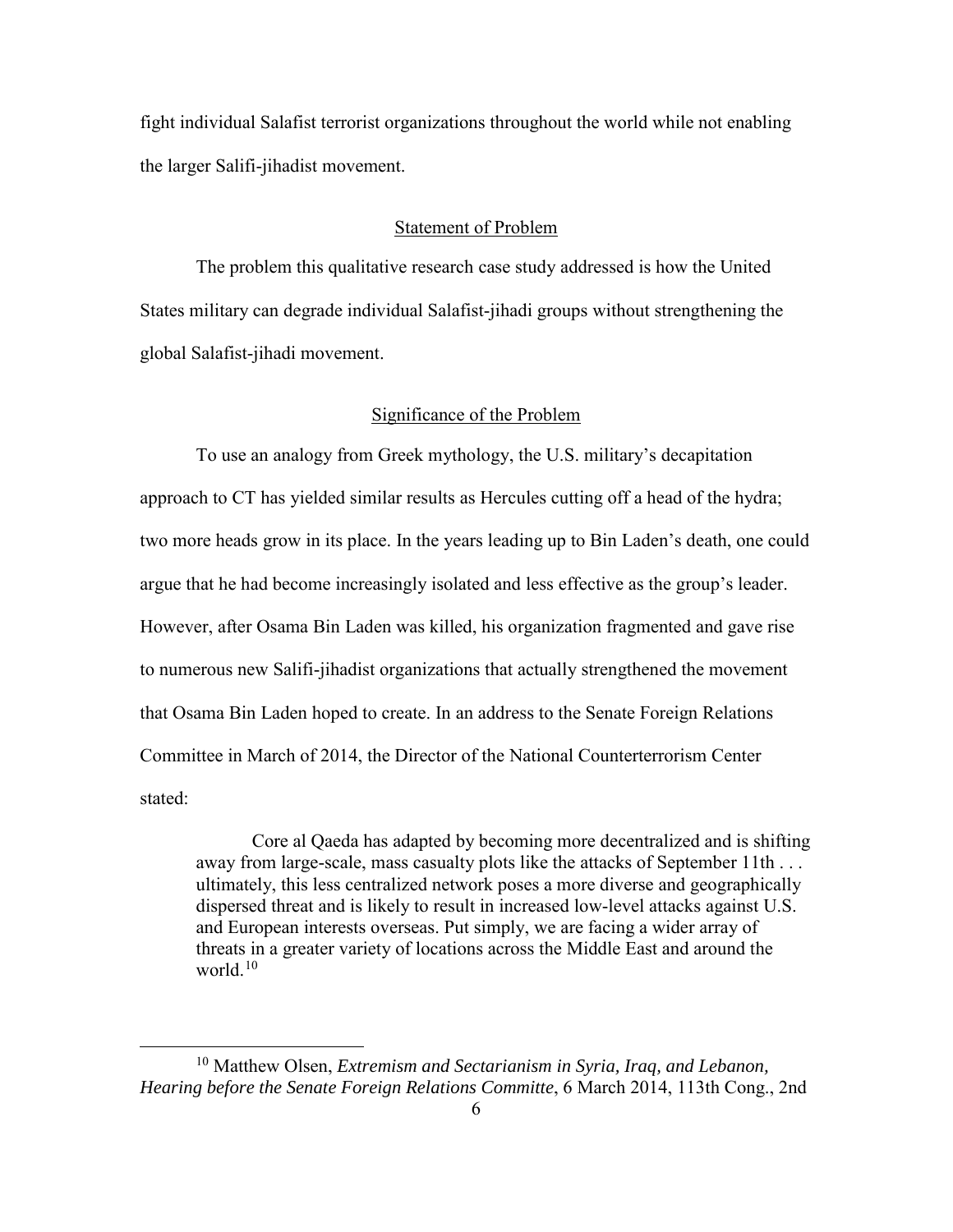Whether core al Qaeda is stronger or weaker since the death of Osama Bin Laden is debatable, but also somewhat irrelevant; the movement, not the organization, is the greater threat to the national interest of the United States. In 2014, the U.S. State Department had 59 groups on the Foreign Terrorist Organizations (FTO) list; of those 59 groups, 38 were Salafist organizations.<sup>[11](#page-15-0)</sup> As stated earlier, the month of November 2014 was the deadliest month for the Salafist movement in recent history. Taken together, this evidence shows that the Salafist movement is gaining strength across the globe. This poses the question as to how and why the Salafist-jihadi movement is gaining strength while the U.S. military has been waging a Global War on Terror for the past thirteen years.

When Osama Bin Laden and many other terrorist leaders are killed, although their organizations sometime fracture, the Salafist-jihadi ideology that they promote actually gains strength. This ideology thrives on the message that the West is not waging a War on Terror, but instead is waging a War on Islam. Targeting the leaders of terrorist organizations, although effective at the tactical level of war, can actually strengthen the enemy's message and can sometimes do more harm than good. Thus, as we have observed over the past thirteen years, tactical and operational victories can actually lead to the U.S. military losing ground at the strategic level.

Many, including myself, believed that a charismatic leader, such as Osama Bin Laden, was the center of gravity (COG) for his organization. Although this COG analysis

 $\overline{a}$ 

sess, accessed 6 January 2015, http://www.nctc.gov/docs/20140306\_SFR\_ ExtremismSectarianism\_Syria\_Iraq\_Lebanon.pdf.

<span id="page-15-0"></span><sup>&</sup>lt;sup>11</sup> U.S. Department of State, "Foreign Terrorist Organizations," Bureau of Counterterrorism, accessed 20 April 2015, www.state.gov/j/ct/rls/other/des/123085.htm.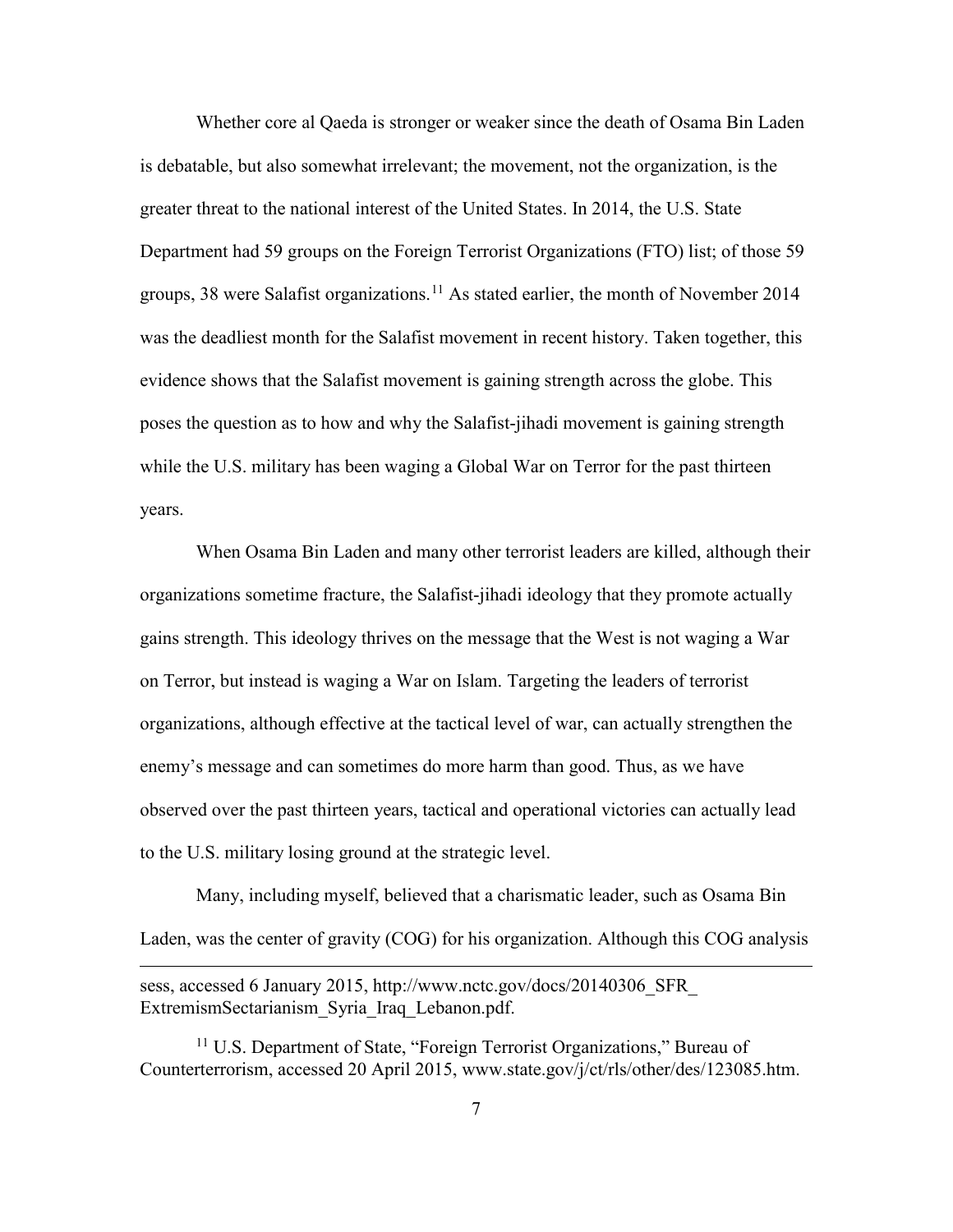may have been correct at one time in his organization's life cycle, the problem was much more complex. As his organization grew and subordinate leaders started to emerge, his importance as the group's leader diminished. Furthermore, the Salafist-jihadi movement is composed of at least 60 smaller terrorist organizations, and decapitating the leader of one organization can actually strengthen the Salafist-jihadi movement as whole. As pictures of U.S. operations get front page attention, similar terrorist organizations across the globe will experience a spike in recruitment and funding as their message of the West's War on Islam gains strength and credibility.

Since 9/11, much of the U.S. military's doctrine has not adapted by incorporating the lessons learned from the past thirteen years of fighting against the global Salafistjihadi insurgency and terrorist movement. "The jihad is able to perpetuate itself by relying on perceived Western injustice and aggression to turn disgruntled Muslims into radical Islamists and then using the story of the West's assault on Islam to recruit radicalized individuals to violence and martyrdom. Understanding this cognitive process is the first step toward breaking it."<sup>[12](#page-16-0)</sup> Although research has been conducted on the subject, the U.S. military has been slow in adapting its strategies and doctrine.

## Research Questions

A qualitative research case study was conducted that was designed to answer the following primary research question:

1. How can the U.S. military degrade individual Salafist-jihadi groups without giving energy to the global Salafist-jihadi movement?

<span id="page-16-0"></span> $12$  Gompert, 11.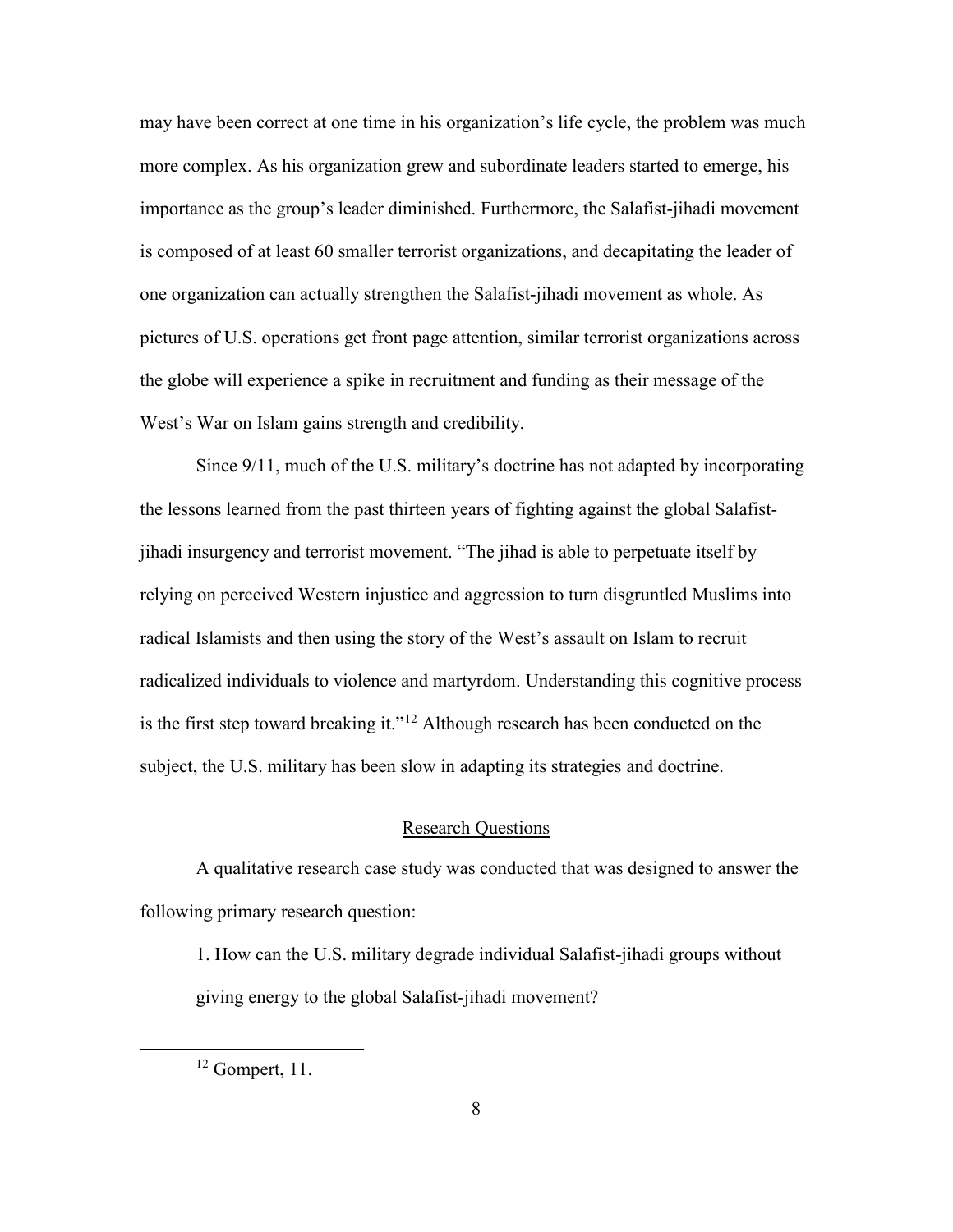Secondary research questions are:

1. What gaps exist between the U.S. military's CT strategy and doctrine and the most current research and information?

2. Why is the Salafist-jihadi movement gaining strength?

#### Methodology

This research study used a qualitative case study methodology. The primary method of data collection for this case study was reviewing and analyzing documents. The researcher reviewed the available documents on the U.S. military's doctrine and strategy relating to CT/COIN and then compared the themes found within those documents to the relevant academic research. After the comparison was made, the researcher was able to identify gaps within U.S. military doctrine and strategies where the two did not align with the academic research. The purpose of this qualitative research case study was to determine how the U.S. military could combat Salafist-jihadi groups without having the adverse affect of strengthening the global Salafist-jihadi movement.

#### Assumptions

This thesis addressed the following assumptions:

1. Clearly defined potential enemies guide a military's innovation within an interwar period. As the U.S. military withdraws from Afghanistan and Iraq, innovation in terms of force structure, capabilities, weapons, personnel, and training will be centered on the potential enemies that the United States military will be employed against in the future. To innovate effectively, a military needs to understand the enemy that it faces.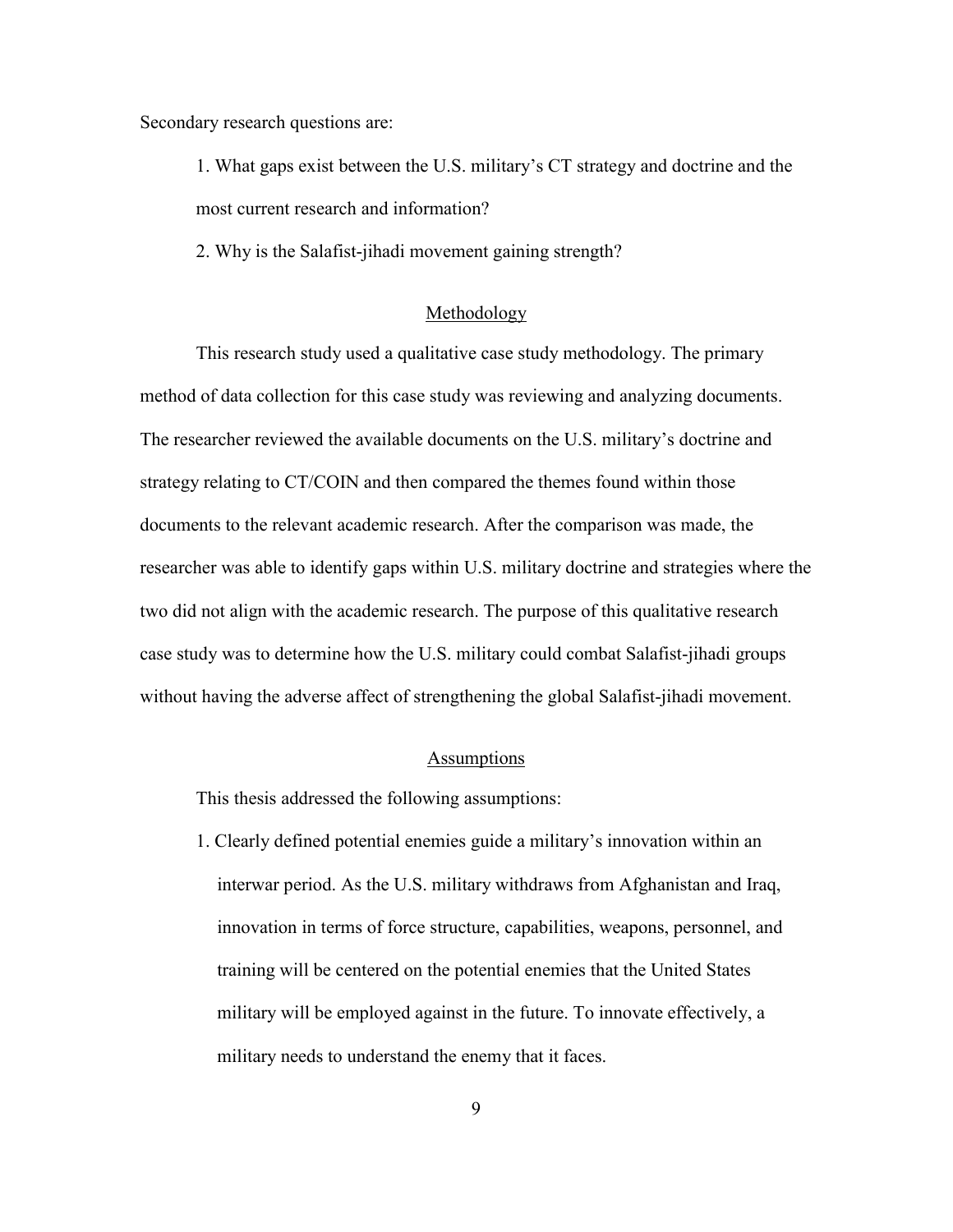- 2. The practitioners of CT and COIN are familiar with the doctrine, capabilities, and employment of supporting operations including Information Operations (IO), Military Information Support Operations (MISO), and Cyberspace Operations.
- 3. The global Salafist-jihadi movement is complex and evolving and is not clearly understood.

## Limitations

This qualitative research case study will be conducted at the unclassified level. It will not include analysis of any classified doctrine or strategies that the U.S. military may be employing. The following limitations also apply to this research:

- 1. The research focused on documents and how they related and applied to Salafist-jihadi organizations. This research may not apply to other types of terrorist organizations, revolutions, and mass movements.
- 2. This qualitative research case study was not able to focus on either terrorism, counterterrorism, insurgency, or counterinsurgency. Although there is a substantial difference between these terms, the research wasn't limited to any category because the Salifi-jihadi movement blurs the lines between them.

# Definitions of Key Terms

Apostate: people who are 'pretending' to be Muslims without adhering to the faith's core principles and who therefore constitute legitimate targets.<sup>[13](#page-18-0)</sup>

<span id="page-18-0"></span> $13$  Neumann, 18.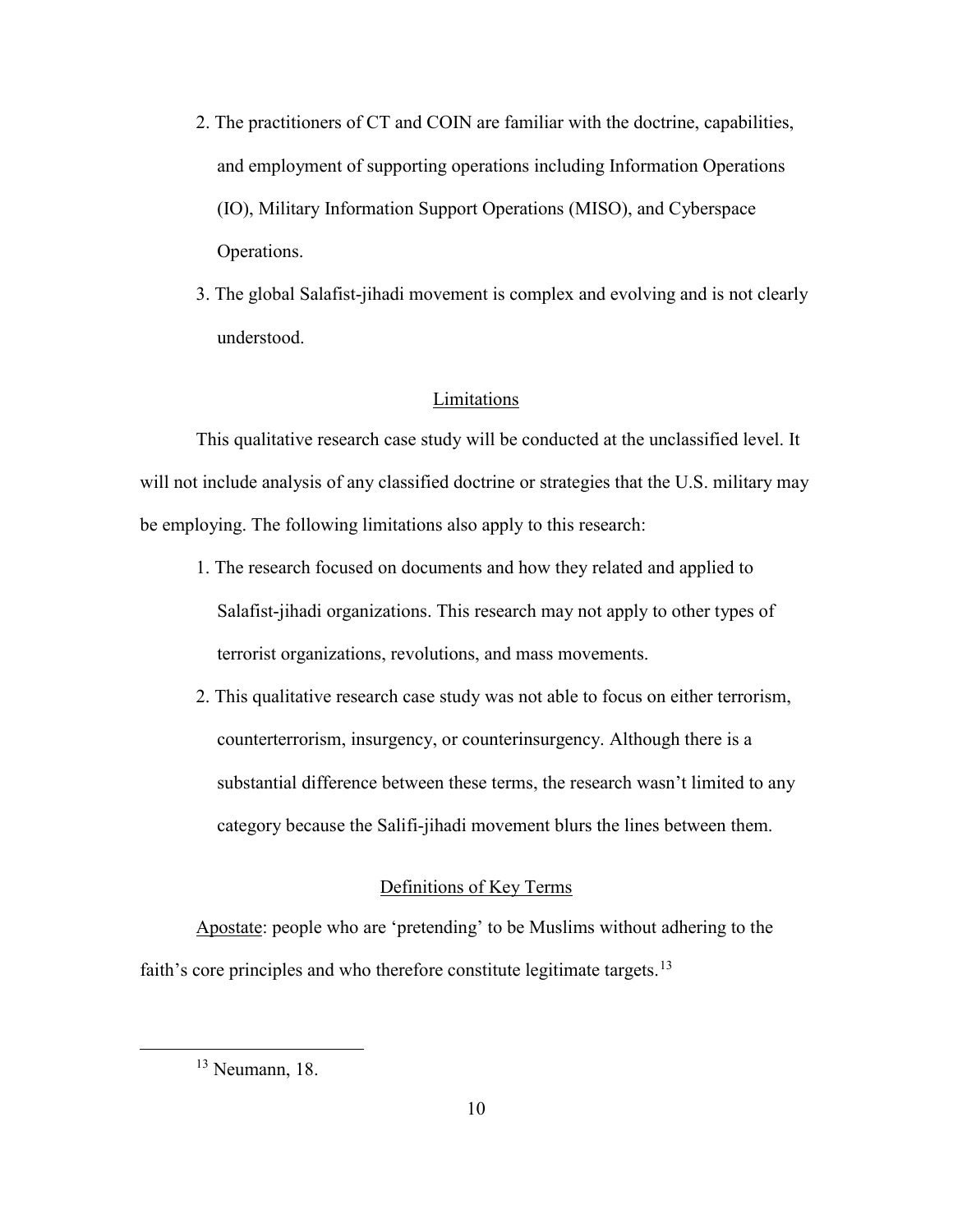Charismatic leadership: These leaders are seen as visionaries who demonstrate some combination of emotionality; activity; sensitivity to the sociopolitical landscape; interest in and empathy toward their followers; superior rhetorical and persuasive skills; and exemplary behavior in the form of sacrificing their personal ambitions for those of the movement.  $14$ 

Combatant Commander: A commander of one of the unified or specified combatant commands established by the President.<sup>[15](#page-19-1)</sup>

Counterinsurgency (COIN): a comprehensive civilian and military effort designed to simultaneously defeat and contain insurgency and address its root causes.<sup>[16](#page-19-2)</sup>

Counterterrorism (CT): actions and activities to neutralize terrorists, their organizations, and networks in order to render them incapable of using violence to instill fear and coerce governments or societies to achieve their goals.[17](#page-19-3)

Doctrine: Operations are doctrine based. Doctrine standardizes fundamental principles, tactics, techniques, procedures, and terms and symbols throughout an organization. Doctrine forms the basis for training. It applies to all operations, describing

<span id="page-19-0"></span> <sup>14</sup> Jay Conger, "Toward a Behavioral Taxonomy of Charismatic Leadership in Organizational Settings," *The Academy of Management Review* 12 (1987): 637-647.

<span id="page-19-1"></span><sup>15</sup> Joint Chiefs of Staff, Joint Publication (JP) 1-02*, Dictionary of Military and Associate Terms* (Washington, DC: Joint Chiefs of Staff, 2010), 53.

<span id="page-19-3"></span><span id="page-19-2"></span><sup>16</sup> Joint Chiefs of Staff, Joint Publication (JP) 3-24*, Counterinsurgency* (Washington, DC: Joint Chiefs of Staff, 2013), I-2.

<sup>17</sup> Joint Chiefs of Staff, Joint Publication (JP) 3-26*, Counterterrorism,* I-5.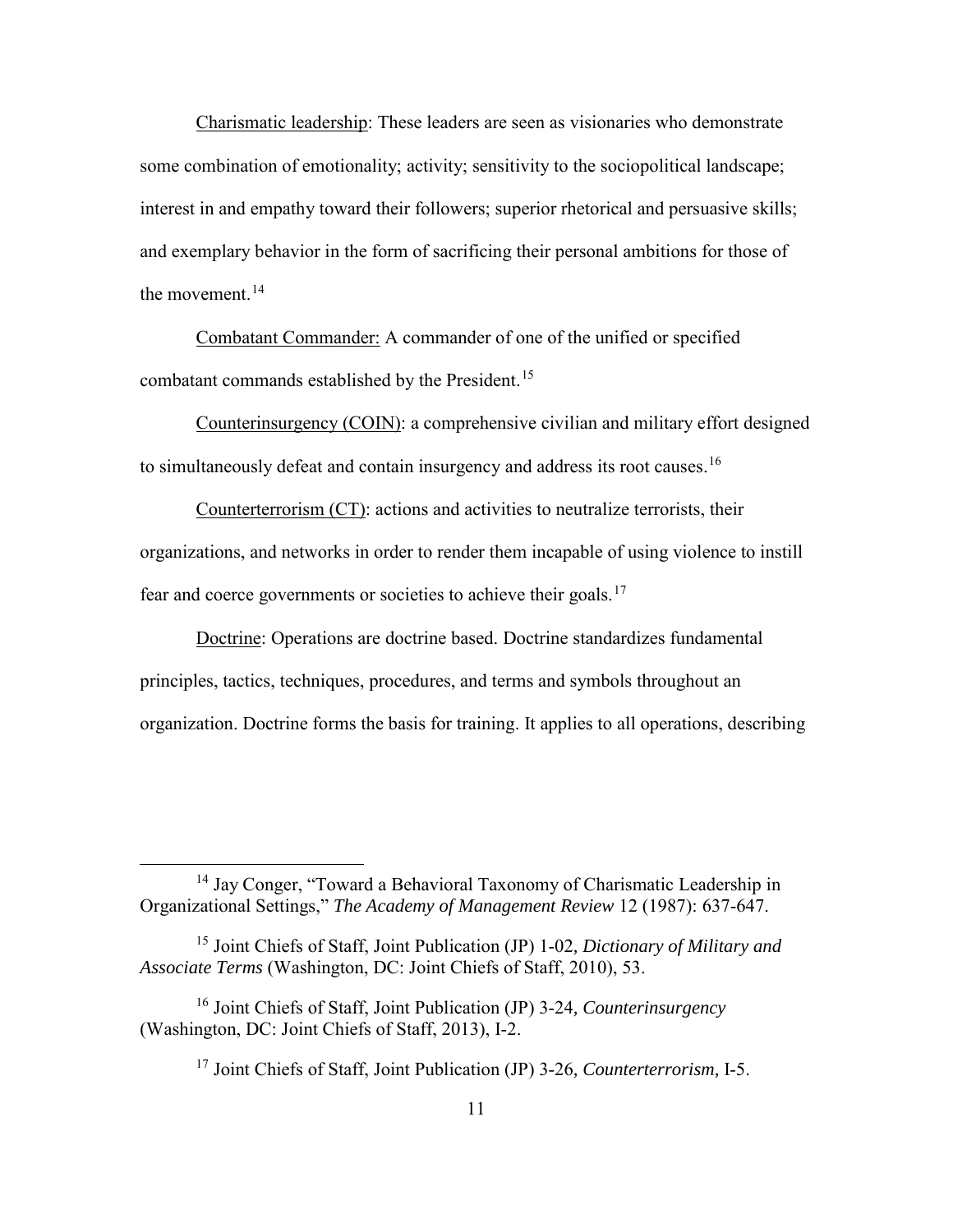how (not what) to think about operations and what to train. It provides an authoritative guide for leaders and Soldiers, while allowing freedom to adapt to circumstances.<sup>[18](#page-20-0)</sup>

Doctrinal Template: A model based on known or postulated adversary doctrine. Doctrinal templates illustrate the disposition and activity of adversary forces and assets conducting a particular operation unconstrained by the effects of the battlespace. They represent the application of adversary doctrine under ideal conditions.<sup>[19](#page-20-1)</sup>

Globalization: a process of interaction and integration among the people, companies, and governments of different nations, a process driven by international trade and investment and aided by information technology.<sup>[20](#page-20-2)</sup>

Insurgency: a struggle for some form of political power, whether that power is sought through reform, revolution, secession, nullification, or resistance.<sup>[21](#page-20-3)</sup>

Insurgent Narrative: a tool used by insurgents to shape how the population perceives circumstances and events. Used to link conditions-based grievances to the nature or behavior of the incumbent regime and articulate an alternative political vision that will address those grievances.

Motivational Causes of Terrorism: these are found to be the causes that motivate people to act due to the grievances that they have at the individual or societal level.

<span id="page-20-0"></span> <sup>18</sup> Department of the Army, TRADOC Reg 25-26*, Preparing and Publishing U.S. Army TRADOC Publications Program* (Fort Monroe, VA: TRADOC, 2008), 6.

<span id="page-20-1"></span><sup>19</sup> Headquarters Department of the Army, Field Manual (FM) 1-02, *Terms and Military Symbols* (Washington, DC: Headquarters Department of the Army, 2004), 1-65.

<span id="page-20-3"></span><span id="page-20-2"></span><sup>&</sup>lt;sup>20</sup> Globalization 101, "What is Globalization," accessed 12 April 2015, www.globalization101.org/what-is-globalization.

<sup>21</sup> Joint Chiefs of Staff, Joint Publication (JP) 3-24, *Counterinsurgency*, I-3.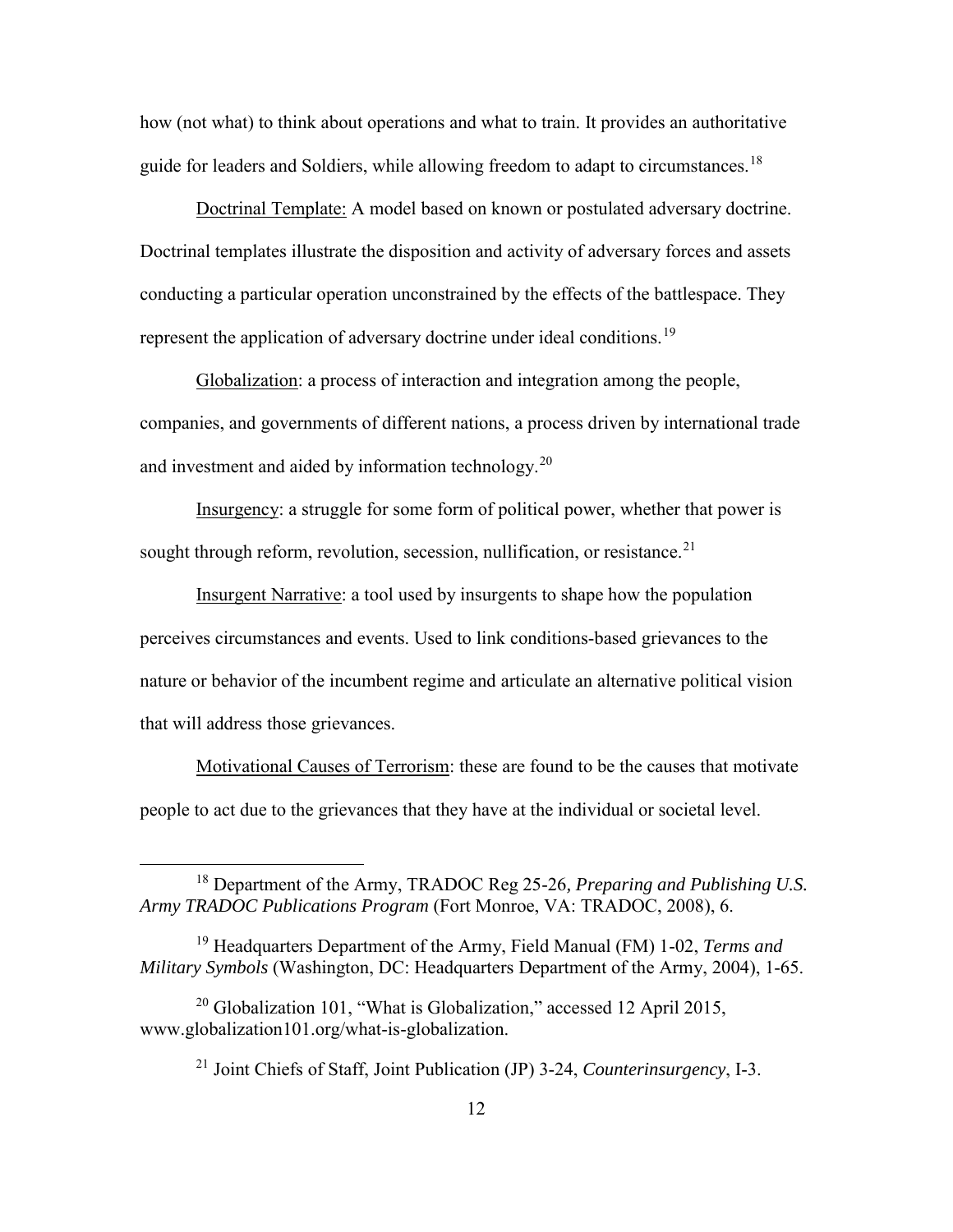Psychological causes, ideological causes and feelings of revenge can be counted among these causes. [22](#page-21-0)

Operational Level of War: The level of war at which campaigns and major operations are planned, conducted, and sustained to achieve strategic objectives within theaters or other operational areas.<sup>[23](#page-21-1)</sup>

Salafist-jihadi Group: a terrorist group that emphasizes the importance of returning to a "pure" Islam, that of the Salaf, the pious ancestors; and believes that violent jihad is fard 'ayn (a personal religious duty). $^{24}$  $^{24}$  $^{24}$ 

Strategic Level of War: The level of war at which a nation, often as a member of a group of nations, determines national or multinational (alliance or coalition) strategic security objectives and guidance, then develops and uses national resources to achieve those objectives.<sup>25</sup>

Strategic Plan: A plan for the overall conduct of a war.<sup>[26](#page-21-4)</sup>

<span id="page-21-2"></span>24 Seth Jones, *A Persistent Threat: The Evolution of Salfi and other Jihad Movements* (Santa Monica, CA: RAND Corporation, 2014), 2.

<span id="page-21-3"></span><sup>25</sup> Joint Chiefs of Staff, Joint Publication (JP) 1-02*, Dictionary of Military and Associate Terms,* 307.

<span id="page-21-4"></span><sup>26</sup> Joint Chiefs of Staff, Joint Publication (JP) 5-0*, Joint Operation Planning* (Washington, DC: Joint Chiefs of Staff, 2011), GL-16.

<span id="page-21-0"></span> <sup>22</sup> Zeynep Sutalan, *The Causes of Terrorism, Organizational and Psychological Aspects of Terrorism* (Washington, DC: IOS Press, 2008), 8.

<span id="page-21-1"></span><sup>23</sup> Joint Chiefs of Staff, Joint Publication (JP) 1-02*, Dictionary of Military and Associate Terms,* 238.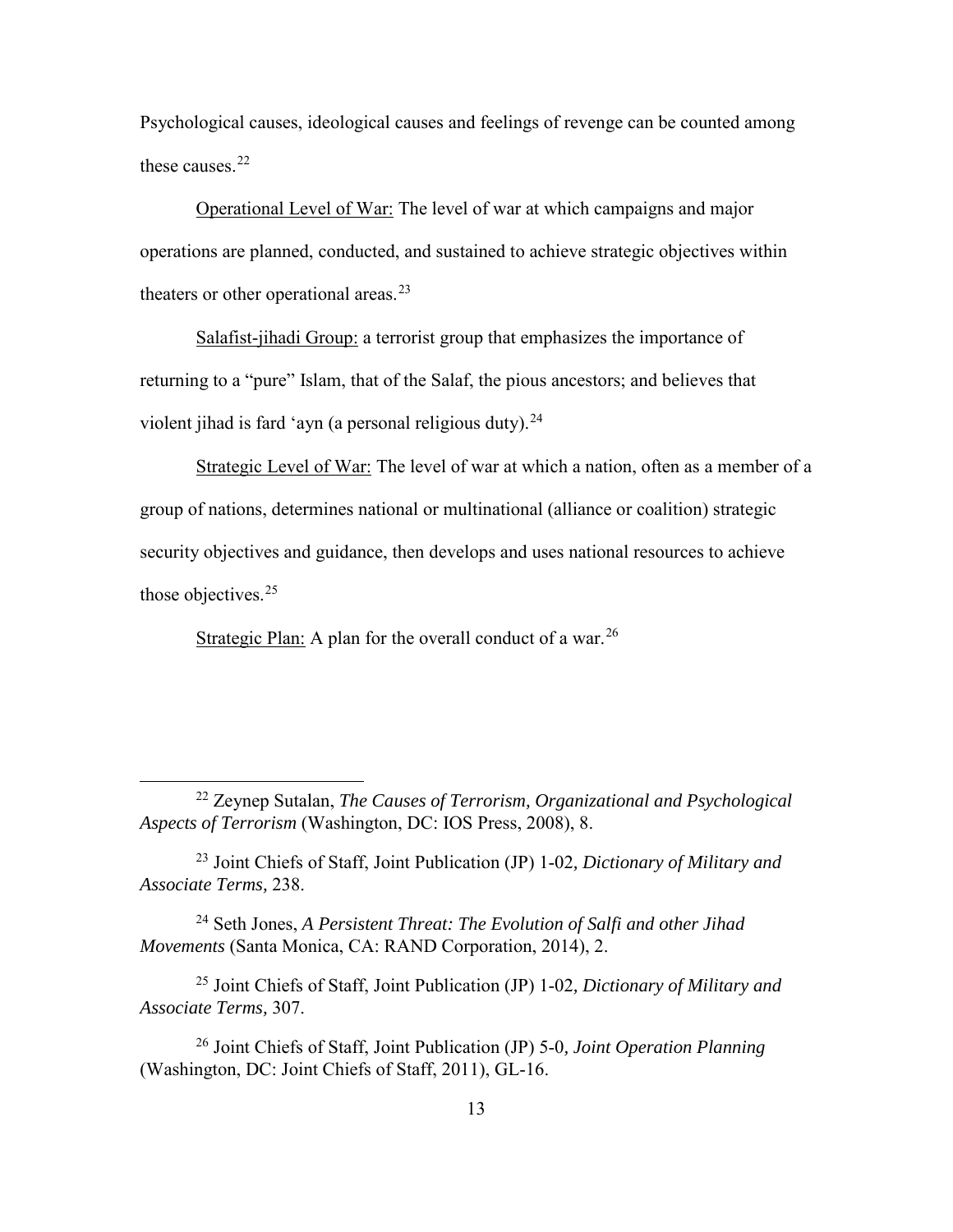Strategy: A prudent idea or set of ideas for employing the instruments of national power in a synchronized and integrated fashion to achieve theater, national, and/or multinational objectives.<sup>[27](#page-22-0)</sup>

Tactical Level of War: The level of war at which battles and engagements are planned and executed to achieve military objectives assigned to tactical units or task forces<sup>[28](#page-22-1)</sup>

Targeting: The process of selecting and prioritizing targets and matching the appropriate response to them, considering operational requirements and capabilities.<sup>[29](#page-22-2)</sup>

Terrorism: the unlawful use of violence or threat of violence, often motivated by religious, political, or other ideological beliefs, to instill fear and coerce governments or societies in pursuit of goals that are usually political.<sup>[30](#page-22-3)</sup>

Terrorist psycho-logic: Terrorists are driven to commit acts of violence as a consequence of psychological forces, and their special psycho-logic is constructed to rationalize acts they are psychological compelled to commit.<sup>[31](#page-22-4)</sup>

Unified Action: The synchronization, coordination, and/or integration of the activities of governmental and nongovernmental entities with military operations to achieve unity of effort.<sup>[32](#page-22-3)</sup>

<sup>30</sup> Joint Chiefs of Staff, Joint Publication (JP) 3-26*, Counterterrorism*, I-5.

<span id="page-22-4"></span><span id="page-22-3"></span><span id="page-22-2"></span>31 Jerrold Post, *Terrorist Psycho-Logic: Terrorist Behavior as a Product of Psychological Forces* (Cambridge, England: Cambridge University Press, 1990), 28.

<span id="page-22-1"></span><span id="page-22-0"></span> <sup>27</sup> Joint Chiefs of Staff, Joint Publication (JP) 1-02*, Dictionary of Military and Associate Terms*, 307.

<sup>28</sup> Ibid., 317.

<sup>29</sup> Ibid., 319.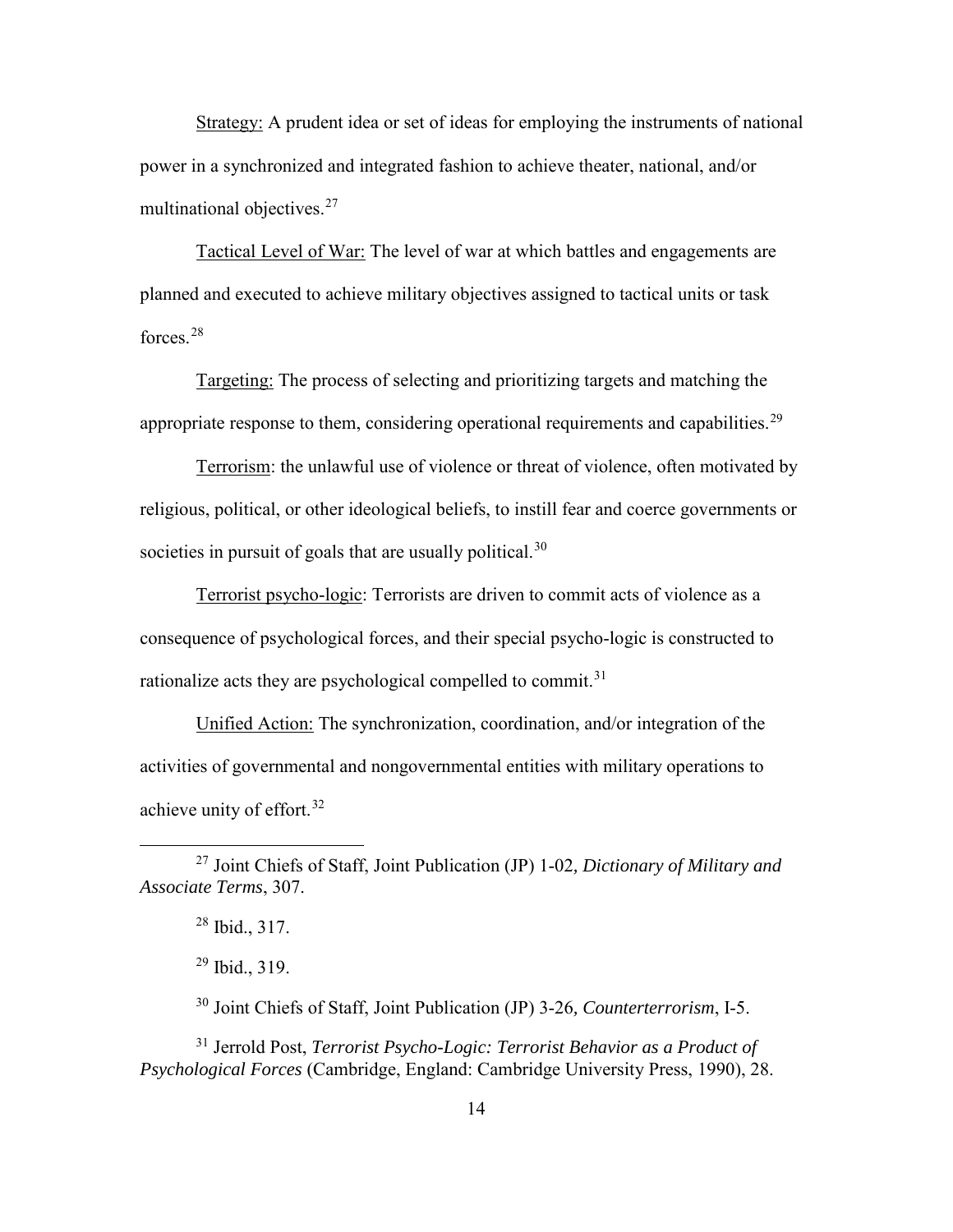USG COIN strategy: based on supporting the HN COIN strategy. It is designed to simultaneously protect the population from insurgent violence; strengthen the legitimacy and capacity of the HN government; and isolate the insurgents physically, psychologically, politically, socially, and economically.[33](#page-23-0)

#### Summary

This study focuses on the primary research question of how the U.S. military can degrade Salafist-jihadi organizations without giving energy to the global Salafist-jihadi movement. To answer this question, this thesis examines the gaps that exist between U.S. military CT doctrine and strategy and the relevant research and information on the Salafist-jihadi movement. It then determines why the gap exist and what effect the gap is having on the U.S. military's operations in support of combating violent extremism. After understanding the gaps in what the U.S. military is doing and what the research concludes that it should be doing, this will aid in an understanding of why the Salafist-jihadi movement is still gaining strength after thirteen years of fighting. This thesis will utilize a five chapter format: introduction, literature review, research methodology, findings, and conclusions and recommendations. The literature review in Chapter 2 will describe the Salafist-jihadi movement and ideology, motivational causes of individuals joining Salafist-jihadi groups, the Center of Gravity (COG) of individual groups compared to that of the movement, and U.S. military CT/COIN strategies and doctrine.

<span id="page-23-0"></span> <sup>32</sup> Joint Chiefs of Staff, Joint Publication (JP) 1-02*, Dictionary of Military and Associate Terms*, 338.

<sup>33</sup> Joint Chiefs of Staff, Joint Publication (JP) 3-24, *Counterinsurgency*, I-3.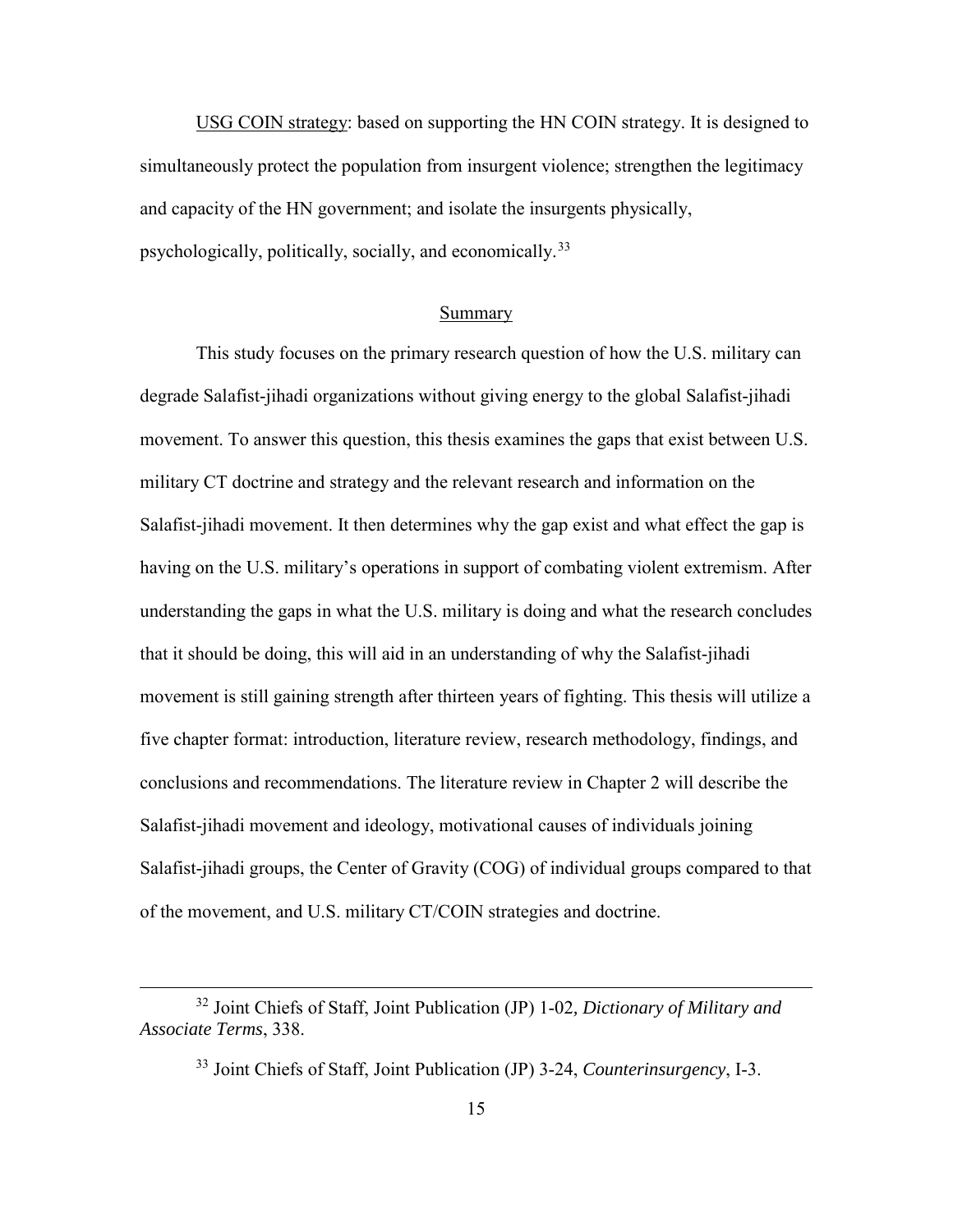#### CHAPTER 2

#### LITERATURE REVIEW

Our enemy has made similar mistakes. He did not recognize that fighting against the Red Army required a different strategy and different tactics from those used in fighting other forces. Relying on his superiority in various respects, he took us lightly and stuck to his old methods of warfare. $34$ 

― Mao Tse-Tung, Mao's Selected Works

## Introduction

The purpose of the literature review is to understand what research has already been conducted on the topic and to allow the reader to become familiar with the topic. This chapter has four subchapters: (1) a description of the Salafist-jihadi movement (2) motivational causes of Salafist-jihadi organizations (3) a Center of Gravity Analysis– Salafist-jihadi Groups vs. the Movement (4) and U.S. military CT/COIN strategies and doctrine.

## A Description of the Salafist-jihadi Movement

The Salafist-jihadi movement is ideologically driven and aims to create a Sunni Caliphate. There are currently 60 recognized terrorist groups that compose the movement, all with varying degrees of allegiance to al Qaida Core.<sup>35</sup> The majority of these groups view America, or more broadly the West, as their enemy and believe that it

<span id="page-24-1"></span><span id="page-24-0"></span> <sup>34</sup> Mao Tse-tung, *Problems of Strategy in China's Revolutionary War* (Peking, China: Foreign Languages Press, 1936), accessed 25 March 2015, https://www.marxists. org/reference/archive/mao/selected-works/volume-1/mswv1\_12.htm.

<sup>35</sup> Jones, Appredix A.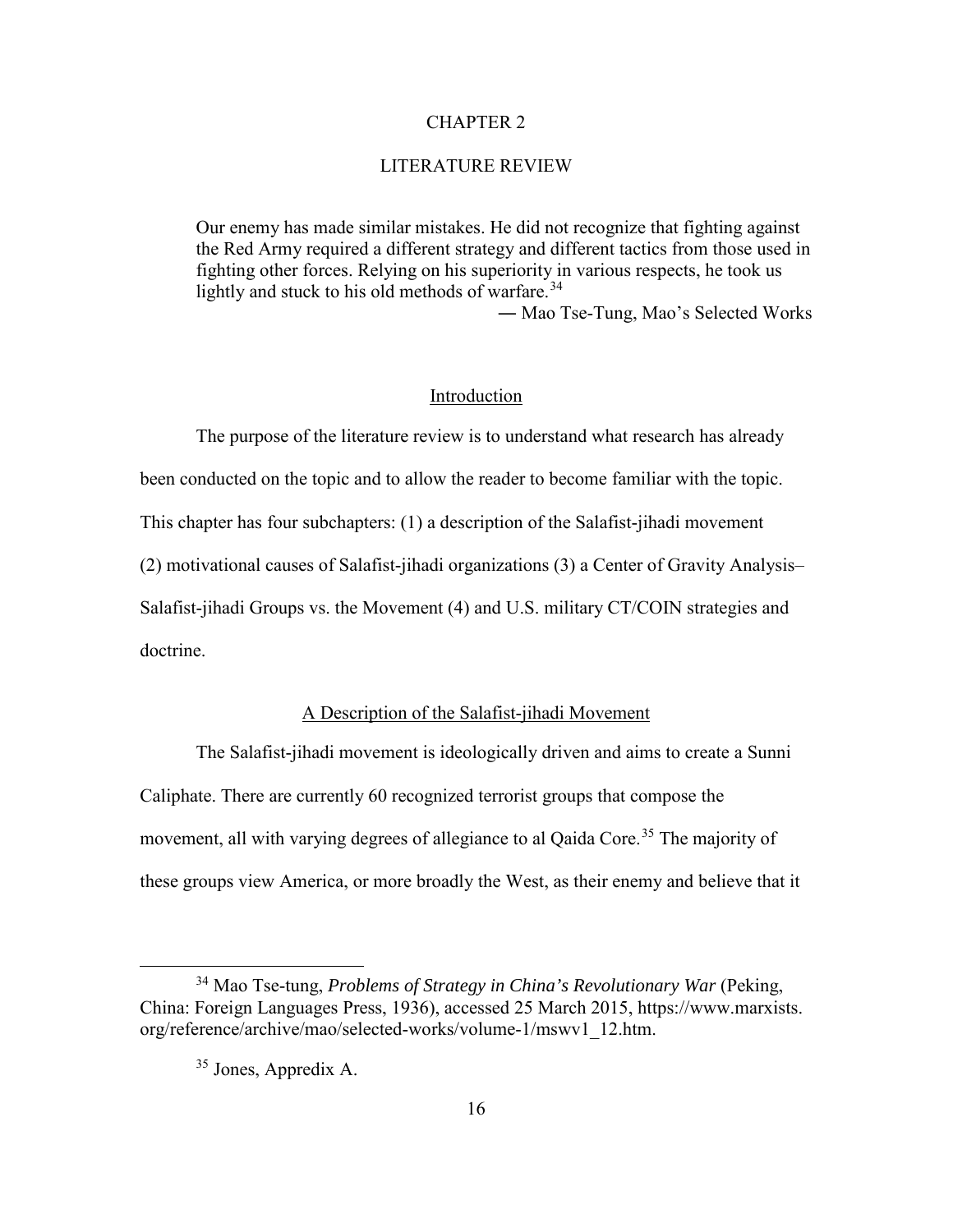is their individual duty to perform jihad.<sup>[36](#page-25-0)</sup> Many of these groups also have drastically different interest and objectives which only align in two areas. These two common areas form the criteria that this thesis uses to define a Salafist-jihadi group. A recent RAND study defines these two criteria as "First, the group emphasizes the importance of returning to a "pure" Islam, that of the Salaf, the pious ancestors. Second, the group believes that violent jihad is fard 'ayn (a personal religious duty)."[37](#page-25-1) 

At the tactical level, many of the Salafist-jihadi groups look more like insurgent organizations who employ terrorist tactics than they do terrorist. At the strategic level, there is value in viewing the Salafist-jihadi movement as an insurgency. Another RAND study entitled *The Cognitive Side of Counterinsurgency* says "The foremost example of a global insurgency, if not the first full-fledged case, is the Islamist-Sunni-Salafist jihad that range from Southeast Asia to northwest Iraq to northern Africa to central London."<sup>[38](#page-25-2)</sup> Viewing the Salafist-jihadi movement as a global insurgency allows for a better understanding of their medium and long-term objectives.

Their long-term objective is to return to a state of "pure" Islam and establish a Muslim Caliphate. Although some groups see this objective as more regional than others, they all have this as their predominant long-term objective. To accomplish this objective, they believe conducting a violent uprising is a necessary first step in delegitimizing the government. JP 3-24 (COIN) states that a massive violence campaign can: "(1) Weaken popular support for the government, which has failed to protect the people (2) Make the

<span id="page-25-1"></span> $37$  Ibid.

<span id="page-25-0"></span> <sup>36</sup> Jones, 2.

<span id="page-25-2"></span><sup>38</sup> Gompert, 4.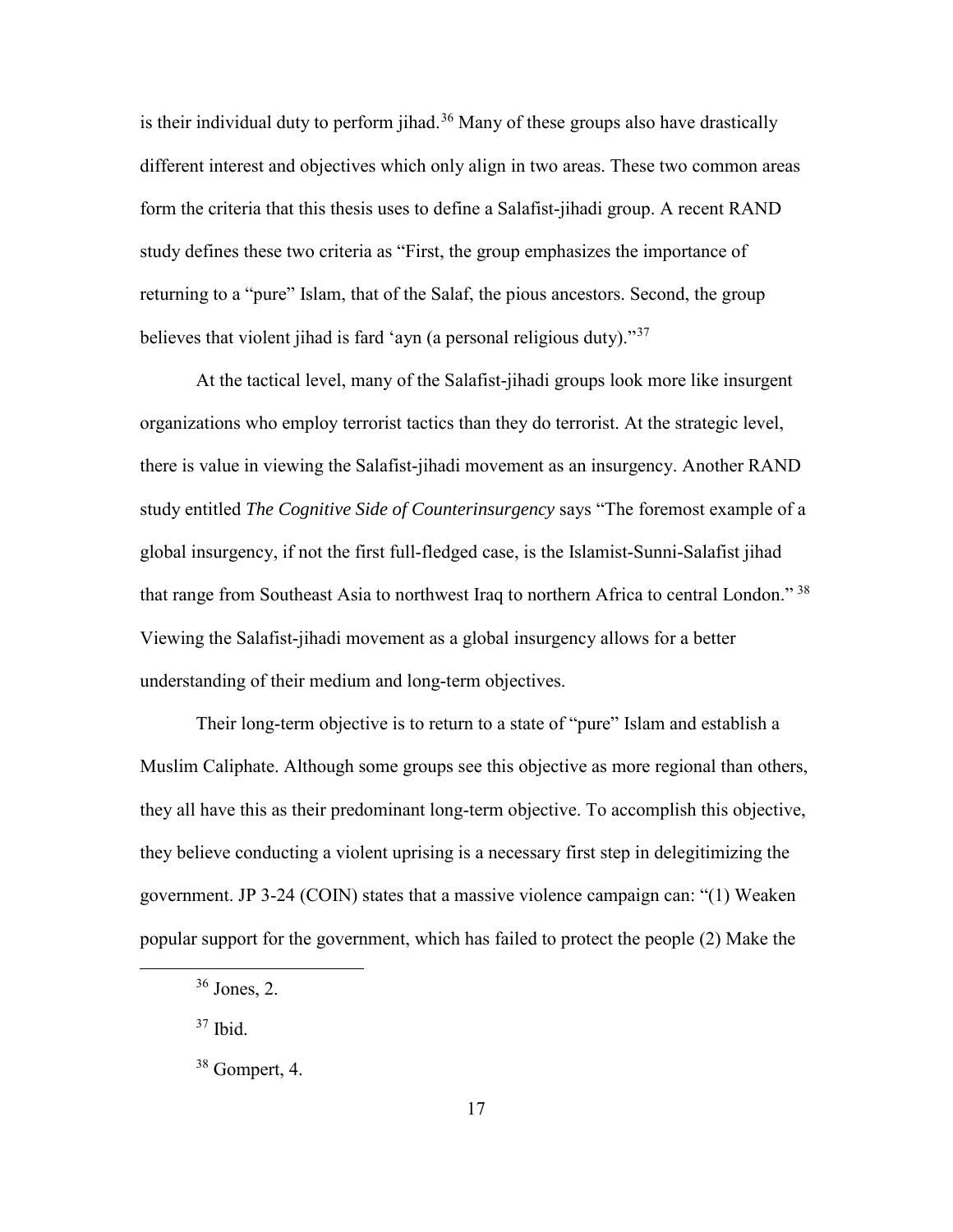population susceptible to insurgent intimidation."[39](#page-26-0) Because U.S. military doctrine doesn't describe terrorist campaigns or organizations, it is necessary to use an insurgency model in this thesis. By using an insurgency model to understand these organizations and their medium term goals, it allows for a better visualization of how the Salafist-jihadi intend to accomplish their long objective of creating a Muslim Caliphate.

# Strengths of the Salafist Movement

The Salafist-jihadist movement has many strengths which make it a serious threat to many countries throughout the world. The primary strengths that will be addressed in this section are derived from conducting a comparison between the group's capabilities and the capabilities of the U.S. military. The groups' strengths are categorized into the following: command structure, message and ideology, strategic diversification, and medium term objectives.

Since 9/11, due to CT operations and internal differences among the jihadi groups themselves, Salafist-jihadi groups have transitioned from a hierarchical command structure to a decentralized command structure.<sup>[40](#page-26-1)</sup> This decentralized structure has disadvantages that will be discussed in the next section, but it also gives the groups and movement some advantages. The primary advantage of decentralization is that the groups, and the ideology that they promote, are far less susceptible to a decapitation approach. Although the U.S. military's intelligence and force projection capabilities enable the targeting of these key leaders, even when successful targeting occurs, it is less

<span id="page-26-0"></span> <sup>39</sup> Joint Chiefs of Staff, Joint Publication (JP) 3-24*, Counterinsurgency*, 4-7.

<span id="page-26-1"></span> $40$  Jones, 20.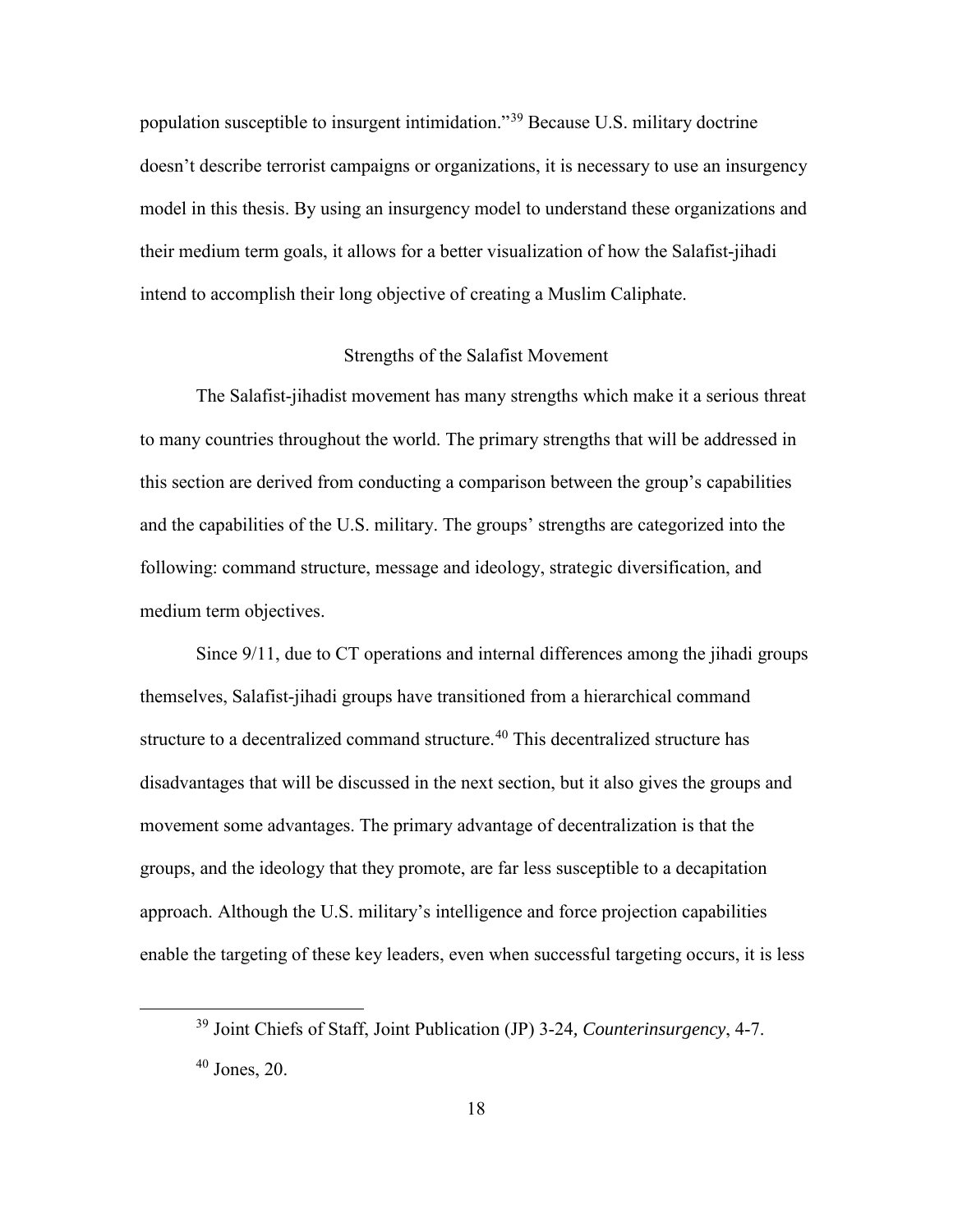effective against decentralized command structures. This has caused Salafist-jihadi groups to structure themselves in a way that minimizes the U.S. military's greatest strength.

There is evidence that indicates that targeting these leaders can increase the resiliency of the groups, partly by validating their message of the West's War on Islam<sup>[41](#page-27-0)</sup>. This message, and the Salafist-jihadi ideology that unites Sunni extremist in an effort to establish a Muslim Caliphate, combine to form another major strength. A RAND study entitled "The Cognitive Side of Counterinsurgency" describes this message and the ideology that drives it as the source of energy of the Salafist-jihadi movement:

Leaders of the global jihad are charismatic and gifted at strategy and unifying ideology. They skillfully convey a story of relentless American-Christian-Zionist attacks on the global Muslim community (or ummah) and Islamic faith, with the violent occupation of Iraq offered as the latest proof. From this comes the call to jihad and martyrdom in 'defense' of Islam, which, given the superior military power of the "Crusaders", must include terrorist counterattacks in the West. The ability to tell and sell this story is the energy source of the global Salafist insurgency.[42](#page-27-1)

This same RAND study also states that "For the global Salafist insurgency, this 'source of energy' is the ability to create, sustain, and channel intense *individual* motivation."[43](#page-27-2) As highlighted earlier, the reason this movement has gained strength so quickly is that the message and ideology is spread by charismatic figures who are taking words and phrases from the Koran and Hadiths and inspiring individuals to act on their personal 'obligation' to engage in jihad. A strength of this message and ideology is that it

<span id="page-27-0"></span> $41$  Gompert, 46.

<span id="page-27-1"></span> $42$  Ibid., 11.

<span id="page-27-2"></span><sup>43</sup> Ibid., 38.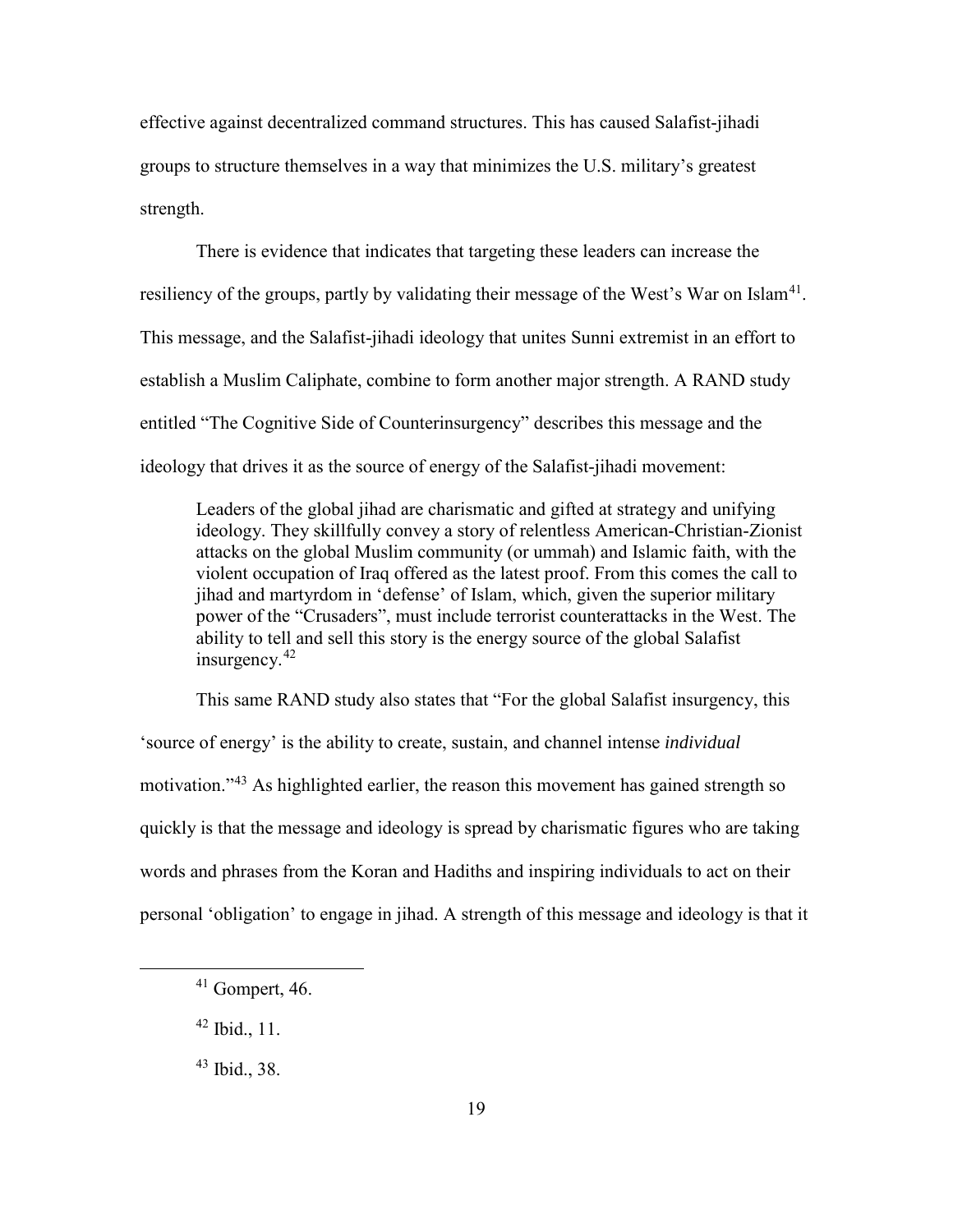is able to take root in economically challenged areas because charismatic leaders are able to find a common grievance within the population.<sup>[44](#page-28-0)</sup> This is especially true in rural areas where the population is inherently less reliant on the government for security and assistance.

The third strength of the Salafist-jihadi movement is the strategic diversification of its message and ideology. Although this has happened by accident due to the fracturing of many of the groups and internal conflicts, this diversification is to their advantage. Just like in business, strategic diversification creates advantages that maximize growth and minimize risks. Because the groups are diversified, a potential recruit that holds personal beliefs that do not align with the message and ideology of the Islamic State may, for example, find that the message and ideology of al Qaida is more in line with their personal beliefs. On the same note, an act such as the burning of the Jordanian pilot or the mass murders of fellow Muslims, which may lessen the support for the group conducting the executions, will have little negative impact on the Salafist-jihadi movement as a whole.

Lastly, possibly the greatest strength of Salafist-jihadi groups can be found within their medium-term objectives. As highlighted earlier, the objectives when conducting an insurgency are to weaken the government and make the populace susceptible to intimidation. Once these objectives are met, the group has delegitimized the government to a point that will allow them to install their own Islamic government that operates under sharia law.

<span id="page-28-0"></span> <sup>44</sup> Nathan Bos, *Human Factors Considerations of Undergrounds in Insurgencies* (Fort Bragg, NC: U.S. Army Special Operations Command, 2013), 115.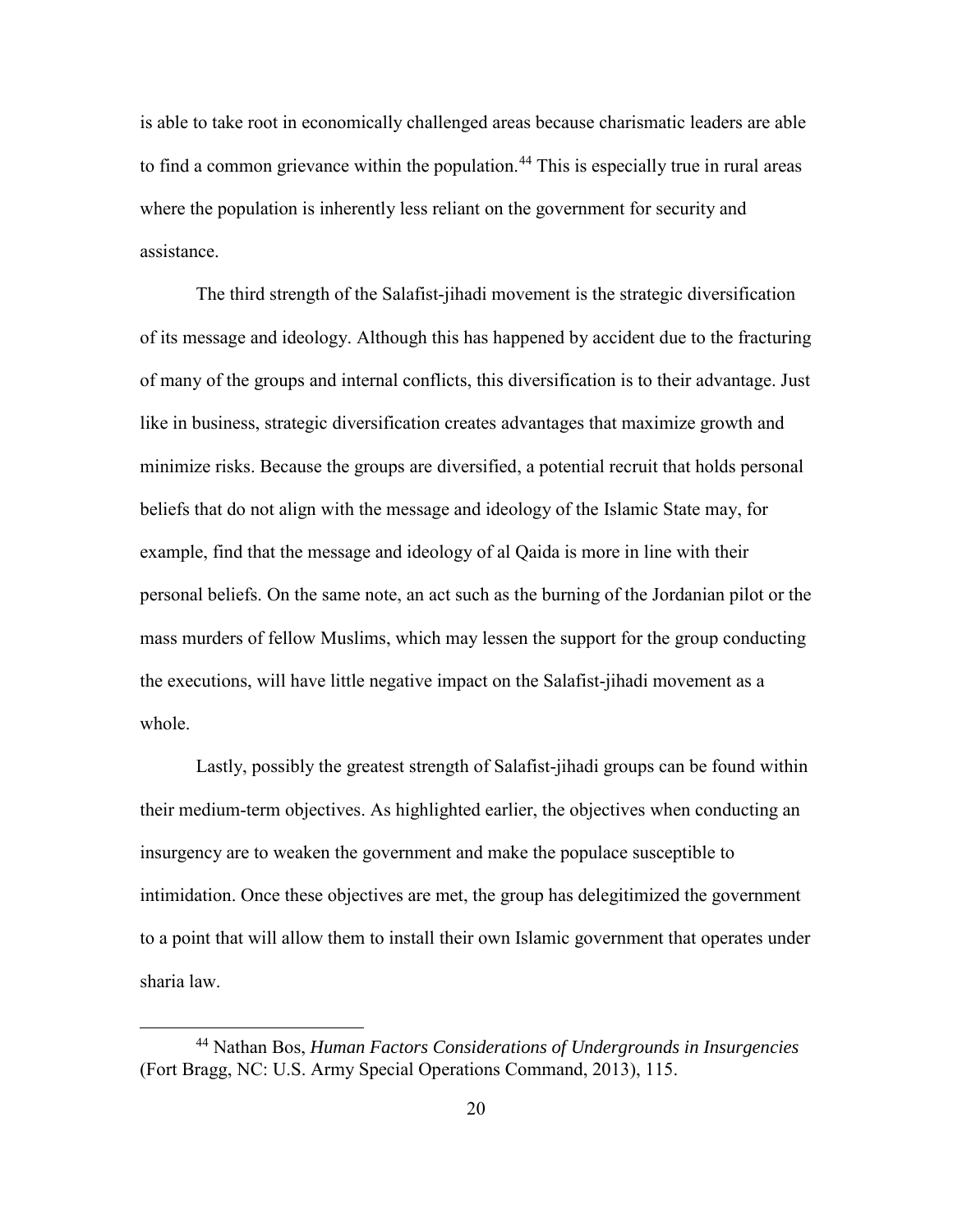When compared to the capabilities of the host nation government and the U.S. military, a group that intends to accomplish these mid-term objectives is postured in a position of advantage from the start. Put simply, it is cheaper and faster to destroy than to build, it is cheaper and faster to delegitimize than to legitimize, and it is cheaper and faster to kill innocents than to protect. Therefore, the U.S. military and the host nation is at a position of disadvantage from the beginning. CT and COIN operations cost far more than the tactics that they attempt to prevent. A counterinsurgent may build a bridge that cost \$500,000 and takes weeks to complete; the next day, an insurgent may destroy it with \$500 worth of explosives. Herein lies the Salafi-jihadist's greatest tactical strength. They can easily create chaos and destruction nearly anywhere in the world, almost regardless of the blood and treasure that is spent in trying to stop them at the point of attack.

## Weaknesses of the Salafist-Jihadi Movement

Although their message and ideology is a strength, it is not without fault. *The Cognitive Side of COIN* says "where the jihadist argument is weakest is in its theological justification for killing innocents, killing Muslims, and suicide. Provided it is challenged by respected Islamic scholars, as opposed to Western politicians, this weakness can be exploited to undermine potential Muslim public support for jihadists, impede recruitment of new jihadist, and dissuade suicide terror."[45](#page-29-0) The theological opposition for killing innocents, Muslims, and for persuading Muslims to commit suicide creates a divide between many of the groups. For example, the Islamic State has videotaped barbaric

<span id="page-29-0"></span> <sup>45</sup> Gompert, 11.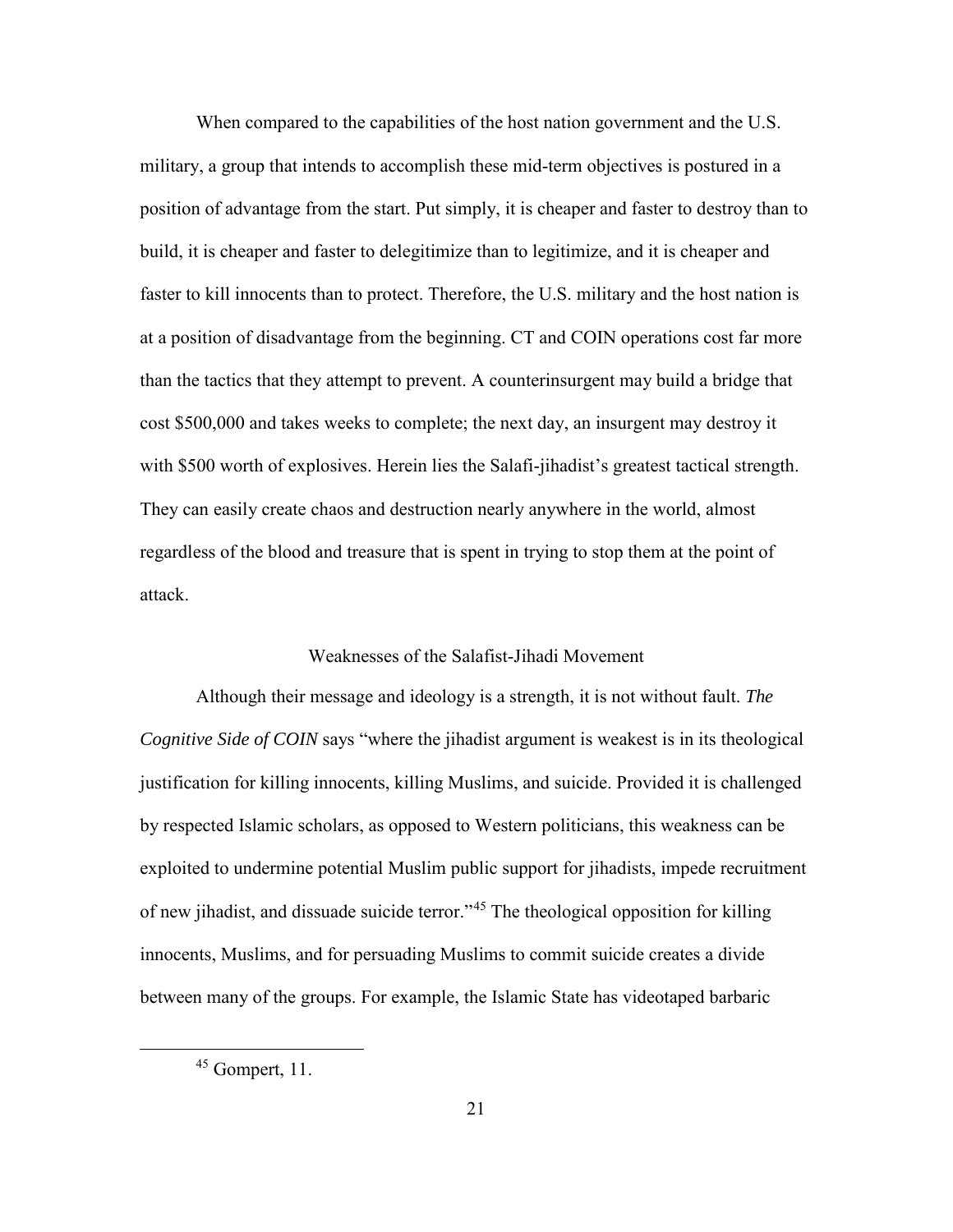executions that are not customary to the Muslim community such as burning a Jordanian pilot to death. Executions such as this creates a divide between the Islamic State and other Salafist-jihadi groups, along with the rest of the Muslim community. This is an example where within the strengths of particular Salafist-jihadi groups also are sewn the seeds of its own destruction. Creating the chaos, destruction, and fear necessary to intimidate a populace can also cause the group to lose legitimacy and support. However, as stated earlier, although the individual group will be degraded, the actions of an individual group will have little negative impact on the movement.

The decentralization of Salafist-jihadi groups create a tactical advantage for them, but it also creates strategic vulnerabilities. Seth Jones in *The Theory and Conduct of Insurgency* gives data compiled from 180 different insurgencies since World War II, specifically focusing on the degree of centralization among the different groups.<sup>[46](#page-30-0)</sup> His findings concluded that "Groups with high levels of centralization have been more likely to achieve victory (41.5 percent) than ones with moderate levels (31.4 percent) or low levels (17.4 percent) of centralization."<sup>47</sup> From a probability standpoint, forcing insurgent organizations to decentralize gives them a lower chance of success. The question is whether this historical data on insurgencies can accurately predict the probabilities relating to the global Salafi-jihadist terrorist movement; or is this data more relevant to predicting the likelihood of success of only the individual Salafist-jihadi groups?

<span id="page-30-0"></span> <sup>46</sup> Jones, 23.

<span id="page-30-1"></span> $47$  Ibid.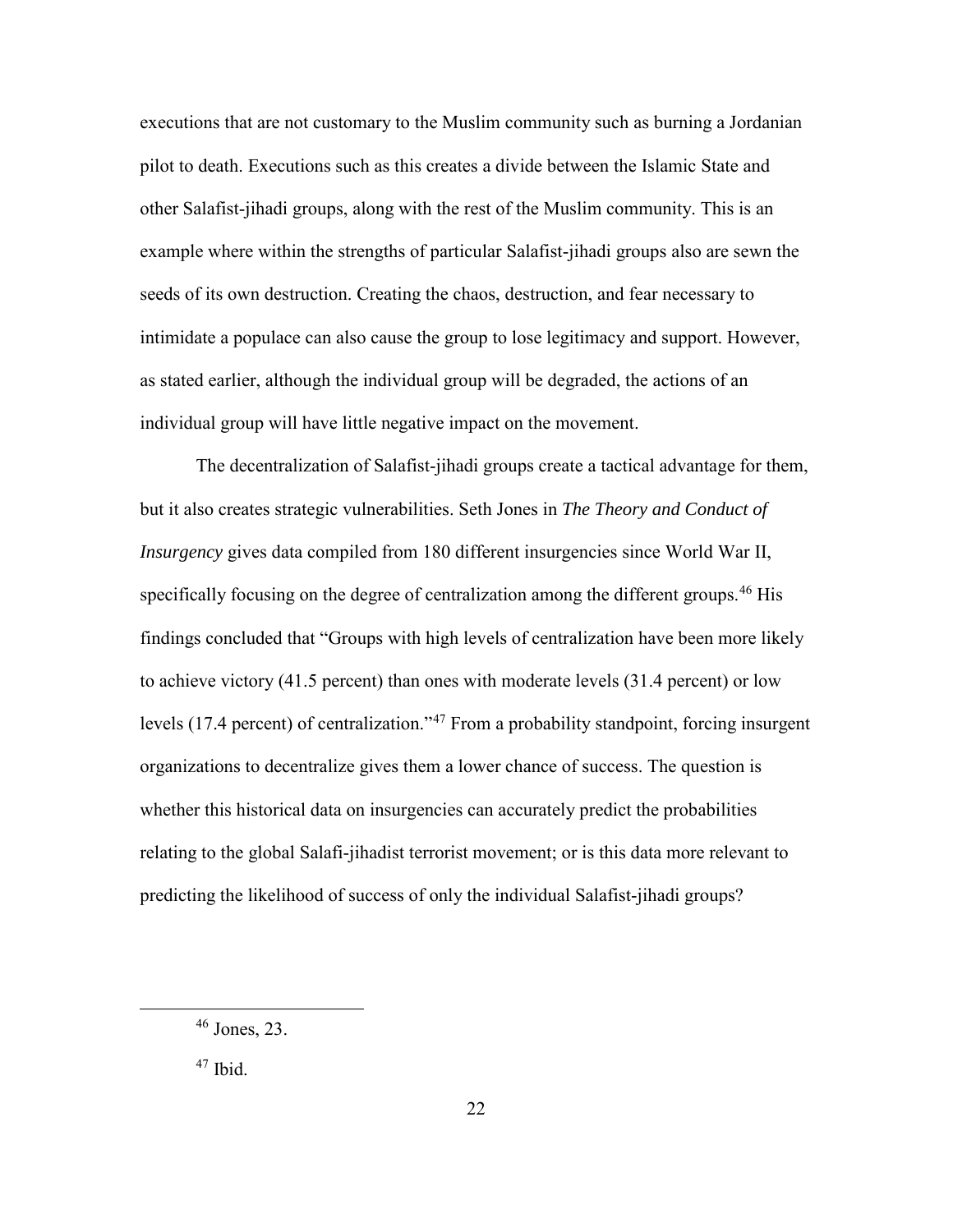#### Motivational Causes of Salafist-jihadi Organizations

The motivational causes of terrorism need to be understood in the context of the fundamental human and psychological defense mechanisms that individuals, societies, and cultures have created to protect the psyche. "Perhaps the most glaring misconception about terrorism is the assumption that terrorists are underprivileged, uneducated individuals on the fringe of society. Increasingly, empirical studies of terrorism have demonstrated that such a notion is flawed. Not only is there no empirical basis for this perception, but terrorism also appears to be more of a desirable undertaking than a last resort for many individuals."[48](#page-31-0) After discussing the fundamental human psyche considerations, I will then transition to external and environmental factors that are contributing to the motivational causes of terrorism.

The Awareness of Death–Terror Management Theory (TMT)

In the context of TMT, the word "terror" is synonymous with "anxiety." The theory states that "to combat awareness of their transient existence, humankind (a) developed cultural worldviews that imbue the world with meaning, order, permanence, and standards for valued behavior and (b) strive to achieve a personal sense of value within these systems by living up to the standards of value that they proscribe."<sup>[49](#page-31-1)</sup> As a means of coping with the awareness of death, societies and cultures created defense mechanisms which could minimize the anxiety of death.

 <sup>48</sup> Richardson, 3.

<span id="page-31-1"></span><span id="page-31-0"></span><sup>49</sup> Kenneth Vail, "Dying to Live: Terrorism, War, and Defending One's Way of Life," in *Interdisciplinary Analysis of Terrorism and Political Aggression*, ed, Martin Ramirez (Newcastle, UK: Cambridge Scholars Publishing, 2007), 64.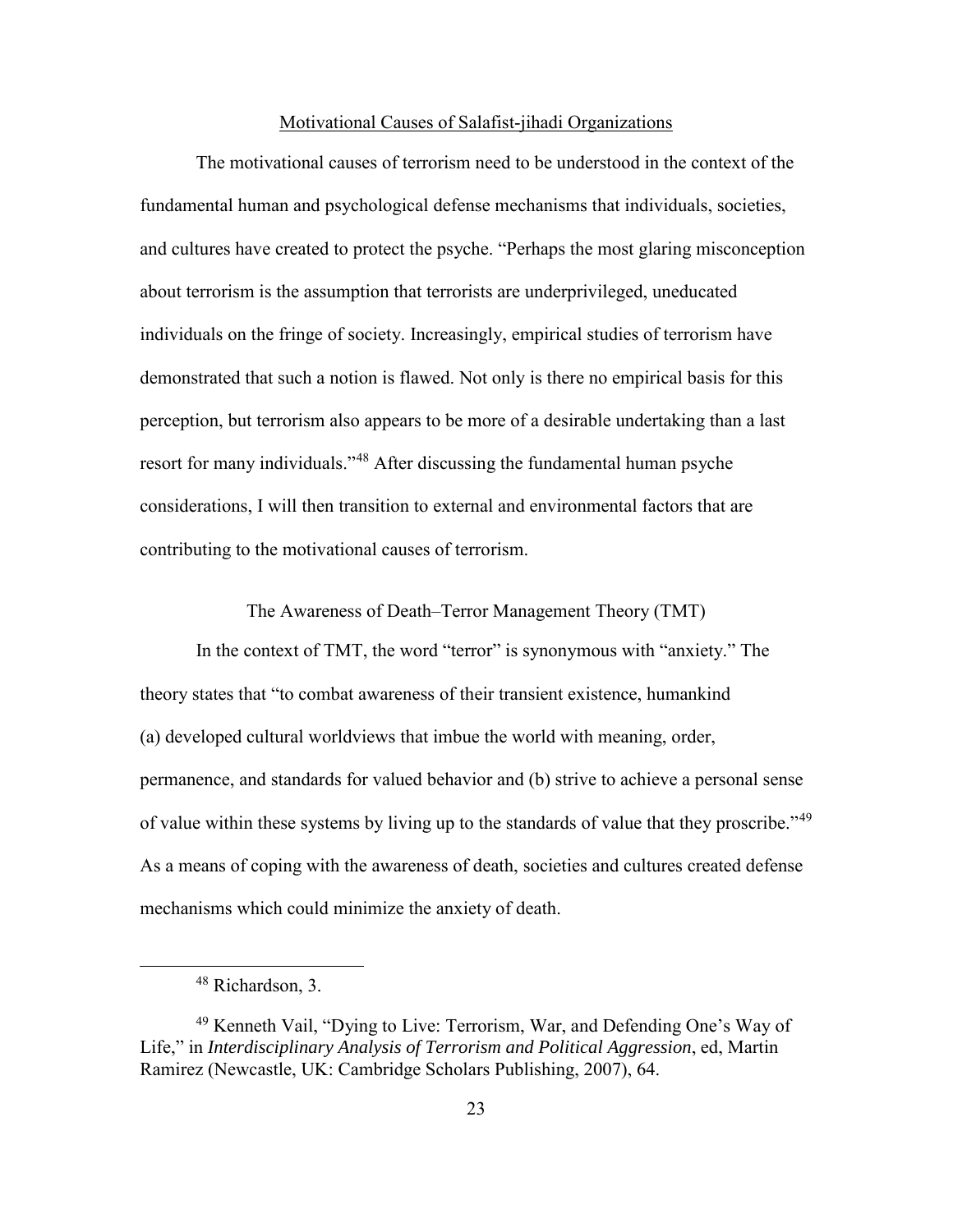To minimize the anxiety that an individual may have about their own mortality, the individual or culture may hold beliefs that enable them to have a future that endures past that of their human existence. Religious beliefs in an afterlife or an individual's drive to be immortalized within their society after death are examples of coping mechanisms used to deal with the awareness of mortality. "From the perspective of the TMT framework, the deadly plagues of war and global terrorism are rooted in the human need to maintain the integrity and dignity of one's culture."[50](#page-32-0) These coping mechanisms are usually benign until two or more cultures with contrasting beliefs begin interfering (either intentionally or unintentionally) with one another.<sup>51</sup>

## The Effect of Globalization on the Relative Deprivation Theory

Globalization, through an increase in information technology, is creating an environment where poor cultures are being bombarded with images of opposing cultures that are prospering. These images create a gap between what the individual possesses (material goods, employment opportunities, etc.) and what they believe that they are expected or entitled to posses. This gap eventually creates feelings of humiliation and injustice within those individuals or cultures and sows the seeds of rebellion, terrorism, insurgencies, etc. $52$ 

 <sup>50</sup> Vail, 64.

 $51$  Ibid.,  $51$ .

<span id="page-32-2"></span><span id="page-32-1"></span><span id="page-32-0"></span><sup>52</sup> Jeff Victoroff, "The Mind of a Terrorist: A Review and Critique of Psychological Approaches," *The Journal of Conflict Resolution* 49, no. 1 (2005): 19, accessed 23 April 2015, http://www.jstor.org/stable/30045097.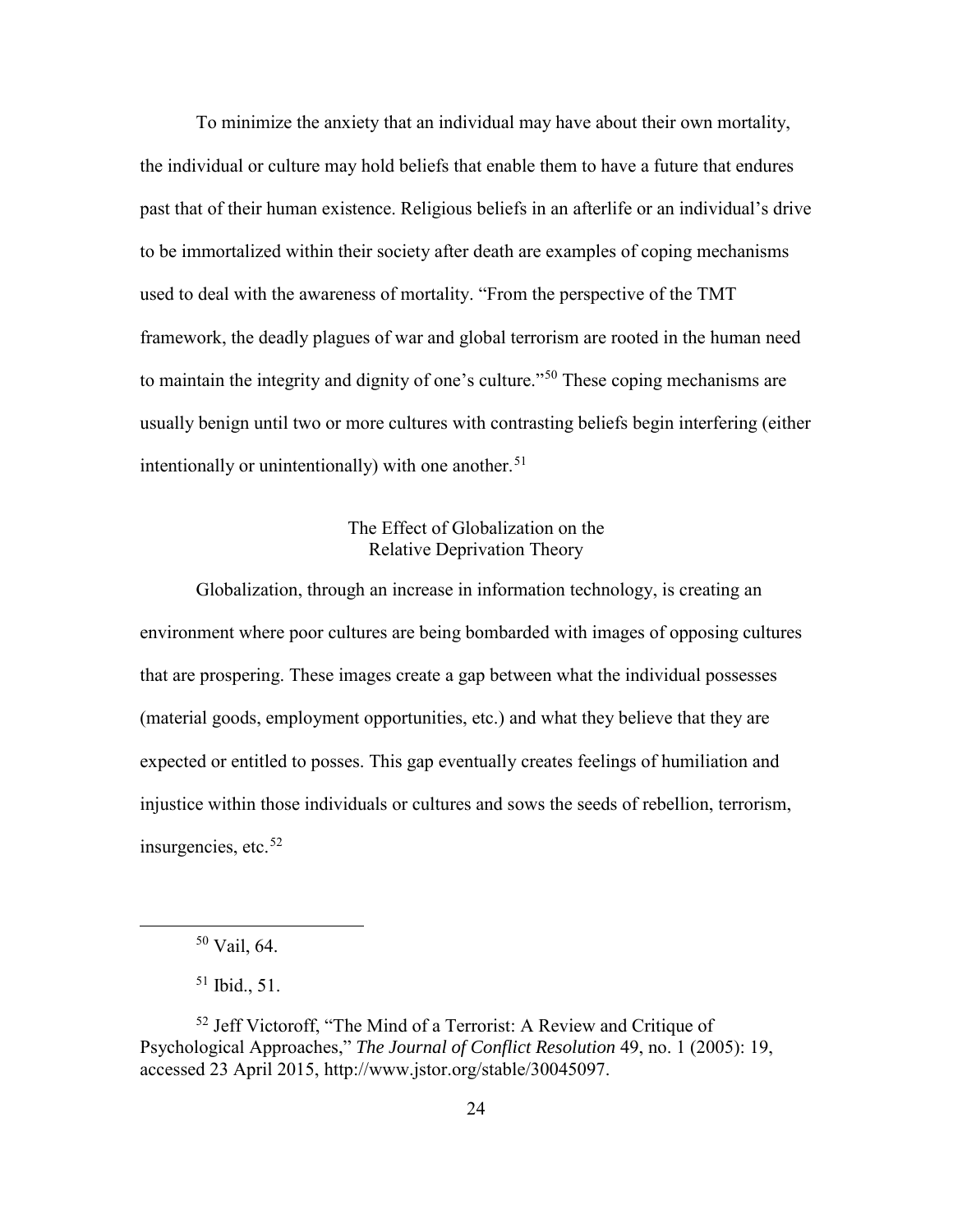In the social science discipline, this is known as the relative deprivation theory. "Relative deprivation theory holds that instead of an absolute standard of deprivations, a gap between expected and achieved welfare leads men to political violence."[53](#page-33-0) The unequal distribution of economic goods is fairly easy to see and understand. Thinking specifically about the image that the United States holds on the world stage, most view the United States as a military superpower and somewhat hegemonic with foreign affairs. This in itself creates a perception in some cultures throughout the world that the United States is oppressive and has an unfair distribution of power. But Robert Woltering, after he conducted an exhaustive study regarding the image that the 'West' holds in Egyptian society, points out that "a more important difference concerns what I would call 'soft power' in the cultural realm. Daily life in Egypt is more touched by Western cultural products and behavioral norms than can be said conversely of the average Western environment and the cultural colorations of its daily life by Egyptian, Arabian, Muslim or "Eastern actors<sup>"[54](#page-33-1)</sup>

The example that Robbert Woltering uses from his time studying Egypt is the presence of beer and alcohol billboards that can be seen near the highways in Cairo. This is a daily reminder to many Muslims that the West is encroaching on their culture. As the authors of *Dying to Live; Terrorism, War, and Defending One's Way of Life* point out "When one's cultural worldview is juxtaposed with other beliefs and customs, the potential for doubt is raised about the validity of one's own cultural worldview. People

<sup>&</sup>lt;sup>53</sup> Richardson, 1.

<span id="page-33-1"></span><span id="page-33-0"></span><sup>54</sup> Robbert Woltering, *Occidentalisms in the Arab World: Ideology and Images of the West in the Egyptian Media* (New York, NY: I. B. Tauris and Co., 2011), 147.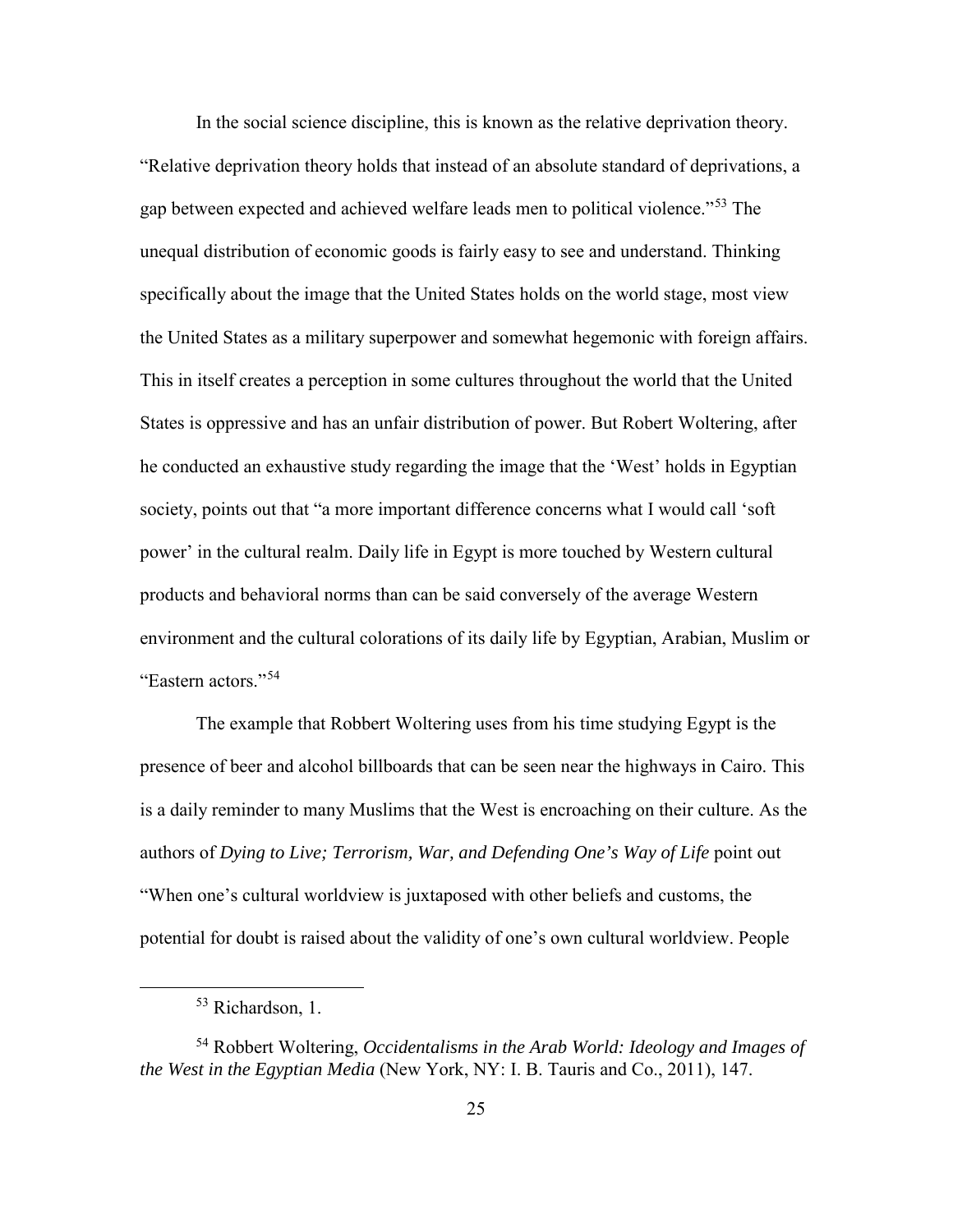are thus inclined to symbolically defend their way of life in various way . . . seen in this light, increasing globalization and intercultural contact poses a threat to the security people feel in their own worldviews."[55](#page-34-0) 

Globalization is not just increasing doubt in an individual's worldviews and belief systems; it is also increasing the perceived differences in the prosperity of different cultures. Clare Richardson in her study on relative deprivation theory highlights that "globalization may be tied closely to relative deprivation, in the sense that greater access to information about people in other countries increases awareness of one's relative standing in the world."<sup>56</sup> Globalization has numerous affects on nearly every culture across the world that are tied to the relative deprivation theory. These affects can be expected to continue to sew the seeds of war and conflict across the globe.

Humiliation, Oppression, Occupation, and/or Injustice

Mass movements can rise without belief in a God, but never without belief in a devil. Usually the strength of a mass movement is proportionate to the vividness and tangibility of its devil. When Hitler was asked whether he thought the Jew must be destroyed, he answered: "No . . . We should have then to invent him. It is essential to have a tangible enemy, not merely an abstract one.*[57](#page-34-2)*

The first step in creating change, at least at the organizational level, is to create a

sense of urgency among a population.<sup>[58](#page-34-3)</sup> One of the most effective ways for Salafist-jihadi

56 Richardson, 9.

<span id="page-34-2"></span><span id="page-34-1"></span><span id="page-34-0"></span><sup>57</sup> Eric Hoffer, *The True Believer: Thoughts on the Nature of Mass Movements* (New York, NY: Harper Collins Publishing, 2010), 65.

<span id="page-34-3"></span>58 John Kotter, *Leading Change* (Cambridge, MA: Harvard Business Review Press, 2012), 35-67.

 <sup>55</sup> Vail, 52.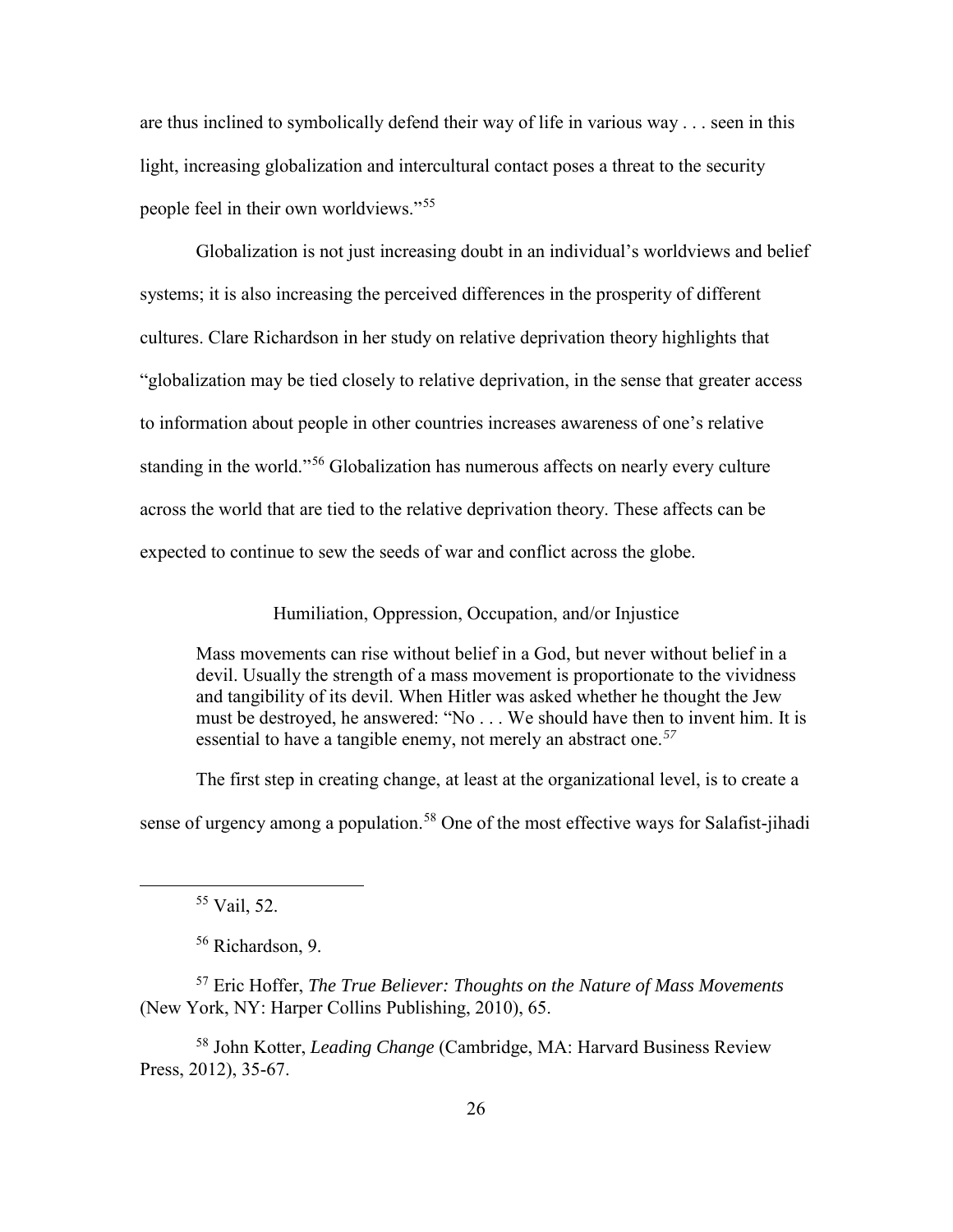groups to create that sense of urgency is through a message of humiliation and oppression by an 'aggressor'. Robert Woltering's study on Egyptian citizens' view of the West concludes that "Islamist authors and outlets overwhelmingly convey the image of the West as essentially aggressive and naturally anti-Islamic. It is not difficult to see how this mirage of a Western menace to Islam is useful to try and scare a Muslim population into a loyal, unquestioning Islamic unity." Through their message that conveys this image of the West's War on Islam, these Salifi-jihadist groups are creating a sense of urgency that is necessary for their group's success.

The authors of *Dying to Live: Terrorism, War, and Defending One's Way of Life* conclude that:

Organizations and networks like al Qaeda and the International Islamic Front represent a response to pervasive feelings of humiliation in the Islamic community. Many Muslims around the world have felt a long-standing collective humiliation in the face of Western and Israeli encroachment of Islamic holy territory . . . According to Mark Juegensmeyer (2000), part of the allure of violent retribution is that it "dehumiliates" a disgraced community by staking claim to a moral high ground (by fighting for 'good') and regaining a lost sense of respect.<sup>[59](#page-35-0)</sup>

Even when there is little or no factual basis for the image of "the West as essentially aggressive and naturally anti-Islamic", many times, that message still has the intended effect on the population. For example, in Egypt, the United States' intervention in the Bosnia crisis in early 1990s is viewed as yet another Western attack on Muslims. Egyptians commonly believe that the United States was actually supporting the Serbian aggressors.<sup>[60](#page-35-1)</sup> As Robert Woltering points out, "while it may be understandable that the American or Anglo-American invasions of Iraq and Afghanistan are perceived by many

<span id="page-35-0"></span> <sup>59</sup> Vail, 56.

<span id="page-35-1"></span> $60$  Woltering, 139.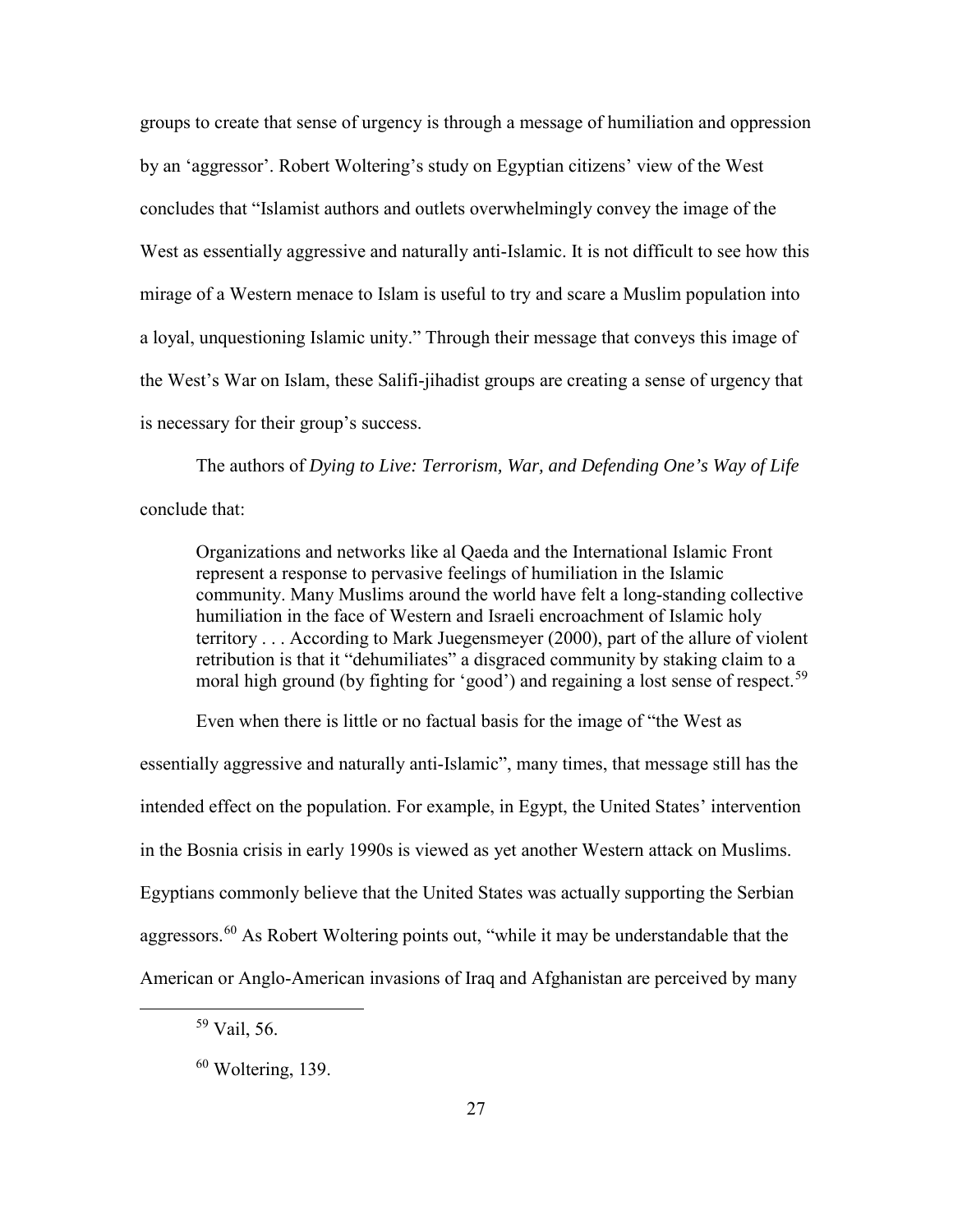as 'Western' attacks upon 'Islam' . . . this perception of reality can only be understood in the light of the wider ideology that dictates that the West hates Islam, Islam is in danger, Muslims are suffering."<sup>[61](#page-36-0)</sup>

Whether the motivations of the terrorist organization is religious or ideological, an overreaction by a government can be the necessary spark that creates the 'sense of urgency' that a group needs to legitimize a message of oppression or injustice. There have been numerous examples of a government's overreaction throughout history that have sewn the seeds for an insurgency. *Dying to Live* states:

In 1916 the Irish Republican Army (IRA) staged the Easter Rising as a protest against British rule but received only lackluster support from the Irish public. When the British responded in a violent fashion, the Irish public united behind the IRA, providing a steady stream of troops, supplies and bloodshed. Likewise, when the Sri Lankan government enacted a series of brutal and oppressive domestic policies against the Tamil population, the Tamils nearly unanimously rallied behind the Tamil Tigers or LTTE in response. Similarly, it has been argued that the 9/11 terrorist attacks were planned with the intent of eliciting extreme retaliation from the United States, thereby uniting the Muslim community behind al Oaeda.<sup>[62](#page-36-1)</sup>

## A Center of Gravity Analysis–Salafist-jihadi Groups vs. the Movement

For the purpose of this thesis, the term 'source of energy' is synonymous with Center of Gravity (COG). Although identifying the COG is important, it is rarely a simple thing to do; this gives way to drastically different opinions and beliefs of what the COG is and where/how to defeat it. Many experts agree that the COG of a terrorist organization differs at each of the three levels of war–strategic, operational, and

<span id="page-36-1"></span><sup>62</sup> Vail, 50.

<span id="page-36-0"></span><sup>&</sup>lt;sup>61</sup> Woltering, 139.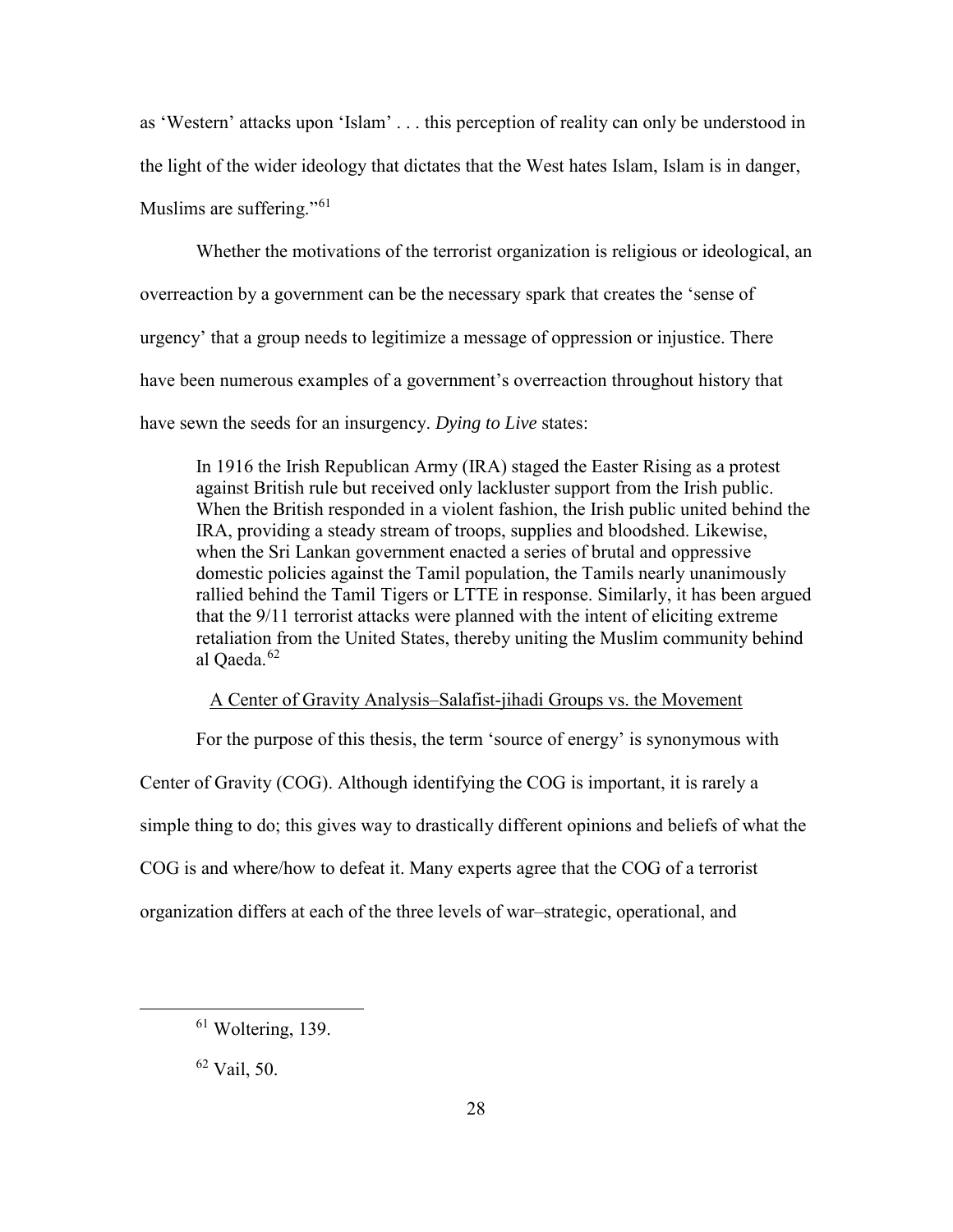tactical.<sup>[63](#page-37-0)</sup> However, this is where much of the expert consensus and doctrine on identifying enemy COGs, especially in irregular warfare, stops.

Dr. Milan Vego in *Addressing the Fog of COG* said that the "destruction of a center of gravity will have a decisive affect on a belligerent's ability to achieve an objective and that an effective plan therefore relies on the proper determination of the friendly and enemy centers of gravity."[64](#page-37-1) When conducting CT and COIN operations, a proper COG analysis is crucial. Clausewitz described it as "the hub of all power and movement, on which everything depends . . . the point at which all our energies should be directed."[65](#page-37-2) JP 3-26, *Counterterrorism*, says that "The Joint Force Commander's (JFC) analysis of COGs at all levels is important because it guides the application of military capabilities . . . a JFC should focus efforts against critical vulnerabilities that will do the most decisive or significant damage to a terrorist's COG."[66](#page-37-3) With the importance of a COG analysis in mind, we must first understand the difference between the groups and the movement.

JP 3-26, *Counterterrorism*, gives the examples of either key leaders or a permissive operating environment being the operational level COGs of a terrorist organization, but gives no insight into potential tactical or strategic level COGs when

<span id="page-37-3"></span><span id="page-37-2"></span>65 Carl Von Clausewitz, *On War* ed. and trans. Howard and Paret (Princeton, NJ: Princeton University Press, 1976), 595-596.

<span id="page-37-0"></span> <sup>63</sup> Joint Chiefs of Staff, Joint Publication (JP) 5-0, *Joint Operation Planning*, III-23.

<span id="page-37-1"></span><sup>&</sup>lt;sup>64</sup> Jonathan Klug, "Behind the Mosaic: Insurgent Centers of Gravity and Counterinsurgency," in *Addressing the FOG of COG*, ed. Celestino Perez (Fort Leavenworth, KS:Combat Studies Institute Press, 2012), 5.

<sup>66</sup> Joint Chiefs of Staff, Joint Publication (JP) 3-26*, Counterterrorism,* IV-9.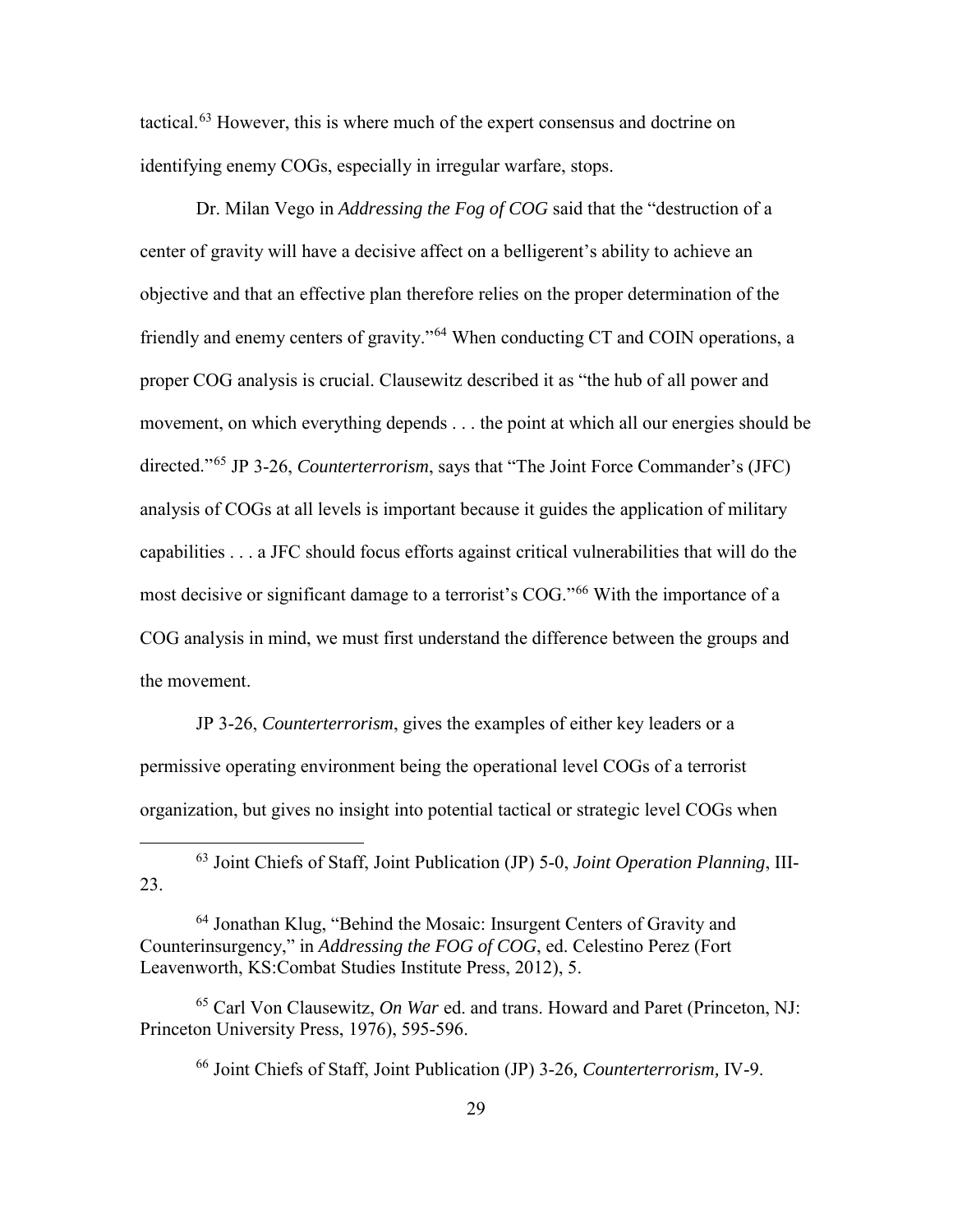conducting CT operations.<sup>[67](#page-38-0)</sup> After conducting COG related research on insurgencies, Dr. Vego concludes, "Insurgent commanders and forces will often be tactical centers of gravity, although if these forces concentrate they could be an operational center of gravity."[68](#page-38-1) Because it is sometimes difficult to draw a line between the different levels of war, research and doctrine is suggesting that key leaders and commanders can be either tactical or operational level COGs, but rarely strategic level COGs. According to Dr. Vego, "the strategic objective is predominantly nonmilitary and is often ideological in nature."[69](#page-38-2) A recent RAND study regarding the global Salafist insurgency found that the Salafist's source of energy "is the ability to create, sustain, and channel intense individual motivation."<sup>[70](#page-38-3)</sup> This again would point toward the ideology being the strategic center of gravity for the Salafist-jihadi movement; sense the ideology is also what creates, sustains, and channels that intense individual motivations within the groups, it may also be the strategic level COG a particular group.

Dr. Antulio Echevarria, in his analysis on Clausewitz's COG concept, states, "centers of gravity are more than critical capabilities . . . [Which] if attacked . . . bring about the complete collapse of an opponent."[71](#page-38-4) Dr. Echevarria also concludes that "al Qaeda's strategic center of gravity may be its ideology."[72](#page-38-5) Jonathan Klug, in *Addressing* 

<span id="page-38-1"></span> $68$  Klug, 6.

<span id="page-38-2"></span> $69$  Ibid.

<span id="page-38-4"></span> $71$  Klug, 8.

<span id="page-38-5"></span> $72$  Ibid., 20.

<span id="page-38-0"></span> <sup>67</sup> Joint Chiefs of Staff, Joint Publication (JP) 3-26, *Counterterrorism,* IV-10.

<span id="page-38-3"></span><sup>70</sup> Gompert, 38.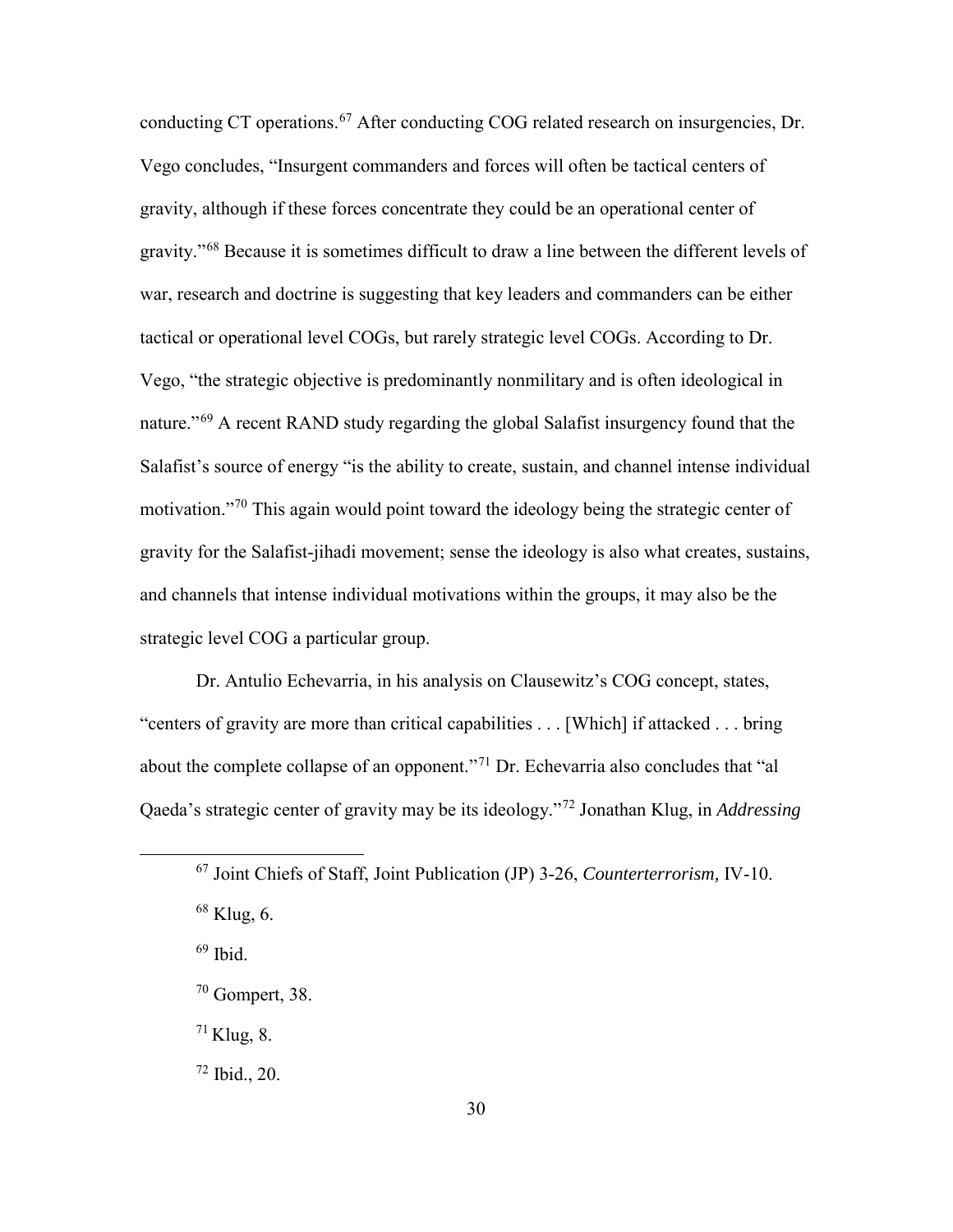*the Fog of COG*, sums it up by saying, "if a strategic center of gravity falls, the enemy should collapse at that level of war."<sup>[73](#page-39-0)</sup> This may explain why killing Osama Bin Laden actually strengthened the movement that he helped to start. Osama Bin Laden at the time of his death, although he was a charismatic leader that wielded great influence within the movement, was not al-Qaida's COG nor the COG of the Salafist-jihadi movement.

According to Stephen L. Melton in his article, *Center of Gravity Analysis –the* 

## *Black Hole of Army Doctrine*:

War on Terror: No identifiable COG in this Islamist attack on American global hegemony . . . The United States conducts a global campaign against terrorist leadership—using predator drone attacks, Special Forces raids, and other measures—to keep the terrorist cells off balance. Evidence suggest that the Islamic terrorist networks view their Islamic identity and anti-Western attitude as their COGs, but no evidence exists that the terrorists have a cogent formulation of American strategic and operational COGs.<sup>[74](#page-39-1)</sup>

However, there are significant differences in opinion on this subject. JP 5-0 states

that in "an irregular warfare environment, the enemy and friendly COG will most likely

be the same population."[75](#page-39-2) Dr. Joe Strange, a professor at the USMC War College, has an

opposing view and says that the "support of the population is very important in most

cases, but it is definitionally and methodologically inconsistent to refer to the population

as the center of gravity."[76](#page-39-3) Jonathan Klug, an author on Insurgent Centers of Gravity,

 <sup>73</sup> Klug, 19.

<span id="page-39-1"></span><span id="page-39-0"></span><sup>74</sup> Stephen Melton, "Center of Gravity Analysis–the Black Hole of Army Doctrine," in *Addressing the FOG of COG*, ed. Celestino Perez, 81-100 (Fort Leavenworth, KS: Combat Studies Institute Press), 90.

<span id="page-39-2"></span><sup>75</sup> Joint Chiefs of Staff, Joint Publication (JP) 5-0, *Joint Operation Planning*, III-22.

<span id="page-39-3"></span><sup>76</sup> Joe Strange, *Centers of Gravity and Critical Vulnerabilities: Perspectives on Warfighting No. 4* (Quantico, VA: Marine Corps University, 1997), 43-45.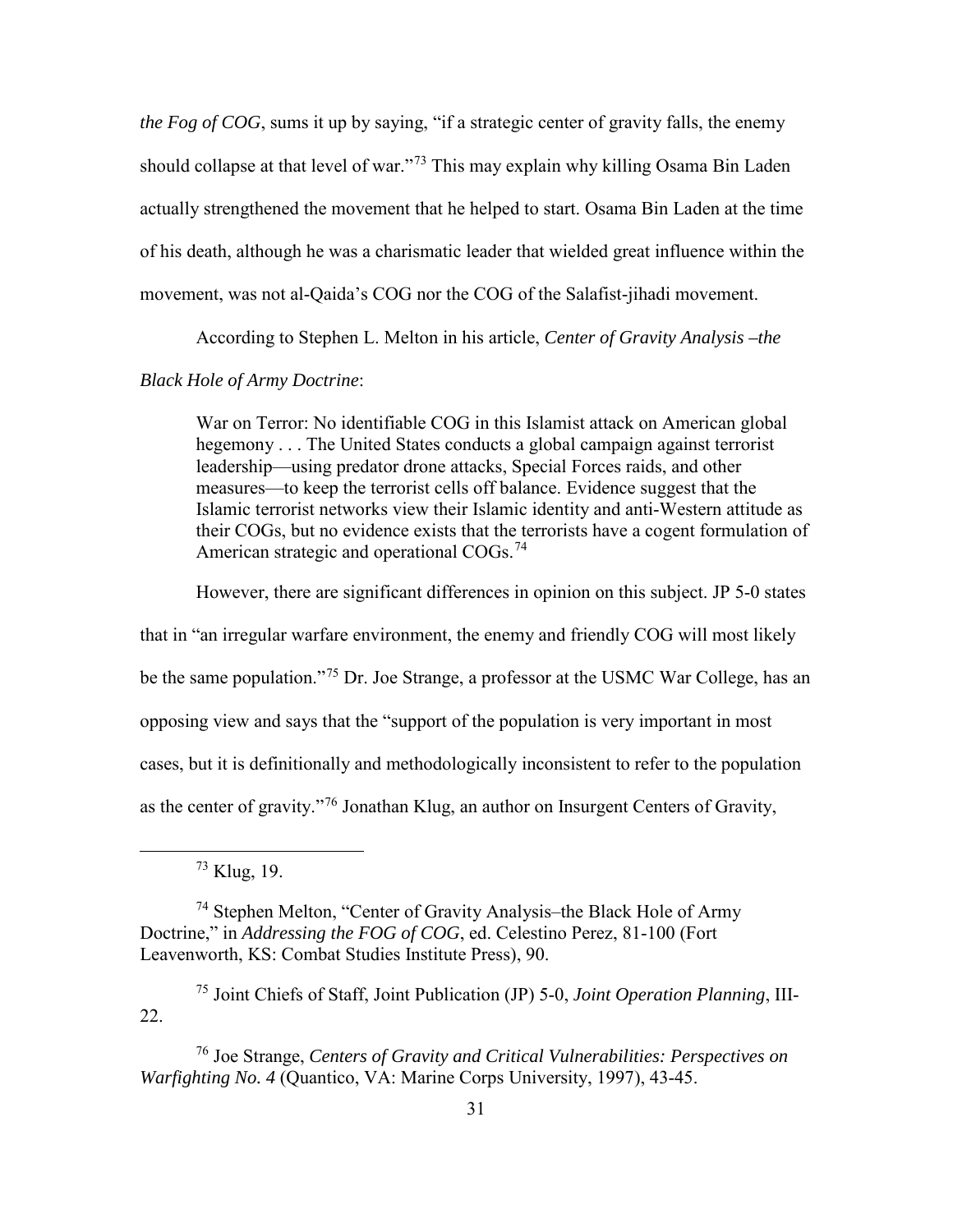says, "The population is not a center of gravity at any level of war by definition and by Strange's methodology. More specifically, the population cannot be the insurgent center of gravity using Echevarria's interpretation of Clausewitz, nor is the population a center of gravity using Strange's methodology . . . in fact, if counterinsurgents treat the population as a center of gravity, it is very likely that they will waste resources and, worst case, the insurgents will win."<sup>[77](#page-40-0)</sup>

A common misconception when talking about the COG in insurgencies is derived from the idea that 'the population is the prize'; some then take this to mean that the population must also then be the center of gravity. According to David Kilcullen, "the center of gravity of an insurgent movement–the source of power from which it derives its morale, its physical strength, its freedom of action, and its will to act–is its connectivity with the local population in a given area."<sup>[78](#page-40-1)</sup> This definition, or definitions similar to this, are sometimes oversimplified into the belief that the population is the COG. But, when you read Kilcullen's words carefully, he's actually saying that the COG of an insurgency is what 'connects' the insurgent movement with the local population in a given area. Much like the RAND study mentioned earlier, the Salafist's source of energy "is its ability to create, sustain, and channel intense individual motivation."[79](#page-40-2) What is 'connecting' the insurgents to the local population and what is creating, sustaining, and channeling intense individual motivation? The ideology.

 $77$  Klug, 11.

<span id="page-40-2"></span><span id="page-40-1"></span><span id="page-40-0"></span><sup>78</sup> David Kilcullen, *Counterinsurgency* (Oxford: Oxford University Press, 2010), 7.

 $79$  Gompert, 38.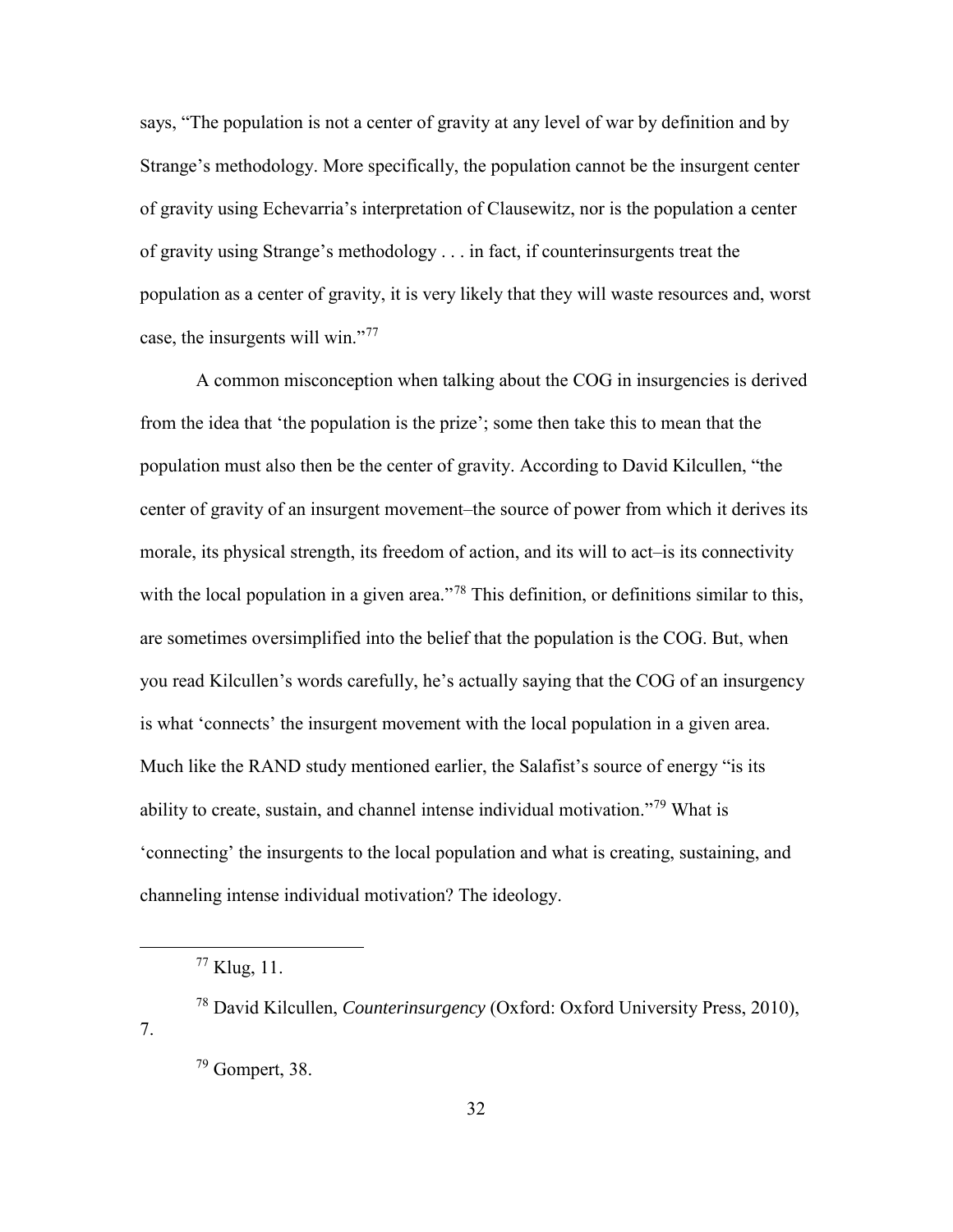The disagreement continues when proposing ideology as the COG. For example, COL (Ret) Dale C. Eikmeier advocates eliminating things such as morale and ideology as potential enemy COGs during analysis because they are difficult to target and intangible.<sup>[80](#page-41-0)</sup> "For example, an idea is intangible; however it resides in tangibles such as a mind, a book, or other type of physical media that is targetable. Morale resides in individuals and organizations; it does not exist in a targetable sense on its own. However, an individual or organization can be a target of attacks designed to affect morale."[81](#page-41-1) He recommends that intangibles such as ideology be categorized under critical capabilities, critical requirements, or critical vulnerabilities but not as the COG itself.<sup>[82](#page-41-2)</sup>

COL (Ret) Eikmeier also proposes a new doctrinal definition for COG. In his words, "the intent of the proposed definition is to limit COGs to tangible agents that have a physical existence. The reason is simple; we can more easily target things for defense or attack that physically exist."[83](#page-41-3) However, the purpose of a COG analysis is to identify the enemy's COG, not to identify a COG that is easily targetable. The U.S. military current uses the Joint Capabilities Integration and Development System (JCIDS) process for force modernization. This process identifies a 'capability gap' between the capabilities of the U.S. military and that of the enemy, and then proposes changes to fill that gap. Thus, if we are analyzing COGs based on the capabilities of the U.S. military, then we will

<span id="page-41-2"></span><span id="page-41-1"></span><span id="page-41-0"></span> <sup>80</sup> Dale Eikmeier, "Modernizing the Center of Gravity Concept–So it Works," in *Addressing the FOG of COG*, ed. Celestino Perez (Fort Leavenworth, KS: Combat Studies Institute Press), 143.

 $81$  Ibid.

<sup>82</sup> Ibid., 151.

<span id="page-41-3"></span><sup>83</sup> Ibid., 143.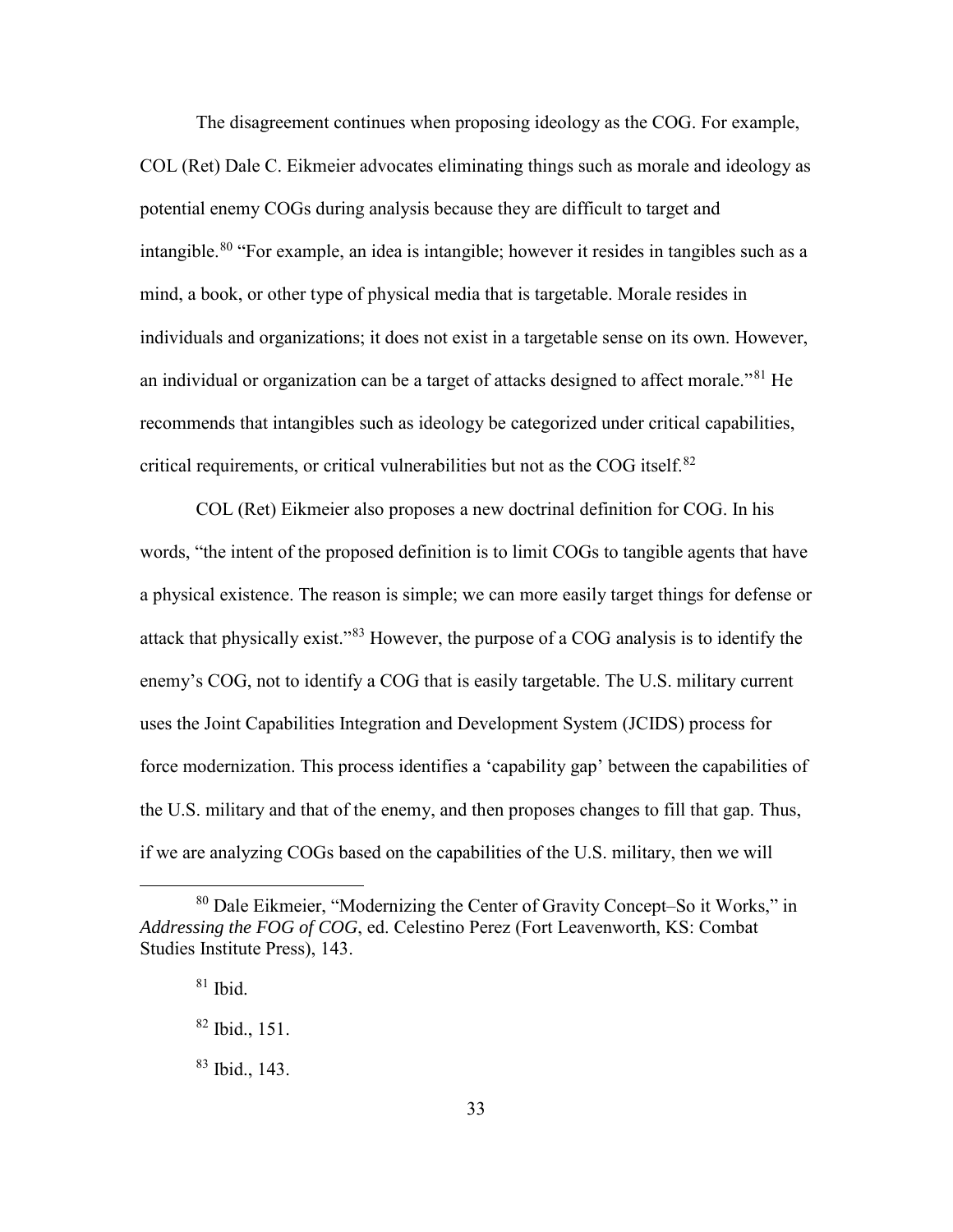never identify a capability gap and adapt to fill it. This is much of the reason why the cyber program has not been operationalized; commanders and staffs are biasing their COG analysis to account for their own capabilities and not identifying the capabilities that they actually need.

Although there are differences in opinion on the Salafist-jihadi COGs at each of the levels of war, these difference are typically generated by a fundamental disagreement on why a COG analysis is conducted in the first place. COL (Ret) Eikmeier's COG analysis is conducted from a U.S. military capability perspective and identifies what can targeted with the current capabilities; by focusing on the present, risk is assumed by not forcing innovation for the future. Others conduct a COG analysis to aid in the understanding of the enemy's structure, objectives, and strategy. When a COG analysis is conducted with these objectives in mind, the COG of the Salafist-jihadi movement at the strategic level of war is its ideology; because its ideology is what connects the movement to the groups and the groups to the population. Ideologies can be targeted and degraded, but it will take fundamental changes in U.S. military operations and doctrine to create the capabilities necessary to counter the ideology.

#### U.S. military CT/COIN Strategies and Doctrine

The current National Security Strategy (NSS) 2015 describes the U.S. Government's strategy to combat terrorism. Although the strategy is consistent with current research and information, it has an underlying tone that is focused on decisive action and 'prioritized counterterrorism operations'. It describes the situations when the USG will not hesitate to use the military to conduct decisive action; these situations are described as being "when there is a continuing, imminent threat, and when capture or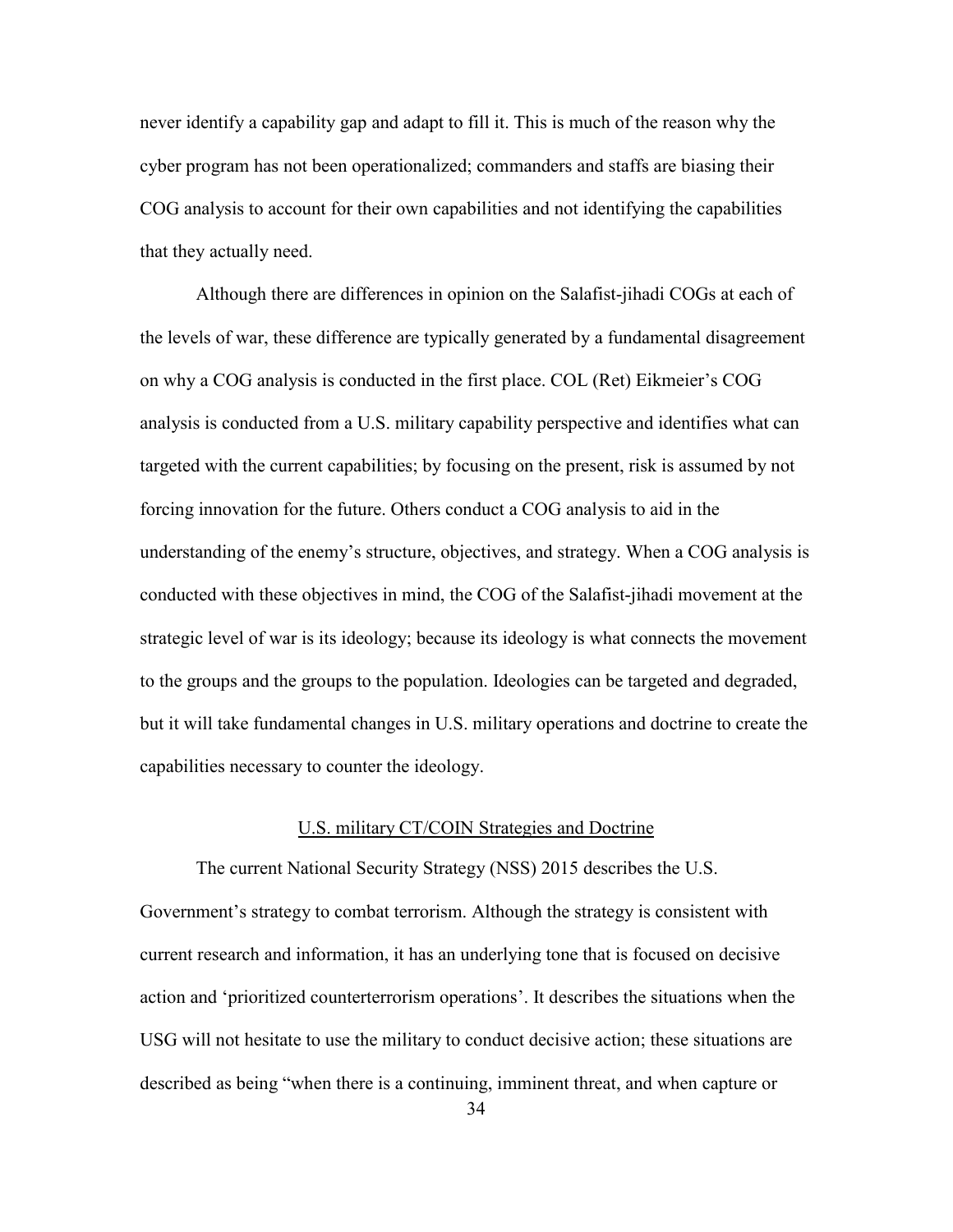other actions to disrupt the threat are not feasible."[84](#page-43-0) It is important to note that these requirements have a low threshold and can easily be used by a Combatant Commander to justify the use force. For example, if a non-lethal measure directed against the ideology will take months to produce results, it may be seen as less feasible when compared to a lethal measure directed against the group's leadership that could produce results the same day; even though the two results that are being compared are drastically different in nature.

JP 3-26, *Counterterrorism*, describes the role of the National Security Council as "the key integrator of the President's whole-of-government CT policy and strategies . . . the key interagency policy committee of CT is the Counterterrorist Security Group."[85](#page-43-1) Within the homeland, the Department of Homeland Security leads the USG's CT operations and is primarily responsible for protecting Americans from terrorist attacks.<sup>[86](#page-43-2)</sup> The Department of State (DOS) has CT responsibilities abroad, "except for CT within regions where the responsibility lies with the military commander as designated by the President."<sup>[87](#page-43-3)</sup> To execute its CT duties, the DOS created the Bureau of Counterterrorism (formally known as the Office for Combating Terrorism and the Coordinator for Counterterrorism). In 1998, Congress formally defined the principle duty and role of the

<span id="page-43-0"></span> <sup>84</sup> Barack Obama, *National Security Strategy* (Washington, DC: The White House, 2015), 9.

<sup>85</sup> Joint Chiefs of Staff, Joint Publication (JP) 3-26, *Counterterrorism,* viii.

<span id="page-43-3"></span><span id="page-43-2"></span><span id="page-43-1"></span><sup>86</sup> Department of Homeland Security, *Prevent Terrorism and Enhance Security*, 2 October 2010, accessed 14 April 2015, http:www.dhs.gov/prevent-terrorism-andenhance-security.

<sup>87</sup> Joint Chiefs of Staff, Joint Publication (JP) 3-26, *Counterterrorism,* viii.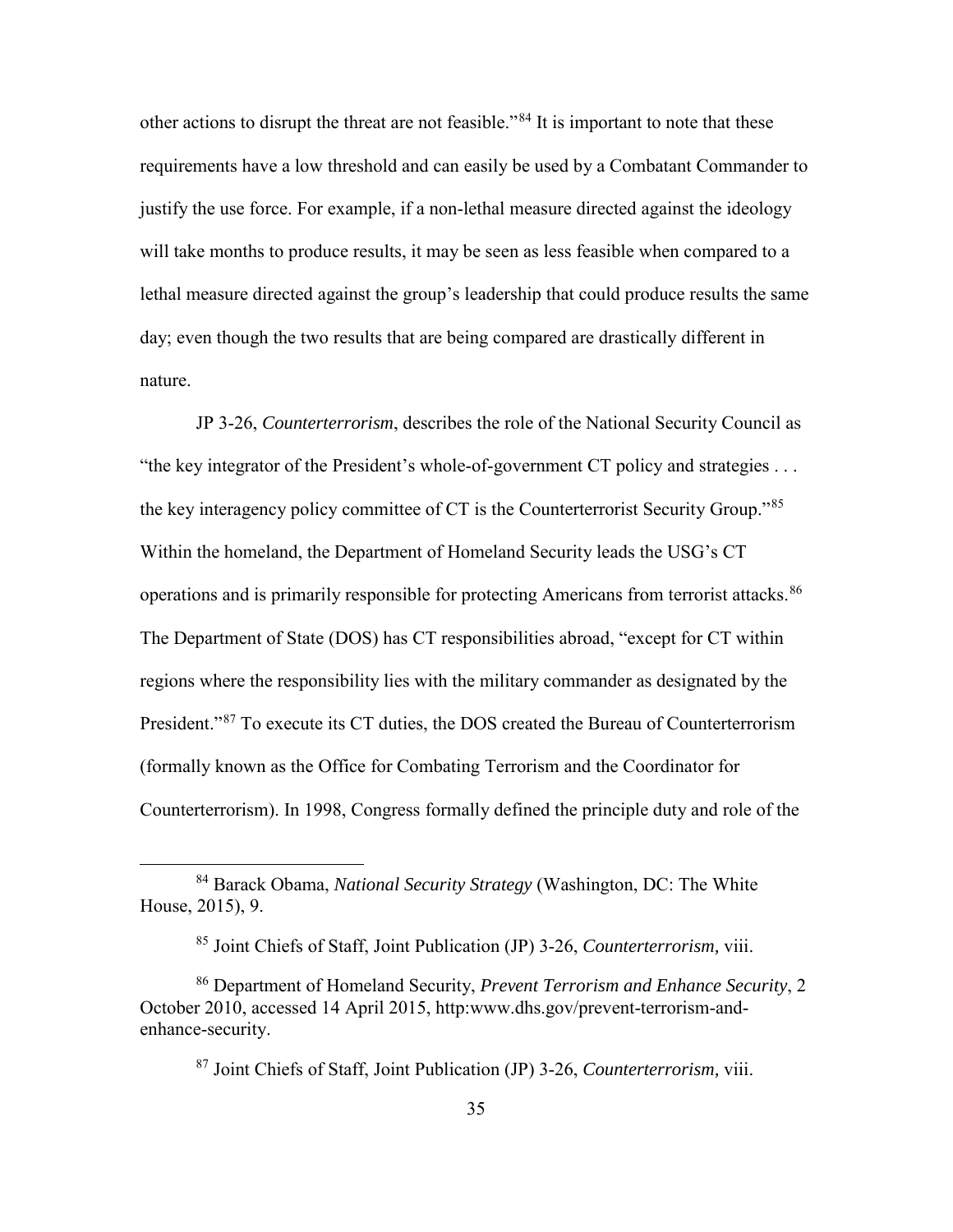Coordinator of the Bureau of Counterterrorism as "the supervision (including policy oversight of resources) of international counterterrorism activities . . . the coordinator shall have the rank and status of Ambassador at Large."<sup>88</sup>

In 2004, as a result of the 9/11 Commission, Congress published the Intelligence Reform and Terrorism Prevention Act (IRTPA). One of the components of the act was the establishment of the National Counterterrorism Center (NCTC). The act describes the primary missions of the National Counterterrorism Center shall be as follows:

- 1. "To serve as the primary organization in the USG for analyzing and integrating all intelligence possessed or acquired by the USG pertaining to terrorism and CT, excepting intelligence pertaining exclusively to domestic terrorists and domestic CT.
- 2. To conduct strategic operational planning for CT activities, integrating all instruments of national power, including diplomatic, financial, military, intelligence, homeland security, and law enforcement activities within and among agencies.
- 3. To assign roles and responsibilities as part of its strategic operational planning duties to lead Departments or agencies…but shall not direct the execution of any resulting operations.
- 4. To ensure that agencies, as appropriate, have access to and receive all-source intelligence support needed to execute their CT plans or perform independent, alternative analysis.

<span id="page-44-0"></span> <sup>88</sup> U.S. Department of State, "Who We Are," accessed 14 April 2015, www.state.gov/j/ct/about/index.htm.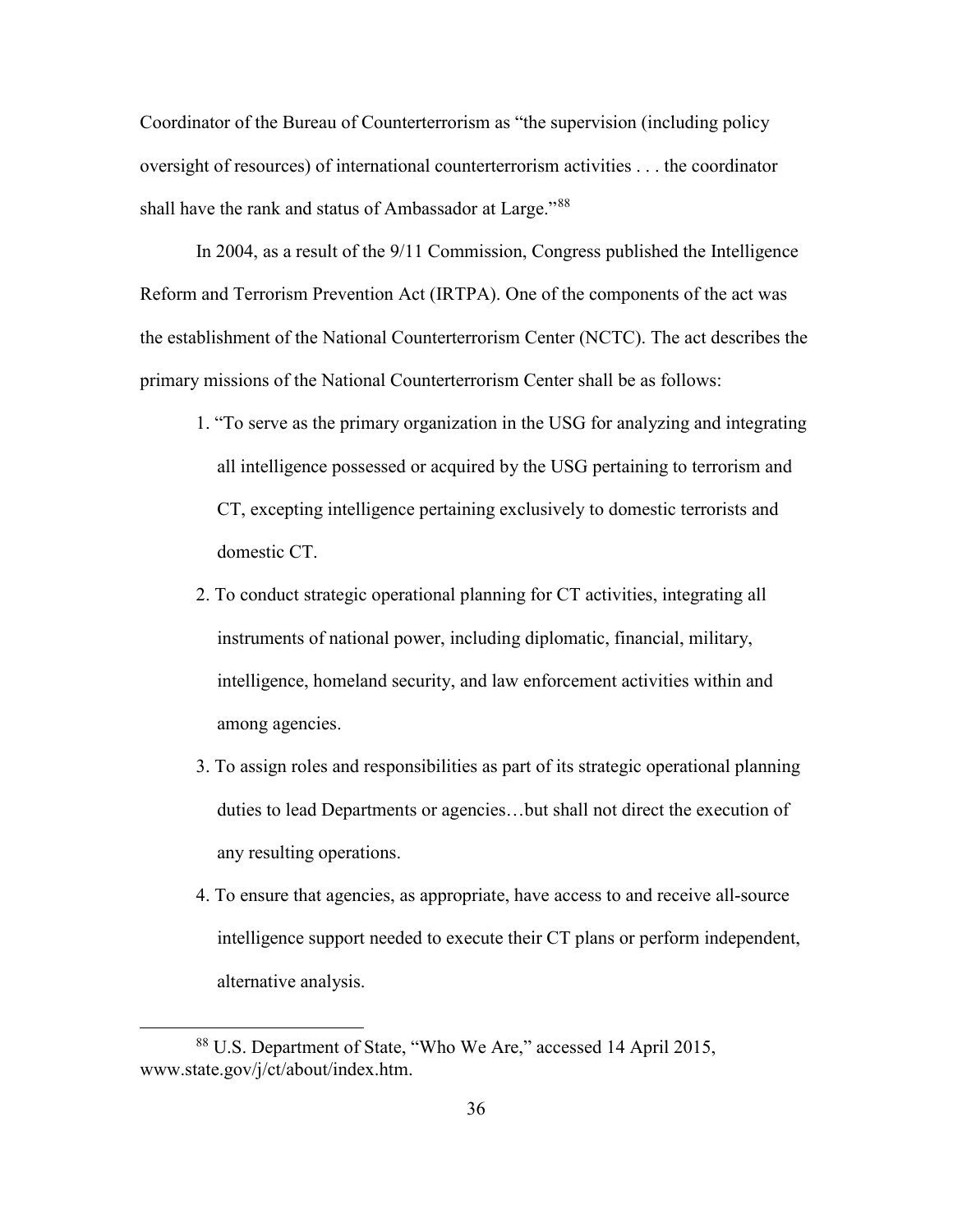- 5. To ensure that such agencies have access to and receive intelligence needed to accomplish their assigned activities.
- 6. To serve as the central and shared knowledge bank on known and suspected terrorists and international terror groups."[89](#page-45-0)

Within the NCTC is the Directorate of Strategic Operational Planning. This Directorate "provides operational plans for counterterrorism operations . . . to include the mission, objectives to be achieved, tasks to be performed, interagency coordination of operational activities, and the assignment of roles and responsibilities."[90](#page-45-1) One of the problems with this organization is that the Directorate of Strategic Operational Planning resides within the NCTC, which doesn't actually command and control any of the government agencies that will employ the strategy that they produce. The U.S. Government attempts to use a whole-of-government approach, but fails to identify any agency or individual responsible for the planning, synchronization, and execution of the strategy.

JP 3-26 gives legitimacy (from the perception of the local populace regarding U.S. military actions) and objective (the goal that operations are directed toward) as the most important principles that govern CT operations. But, most interestingly, is the discussion on balance in JP 3-26 explaining that "overly defensive action cedes the initiative to the terrorists and provides them the time and space to potentially grow into

<span id="page-45-1"></span><span id="page-45-0"></span> <sup>89</sup> U.S. Congress, *Intelligence Reform and Terrorism Prevention Act*, 108th Congress, 2004, 37.

<sup>90</sup> Ibid., 39.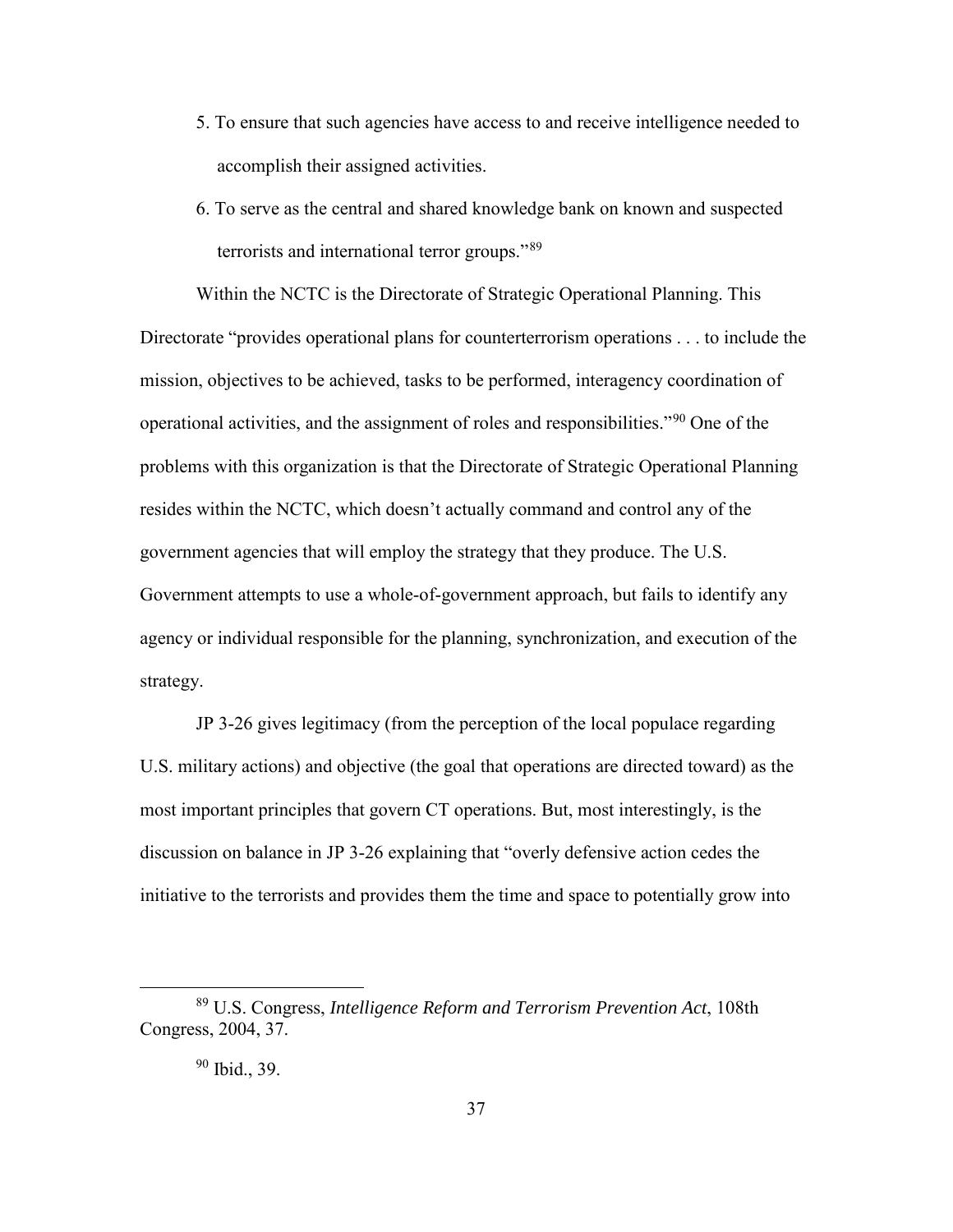strategic threats."[91](#page-46-0) The offensive tone of CT operations, oddly discussed in the section on balance, sets the tone for the rest of the manual. There is very little discussion about MISO, cyber, or information operations; instead, much of the manual is directed at Lines of Operation (LOO) focused on defeating the terrorist organization, countering WMD and materials, enabling host nation CT forces, and establishing regional CT coordination centers.

JP 3-26 gives 'key leaders' or a 'permissive operating environment' as examples of the operational level COGs of terrorist organizations.<sup>[92](#page-46-1)</sup> Overall, JP 3-26 is written in an offensive tone that inadvertently points the reader toward CT operations designed at defeating key leaders. It only mentions ideology a total of five times throughout the entire manual and it list 'countering violent extremist ideology' as seventh in priorities in the goals of CT operations. Although, in its own definition of terrorism that it gives in the opening chapter, it mentions that terrorism is motivated by ideological beliefs, no effort is made to enlighten the reader on how best to target what's behind those motivations or how to counter those ideological beliefs. The defeat mechanisms that JP 3-26 outline are to "identify, disrupt, isolate, and dismantle terrorist organizations."<sup>[93](#page-46-2)</sup> This manual is an example of doctrine written and directed at an easy COG that actually exits in the physical sense (terrorist organizations, key leaders, key nodes), instead of a more difficult but more correct COG (its ideology).

<span id="page-46-0"></span> <sup>91</sup> Joint Chiefs of Staff, Joint Publication (JP) 3-26, *Counterterrorism,* II-1.

<span id="page-46-1"></span><sup>92</sup> Ibid., IV-12.

<span id="page-46-2"></span> $93$  Ibid., IV-11.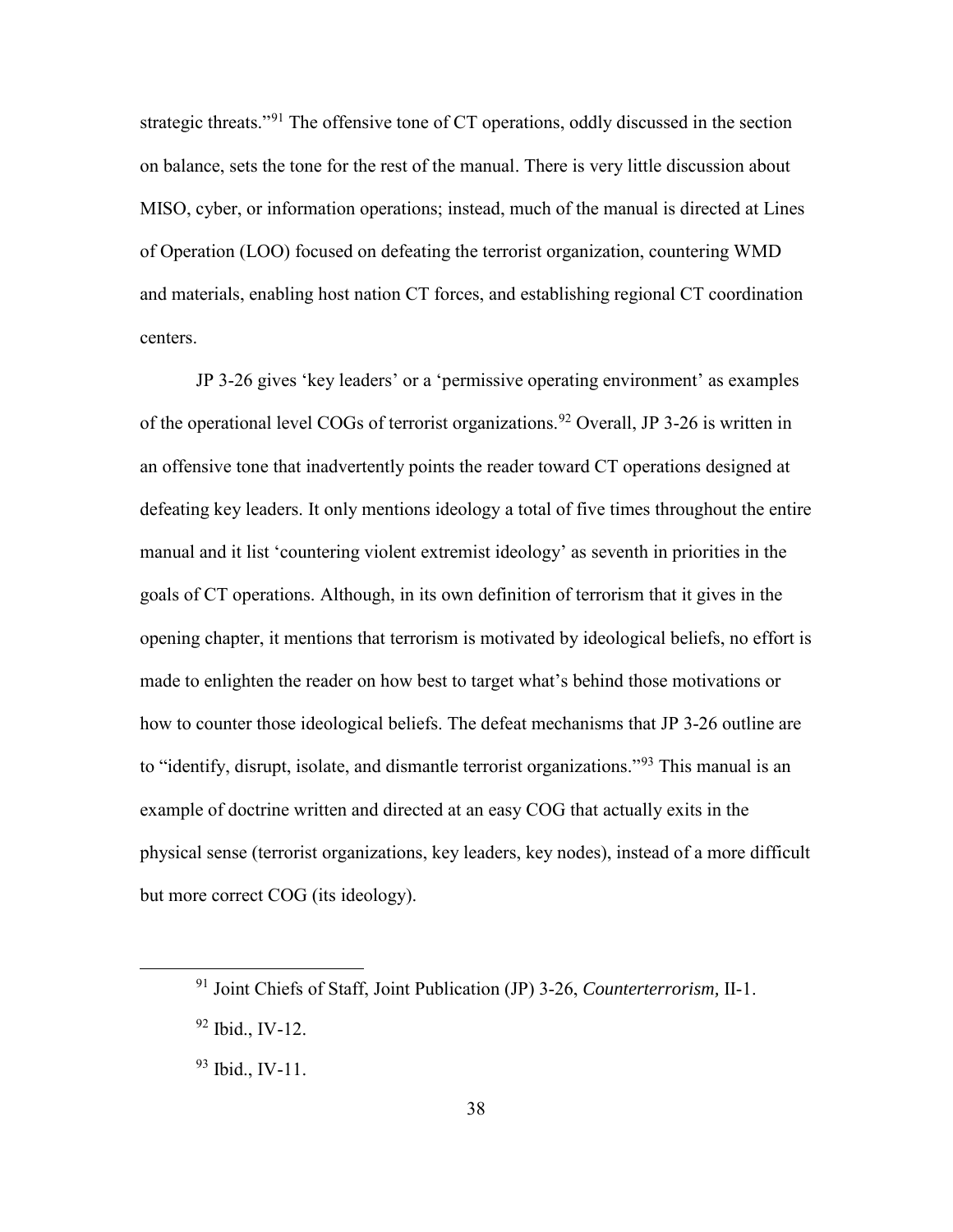JP 3-24, *Counterinsurgency*, outlines a comprehensive approach to counterinsurgency. This approach has four functional components: political strategy, security, economic function, and information. Each of these four components contribute to the host nation government obtaining control over its environment. JP 3-24, in reference to host nation government controlling the environment, defines control as "the ability to contain insurgent activity (the tempo of operations, level and intensity of violence, and degree of instability that it engenders) such that the population will, in the long run, support the government against the insurgents.<sup>"[94](#page-47-0)</sup> This manual also discusses unified action in COIN and outlines the integration of the whole-of-government approach to COIN operations.

Although the NCTC provides the strategic operational planning for the War on Terror, the U.S. military strategy is derived from the *Military Strategic Plan for the War on Terrorism* published in 2006 by the Chairman of the Joint Chiefs of Staff. This document describes the National Strategy as have three key elements: "protect and defend the homeland; attack terrorists and their capacity to operate effectively at home and abroad; and support mainstream efforts to reject violent extremism. The latter element is the decisive element of the strategy and is focused on the enemy's strategic center of gravity-extremist ideology."[95](#page-47-1) It gives examples of targeting ideology as: "amplifying the voices of those who promote alternative ideas that emphasize tolerance and moderation; promoting freedom and democracy; de-legitimizing extremist

 <sup>94</sup> Joint Chiefs of Staff, Joint Publication (JP) 3-24*, Counterinsurgency*, III-7.

<span id="page-47-1"></span><span id="page-47-0"></span><sup>95</sup> Chairman of the Joint Chiefs of Staff, *National Military Strategic Plan for the War on Terrorism* (Washington, DC: Joint Chiefs of Staff, 2006), 19.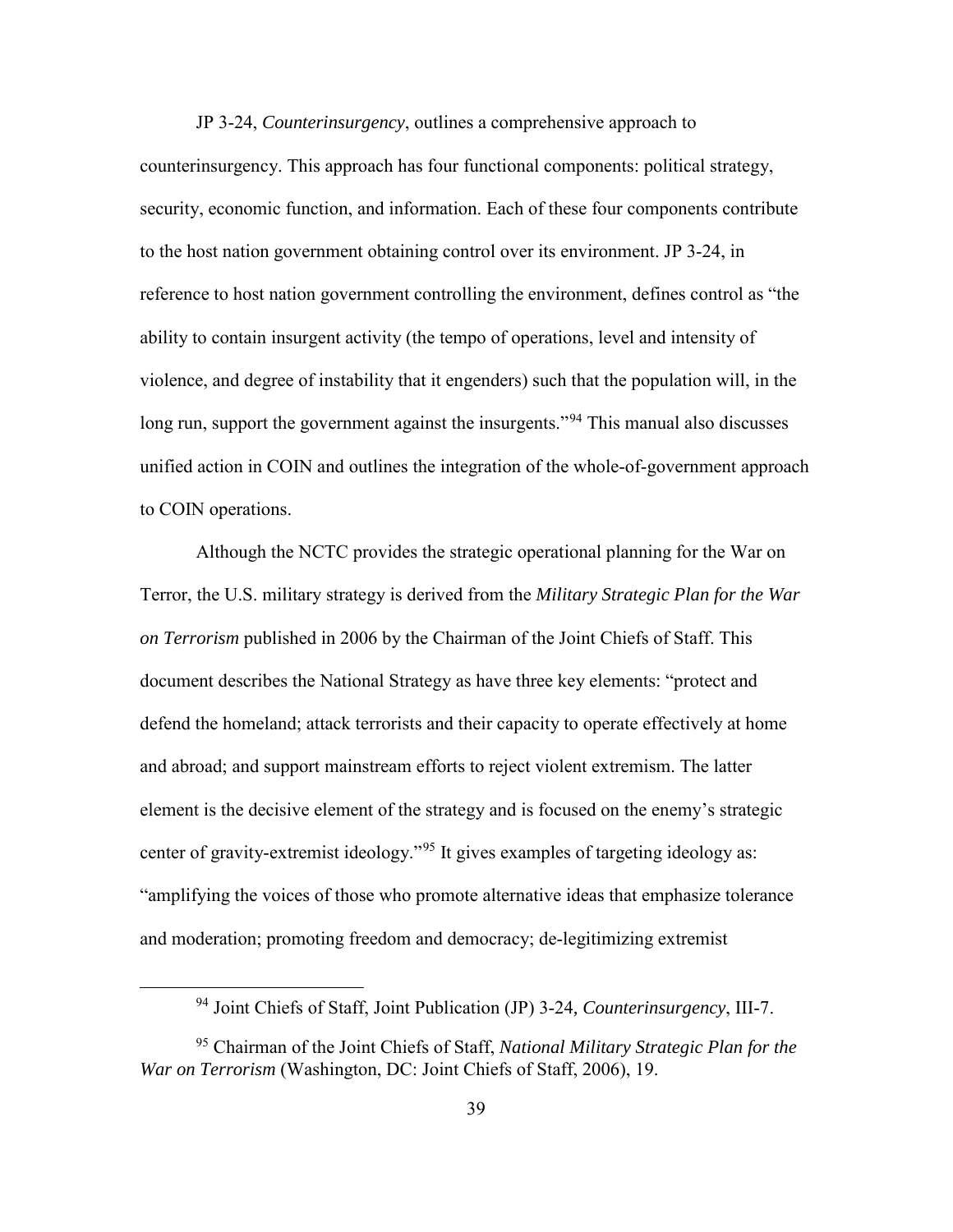ideological leaders; and providing alternatives to extremist education systems (e.g., some madrassas), among others."<sup>[96](#page-48-0)</sup> The document expects the war against extremism to require decades of effort and continue to be an internal struggle within societies. It also reinforces the idea that "violent extremist movement can make new terrorists faster than the anti-terror coalition can capture or kill them. Ideological support and propaganda operations are a foundation for extremist success and a key to recruitment and indoctrination."[97](#page-48-1) The *Military Strategic Plan for the War on Terrorism* was the most strategically sound document that I found that was produced by the U.S. military relating to the Salafist-jihadi movement. However, the document seemed to get little traction within the U.S. military and the conclusions did not translate into future doctrinal publications such as JP 3-26, *Counterterrorism*.

#### Summary

This chapter began with the first subchapter (A Description of the Salafist-jihadi movement) which defined and described the movement and then discussing its strengths and weaknesses. In the second subchapter (Motivational Causes of the Salafist-jihadi movement), many of the common motivational causes relating to terrorism from a historical perspective were described; these were then related to the modern day terrorist movement that the U.S. military currently faces. In the next subchapter (A Center of Gravity Analysis–Salifist-jihadi groups vs the movement), a distinction was made between the COGs of a Salafist-jihadi group compared to that of the movement due to the

<span id="page-48-0"></span> <sup>96</sup> Chairman of the Joint Chiefs of Staff, 19.

<span id="page-48-1"></span> $97$  Ibid., 21.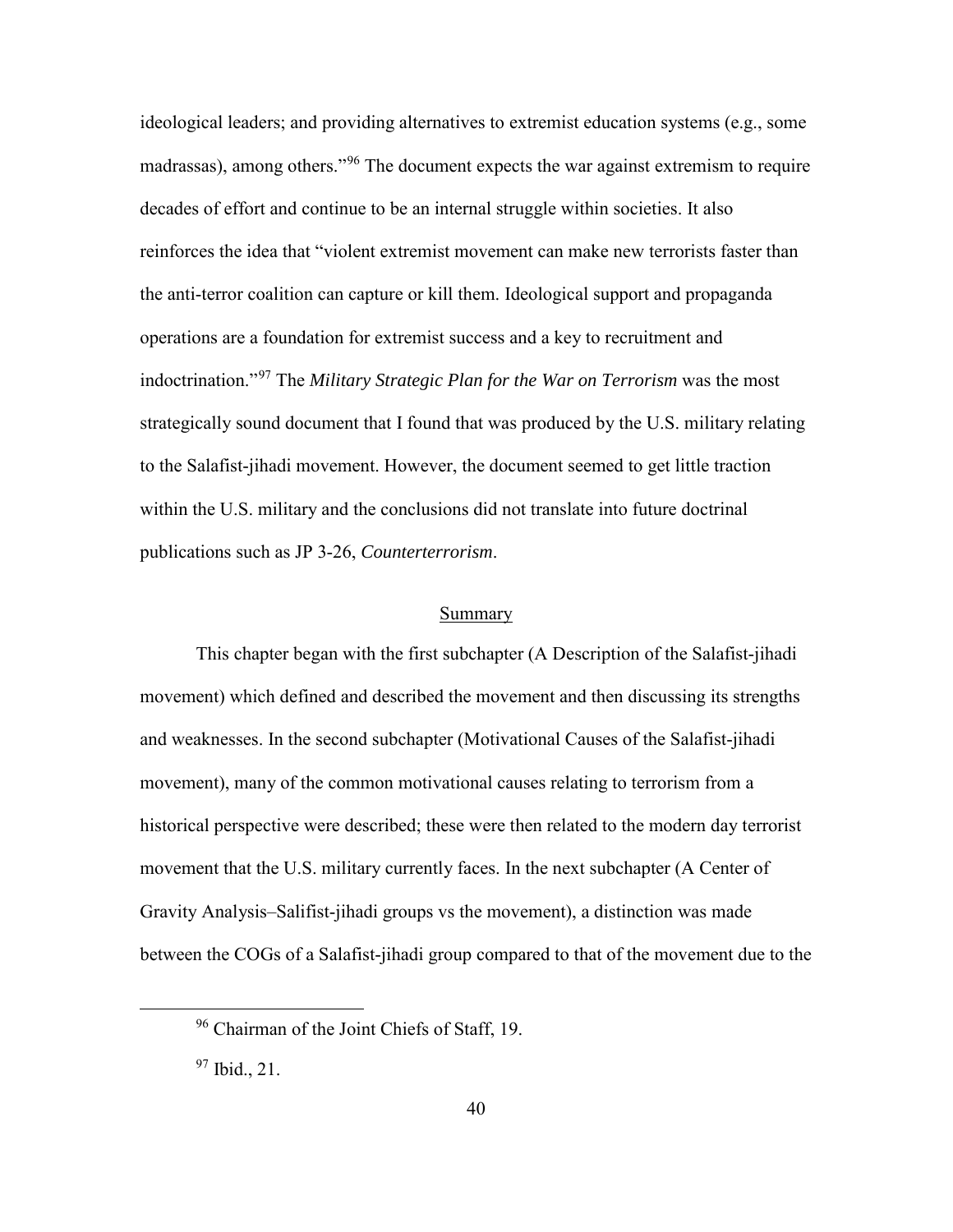differences at each level of war. The differences of opinion relating to a COG analysis were also described in order to establish for the reader the vastly different opinions on the subject. The last subchapter (U.S. military CT/COIN Doctrine and Strategies) described the differences between CT and COIN doctrine, along with other information relating to the organization and unity of command/effort within the U.S. military regarding its strategies in the war against violent extremism.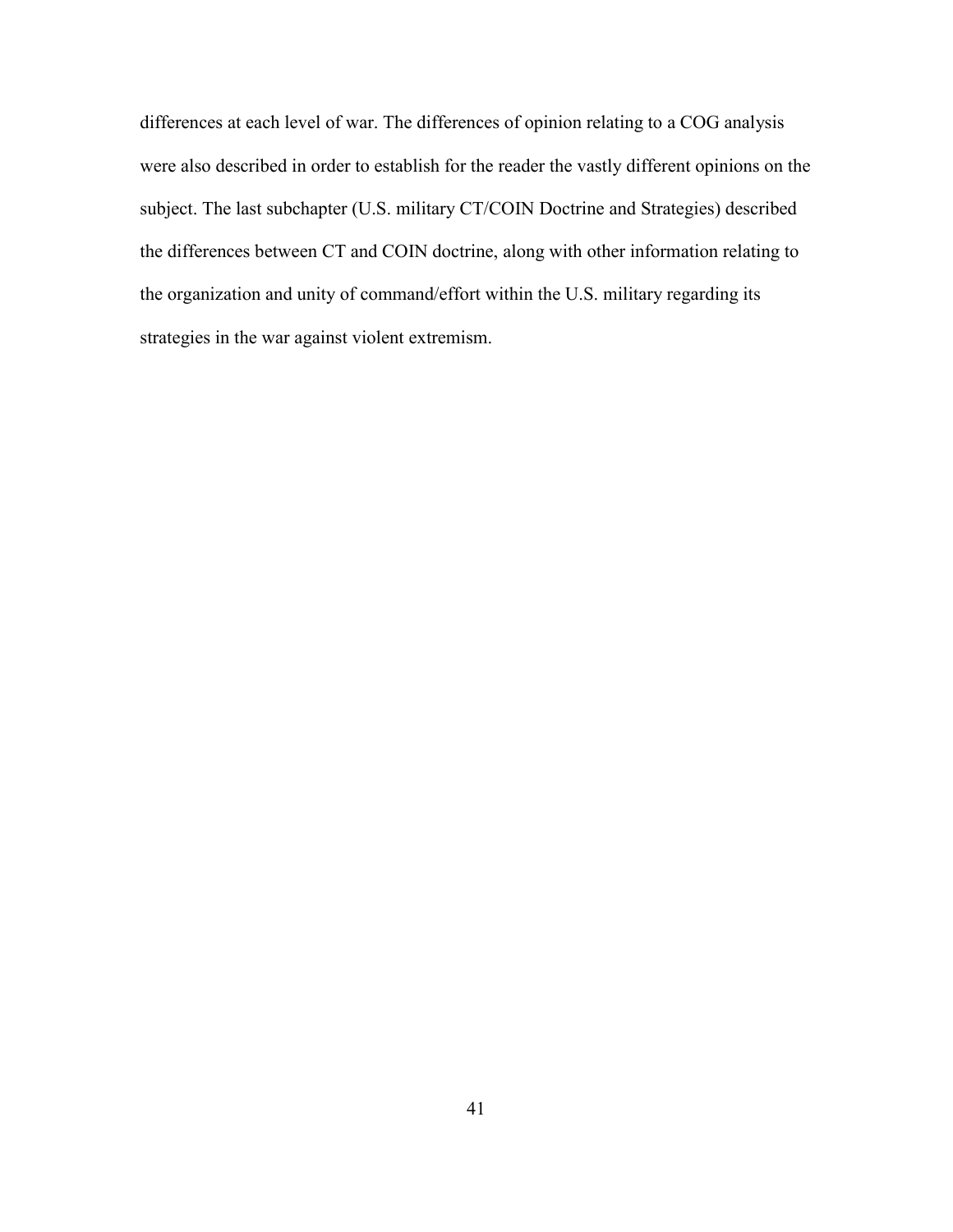## CHAPTER 3

## RESEARCH METHODOLOGY

## Introduction

The purpose of this chapter is to describe the methodology used to conduct a qualitative case study on U.S. military CT/COIN doctrine, strategies, and the academic research involving the Salafist-jihadi movement. This chapter is broken into the following subchapters: qualitative research, qualitative case study methodology, data collection, data analysis, coding, research questions, role of researcher, standards of verification, and summary.[98](#page-50-0)

## Qualitative Research

A qualitative research methodology was selected because the goal of the research is an understanding of the complex problem and possible solutions regarding the Salafistjihadi movement. According to Sharan B. Merriam, qualitative research is conducted when the focus of the research is to produce findings that are "comprehensive, holistic, expansive, and richly descriptive. In addition, data in the form of participants' own words, direct citations from documents . . . are likely to be included to support the findings of the study."[99](#page-50-1) A qualitative methodology was selected in order to produce a comprehensive and holistic understanding of the documents analyzed during the research.

<span id="page-50-1"></span><span id="page-50-0"></span> <sup>98</sup> Sharan Merriam, *Qualitative Research and Case Study Applications in Education* (San Francisco, CA: John Wiley and Sons, 1998), 159.

<sup>99</sup> Ibid., 8-9.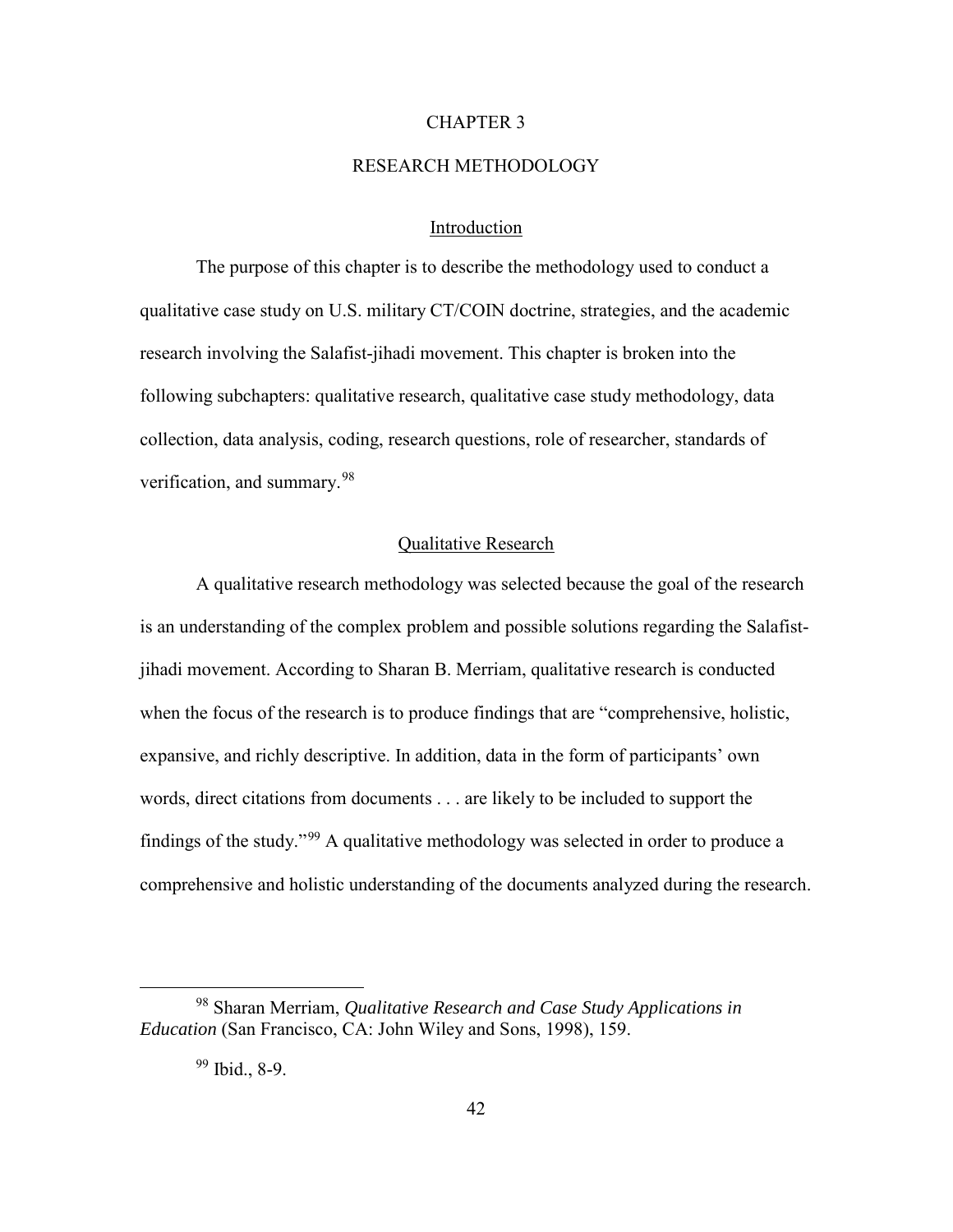#### Qualitative Case Study Methodology

In addition to qualitative research, this case study focused on the U.S. military's CT/COIN doctrine, strategies, and the academic research regarding the Salafist-jihadi movement. "A case study design is employed to gain an in-depth understanding of the situation and meaning for those involved. The interest is in process rather than outcomes, in context rather than a specific variable, in discovery rather than confirmation."<sup>[100](#page-51-0)</sup>

## Data Collection

There are three primary methods to collect data while conducting qualitative

research. In general terms, the three primary methods to collect data are:

- 1. Conducting Effective Interviews
- 2. Being a Careful Observer
- 3. Mining Data from Documents<sup>[101](#page-51-1)</sup>

Although each method is effective in certain types of research, for this qualitative

case study, I have chosen to collect the majority of the data from documents. Glaser and

Strauss, in their book "the Discovery of Grounded Theory" say it best:

When someone stands in the library stacks, he is, metaphorically, surrounded by voices begging to be heard. Every book, every magazine article, represents at least one person who is equivalent to the anthropologist's informant or the sociologist's interviewee. In those publications, people converse, announce positions, argue with a range of eloquence, and describe events or scenes in ways entirely comparable to what is seen and heard during fieldwork.<sup>[102](#page-51-2)</sup>

<span id="page-51-2"></span><span id="page-51-1"></span><span id="page-51-0"></span><sup>102</sup> Barney Glaser, *The Discovery of Grounded Theory: Strategies for Qualitative Research* (New Brunswick, NJ: Aldine Transaction Publishing, 1967), 120.

 <sup>100</sup> Merriam, 19.

 $101$  Ibid., 159.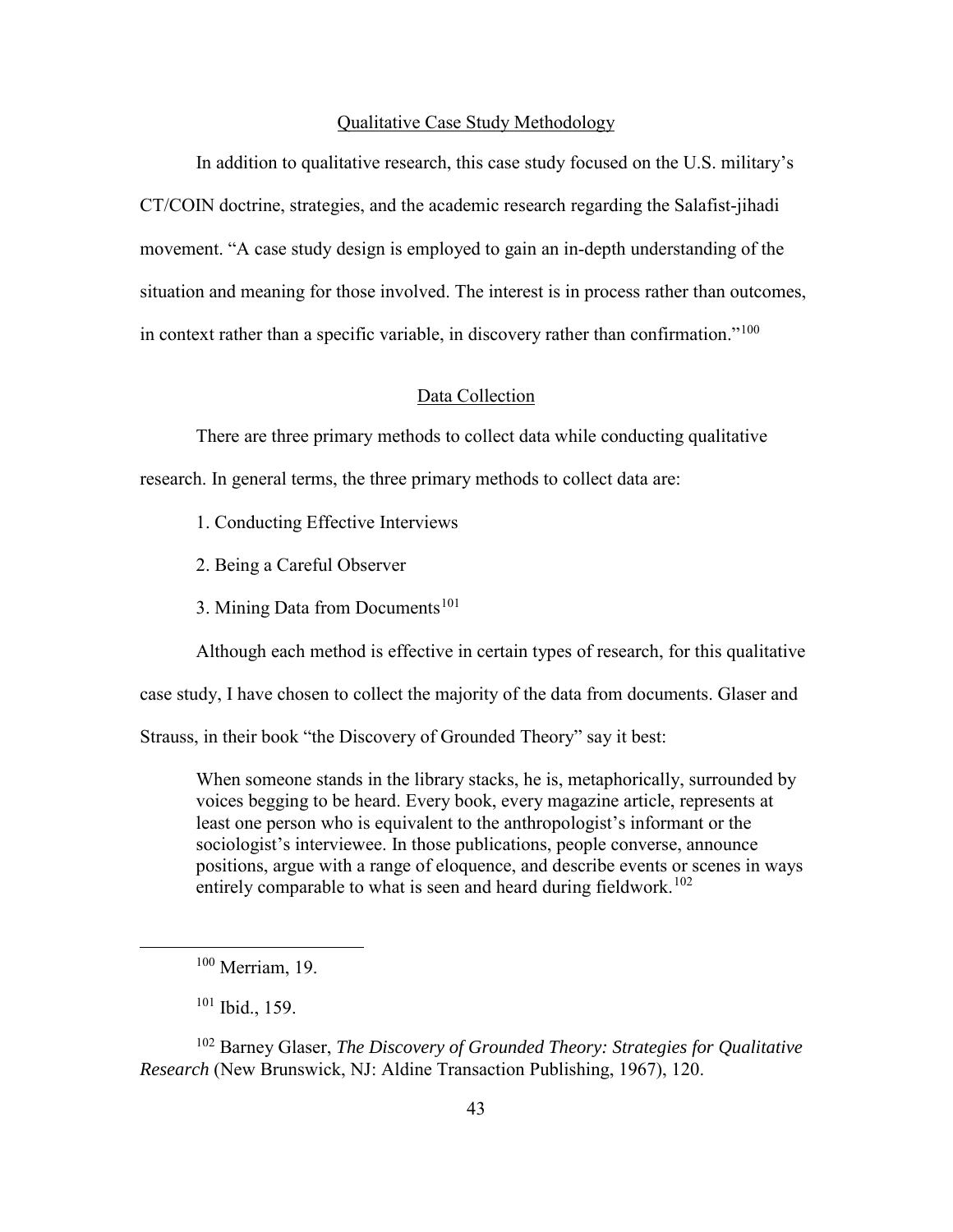#### Data Analysis

When conducting this qualitative research case study, data collection and analysis occurred simultaneously. As each new document was collected, it was carefully read and analyzed; the themes and conclusions of the new document were then compared to those previously analyzed. When conducting qualitative research, this is known as the constant comparative method. In *Qualitative Research and Case Study Applications in Education*, Sharan Merriam describes the role of the researcher using this method as, "the researcher begins with a particular incident from an interview, field notes, or document and compares it with another incident in the same set of data or in another set."<sup>[103](#page-52-0)</sup> While conducting this study, U.S. military doctrine was analyzed and compared to the themes and conclusions of the most relevant and recent academic research.

## Coding

According to Creswell in his book Qualitative Inquiry, "in open coding, the researcher forms initial categories of information about the phenomenon being studied by segmenting information. Within each category, the investigator finds several properties, or subcategories, and looks for data to dimensionalize, or show the extreme possibilities on a continuum of, the property."[104](#page-52-1) During this case study, analysis identified the following four subcategories: (1) the strategic, operational, and tactical 'sources of energy' or 'COGs' of Salafist-jihadi organizations (2) CT strategies and techniques being used by the U.S. military (3) CT strategies and techniques being recommended by

 <sup>103</sup> Merriam, 159.

<span id="page-52-1"></span><span id="page-52-0"></span><sup>104</sup> John Creswell, *Qualitative Inquiry and Research Design: Choosing Among Five Traditions* (Thousand Oaks, CA: Sage Publications, 1998), 57.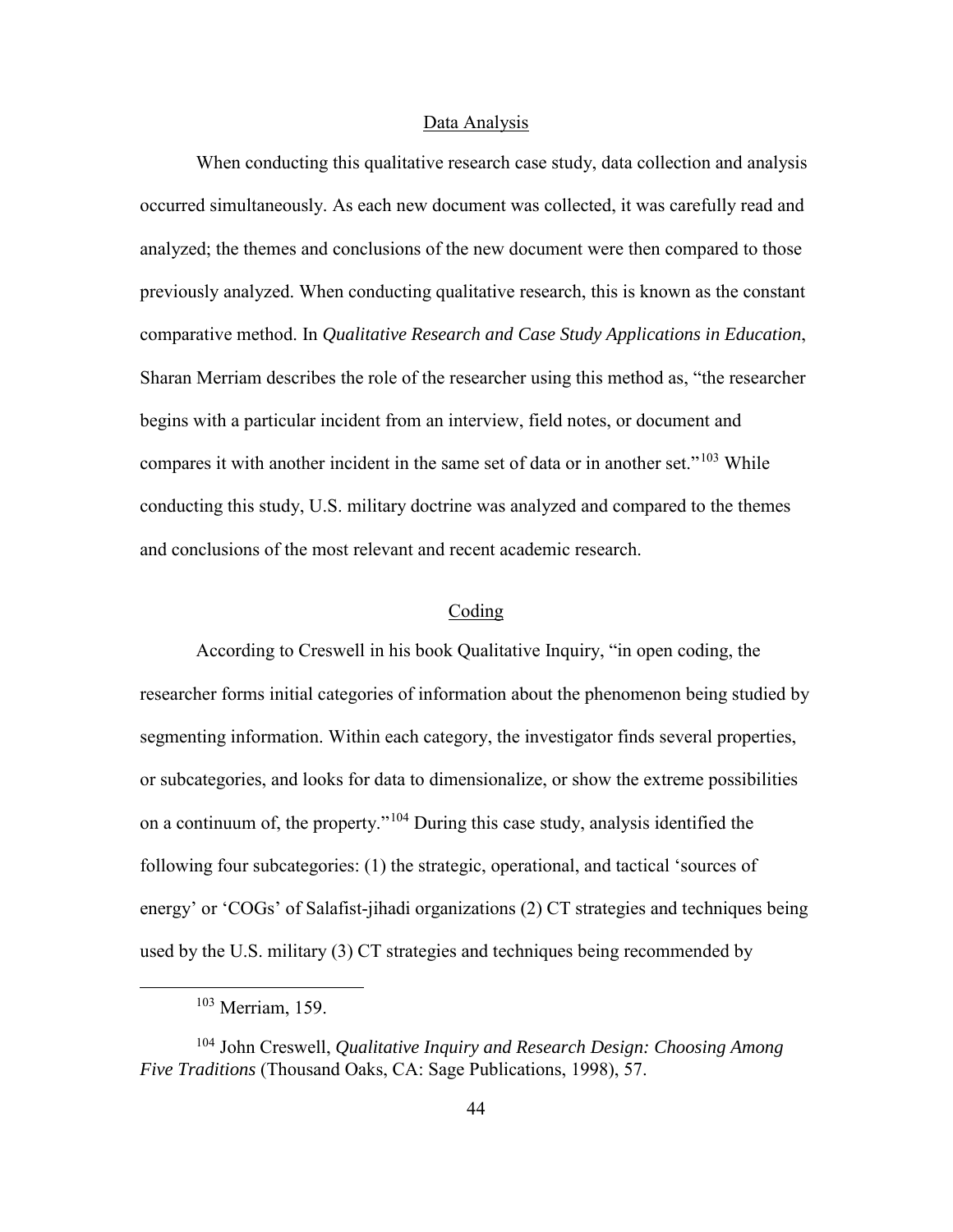academia (4) the USG 'whole-of-government' approach–pros and cons of this strategy and execution.

## Research Questions

A qualitative research case study was conducted that was designed to answer the following primary research question:

1. How can the U.S. military degrade individual Salafist-jihadi groups without giving energy to the global Salafist-jihadi movement?

Secondary research questions are:

2. What gaps exist between the U.S. military's CT strategy and doctrine and the most current research and information?

3. Why is the Salafist-jihadi movement gaining strength?

#### Role of Researcher

The researcher is the "primary instrument for gathering and analyzing data and, as such, can respond to the situation by maximizing opportunities for collecting and producing meaningful information."<sup>[105](#page-53-0)</sup> "In contrast to quantitative research, which takes apart a phenomenon to examine component parts (which become the variables of the study), qualitative research can reveal how all the parts work together to form a whole."<sup>[106](#page-53-1)</sup> This forms the foundation of the role of the researcher in this case study.

<span id="page-53-0"></span>The researcher was a U.S. Army officer with a combined 42 months deployed in support of the Global War on Terrorism. "Because the primary instrument in qualitative

 <sup>105</sup> Merriam, 20.

<span id="page-53-1"></span><sup>106</sup> Ibid., 6.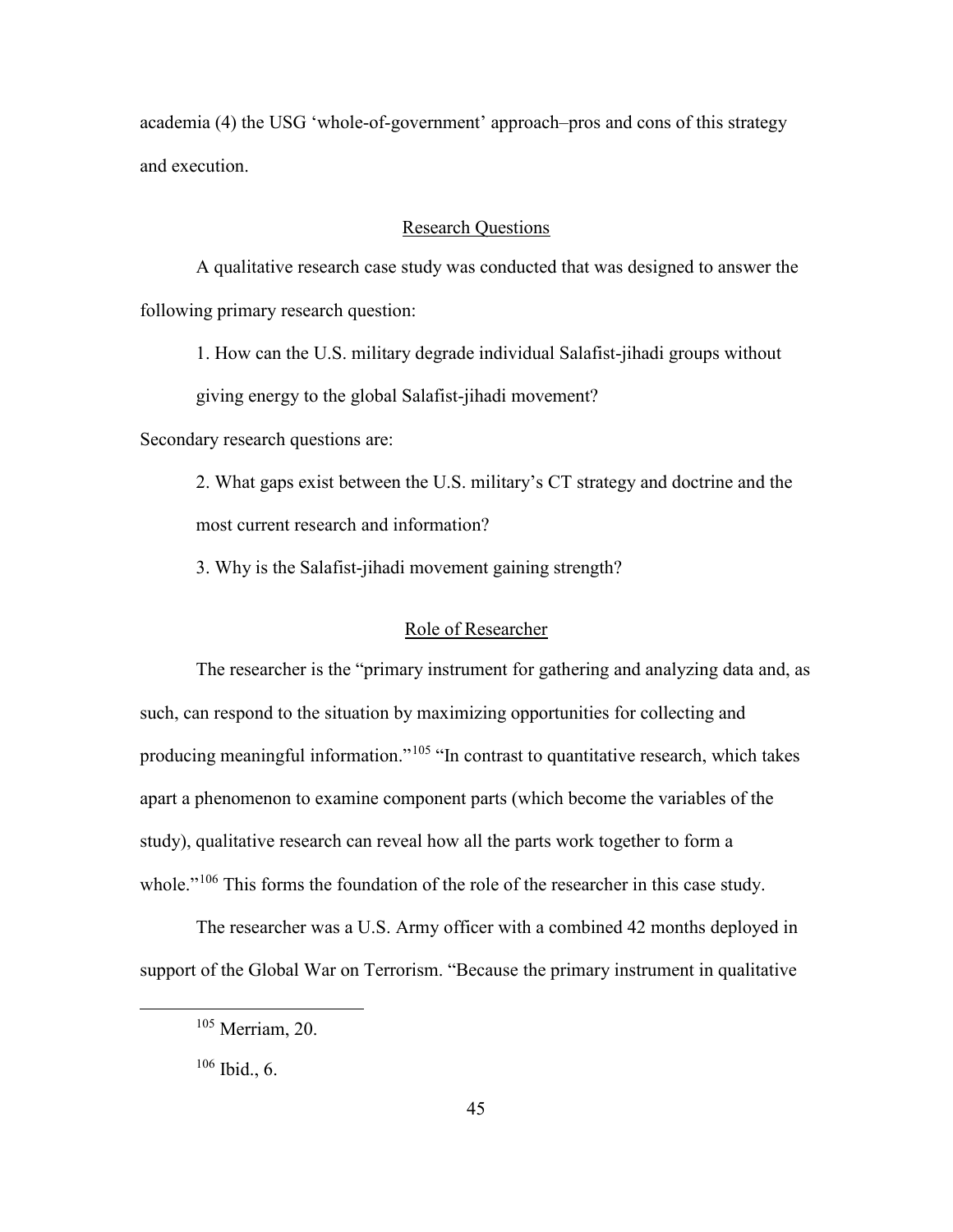research is human, all observations and analyses are filtered through that human being's worldview, values, and perspective."[107](#page-54-0) The research that was conducted in chapter two contradicted with the researcher's past experiences and commonly held beliefs; the researcher was then forced to confirm or deny some of his previously held beliefs about how U.S. military strategies and tactics are helping/hindering the individual terrorist organizations and the overall movement.

## Standards of Verification

Because the researcher is human and not immune to personal bias, two primary strategies were used to increase the validity of the data: triangulation and peer examination. Triangulation is the process of "using multiple investigators, multiple sources of data, or multiple methods to confirm the emerging findings."<sup>[108](#page-54-1)</sup> Merriam quotes Mathison (1998) on the application of triangulation who suggests "shifting the notion of triangulation away from "a technological solution for ensuring validity" and instead relying on a "holistic understanding" of the situation to construct "plausible explanations about the phenomena being studied."[109](#page-54-2) This strategy was employed by the researcher through a process of gathering as many different sources relating to a specific area of the study, understanding the context and conclusions of each of the sources, and then drawing common themes out of those sources that are supported by the most current and substantial data.

<span id="page-54-2"></span> $109$  Ibid.

<span id="page-54-0"></span> <sup>107</sup> Merriam, 22.

<span id="page-54-1"></span><sup>108</sup> Ibid., 204.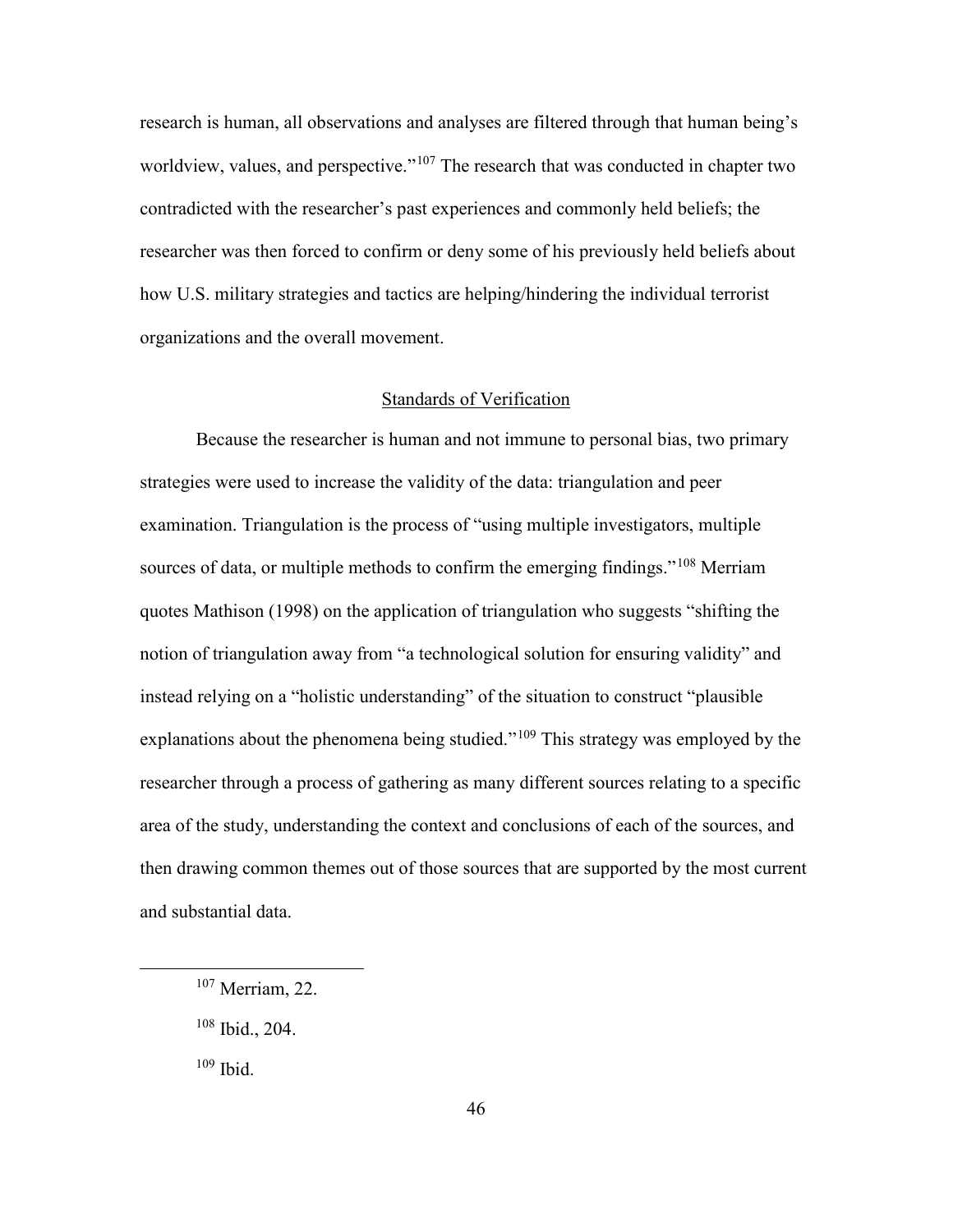The second strategy that was employed to increase validity was peer examination–"asking colleagues to comment on the findings as they emerge."[110](#page-55-0) After the researcher collected multiple sources of data and verified them through triangulation, other colleagues were then asked to read the same data and draw their own conclusions and themes. If the colleague drew the same conclusions, then the peer examination would have then validated the conclusions drawn from the data.

### Summary

A qualitative case study was selected because the goal of the research was to gain a holistic understanding of a very complex problem. During data collection, the researcher collected and analyzed U.S. military doctrine, strategies, and the relevant academic research on the Salafist-jihadi movement. The data was coded into four subcategories relating to one primary and two secondary research questions. During and after data collection, triangulation and peer reviews were conducted in order to decrease the risk of individual cognitive bias interfering with the conclusions drawn from the data.

<span id="page-55-0"></span> <sup>110</sup> Merriam, 204.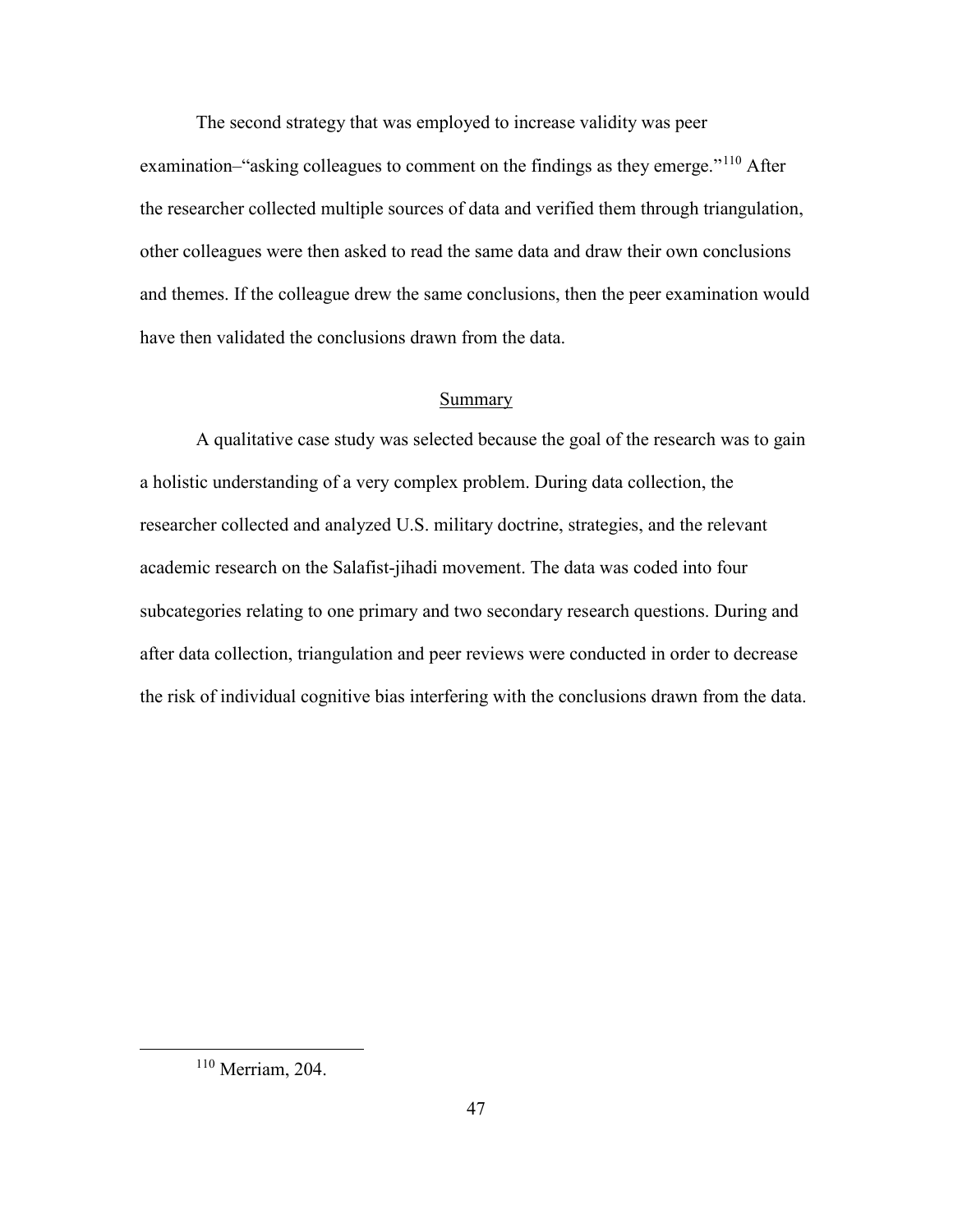## CHAPTER 4

## FINDINGS

War is not a chess game, but a vast social phenomenon with an infinitely greater and ever expanding number of variables, some of which elude analysis. <sup>[111](#page-56-0)</sup> ― Lieutenant Colonel David Galula (French Army), *Counterinsurgency Warfare* (1964)

### Introduction

The primary research question, "How can the U.S. military degrade individual Salafist-jihadi groups without giving energy to the global Salafist-jihadi movement?" seeks to determine where and how the U.S. military should focus its energy and resources

in the GWOT.

Chapter 3 provided the research methodology and explained how data was collected, coded, analyzed, and verified to answer each of the research questions. Chapter 4 now presents the analysis and findings of that qualitative research by answering the primary and secondary research questions.

#### Primary Research Question

How can the U.S. military degrade individual Salafist-jihadi groups without giving energy to the global Salafist-jihadi movement?

The literature review in Chapter 2 consisted of four subchapters: (1) a description of the Salifi-jihadist movement (2) motivational causes of Salifi-jihadist organizations (3) a Center of Gravity Analysis–Salafist-jihadi groups vs. the Movement (4) and U.S.

<span id="page-56-0"></span> <sup>111</sup> Joint Chiefs of Staff, Joint Publication (JP) 3-24*, Counterinsurgency*, IV-1.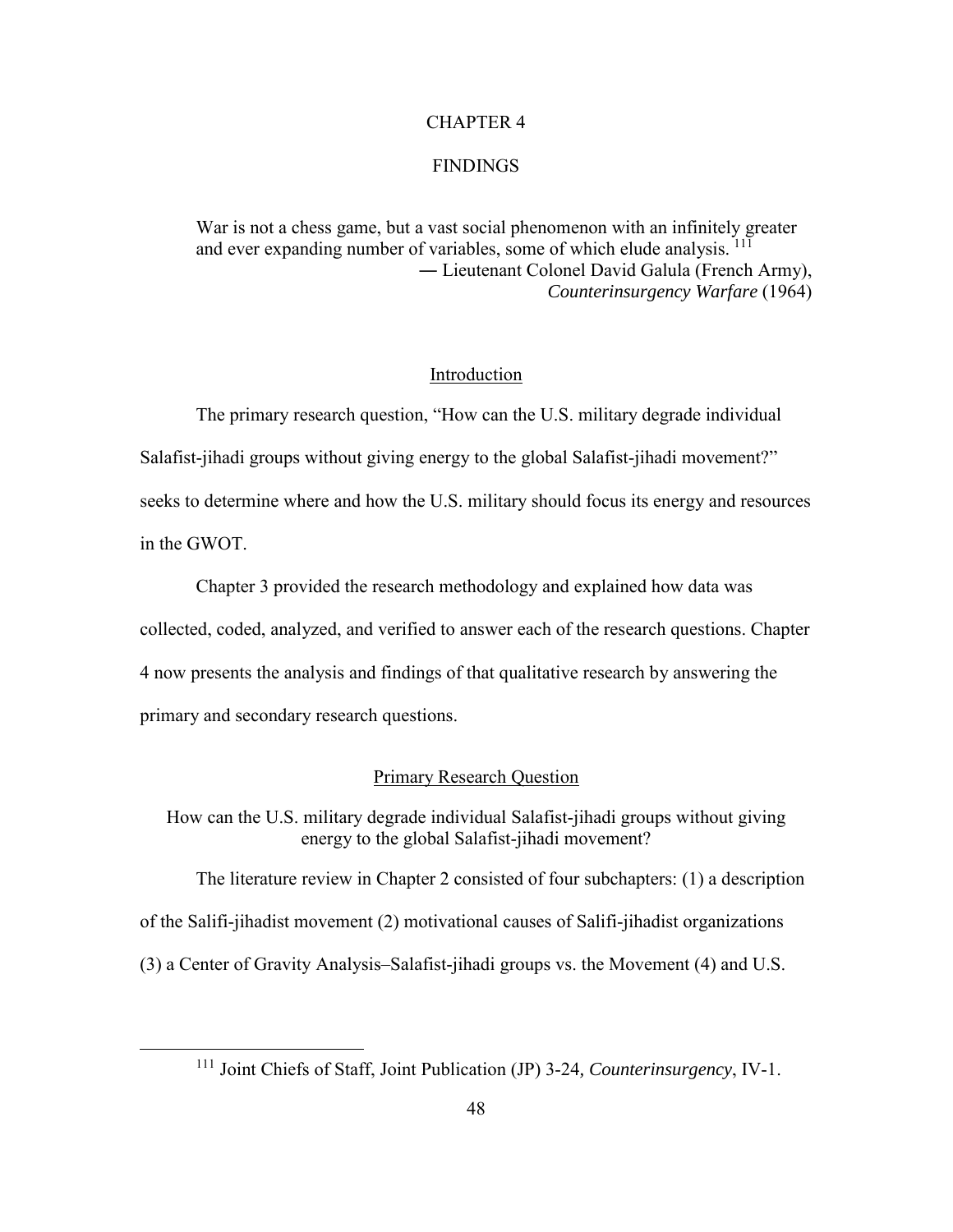military CT/COIN strategies and doctrine. Each of these subchapters contributed to answering this research question.

First, not all problems have solutions that are morally acceptable or strategically sustainable. The Salafist-jihadi movement may be a problem that does not begin to have an acceptable solution for many years to come. In the meantime, understanding this complex and evolving problem is the first step. Before innovation and adaptation can occur within the U.S. military, the enemy threat that the military is innovating and fighting against has to be clearly understood. Currently, the U.S. military does not have doctrine that facilitates the analysis of terrorist organizations and contributes to providing a common understanding of these organizations. In fact, in 2009 with the publication of FM 2-01.3 (Intelligence Preparation of the Battlefield), the term doctrinal template was formally replaced with the term threat/adversary template. This was due to the belief that terrorist organizations did not have established doctrine to form a doctrinal template from.

The findings suggest that this may be due to a misunderstanding of what the term doctrine means. TRADOC Regulation 25-26 (Doctrine Publication Program) describes U.S. Army doctrine as, "Army operations are doctrine based. Army doctrine standardizes fundamental principles, tactics, techniques, procedures, and terms and symbols throughout the Army. Army doctrine forms the basis for training. It applies to all operations, describing how (not what) to think about operations and what to train. It

49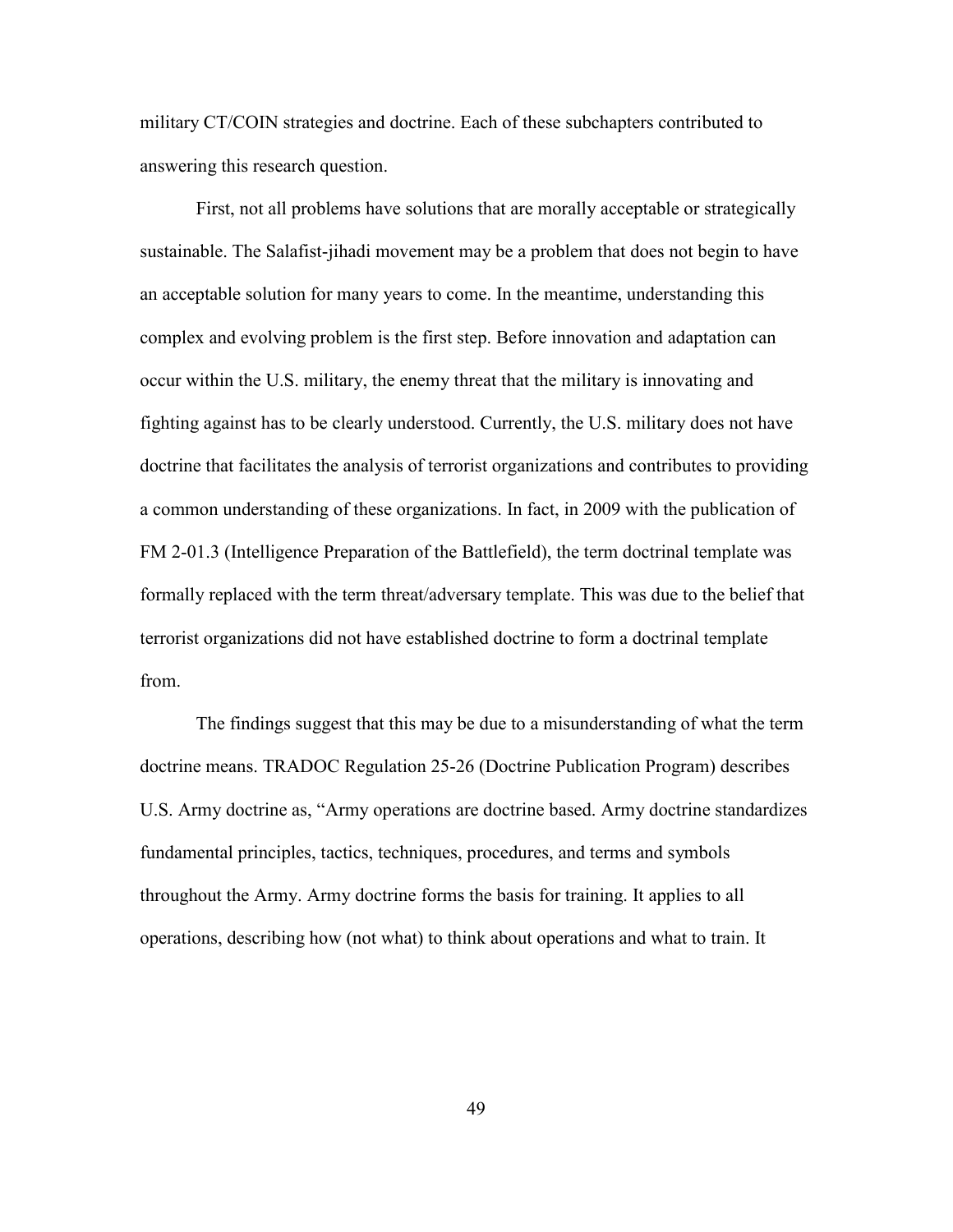provides an authoritative guide for leaders and Soldiers, while allowing freedom to adapt to circumstances  $"$ <sup>[112](#page-58-0)</sup>

Put simply, doctrine is a starting point. When applying the term to the Salafistjihadi threat, it becomes clear that the threat has fundamental principles, tactics, techniques, and procedures that apply to its operations at each level of war. Although some tactics and techniques may be regionally based, there are common trends that run between the groups and regions. More importantly, since modern terrorism has been used since the 1880s, there is a high level of understanding within the academic community about the goals and strategies employed during terrorist campaigns.<sup>113</sup> Although religion is at the forefront of the current wave of terrorism,  $114$  the underlying strategies that different terrorist groups are using are much easier to understand when an analyst first understands how a terrorist campaign is conducted. After first achieving an understanding of terrorism, an analyst can then apply that understanding to the current situation. This base framework is what the U.S. military's doctrine lacks since the decision was made to move away from a doctrinal template.

The decision to move away from an enemy doctrinal template also had some second and third order effects. This decision put the responsibility for creating the threat/adversary template on individual intelligence cells. The down side to this is that with such a complex problem, it creates a different understanding of the problem at each

<span id="page-58-0"></span> <sup>112</sup> Department of the Army, TRADOC Reg 25-26*, Preparing and Publishing U.S. Army TRADOC Publications*, 6.

<span id="page-58-2"></span><span id="page-58-1"></span><sup>113</sup> David Rapoport, "The Four Waves of Modern Terrorism," *Anthropoetics* 8, no. 1, accessed 12 January 2015, http://www.anthropoetics.ucla.edu/ap0801/terror.htm.

 $114$  Ibid., 3.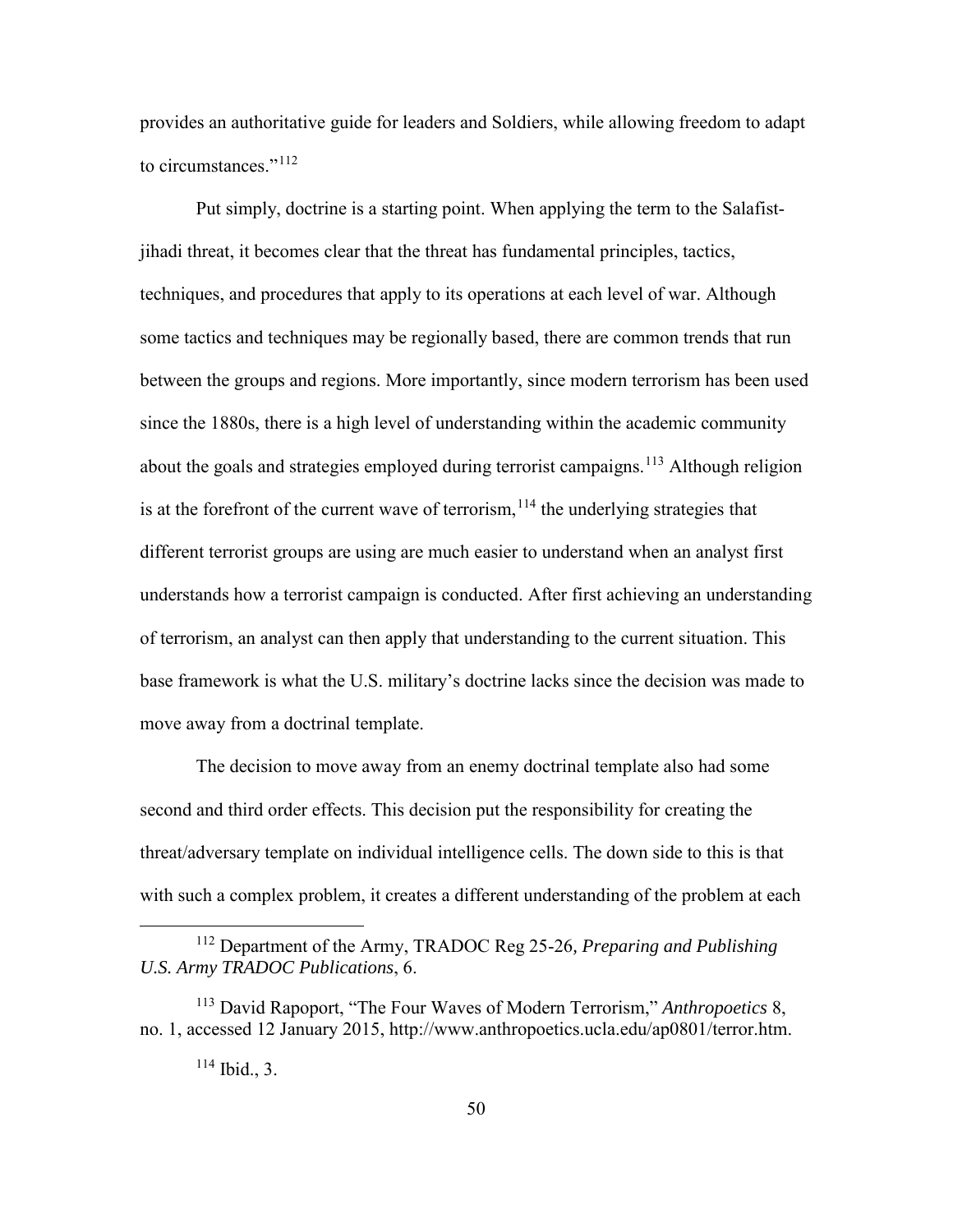level of command. How the individual pieces of the enemy's network tie together and why the enemy conducted a particular attack will be interpreted differently depending on the education, experience, and common language of the staffs conducting the analysis. The lack of an enemy doctrine prevents staffs from starting from an established and definitive understanding, framework, and vocabulary; thus being able to create a more detailed and accurate enemy situation template when that enemy doctrine is applied to the current terrain, civil considerations, political environment, etc. Essentially, a doctrinal template is how the enemy wants to fight and is used to create an enemy situation template showing how the enemy is going to fight within the current operating environment. The lack of an established enemy doctrine or framework leads the U.S. military to skip the first step of the process, and jump directly to creating the enemy's situation template, void of a common understanding.

By the U.S. military not creating a definitive source of information on terrorist doctrine, it causes confusion. Members of the military educate themselves using open source documents, research, and various forms of higher education. However, each individual's cognitive biases regarding the plethora of conflicting information on the subject will inherently lead to a drastically different conclusion. These different conclusions are beneficial in certain situations, but they are not beneficial in producing innovation and change (especially bottom up innovation and change) within the military. Since the U.S. military has not established a clear framework to begin any discussion, it causes stagnation because consensus is difficult to obtain.

Within the U.S. military, it is difficult to get a consensus among field grade officers about basic topics relating to combating violent extremism. In fact, after 13 years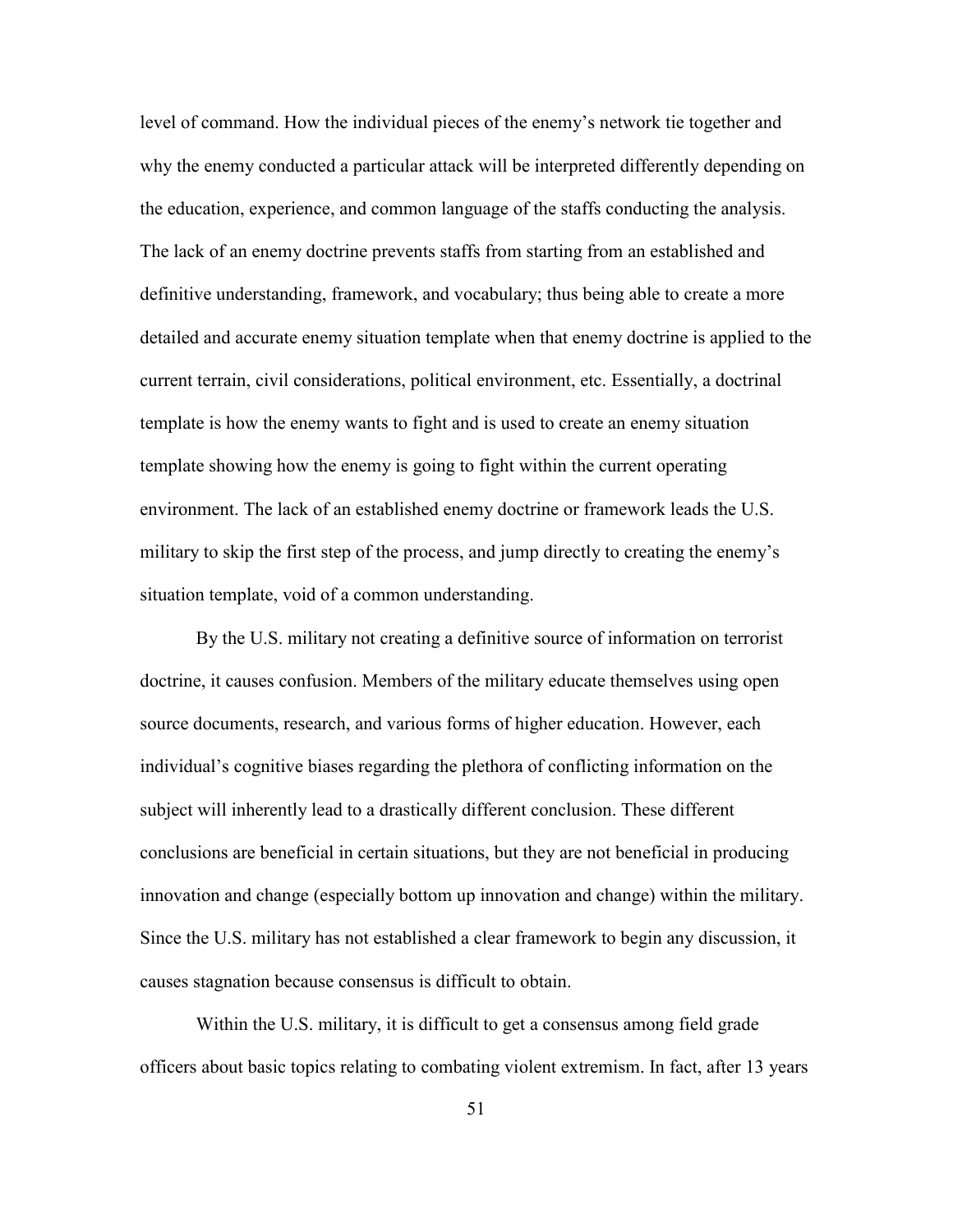of fighting, there is still little consensus about what to call the current threat. Salafistjihadi, Salafi-extremist, Salafi-purest, criminals, terrorist, insurgents, and Islamicfundamentalist are all terms being used to describe the current threat but each sparks their own debates and disagreements. Likewise, what is the COG of the Salafist-jihadi movement? Should the U.S. military focus on fighting individual organizations or the ideology? Can the USG even fight an ideology? How should the U.S. military prioritize the use of force against an individual organization if that use of force will strengthen the message of the West's War on Islam? Most of these opposing views exist because the U.S. military has not created a shared understanding to begin the analysis by developing the doctrine describing how terrorist organizations operate, their goals and strategies. With so many different points of view and ideas about the problem, any proposed change at a lower level will only be hampered at a higher level of command that has a different understanding of the problem. This issue is addressed in more detail in the Recommendations section of Chapter 5.

Second, after understanding the problem, the words that are used to describe the problem are important. As the saying goes, "words have meaning." The words that are used shape our understanding of the problem and eventually shape the courses of action that are chosen to confront the problem. A recent RAND study says:

Whatever we call it, do not expect the fighters and terrorists of the Salafist jihad to confine themselves to traditional insurgent tactics, which are typically geared toward winning the widest possible popular sympathy as a way of gaining national political control. Likewise, calling jihad *insurgency* does not signify that the means and methods of traditional COIN are entirely appropriate . . . while expert opinion might differ on whether the nomenclature of insurgency and COIN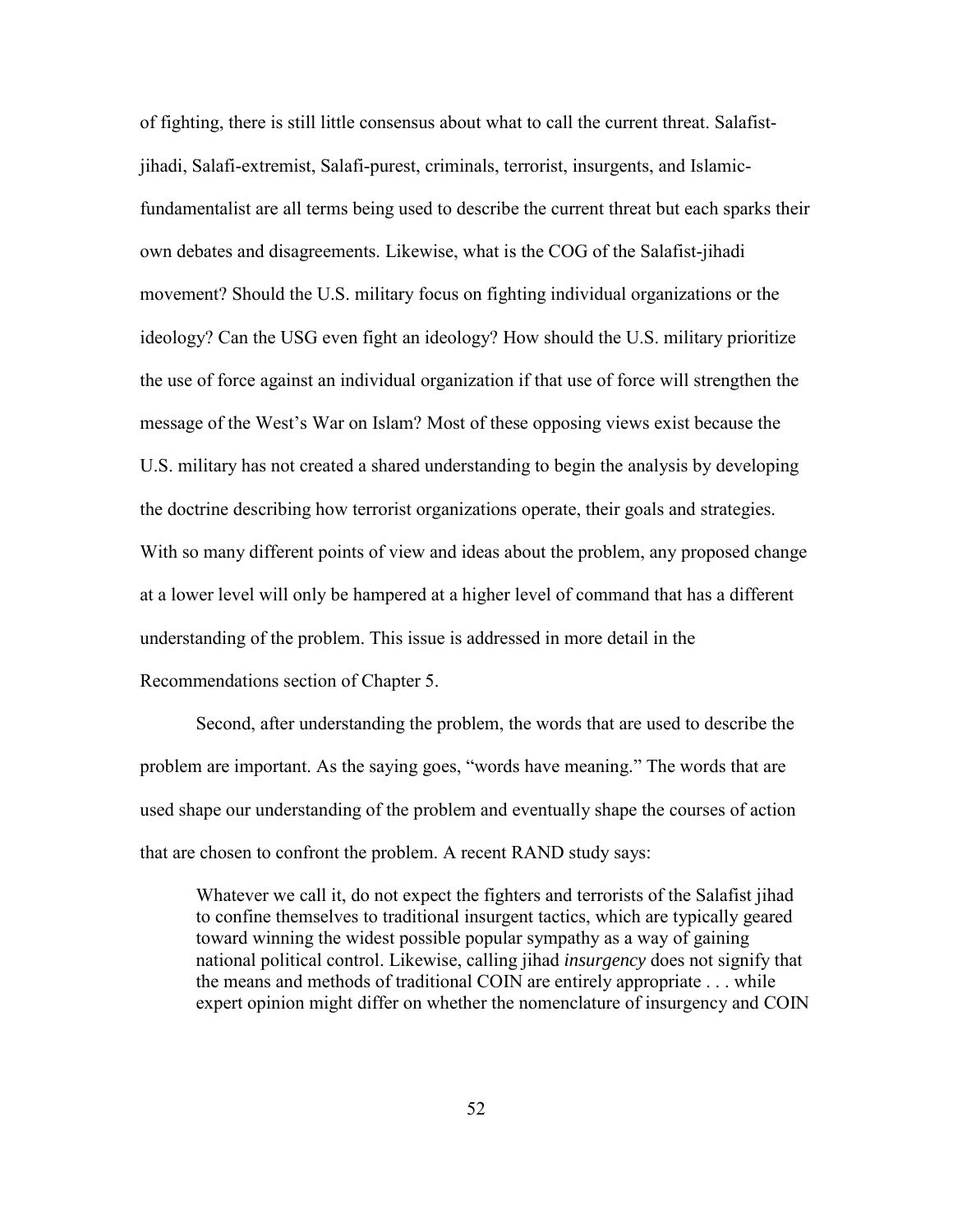is apt in this case, it is surely better than that of terrorism and counterterrorism, which describes only a weapon of choice.<sup>[115](#page-61-0)</sup>

However, this weapon of choice is only used at the tactical level of war. At higher levels, terrorist organizations have terrorist campaigns that are linked within their overall strategy. Because of this, the USG and the U.S. military are creating cognitive biases by the words that are being used to describe the problem. If the root word 'terror' is going to be used, then it and associated words such as terrorist campaigns, terrorist goals, and terrorist strategies should be defined and described within U.S. military doctrine. Currently, JP 1-02 only defines the words 'terrorism' and 'terrorist threat level'.<sup>[116](#page-61-1)</sup>

Lastly, the USG and the U.S. military has not appointed a Commander to establish both strategic direction and command and control for combating violent extremism. The Congressional Act that established the NCTC specifically stated that the NCTC was: (1) "To conduct strategic operational planning for CT activities, integrating all instruments of national power, including diplomatic, financial, military, intelligence, homeland security, and law enforcement activities within and among agencies (2) To assign roles and responsibilities as part of its strategic operational planning duties to lead Departments or agencies…*but shall not direct the execution of any resulting operations (emphasis added)*."[117](#page-61-2) This Act intentionally separated the organization responsible for strategic operational planning for CT activities and the integration of the instruments of national power from the command and control of the organizations that are executing

<span id="page-61-0"></span> <sup>115</sup> Gompert, 24.

<span id="page-61-1"></span><sup>116</sup> Headquarters Department of the Army, Field Manual (FM) 1-02, 1-65.

<span id="page-61-2"></span><sup>117</sup> U.S. Congress, 37.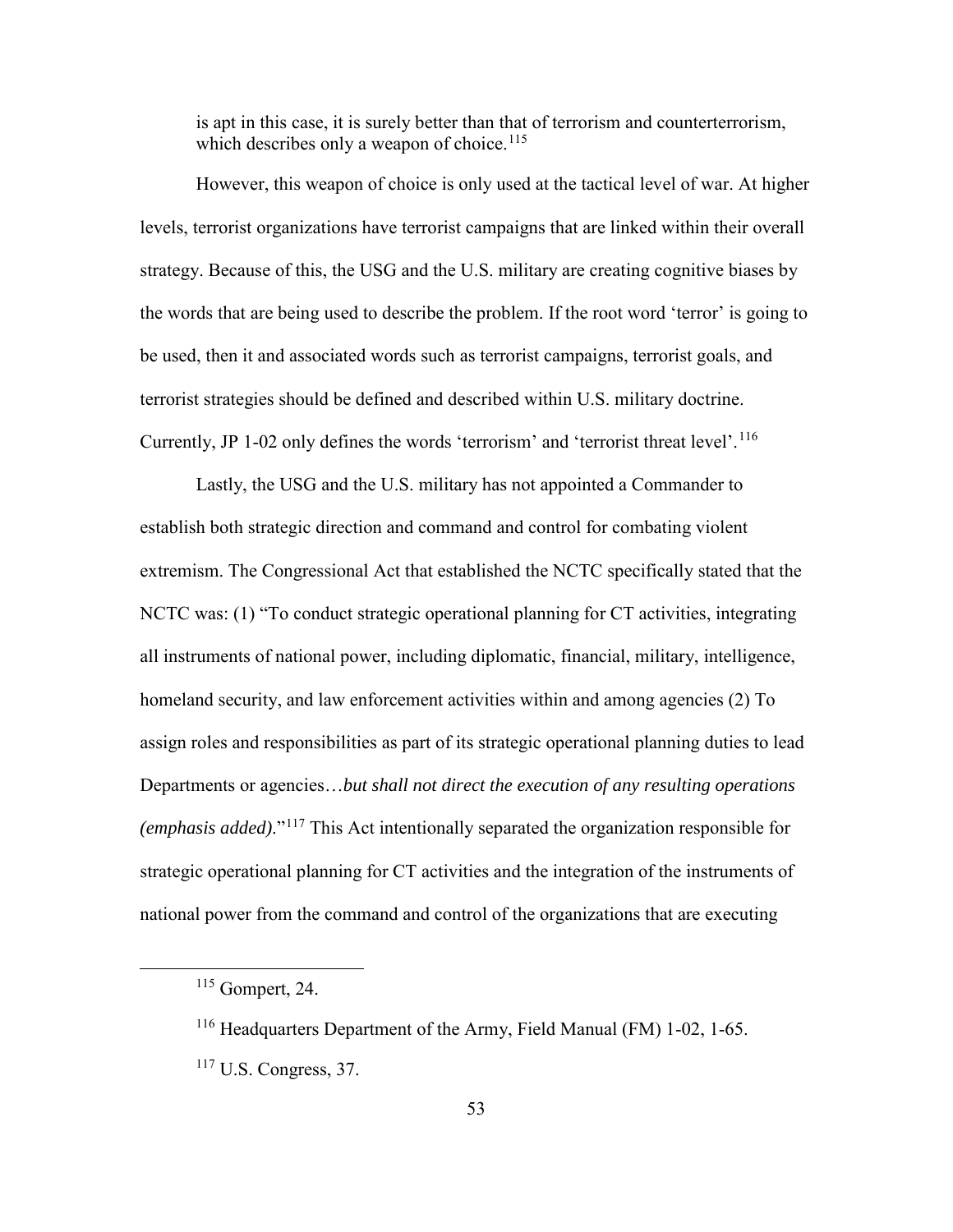those plans. This undermines the purpose of unified action by not producing unity of effort between governmental and nongovernmental entities with military operations.

With regards to unity of command, the research findings conclude that the only person who possesses command and control authority over all of the organizations that are implementing the CT strategies is the President of the United States (Commander in Chief, CINC). The CINC then coordinates combating violent extremism through the use of his regionally aligned Combatant Commanders. This creates a situation where the war against violent extremism is being piecemealed together with limited strategic direction. Because the CINC is the only person with overall command and control, and he in turn relies on his individual Combatant Commanders, the war is being waged against individual organizations within each combatant command instead of as a war against a terrorist movement that extends across the globe. Although it is a global war against violent extremism, there is not a Global Commander, with the exception of the CINC. In order for the U.S. military to degrade individual Salafist-jihadi organizations without giving energy to the movement, coordination of U.S. military actions against individual organizations has to be controlled by a higher military commander or agency (that is not the CINC). This higher command and control echelon or agency currently does not exist.

54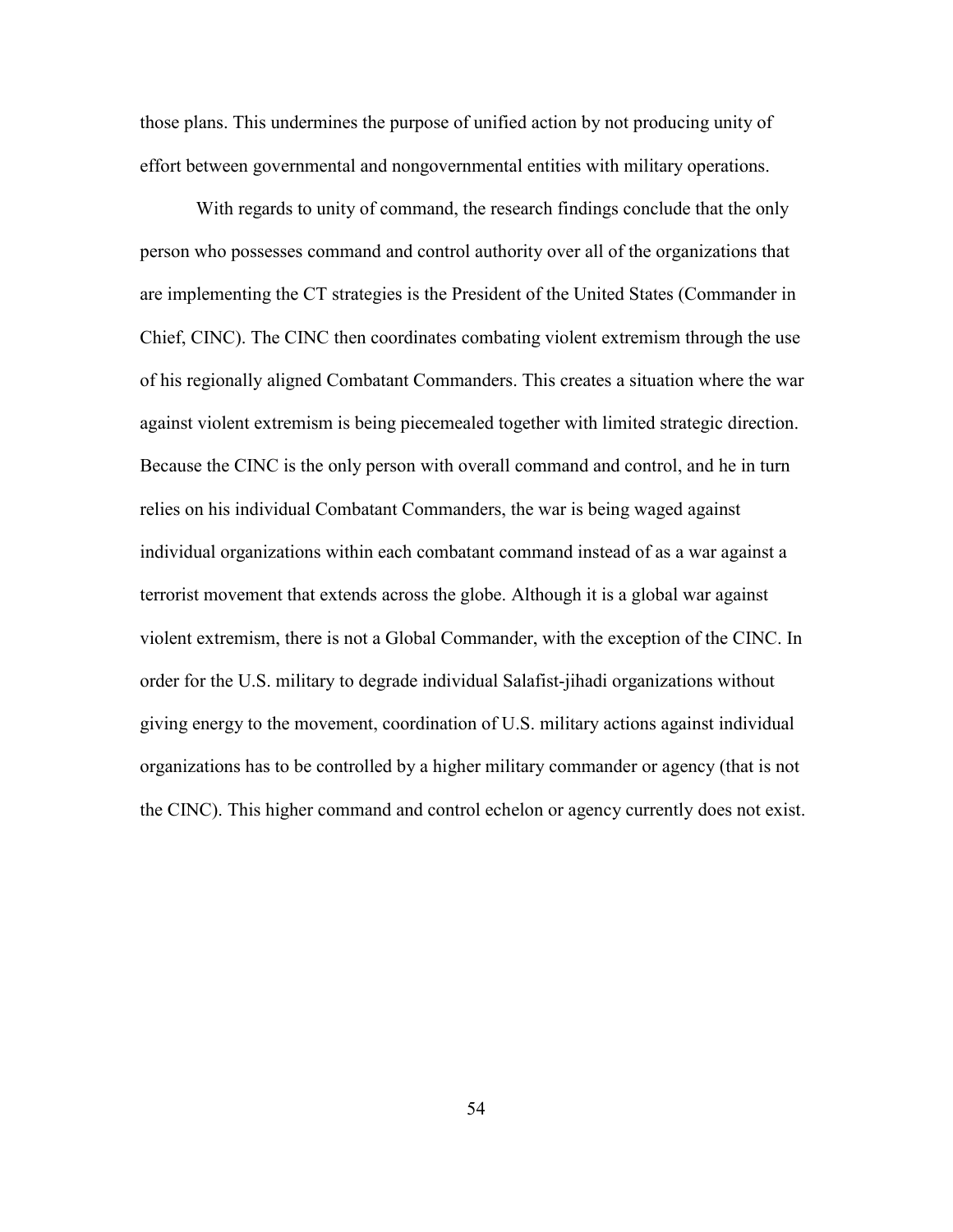#### Research Question 2

What gaps exist between the U.S. military's CT strategy and doctrine and the most current research and information?

#### Gap 1: Decapitating a terrorist leader will degrade the terrorist organization

Kinetically targeting leaders is a common counterterror and counterinsurgency tactic; however, decapitation strikes have not proven to be a cost-effective strategy.<sup>[118](#page-63-0)</sup> "In a rigorous analysis of the 298 cases of leadership decapitation from 1945 to 2004, Jordan concluded that younger and smaller organizations are more vulnerable to such strikes than larger and/or more developed institutions. Whereas religious organizations are resilient to decapitation, nonreligious ideological organizations are more susceptible to collapse after decapitation."<sup>[119](#page-63-1)</sup> Based on this research, when considering the religious nature of Salafist-jihadi organizations, the U.S. military has a small window where a decapitation strategy may prove effective against religious organizations. That window significantly closes after the group reaches a strength of over 500 individuals and continues to close further as the group grows older.<sup>[120](#page-63-2)</sup>

According to Jordan, "once the group exceeds a membership of five hundred, the utility of decapitation is negative. In fact, for groups with between five hundred and one thousand members, decapitated groups fall apart 46 percent less than they would otherwise. Overall, this data indicate that decapitation has little benefit as a

 <sup>118</sup> Jordan, 719-755.

<span id="page-63-2"></span><span id="page-63-1"></span><span id="page-63-0"></span><sup>119</sup> Paul Tompkins, *Human Factor Considerations of Undergrounds in Insurgencies* (Fort Bragg, NC: The United States Special Operations Command, 2013), 108.

<sup>120</sup> Jordan, 719-755.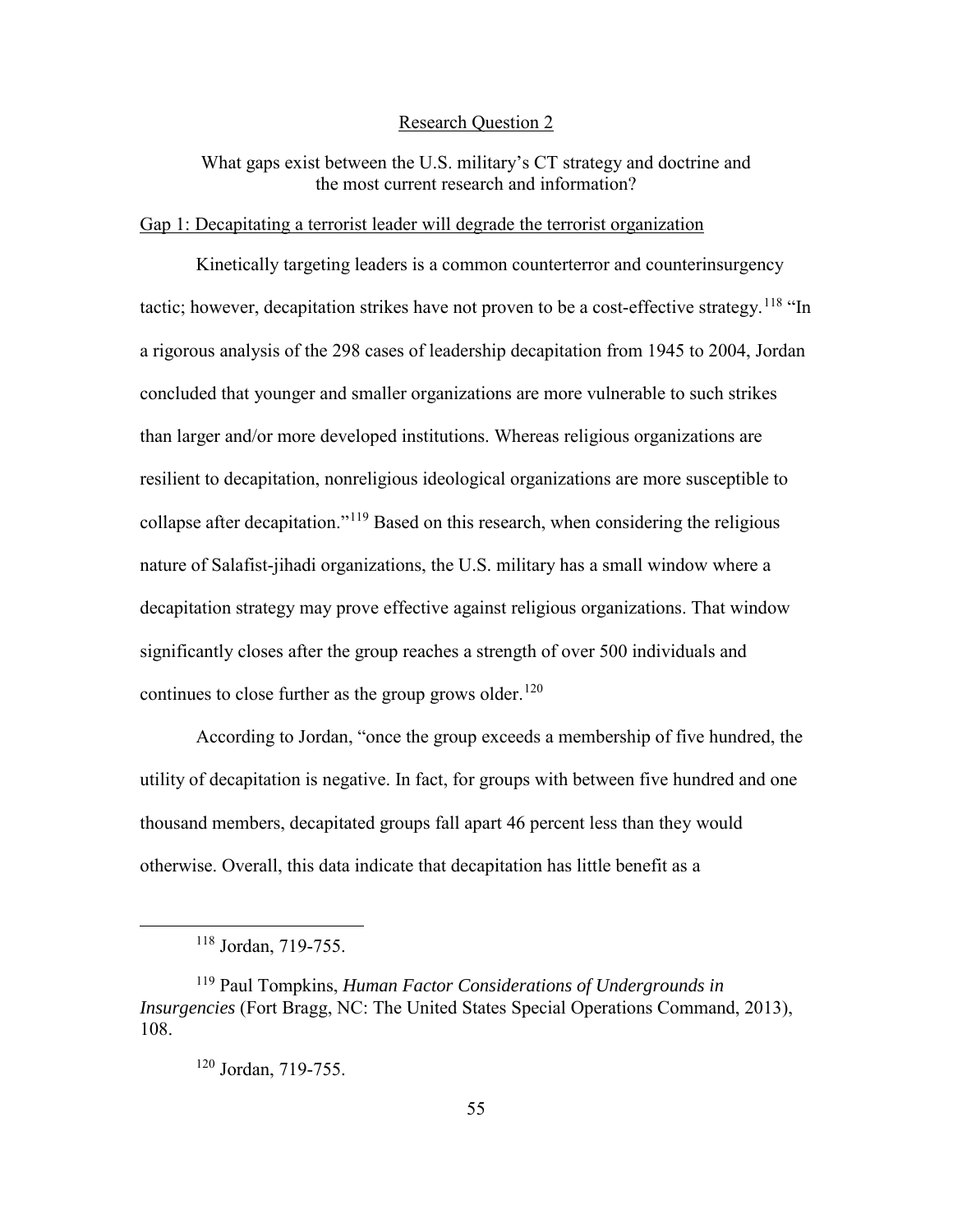counterterrorism strategy and is in fact highly counterproductive for larger groups."<sup>[121](#page-64-0)</sup> U.S. military doctrine is lacking any qualitative data that enables commanders and staffs to understand and effectively predict the effects of a decapitation. This issue in discussed further in the Recommendations section of chapter 5.

## Gap 2: The belief that the charismatic leader is the operational or strategic COG of the terrorist organization

If the U.S. military views a charismatic terrorist leader as the COG of a group, then one would deduce that killing that leader would have a substantial negative impact on the group's strategic level strength and capabilities. Dr. Milan Vego, in his researches on the subject, observed, "An enemy is not fully defeated until the relevant mass of power–the relevant center of gravity–is defeated. Vego differentiated centers of gravity into nonmilitary and military types. The former could include the will to fight, a key leader, an ideology, or a government's legitimacy. The latter could be a military force or function, such as an elite formation or command and control."[122](#page-64-1) However, Dr. Vego differentiated between COGs in regular versus irregular warfare.

Regarding the COG in irregular warfare, Dr. Vego has some significant insights. "First, the strategic objective is predominantly nonmilitary and is often ideological in nature. As an example, ideology is a critical strength of al Qaeda."<sup>123</sup> Dr. Antulio Echevarria again reinforces this point after his analysis of Clausewitz's COG concept,

<span id="page-64-0"></span> <sup>121</sup> Jordan, 747.

<span id="page-64-1"></span><sup>122</sup> Klug, 18.

<span id="page-64-2"></span> $123$  Ibid., 19.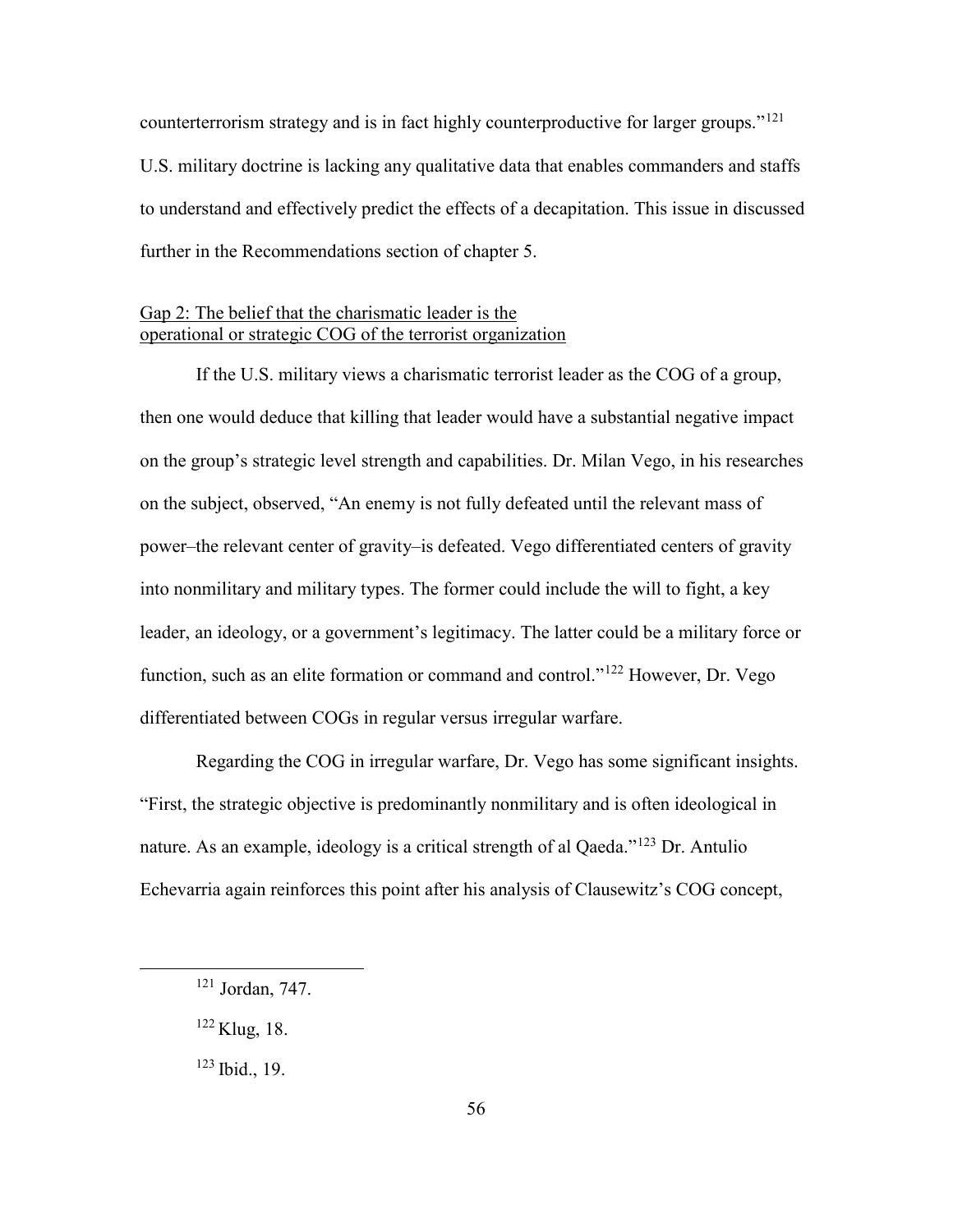which concluded, "al Qaeda's strategic center of gravity may be its ideology."<sup>[124](#page-65-0)</sup> Additionally, *The National Military Strategic Plan for the War on Terrorism* agrees with Vego that the ideology is the strategic center of gravity for the Salafist-jihadi movement.

However, JP 3-26 does not agree and list key leaders and a permissive operating environment as the operational COGs of terrorist organizations and makes no mention of potential strategic COGs. JP 3-26 then list the following operational approach objectives against a terrorist organization: (1) conduct intelligence operations (2) shape the operational environment (3) conduct raids and strikes against personnel/infrastructure. (4) interdict/attack supporting groups in other regions. These objectives are aimed at the desired endstate condition of "terrorist organization X incapable or unwilling to conduct terrorist acts."<sup>[125](#page-65-1)</sup> With JP 3-26 describing how the U.S. military conducts CT operations, it is clear why there is an inclination toward decapitation strikes as the primary tool of the U.S. military.

Regardless of the disagreement between experts about what the COG of individual Salafist-jihadi groups are, there should at least be consensus within the U.S. military about what they are not. If the organization in greater than 500 strong and is religious in nature, the leader most likely will not be the strategic COG; the conclusions drawn from Jordan's research on the 298 cases of decapitation show that killing the leader actually increases the resiliency of the organization under these circumstances. Similarly, leaders are not the strategic COG of the larger Salifi-jihadist movement.

<span id="page-65-0"></span> <sup>124</sup> Klug, 20.

<span id="page-65-1"></span><sup>125</sup> Joint Chiefs of Staff, Joint Publication (JP) 3-26, *Counterterrorism,* IV-12.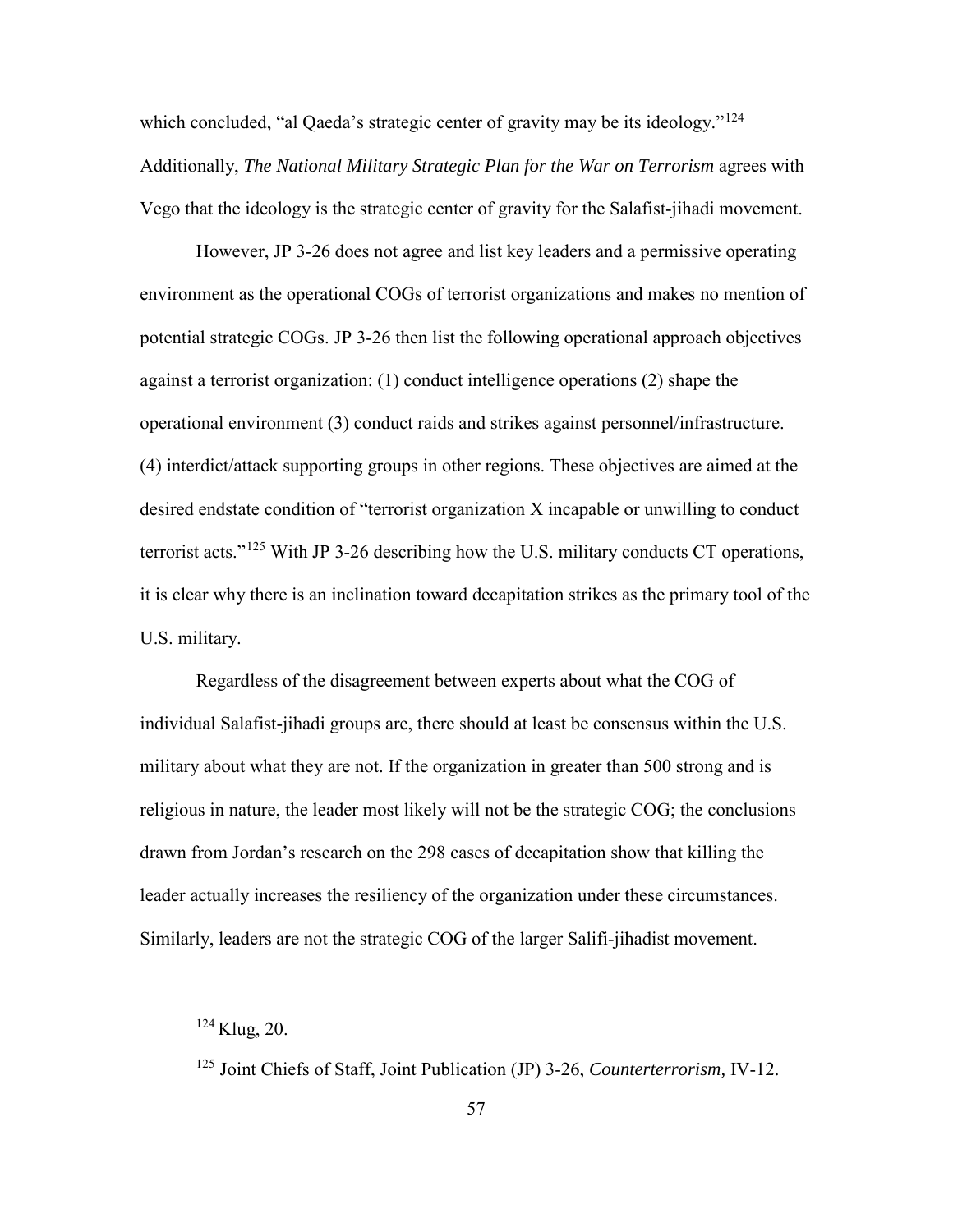Recognizing this point is the first step in allowing the U.S. military to shift from a decapitation strategy to a strategy that is focused on countering the ideology itself.

Formally recognizing that the ideology is the strategic COG in U.S. military doctrine will help the military recognize that when a leader or individual needs to be lethally targeted, the methods of targeting have significant differences in their effect on the enemy's ideology. For example, the media and its effects on each different population including the American public, allies, the host nation population, terrorist, and potential recruits or sympathizers needs to be understood more clearly. James Walsh, of the Institute of Homeland Security Solutions, says "There is considerable evidence that coverage of terrorism increases fear and anxiety and that these emotional changes influence the preference of some members of the public for CT policies that rely of force."[126](#page-66-0) Because of this, the USG finds itself in a difficult situation where the strategically sound decision to conduct a clandestine operation or to use a proxy may not feed the need of the American public to see immediate results; this can result in highly visible drone strikes followed by press conferences that only add fuel to the Salafistjihadi movement's message of the West's War on Islam.

When compared to JP 3-26, *Counterterrorism*, JP 3-24, *Counterinsurgency* better applies to the Salafist-jihadi movement. Where JP 3-26 is more focused on kinetic operations targeting key leaders, JP 3-24 focuses on the root causes of the insurgency and on countering the insurgent narrative and messaging. JP 3-24 uses unified action and the whole-of-government approaches to help the host nation government gain legitimacy and

<span id="page-66-0"></span> <sup>126</sup> James Walsh, *Media Attention to Terrorist Attacks: Causes and Consequences*  (Durham, NC: Duke University, Institue for Homeland Security Solutions, 2010), 2.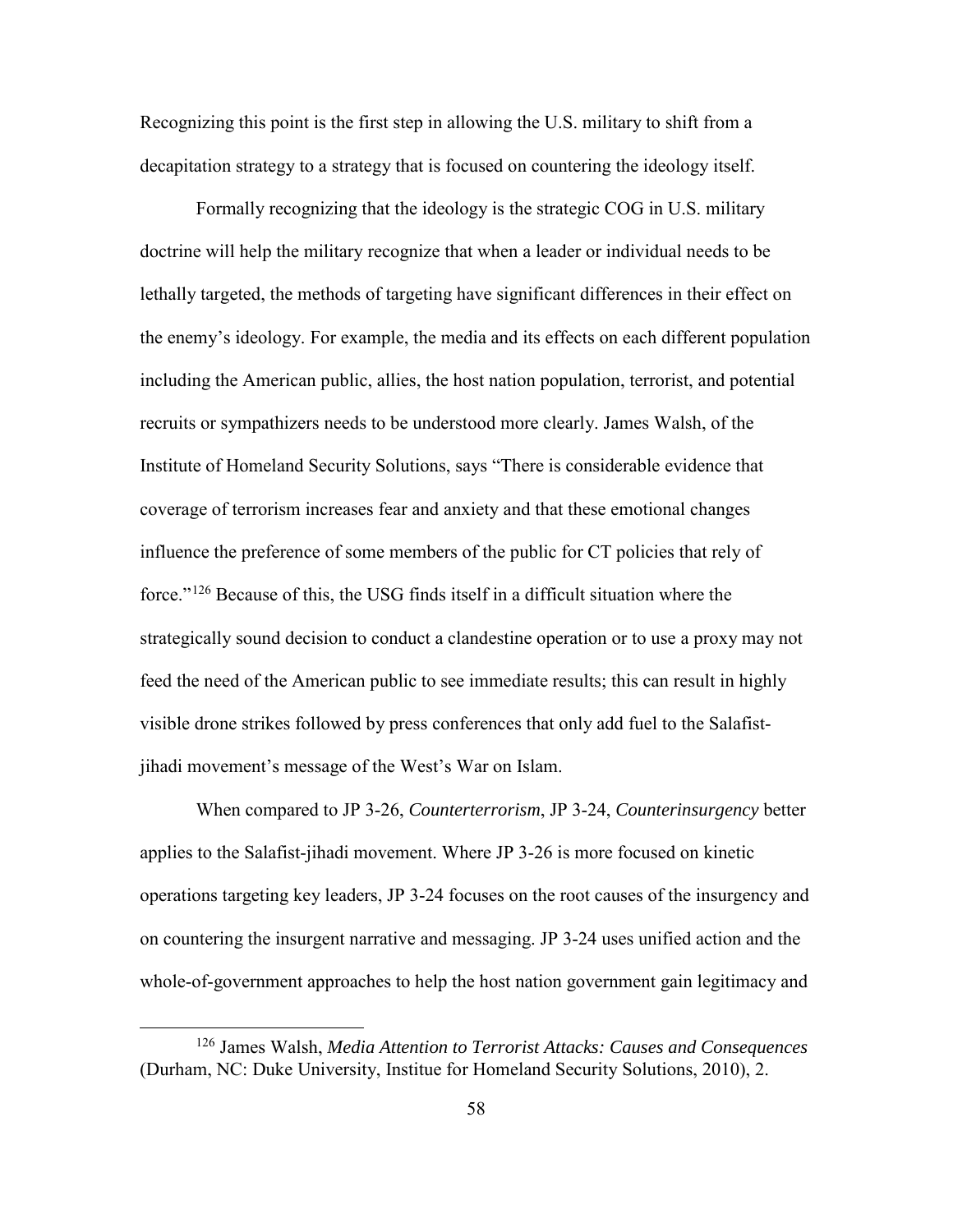control over its environment. When comparing these two manuals, it reaffirms that the global Salafist-jihadi movement is more insurgent than terrorist in nature. However, the U.S. military's counterinsurgency manuals still fall short in addressing the fundamental differences between terrorist versus insurgent strategies and goals.

## Gap 3: Combating Violent Extremism with CT vs COIN doctrine

There is much debate on this topic. This debate is on the fundamental issue of whether terrorism is a tactic used within an insurgency, or whether terrorism is a form of warfare all its own. The next few paragraphs will outline the two schools of thought, my analysis on the two schools, and then compare and contrast CT vs COIN doctrine.

On one hand, as David Gompert points out in his article *Heads We Win: The Cognitive Side of Counterinsurgency,* because the Salafist-jihadi movement is not just a terrorist movement, it "can and should be viewed as the first truly global insurgency."<sup>[127](#page-67-0)</sup> This school of thought treats terrorism as a tactic that is used within irregular warfare and insurgency operations. Since a military can not wage a war against a tactic, then it should be viewed through the lens of an insurgency. As a recent RAND study says, "The violent global Salafist insurgency aims not so much to rule this or that nation-state as to overturn the existing Western-dominated nation-state order, at least within the Muslim-majority parts of the world. To that end, it uses a mix of terror, asymmetric warfare, propaganda, and popular legitimacy akin to that of traditional insurgency….Jihadis see themselves, and are widely seen, as this community's champions and defenders."[128](#page-67-1) From this school

<span id="page-67-0"></span> <sup>127</sup> Gompert, 23.

<span id="page-67-1"></span><sup>128</sup> Ibid., 24.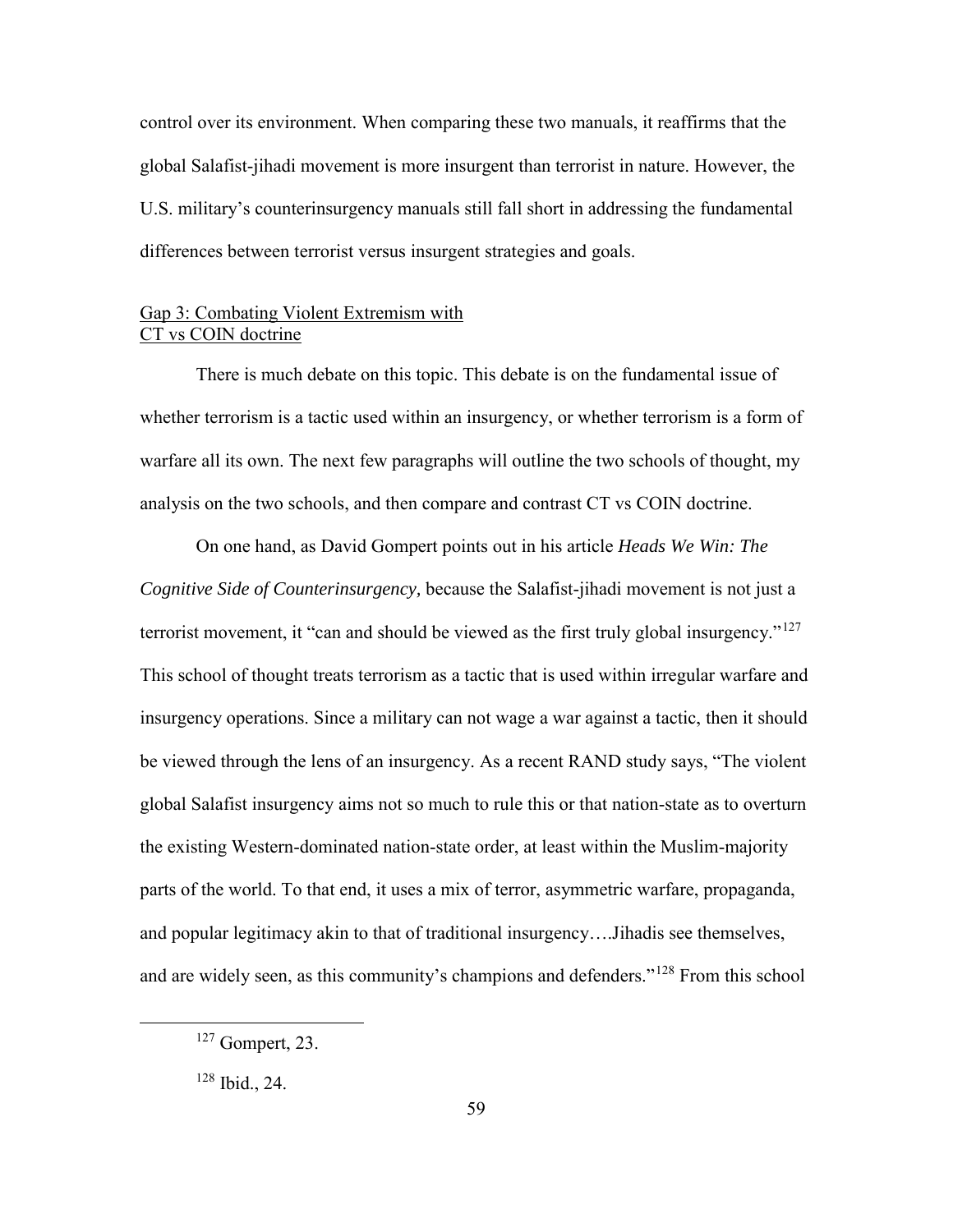of thought, U.S. military doctrine continues to incorrectly categorize Salafist-jihadi as terrorist instead of more appropriately labeling them as insurgents who are using terrorist tactics.

However, there is another school of thought where terrorism is not just viewed as a tactic. Instead, it is viewed as a type of warfare all its own that is similar to, but not identical to an insurgency. This school of reasoning looks at terrorism from a historical perspective and focuses more on the operational and strategic levels of war. From this viewpoint, terrorist campaigns have their own strategies which can be generally categorized into: (1) attrition, (2) intimidation, (3) provocation, (4) spoiling, (5) and outbidding.[129](#page-68-0) From this logic, if terrorism has its own strategies, it is not simply a tactic found within an insurgency and should be considered as its own type of warfare.

My findings on this subject suggest that at the strategic and operational levels of war, terrorism is more than a tactic. There are many terrorist organizations that do not fit inside the insurgency model at each (or any) level of war. For example, Hezbollah is not conducting an insurgency against Lebanon and actually holds seats within the Lebanese parliament. Hezbollah is not directing its violence against the Lebanese government or the Lebanese people; instead, it focuses its violence against Israel. So if it is not conducting an insurgency against either Lebanon or Israel, how do you describe it using U.S. military doctrine? Instead of an insurgency, in the framework outlined in *The Strategies of Terrorism*, Hezbollah would be executing an attrition strategy aimed at the

<span id="page-68-0"></span> <sup>129</sup> Andrew Kydd, "The Strategies of Terrorism," *International Security* 31, no. 1 (2006): 51.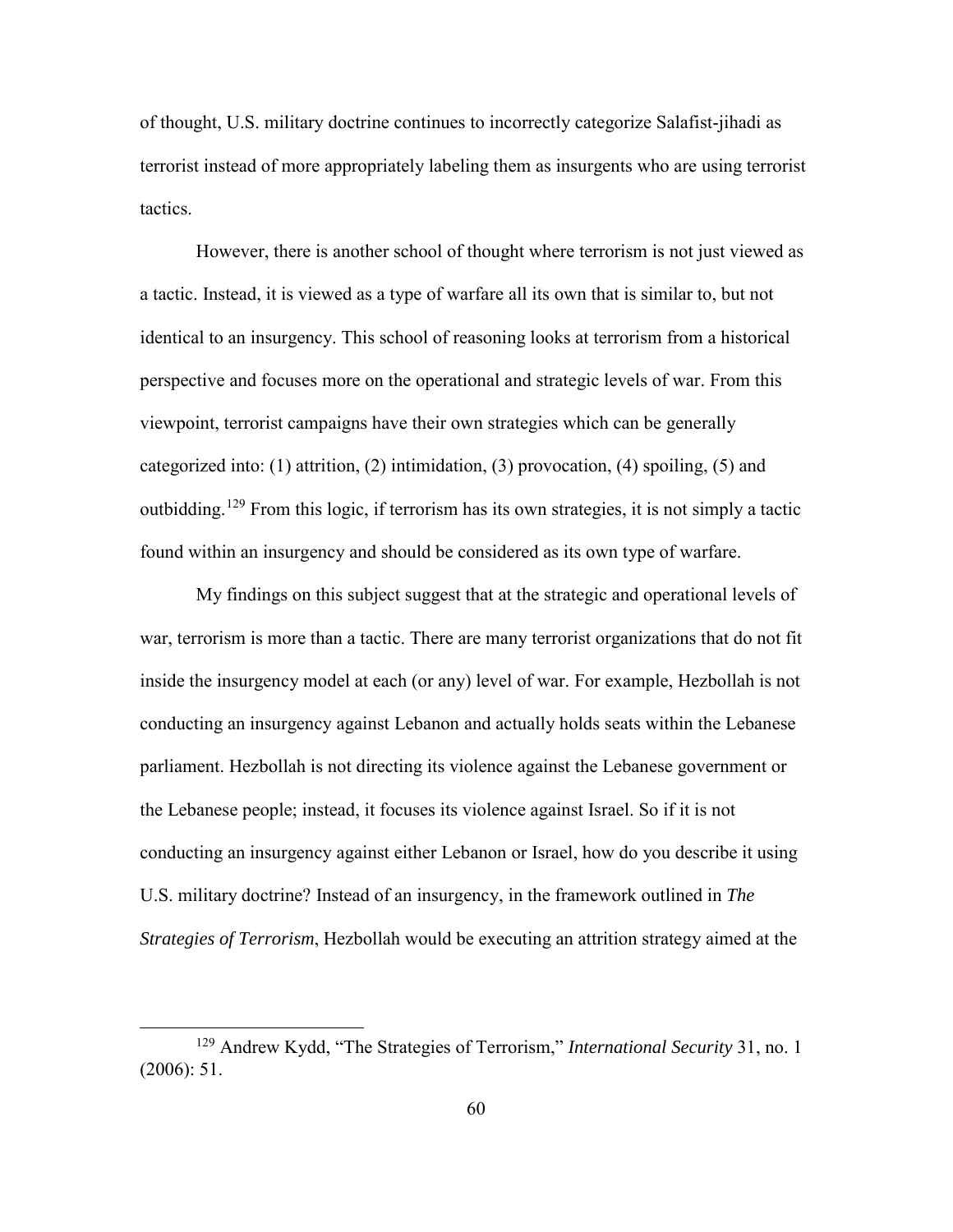will of the Israeli people with the goal of territorial change.<sup>[130](#page-69-0)</sup> Similar to Hezbollah, many other terrorist organizations are not conducting an insurgency and are instead using terrorism as a strategy. Calling terrorism simply a tactic found within insurgencies can sometimes lead the analyst and the operations cell in the wrong direction depending on what level of war and on what terrorist organization they are conducting analysis.

Regardless of which school of thought ends up prevailing, the U.S. military needs to create the common language, framework, and understanding. With regards to terrorism, U.S. military doctrine fails to provide any common understanding. When comparing JP 3-24 (COIN) to JP 3-26 (CT), there is a drastic difference in how the two types of operations are viewed and described. JP 3-24 spends the first two chapters discussing what an insurgency is, how the enemy organizes to fight one, and describes the fundamentals of a COIN campaign. This is contrasted by JP 3-26 which never describes terrorist operations or helps the reader understand terrorism; it simply states how the U.S. military will organize and fight against it. Without first starting with a shared understanding of the threat, the U.S. military is fighting an uphill battle in creating a successful CT campaign. The table of contents of both manuals are below to allow the reader to compare and contrast the chapters and subchapters.

<span id="page-69-0"></span> <sup>130</sup> Kydd, 51.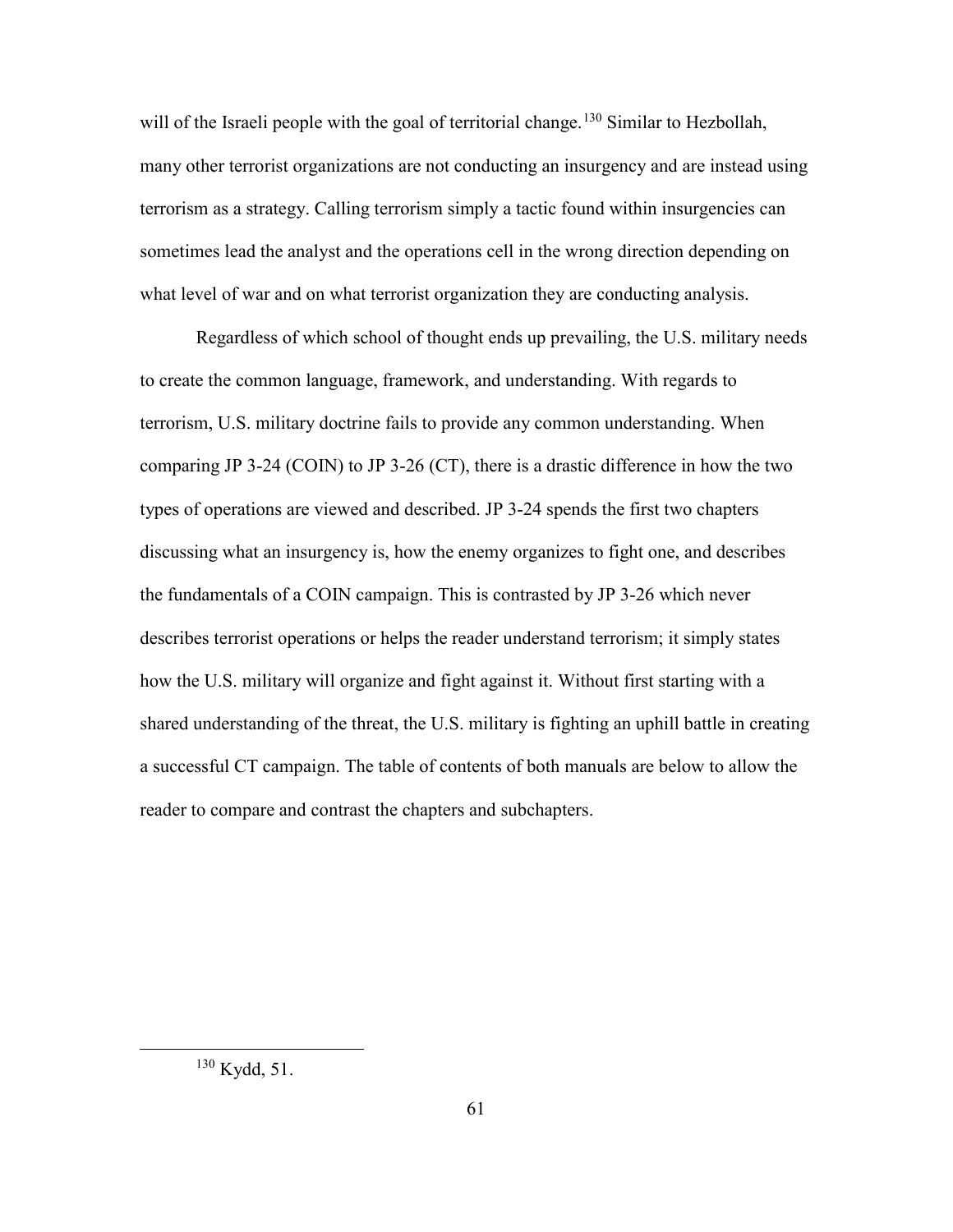# Table 1. JP 3-24 (Counterinsurgency) Table of Contents

## TABLE OF CONTENTS

|           | <b>CHAPTER I</b>                                                              |
|-----------|-------------------------------------------------------------------------------|
|           | <b>OVERVIEW</b>                                                               |
| é.        |                                                                               |
| é         |                                                                               |
| ×         |                                                                               |
| ۰         |                                                                               |
|           | <b>CHAPTER II</b>                                                             |
|           | <b>INSURGENCY</b>                                                             |
| ×.        |                                                                               |
| ä.        |                                                                               |
| $\bullet$ |                                                                               |
| $\bullet$ |                                                                               |
| u.        |                                                                               |
| $\bullet$ |                                                                               |
|           | <b>CHAPTER III</b>                                                            |
|           | FUNDAMENTALS OF COUNTERINSURGENCY                                             |
| ×.        |                                                                               |
| ٠         |                                                                               |
| ä.        |                                                                               |
| $\bullet$ |                                                                               |
| ø.        |                                                                               |
| ۰         |                                                                               |
|           | <b>CHAPTER IV</b>                                                             |
|           | THE OPERATIONAL ENVIRONMENT                                                   |
| ä.        |                                                                               |
| u.        |                                                                               |
| ä.        |                                                                               |
| ۰         |                                                                               |
|           | Joint Intelligence Preparation of the Operational Environment                 |
|           |                                                                               |
|           |                                                                               |
| $\bullet$ | Step 2: Describe the Impact of the Operational Environment on Adversary and   |
|           |                                                                               |
| $\bullet$ |                                                                               |
| ۰         | Step 4: Determine Potential Courses of Action of the Adversary(ies) and Other |
|           |                                                                               |
|           |                                                                               |

*Source*: Joint Chiefs of Staff, Joint Publication (JP) 3-24, *Counterinsurgency* (Washington, DC: Joint Chiefs of Staff, 2013), v.

 $\overline{\mathbf{y}}$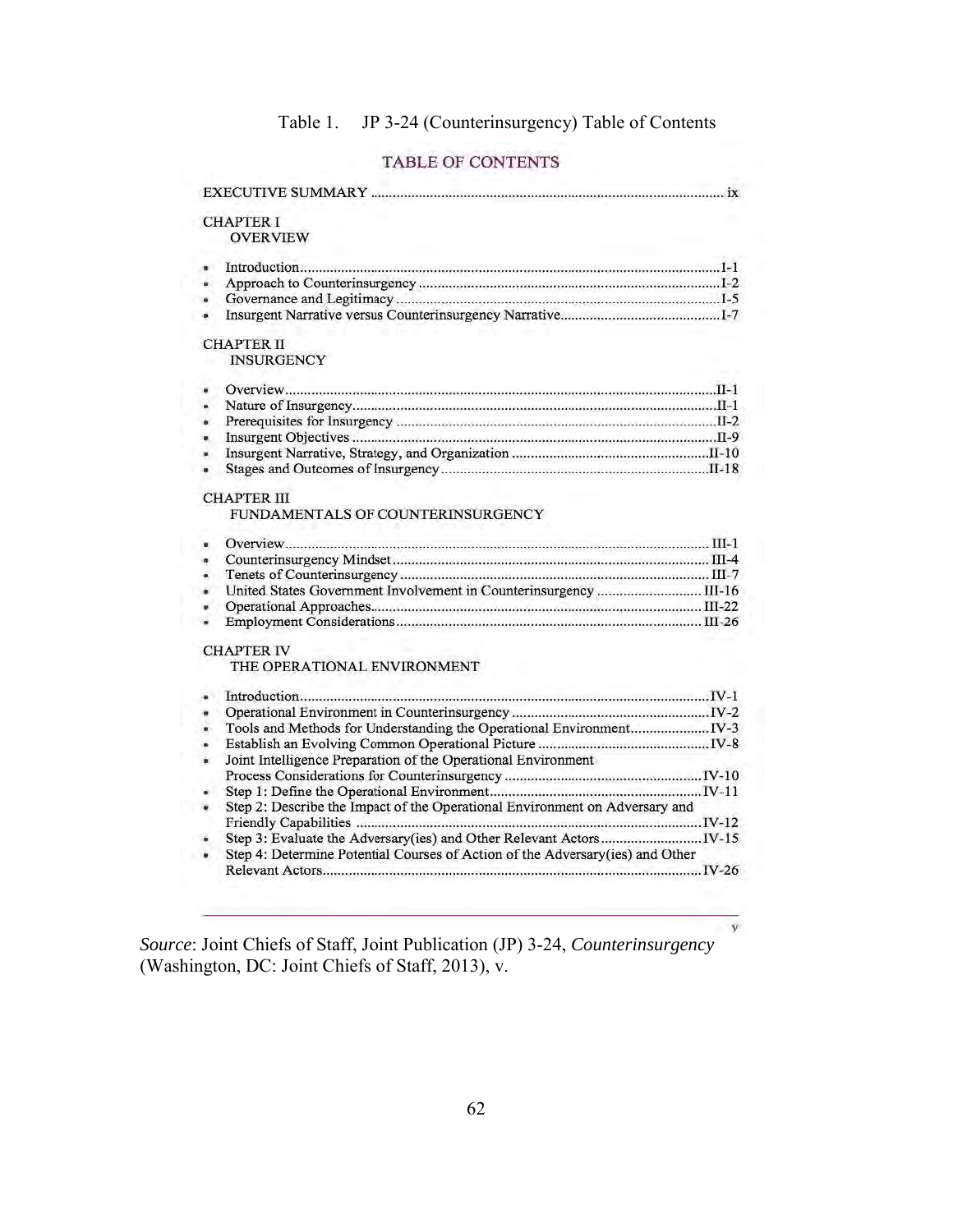# Table 2. JP 3-26 (Counterterrorism) Table of Contents

## TABLE OF CONTENTS

| <b>CHAPTER I</b>                                               |
|----------------------------------------------------------------|
| <b>STRATEGIC CONTEXT</b>                                       |
|                                                                |
| a.                                                             |
| ۰                                                              |
| ٠                                                              |
|                                                                |
|                                                                |
| <b>CHAPTER II</b>                                              |
| FUNDAMENTALS OF COUNTERTERRORISM                               |
| ä.                                                             |
|                                                                |
| ×                                                              |
| ۰                                                              |
| $\blacksquare$                                                 |
| <b>CHAPTER III</b>                                             |
| ORGANIZING FOR COUNTERTERRORISM                                |
| ۰                                                              |
| a.                                                             |
| ٠                                                              |
| ٠                                                              |
| ٠                                                              |
| ٠                                                              |
|                                                                |
| <b>CHAPTER IV</b>                                              |
| COMMAND, PLANNING, AND ASSESSMENT                              |
| SECTION A. COMMAND OF COUNTERTERRORIST OPERATIONS              |
|                                                                |
| Command Relationships and Authorities for Counterterrorist     |
|                                                                |
| Command Relationships and Assignment and Transfer<br>$\bullet$ |
|                                                                |
|                                                                |
|                                                                |
| SECTION B. JOINT OPERATIONS PLANNING FOR COUNTERTERRORIST      |
| <b>ACTIVITIES AND OPERATIONS</b>                               |
|                                                                |
| $\blacksquare$                                                 |
|                                                                |

*Source*: Joint Chiefs of Staff, Joint Publication (JP) 3-26, *Counterterrorism* (Washington, DC: Joint Chiefs of Staff, 2014), v.

 $\overline{\mathbf{v}}$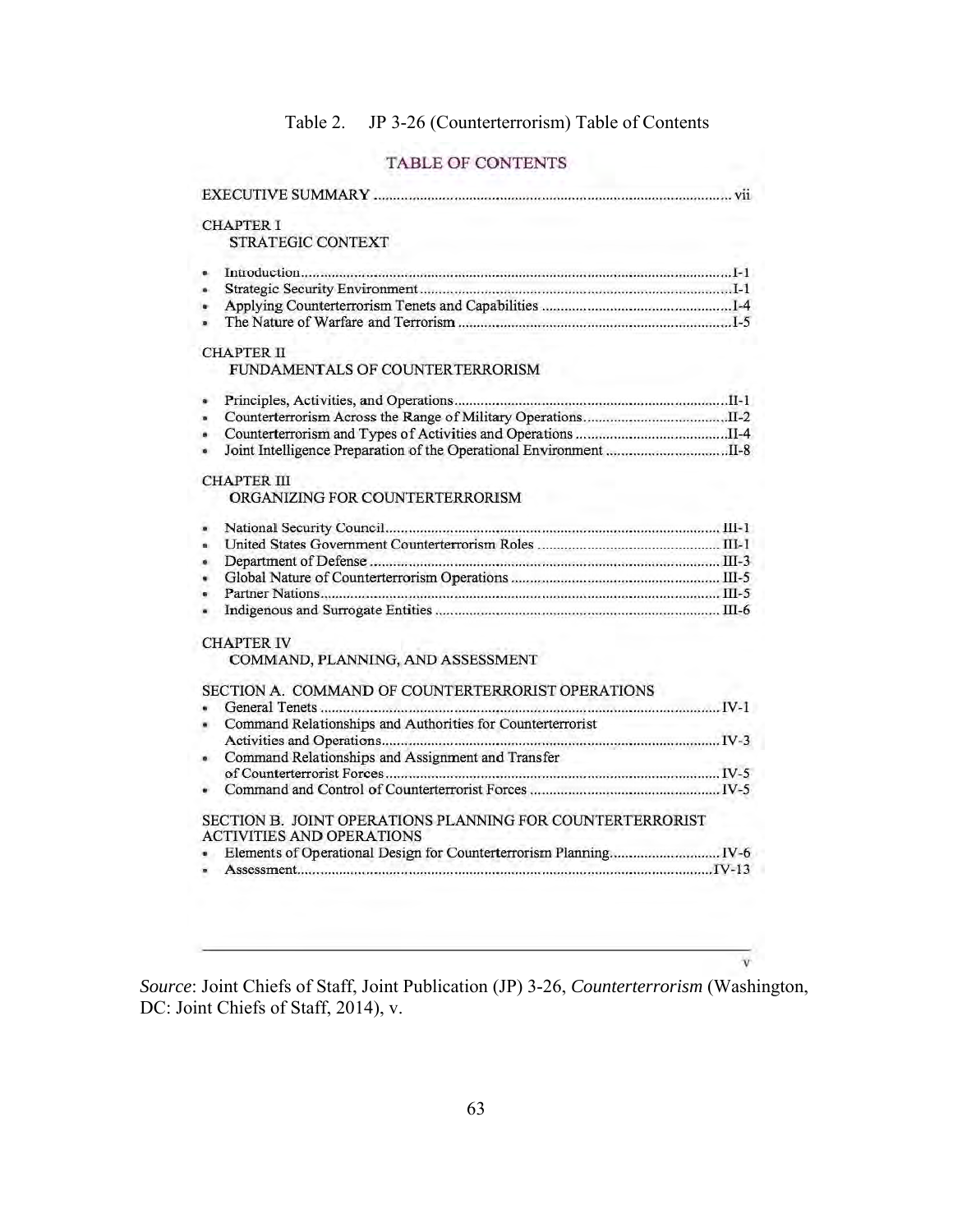The manual that describes the analysis of terrorist organizations in the greatest detail is JP 3-07.2, *Antiterrorism*. This is interesting because antiterrorism is defined as "defensive measures used to reduce the vulnerabilities to terrorist acts,"[131](#page-72-0) Because the principles found in this manual are defensive in nature and focused on establishing force protection measures as opposed to the offensive measures found in JP 3-26, *Counterterrorism*, it is not the manual that most analyst would turn to when evaluating a terrorist organization; nevertheless, this manual has the most complete descriptions of terrorist motivations, groups, and tools that are designed to aid in enemy analysis. The down side to this manual it that because it is written for force protection, it is entirely

focused on terrorism at the tactical level.

# Research Question 3

Why is the Salafist-jihadi movement gaining strength?

Many assume that the motivations for terrorism are environmental factors such as a poor economy, poverty, hopelessness, or the lack of a democratic government. Although these factors do play a role, the motivational causes of terrorism fall within three categories: psychological causes, ideological causes, and feelings of revenge.<sup>[132](#page-72-1)</sup> "With regards to individual level psychological causes, the results of the research indicate that with exceptions, of course, most of the terrorists from different ideological motivations were not depressed or mentally disordered or had ever suffered from

<span id="page-72-1"></span><span id="page-72-0"></span> <sup>131</sup> Joint Chiefs of Staff, Joint Publication (JP) 3-07.2*, Antiterrorism* (Washington, DC: Joint Chiefs of Staff, 2006), ix.

<sup>132</sup> Sutalan, 8.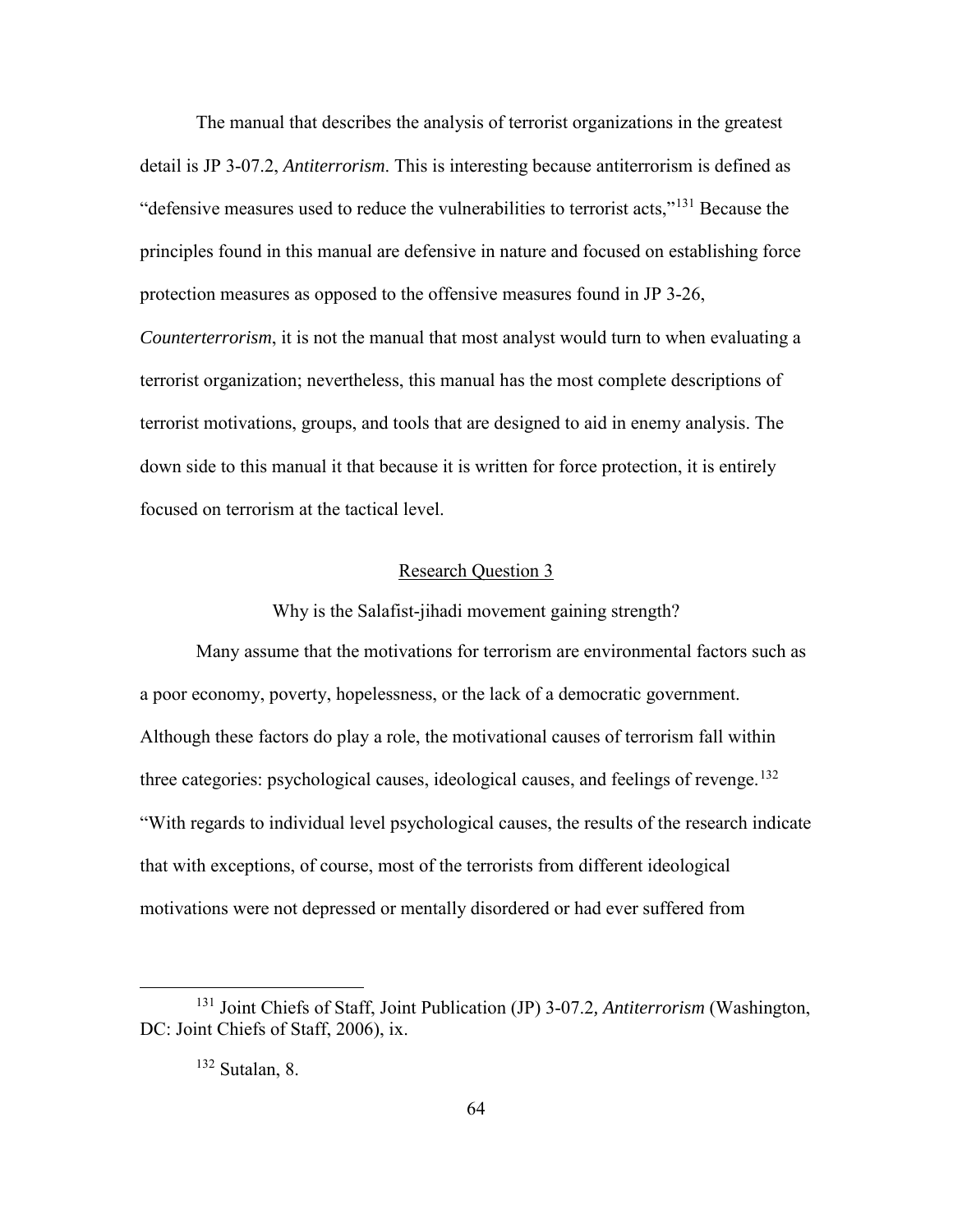childhood trauma."[133](#page-73-0) Based on the research by Sutalan, joining a terrorist organization typically is not a last resort but instead an enticing opportunity to many new recruits.

There are psychological conditions related to the group that are shown to be significant motivational causes for terrorist behaviors. In his book, *The Causes of Terrorism*, Sutalan states "Once they become a member of a terrorist organization, they need group identity. This group identity is based on trust both among the terrorists and in the group as a whole. The commitment of the terrorists to their cause combined with this trust isolate them from the society. Hence, terrorists form a closed community that it is not possible to leave once involved except a great cost and at the risk of losing one's life."<sup>[134](#page-73-1)</sup> The ideological motivational causes that current groups are using, such as reestablishing a Muslim Caliphate or returning life back to the days of the Salifi, are the tools that the terrorist leaders use to create the 'group-think'. "Throughout history, terrorism has appeared in many ideological disguises like religious fanaticism, anarchism, fascism, neo-fascism, separatism, nationalism, micro-nationalism and racism. This groupthink is developed in order to provide cohesiveness within the group and it is given a high priority by members of the group."<sup>135</sup> This is not a new phenomenon; history can play a large role is aiding in the understanding of how these groups and movements start, grow, and survive/die.

<span id="page-73-1"></span><span id="page-73-0"></span>The Salifi-jihadist movement has numerous strengths, which were discussed in detail in Chapter 2. Primarily, the movement derives its strength from the collective

- 134 Ibid.
- <span id="page-73-2"></span> $135$  Ibid., 9.

 $133$  Sutalan, 8.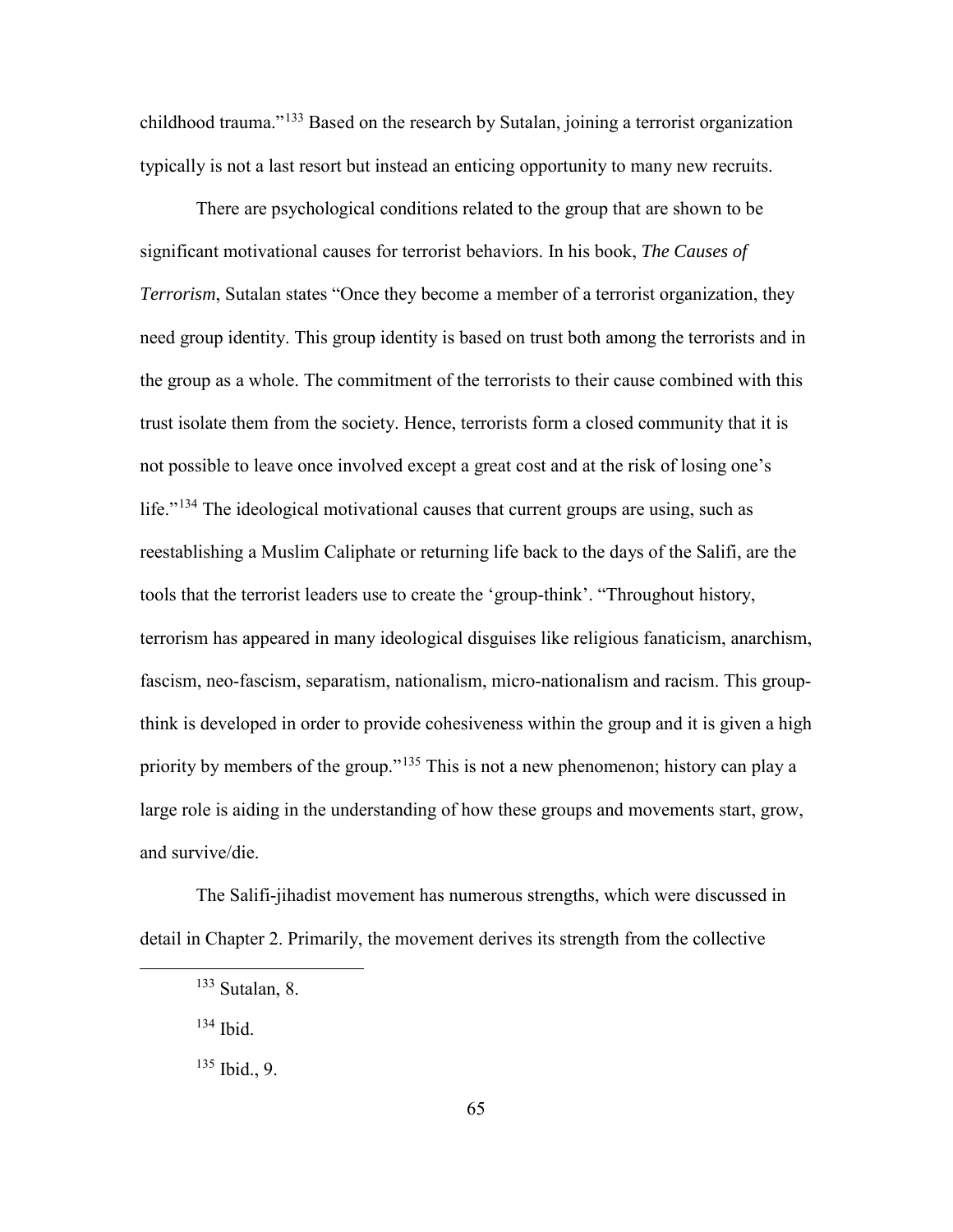message and ideology of each of its groups. Many of the groups have different interpretations of specific passages of the Koran and Hadiths, such as what constitutes an apostate, whether killing other Muslims is forbidden, views on the killing of civilians, or whether suicide bombings are justified. These differing views combine together to form a message and ideology that can appeal to larger segments of the population because potential recruits are able to align themselves with the group that holds similar interpretations of religious passages as themselves.

Many Salifi-jihadist groups such as al Qaeda and ISIS produce publications to inform and influence their supporters and to aid in recruiting. Videos released by these groups are increasing in production quality and frequency, which highlights the groups' reliance on them to get their message out to the masses. Although the *National Military Strategic Plan for the War on Terrorism* highlights that ideology is the strategic center of gravity and that "ideological support and propaganda operations are a foundation for extremist success and a key to recruitment and indoctrination,"<sup>[136](#page-74-0)</sup> terrorist groups are still able to get their message to a broad audience. Terrorist groups, as opposed to insurgent groups, do not need to gain the support of a significant portion of the population to be successful; they only need to recruit a small percentage of active supporters to their cause. If this small percentage of terrorist are using an intimidation strategy in an area with a weak central government, the terrorist can be successful in reaching their goals without gaining support from the majority of the population.

<span id="page-74-0"></span>Each month ISIS publishes their latest issue of *Dabiq* where they rally support for their cause and call for worldwide attacks on Western interest. Each issue is around 40-80

<sup>&</sup>lt;sup>136</sup> Chairman of the Joint Chiefs of Staff, 23.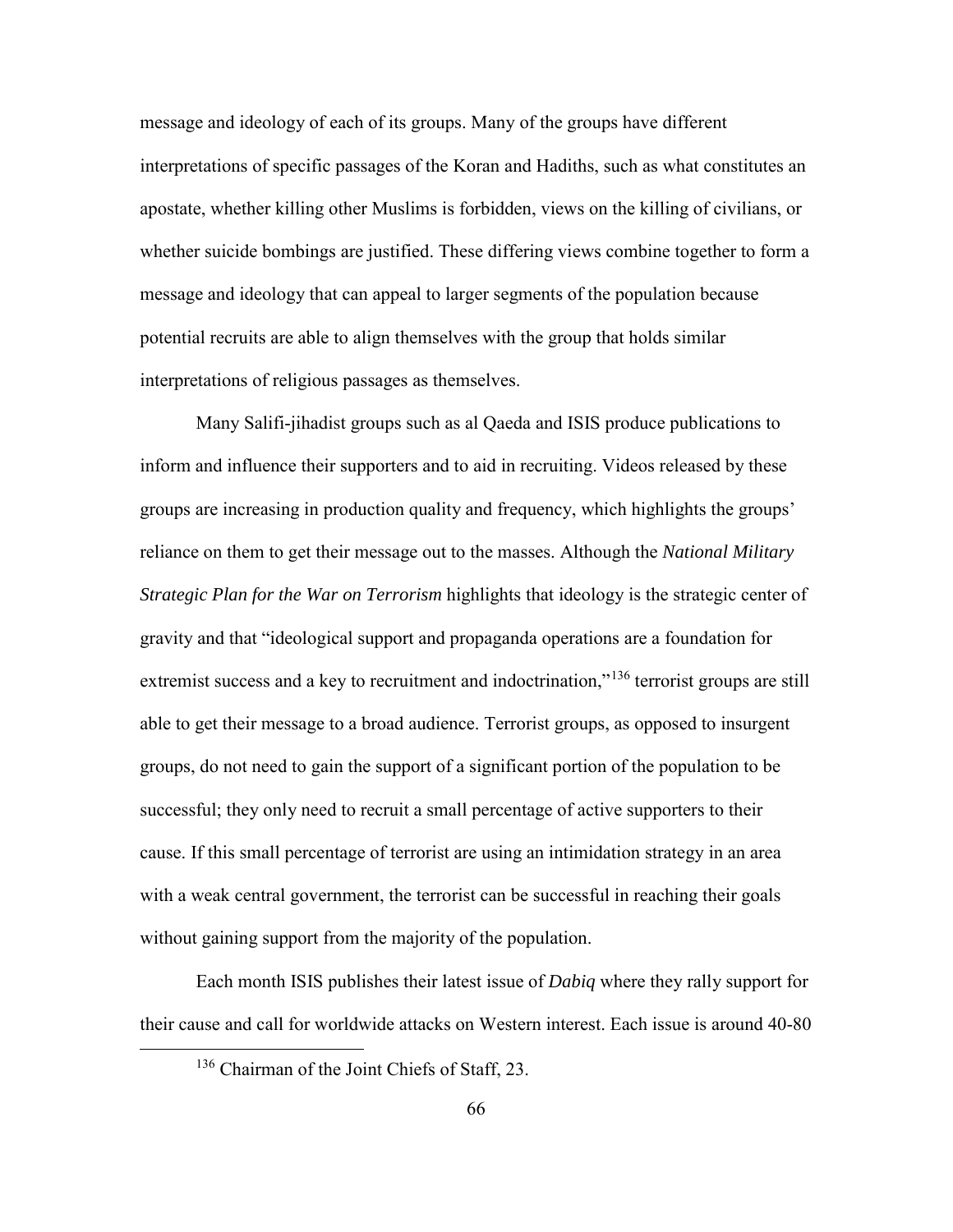pages long and full of high-resolution photographs that are reminiscent of an issue of National Geographic Magazine. Each issue has the same section entitled "In the Words of the Enemy." In this section, quotes are taken from a Western individual or group that support the idea that ISIS is undefeatable and any Western backed campaign against them is futile. Members of RAND research teams have been quoted, along with U.S. politicians such as Senator John McCain.[137](#page-75-0) To date, the USG has not been effective at degrading their propaganda operations and cutting off their primary means to recruit.

Finally, as a NATO Science for Peace and Security publication points out, "Feelings of revenge are a pivotal point for fueling terrorism and appear as a deadlock in efforts to end terrorism. In addition to the unsolved conflicts (such as the Israeli-Palestinian conflict), wrong or wrongly implemented counterterrorism policies involve the risk of creating feelings of revenge. . . . Hence the struggle against terrorism should be initiated not only against the terrorist, but all the components of the terrorist network. Otherwise it is impossible to win this struggle."<sup>[138](#page-75-1)</sup> As stated earlier, the overly offensive nature of the U.S. military's CT strategies and the overreliance of a highly public decapitation strategy reinforces the message of the West's War on Islam and strengthens the Salifi-jihadist movement.

### Summary

This chapter provided analysis on the data collected and answered the primary research question: "How can the U.S. military degrade individual Salafist-jihadi groups

<span id="page-75-1"></span><span id="page-75-0"></span> <sup>137</sup> Islamic State of Iraq and Syria (ISIS), "In the Words of the Enemy," *Dabiq*, Issues 1-8.

<sup>138</sup> Sutalan, 10.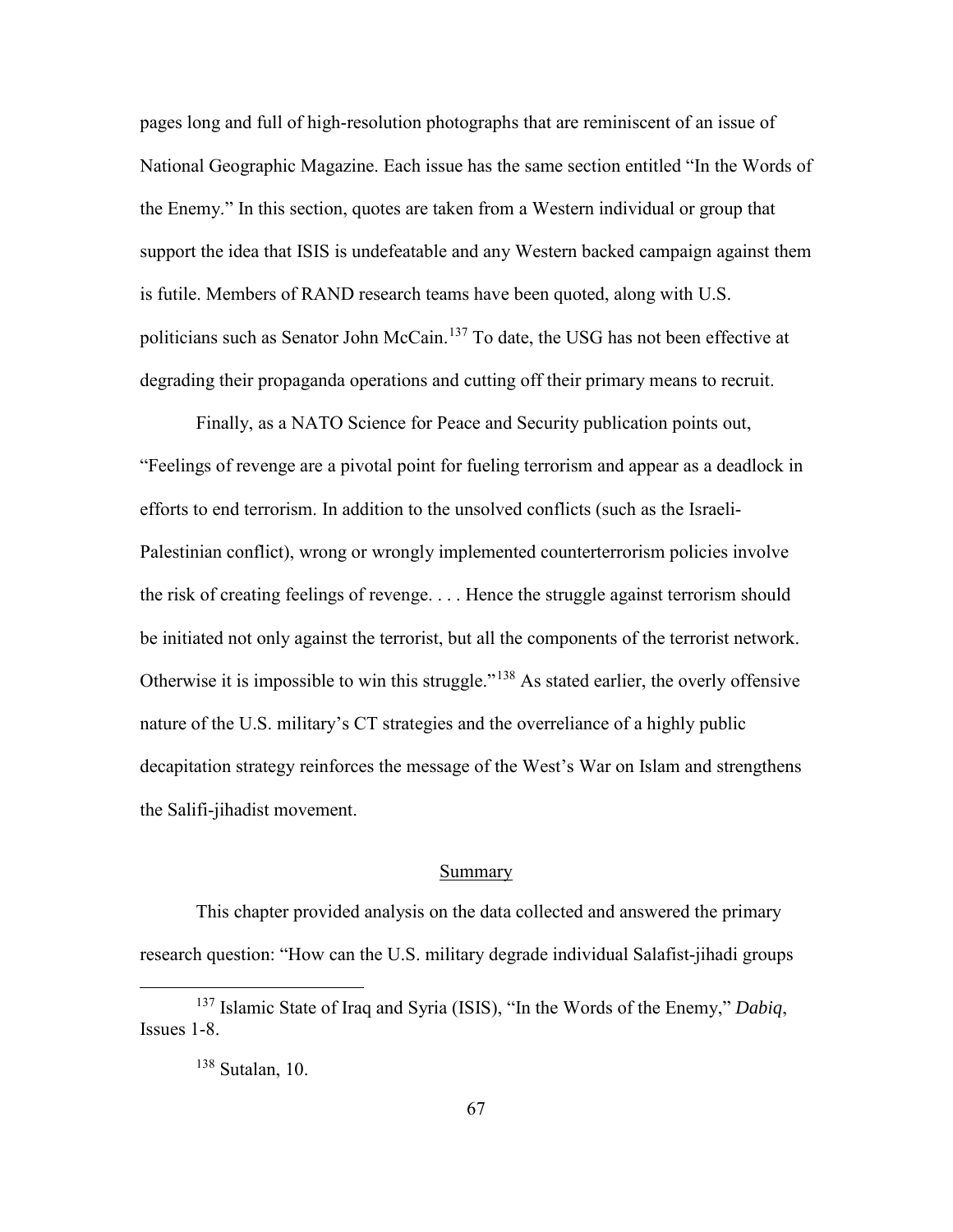without giving energy to the global Salafist-jihadi movement"? In addition, this chapter address the two secondary research questions: (1) What gaps exist between the U.S. military's CT strategy and doctrine and the most current research and information? (2) Why is the Salafist-jihadi movement gaining strength?

In answering these three research questions, the following themes emerged and were discussed in detail in this chapter:

1. Threat templates are no longer doctrinally based and are reliant on the experience/education of the staff.

2. The U.S. military does not have a common framework to facilitate the analysis of terrorist organizations, goals, and strategies.

3. Incomplete source of military terms and definitions regarding terrorism

4. There is little shared understanding within the U.S. military regarding terrorism.

5 There is little consensus about terrorism being a tactic found within insurgencies vs. a form of warfare.

6. There is little consensus about whether to use CT vs. COIN strategies.

7. The command structure within the U.S. military does not facilitate a global strategy against violent extremism.

8. The U.S. military overvalues the importance of a charismatic leader within a terrorist organization.

9. There is little consensus about the COG within irregular warfare and whether it should be tangible vs. intangible.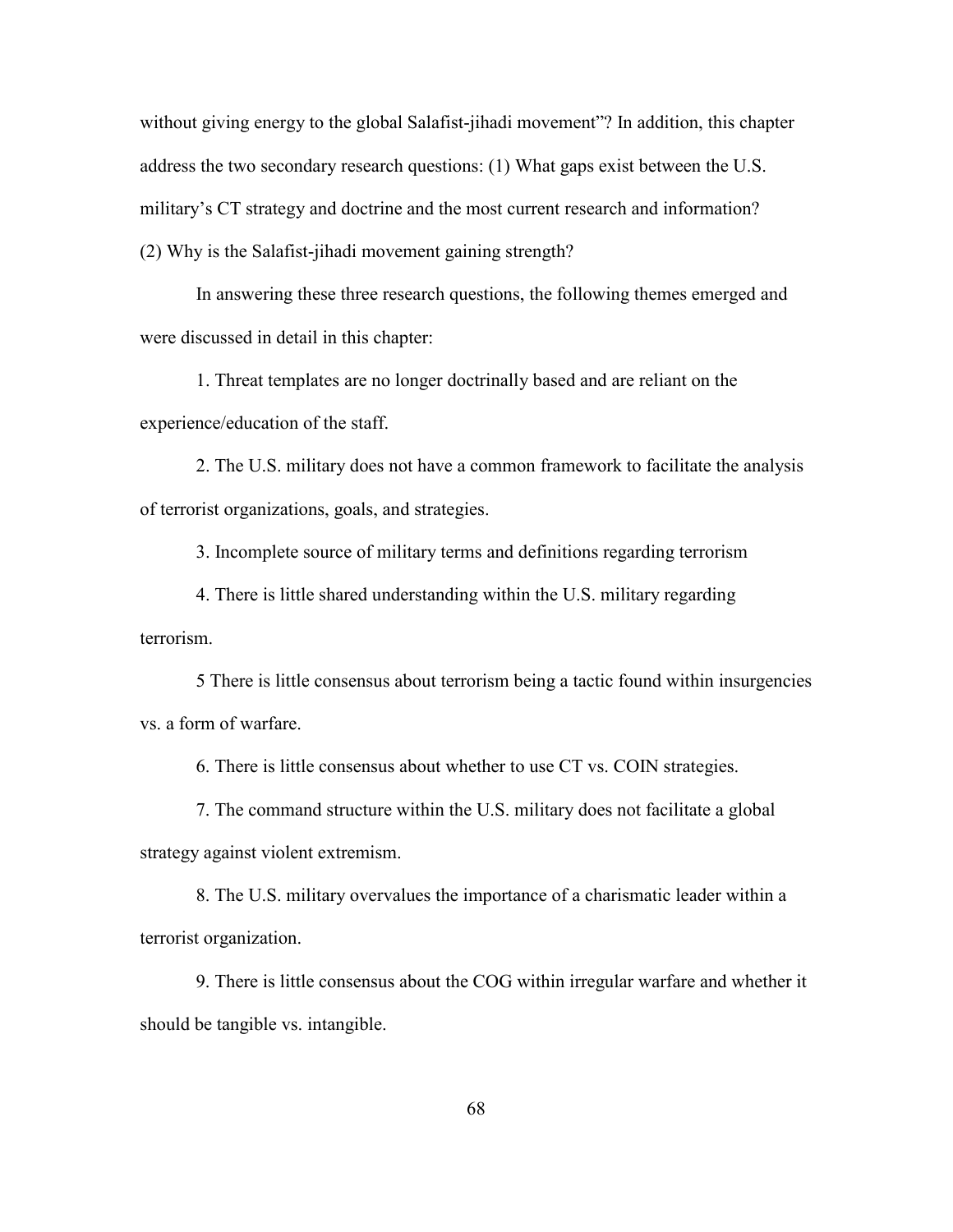10. The lack of consensus and the absence of a common understanding impede innovation within the U.S. military.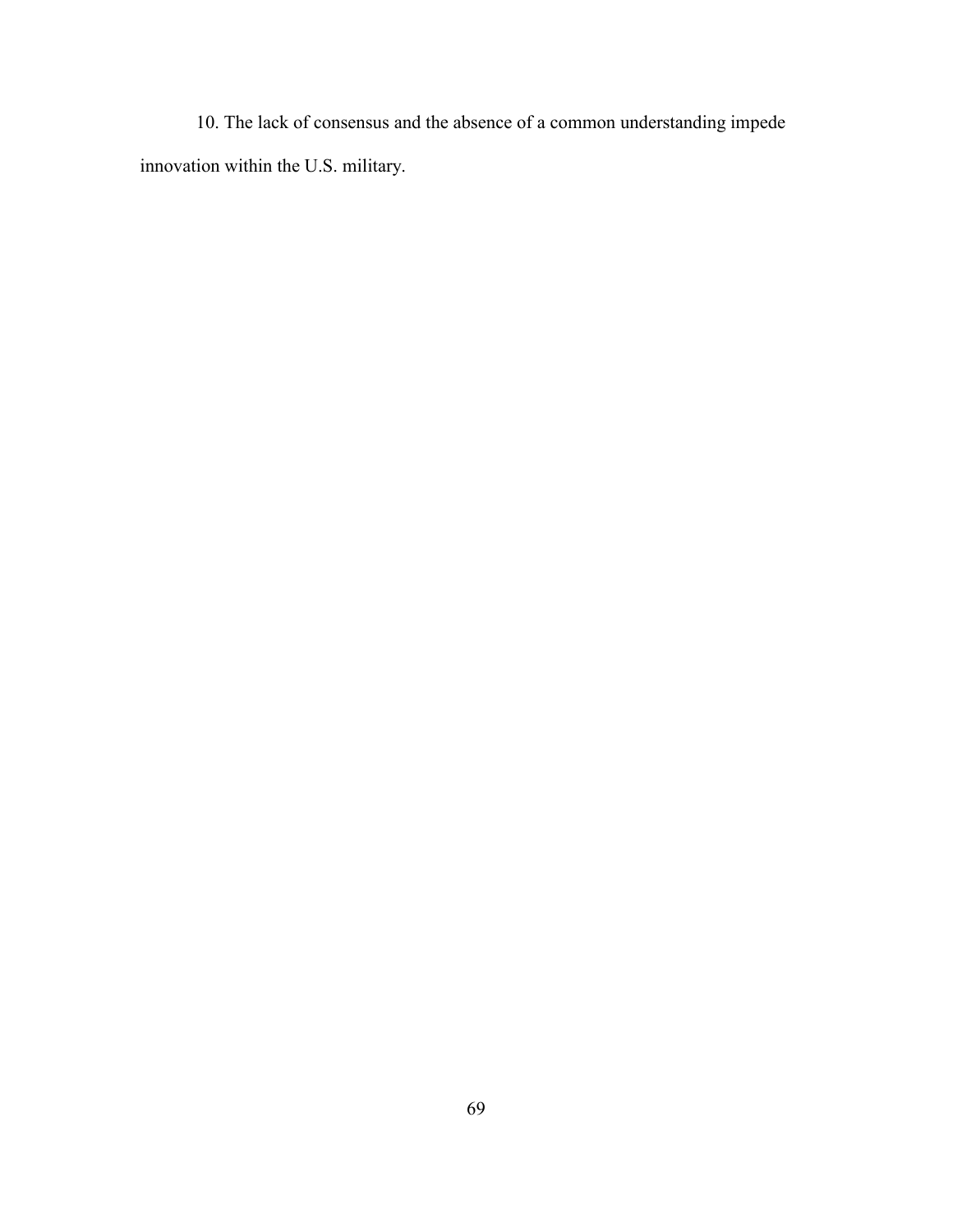#### CHAPTER 5

### CONCLUSIONS AND RECOMMENDATIONS

Without a clear framework—any discussion, no matter how absurd becomes valid. Without Joint agreement or acceptable arguments, there are too many interpretations which lead to "a paralysis by analysis."

— LTC Adelaido Godinez, US Army

### Primary Research Question

How can the U.S. military degrade individual Salafist-jihadi groups without giving energy to the global Salafist-jihadi movement?

The U.S. military has been slow to adapt to the Salafist-jihadi threat. From looking at historical examples of militaries who successfully innovated during an interwar period, the common theme is that to successfully innovate, there needs to be a clear enemy.[139](#page-78-0) Williamson Murray, who wrote *Military Innovation in the Interwar Period* which is studied at the U.S. Army Command and General Staff College, summarized it by saying, "Without the intellectual effort and institutional commitment to evolve a vision of future war, military institutions will almost certainly fail to take the first halting steps toward peacetime innovation."[140](#page-78-1) The U.S. military has not taken the current threat, which is admittedly more complex than traditional military threats, and created a common understanding of the enemy's fundamental principles, tactics, techniques, and procedures. In the absence of an enemy doctrine, circular arguments and differences in understanding hamper the military's ability to innovate. Therefore, the U.S.

<span id="page-78-1"></span><span id="page-78-0"></span> <sup>139</sup> Williamson Murray, *Military Innovation in the Interwar Period* (Cambridge, England: Cambridge University Press, 1998), 369-405.

<sup>140</sup> Ibid., 406.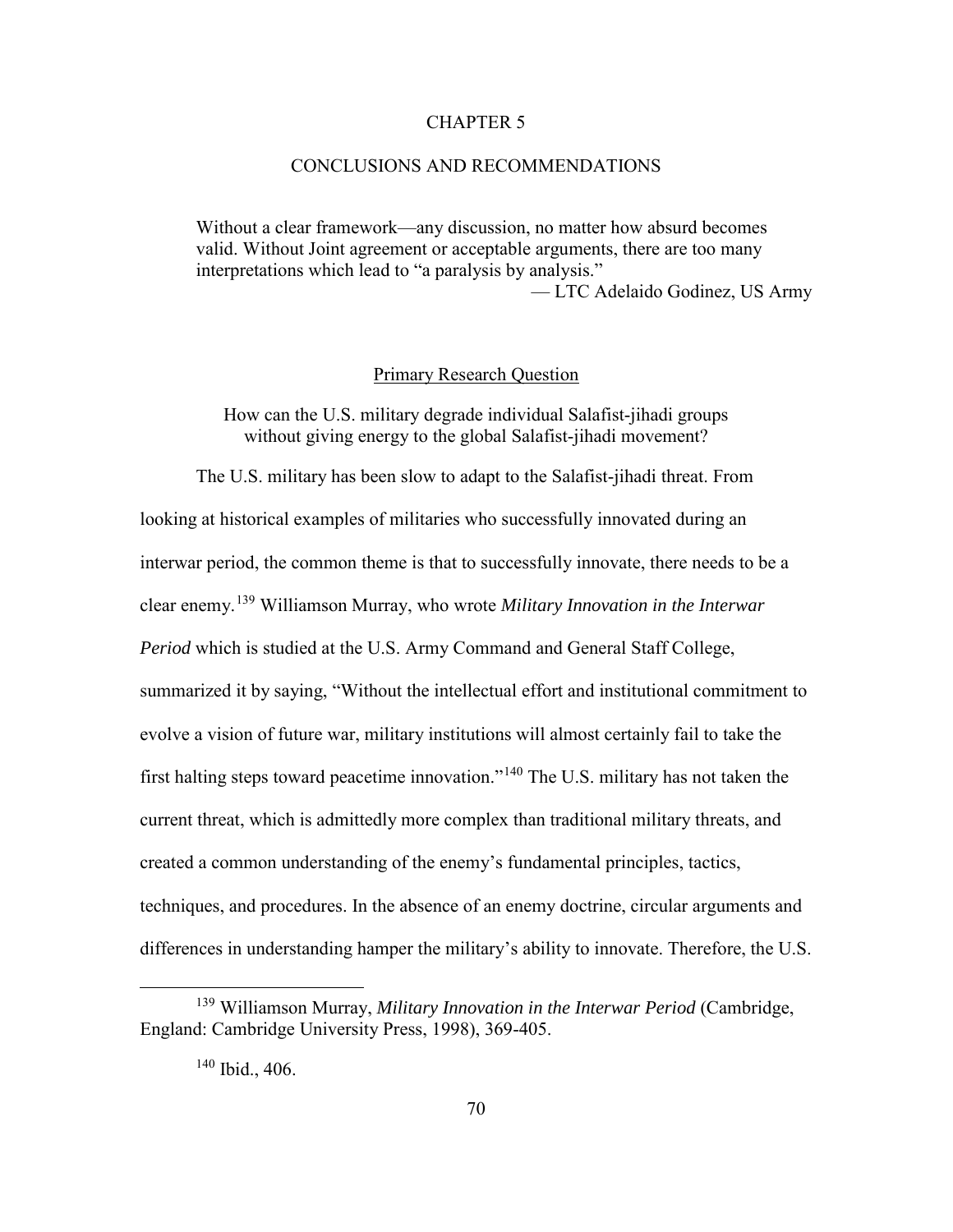military has not made the intellectual effort and created a doctrine that develops a shared understanding throughout DOD. Without this shared understanding, the U.S. military will not be able to adapt its organization, its equipment, and especially its psyche to confront the roots of violent extremism.

For example, simply reading the definitions of COIN and CT highlight the glaring problem that the U.S. military faces within its doctrine:

Counterinsurgency (COIN): a comprehensive civilian and military effort designed to simultaneously defeat and contain insurgency and address its root causes.[141](#page-79-0)

Counterterrorism (CT): actions and activities to neutralize terrorists, their organizations, and networks in order to render them incapable of using violence to instill fear and coerce governments or societies to achieve their goals.<sup> $142$ </sup>

From these definitions, it is clear that COIN is focused on addressing the root causes where CT is not. However, at the strategic level, is the U.S. military conducting a COIN or CT campaign? Since it appears that the U.S. military is conducting CT, are the root causes of terrorism being addressed effectively by other USG agencies and does the U.S. military's operations support or hinder those other agencies? To employ a whole-ofgovernment approach, the U.S. military needs to focus its operations on degrading the COG of the Salafist-jihadi movement (its ideology) and addressing (or at least not fueling) the root causes of terrorism.

The next major issues that the U.S. military faces in fighting the Salifi-jihadist movement is the lack of unity of command and unity of effort. Without a single military commander in charge of the war against the Salafist-jihadi movement, the strategies

<span id="page-79-0"></span> <sup>141</sup> Joint Chiefs of Staff, Joint Publication (JP) 3-24*, Counterinsurgency,* I-2.

<span id="page-79-1"></span><sup>142</sup> Joint Chiefs of Staff, Joint Publication (JP) 3-26*, Counterterrorism*, I-5.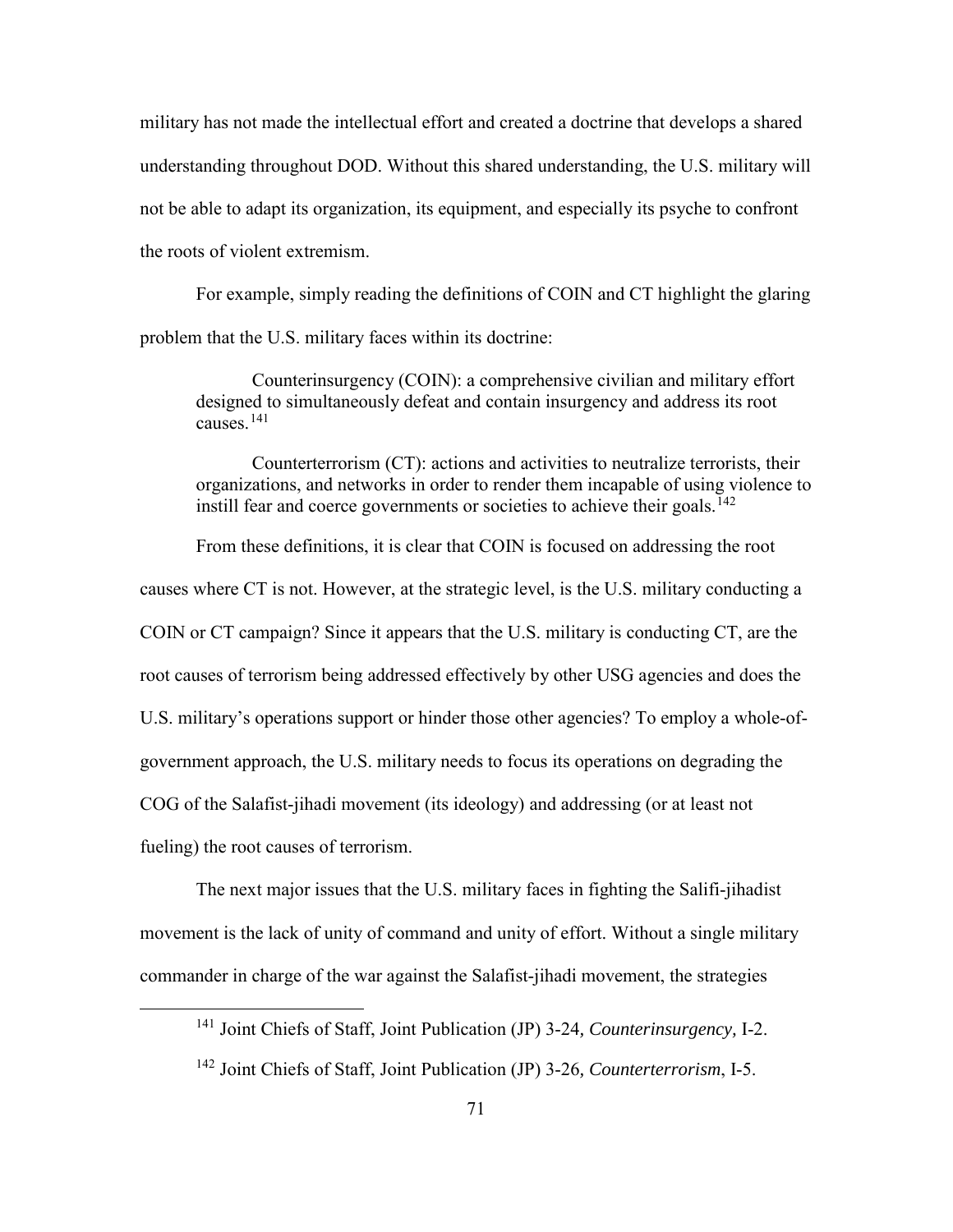developed by the NCTC will be difficult to employ and implement by operational commanders. Without unity of command, the U.S. military will have difficulty shifting from fighting isolated Salafist-jihadi organizations to focusing on a strategy that prioritizes the degradation of the movement over that of any individual group. To counter a movement that perpetuates itself from the USG's use of military force, the force used against an individual group has to be weighed against the effects on the enemy's strategic COG, its message and ideology. The U.S. military has been overly focused at the tactical and operational levels of war because it lacks a strategic level commander.

Another issue that the U.S. military, and especially the U.S. Army, has is the lack of an operationalized cyber command. Although the U.S. Army has established a Cyber Command, that command does not yet posses the capabilities or the authorities that are needed to degrade the Salafist-jihadi propaganda machine. An operationalized cyber command that works directly for the commander of the war against violent extremism should have the ability to immediately respond to new websites or sources of propaganda. There are many ways that an operationalized cyber command could have a direct impact on the funding and recruitment of these organizations without having the negative consequences associated with drone strikes and other lethal targeting. Without adding fuel to the enemy's message and ideology, an operationalized cyber command, with the laws and policies to support their operations, could have a dramatic impact in the war against violent extremism.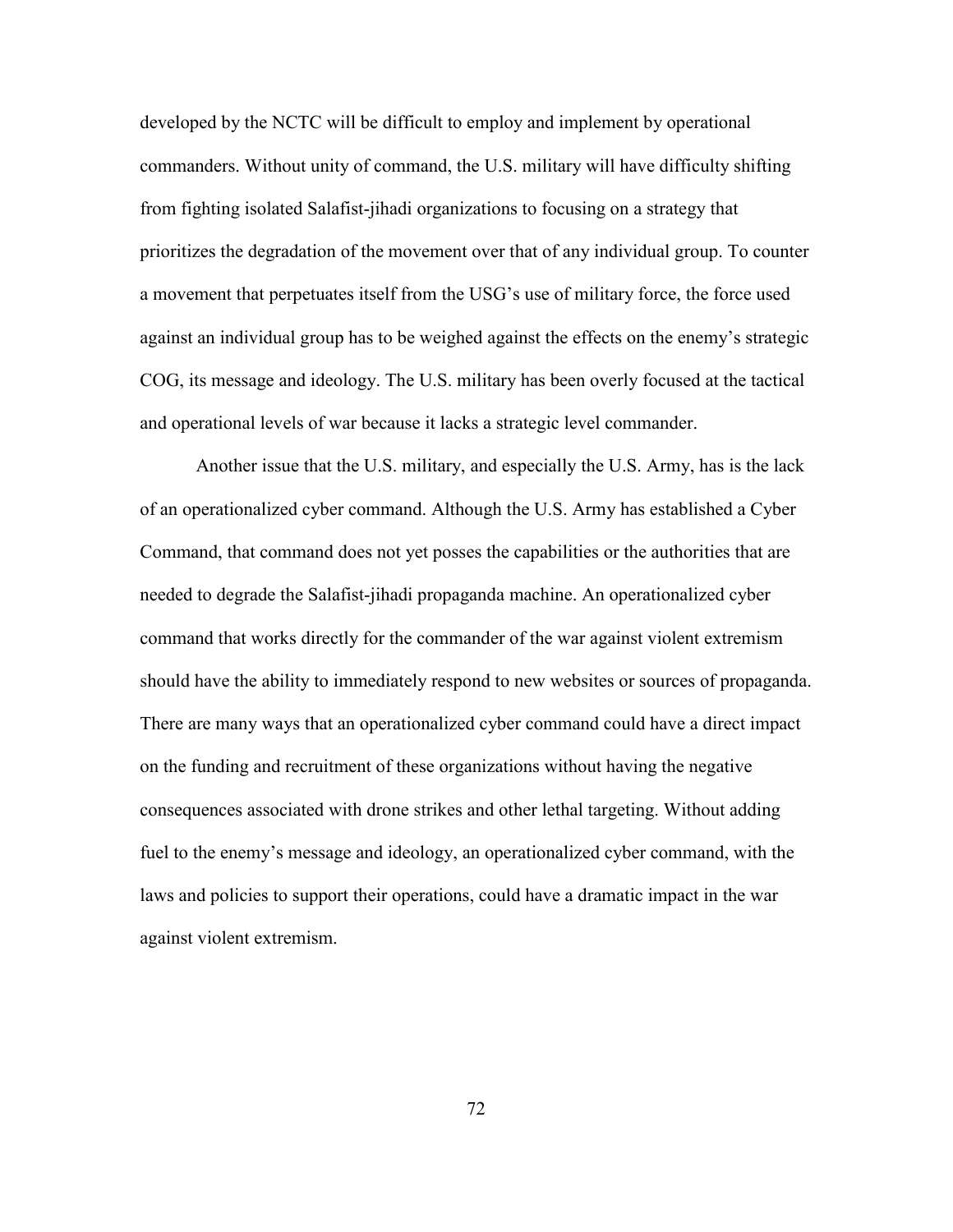#### Research Question 2

What gaps exist between the U.S. military's CT strategy and doctrine and the most current research and information?

The analysis found that there are three major differences between U.S. military doctrine and strategies and those proposed by the academic community. First, the U.S. military is overly reliant on its ability to decapitate terrorist organizations. Although there are certain situations where this is an effective technique, the research suggest that it is counterproductive the majority of the time against the religious organizations that the Salafist-jihadi movement is composed of. If the U.S. military misses the window where the organization is less than 500 strong,  $143$  than if the U.S. military chooses to use a decapitation strategy, then it should do so cautiously and attempt to mitigate the adverse effects. Generally, the more public the decapitation is, the less effective it will be at degrading the Salafist-jihadi movement because it will validate the message of the West's War on Islam.

This decapitation strategy is partly justified by over valuing the impact of the charismatic terrorist leader in the organization. Although a charismatic leader is important to the organization, especially when the organization is young and small in numbers, as the organization grows the leader becomes more replaceable. A shift occurs where the leader is leading the organization to where the leader is guiding his guiding coalition. [144](#page-81-1) Once this shift occurs, the leader's value becomes far less important and decapitating that leader will most likely increase its resiliency by making it either

<span id="page-81-0"></span> <sup>143</sup> Jordan, 719-755.

<span id="page-81-1"></span><sup>&</sup>lt;sup>144</sup> Kotter, 35-67.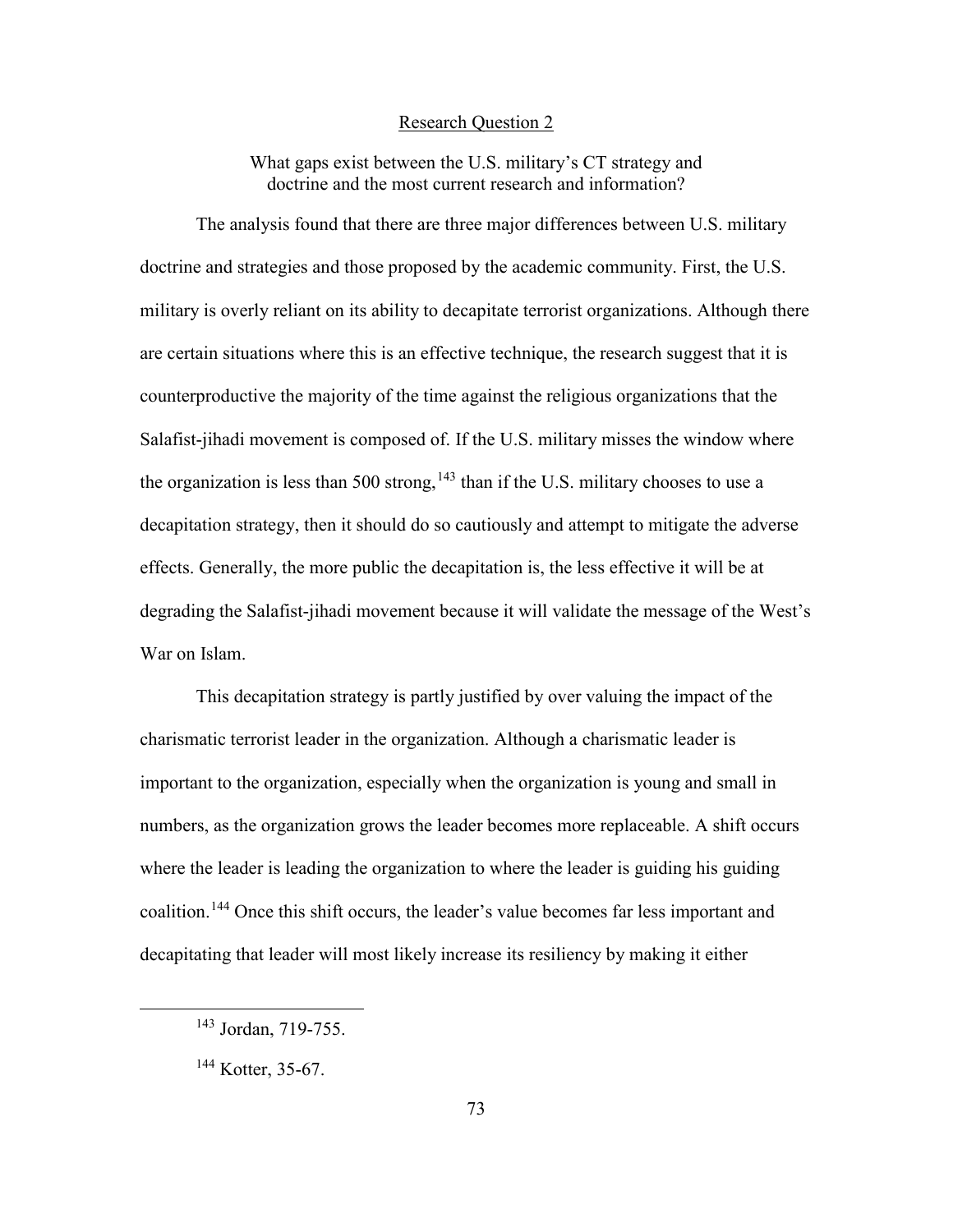fragment, or by making other leaders step up. To keep an organization at the cutting edge, change has to occur. In many ways, the U.S. military is forcing that change and spawning individual initiative within the organization with the decapitation approach.

Over valuing the leader's importance has led to many members of the U.S. military, and doctrine writers, to name those leaders as COGs of their organizations. After years of performing the decapitation strategy and from research such as Jordan's, this belief has proven to be flawed. The U.S. military lacks doctrine that reflects the importance of the ideology and that clarifies the importance of the terrorist leader by including the window in which that leader holds significant value.

Lastly, by changing how the U.S. military describes the war against the Salafistjihadi movement, it will change the mindset of those charged with implementing the strategies. By defining the current threat as a fight against terrorism, members of the U.S. military instinctively turn to counterterrorism techniques instead of counter insurgency techniques. Although neither fit the Salafist-jihadi threat perfectly, at least at the tactical level of war, viewing the problem from an insurgency perspective is far better than just focusing on a specific tactic that they are using. However, even using JP 3-24 will leave gaps in the analysis and lead to a less than optimum course of action. Counterterrorism doctrine needs to be refined to incorporate lessons learned and the relevant academic research.

# Research Question 3

Why is the Salafist-jihadi movement gaining strength?

Like a Chinese finger trap, the more force that the U.S. military uses, the stronger the enemy becomes. "While firepower has a place in global COIN, it cannot substitute for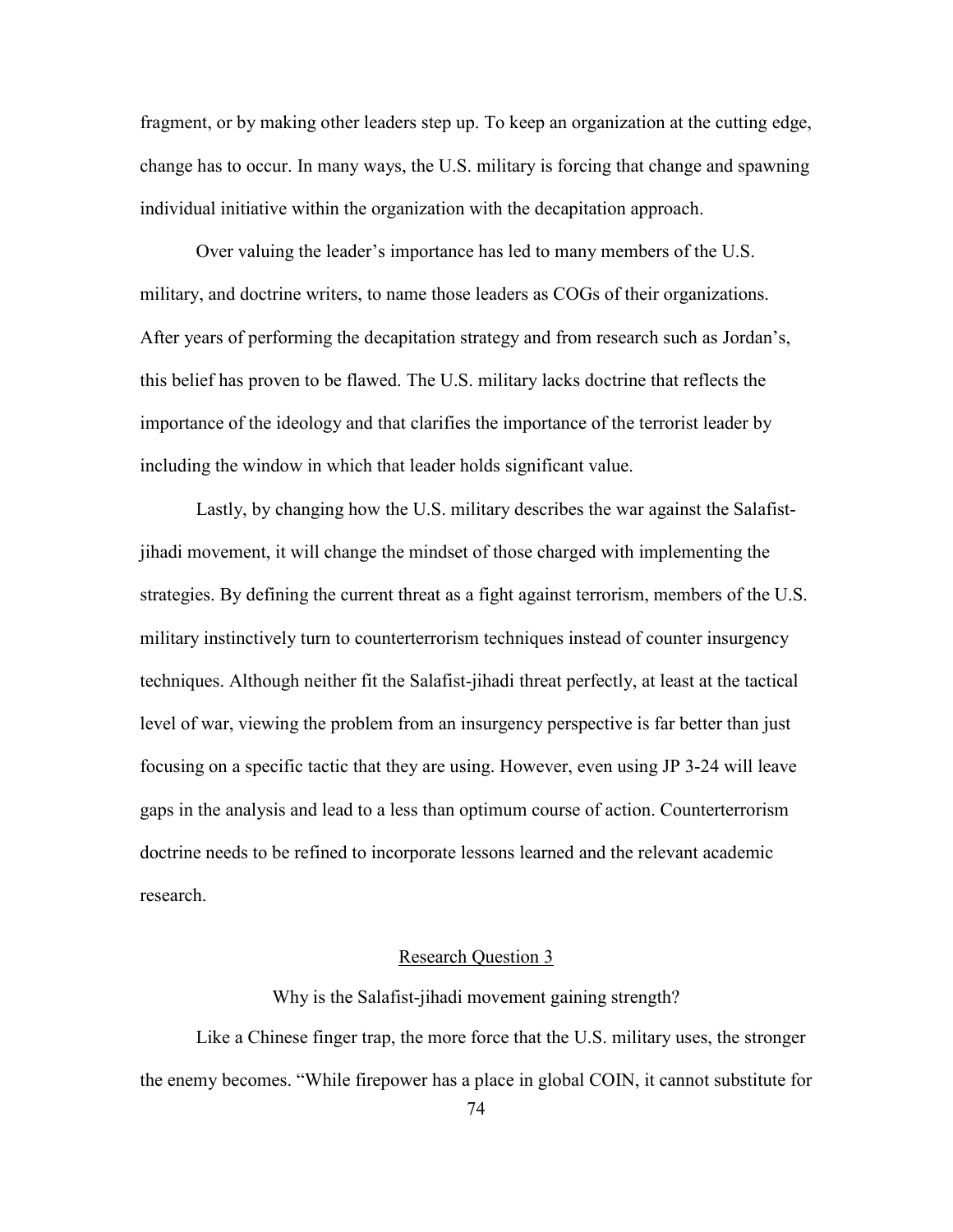improved abilities to take away the advantage that the Salafist-jihadi currently hold on the cognitive plane. To defeat an enemy that has figured out how to use U.S. military power to perpetuate itself, it will take the best thinking that can be marshaled."[145](#page-83-0) The U.S. military needs to formulate and execute a strategy focused on defeating the enemy's ideology, and not individual terrorist organizations. As long as the military continues to use force as its primary tool against these individual organizations, the Salafist-jihadi movement will continue to gain strength. The West cannot continue to play into the enemy's hands by publically validating their message that the West is waging a War on Islam.

### RECOMMENDATIONS

# U.S. military doctrine: A Starting Point

The U.S. military lacks doctrine describing terrorism or terrorist campaigns. In the 1980's, faced with a threat from the Soviet Union, the U.S. Army released a series of three field manuals that described the Soviet threat. Following is the abstract from FM 100-2 (The Soviet Army):

This field manual is part of FM series 100-2, The Soviet Army. The other volumes are FM 100-2-2, The Soviet Army: Specialized Warfare and Rear Area Support, and FM 100-2-3, The Soviet Army: Troops, Organization and Equipment. These manuals cannot stand-alone but should be used interchangeably. These field manuals serve as the definitive source of unclassified information on Soviet ground forces and their interaction with other services in combined arms warfare. These manuals represent the most current unclassified information and they will be updated periodically. This field manual describes the operations and tactics of Soviet general purpose ground forces. The content is based on information in Soviet writings and other open source literature. Most available information is focused on potential battle in Central Europe. This manual reflects that focus. Through Soviet military activity extends to other parts

<span id="page-83-0"></span> <sup>145</sup> Gompert, 36.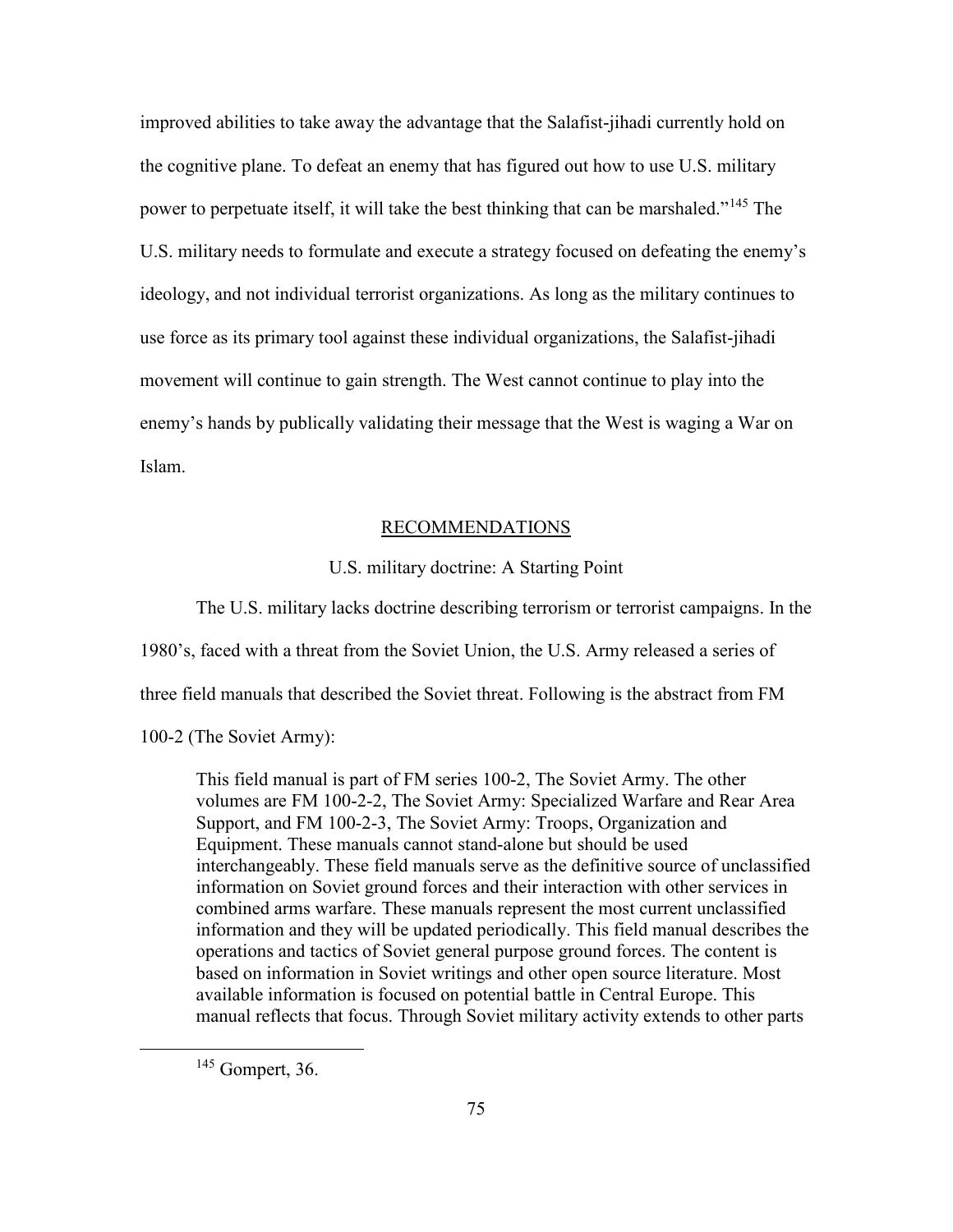of the world, the Soviet forces opposite NATO represent a general model for Soviet forces elsewhere, as well as for forces of Soviet allies and surrogates.<sup>[146](#page-84-0)</sup>

In the 1980s, this series of three field manuals helped foster innovation, training, equipping, and manning within the U.S. Army. Even though the current generation of young officers in the military has done multiple combat deployments in the Global War on Terror, there is a drastically different level of understanding within the military regarding terrorist organizations, goals, and strategies. By no means should the U.S. military completely pivot toward defeating an irregular warfare threat and compromise its ability to defeat conventional threats; but in order to adapt to the enemy that the U.S. military will continue to fight for the foreseeable future, a common understanding is necessary.

After 13 years of fighting against violent extremism, is there a common understanding of terrorist goals and strategies within the U.S. military? Kydd and Walter in *The Strategies of Terrorism* give five principle strategic logics of terrorist campaigns: "(1) attrition, (2) intimidation, (3) provocation, (4) spoiling, and (5) outbidding."<sup>[147](#page-84-1)</sup> Regarding goals, they went on explain that "Although the ultimate goals of terrorist has varied over time, five have had enduring importance: regime change, territorial change, policy change, social control, and status quo maintenance."[148](#page-84-2) According to Kydd and Walter, "effective counterstrategies cannot be designed without first understanding the

148 Ibid.

<span id="page-84-2"></span><span id="page-84-1"></span><span id="page-84-0"></span> <sup>146</sup> Headquarters Department of the Army, Field Manual (FM) 100-2-1*, The Soviet Army: Operations and Tactics* (Washington, DC: Department of the Army, 1984), i.

<sup>147</sup> Kydd, 51.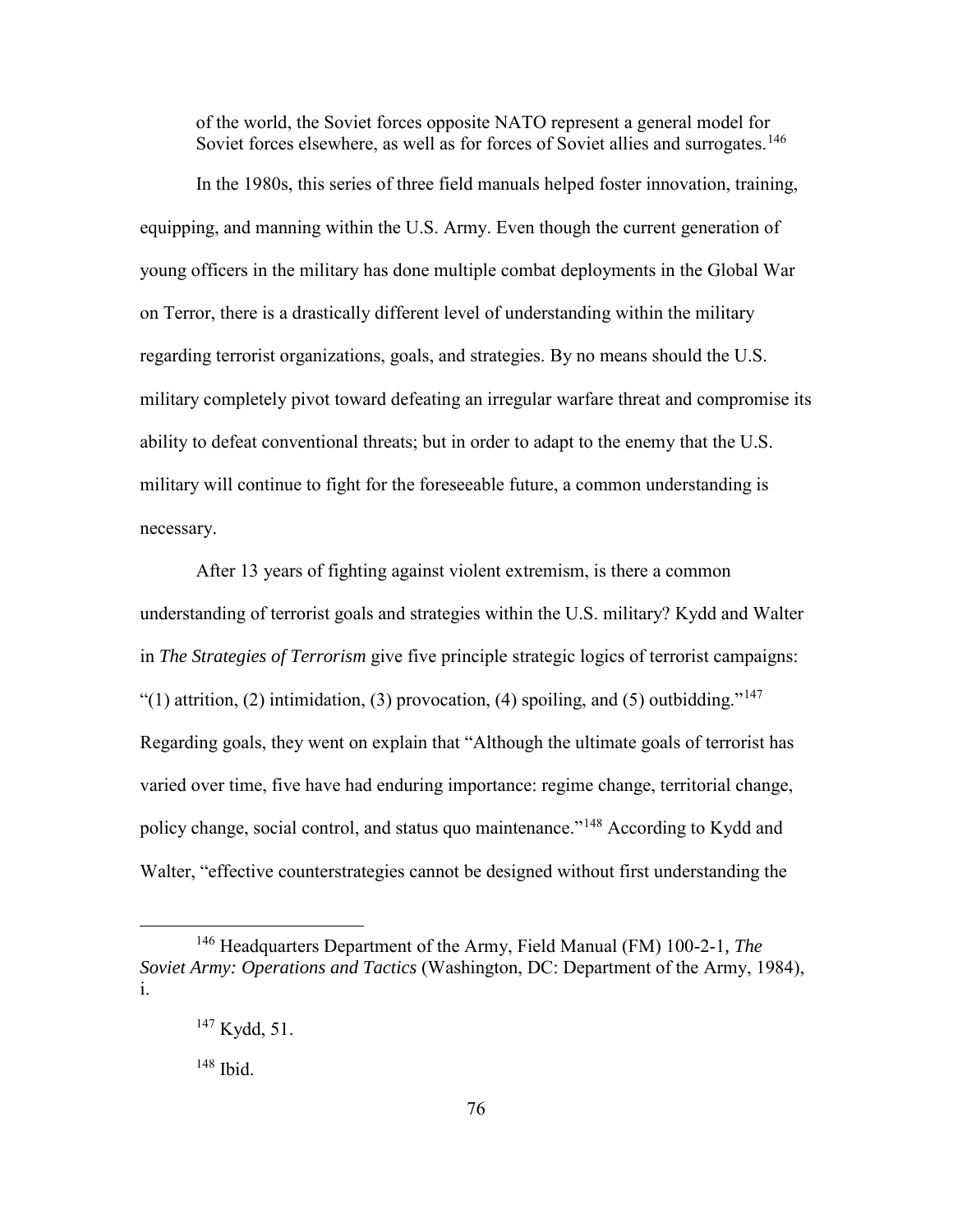strategic logic that drives terrorist violence. Terrorism works not simply because it instills fear in target populations, but because it causes governments and individuals to respond in ways that aid the terrorists' cause."[149](#page-85-0) Counter to this idea, U.S. military doctrine doesn't have one chapter focused on understanding terrorist strategies or goals. As discussed in more detail in chapter 4, JP 3-26 never describes terrorism, nor does it aid in the analysis of terrorist organizations.

If someone employing counterterrorism techniques does not first ask themselves what strategy that the enemy is employing, they will never be able to design the most effective CT strategy. In conventional operations, the enemy situation template would never simply depict the enemy conducting 'offensive operations'. Yet, with regards to terrorism, the US military does not have the vocabulary in its doctrine to describe what its goals and strategies are. In the absence of this doctrine, staffs impose conventional doctrine onto terrorist organizations; this only adds to the misunderstanding of the terrorist organizations.

The U.S. military needs a starting point for analysis. I recommend a series of three manuals be developed that aid in developing a common understanding of terrorist organizations and movements. Each individual manual should be focused on each level of war. For example, the titles of the manuals could be:

- 1. A Strategic Guide to the Analysis of Terrorist Movements and Groups
- 2. Terrorist Campaigns, Goals, and Operations
- 3. Tactics and Trends of Terrorist Organizations by Region

<span id="page-85-0"></span> <sup>149</sup> Kydd, 50.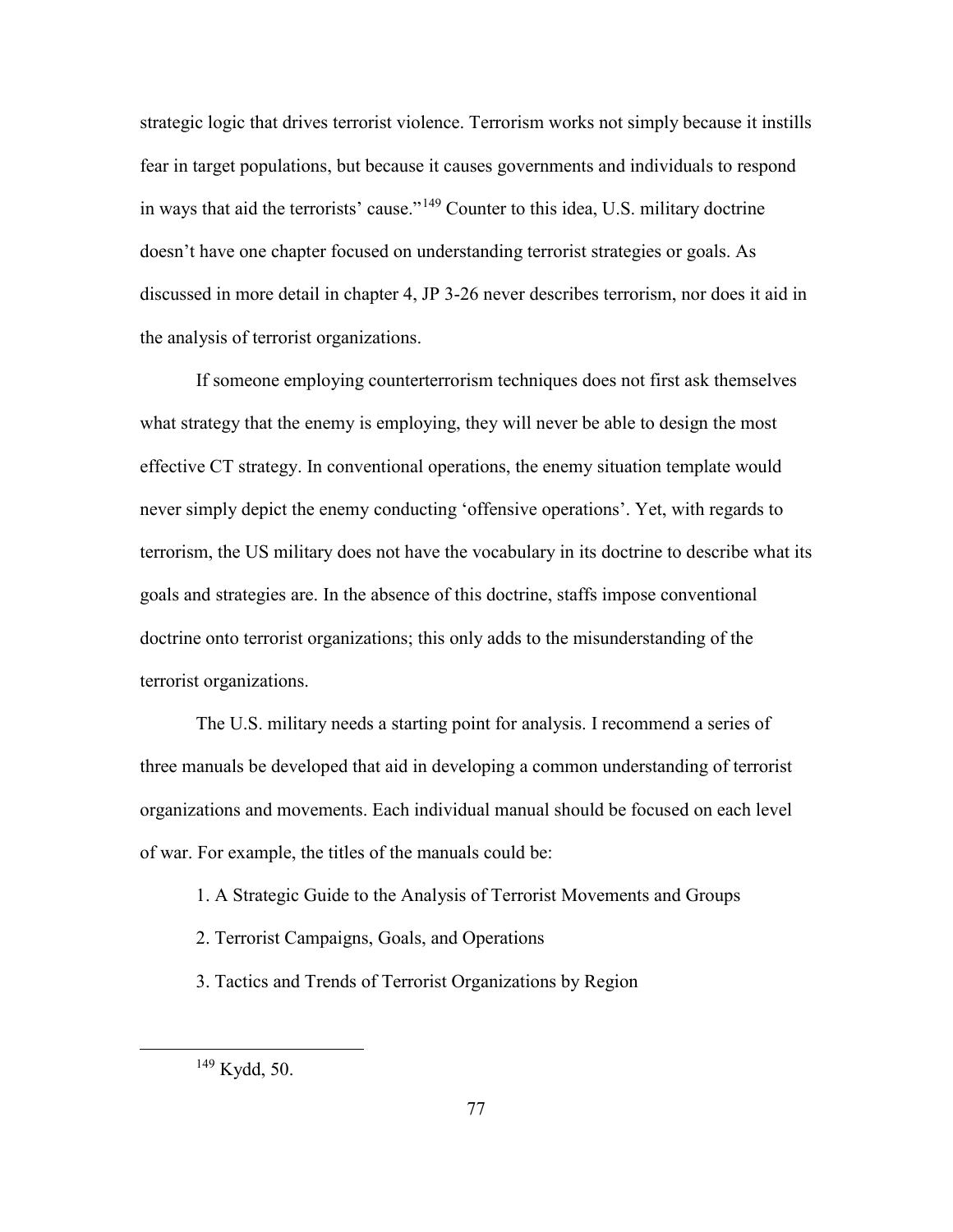Secondly, I recommend that the U.S. military institutionalize the decapitation of terrorist/insurgent leaders as a weapon system. The capability to decapitate terrorist/insurgent leaders is vital to U.S. military's operations within irregular warfare; but in order to improve this capability, the effects need to be researched, quantified, and published. In order to institutionalize it as a weapon system, the U.S. military will need to conduct quantitative research similar to Jenna Jordan's research that was discussed earlier. After conducting qualitative analysis on that research, the product should be a guide similar to the JFIRE (multi-service tactics, techniques, and procedures for the joint application of firepower) manual. This would enable commanders to visualize the effects of this particular weapon system at the tactical, operational, and strategic levels.

Within the JFIRE manual, the risk estimate distances (which are established for each weapon system through a process of quantitative analysis) are used by a commander to visualize the effects of that weapon system. Similarly, if quantitative data was given for the use of decapitation as a weapon system, then commanders and staffs would have a common understanding of the effects of that weapon system depending on the age, size, and type of threat organization that it is being employed against. This would help commanders visualize and understand when decapitation strikes are likely to be effective, and when other measures or additional mitigation of those strikes is necessary.

Depicted below are three tables presented in Jordan's findings that show the relationship between the age, size, and type of terrorist organizations and the effect of decapitation on those organizations. By conducting quantitative analysis on qualitative research such as this, the U.S. military could create a guide that aids commanders and staffs in maximizing this weapon system's effectiveness.

78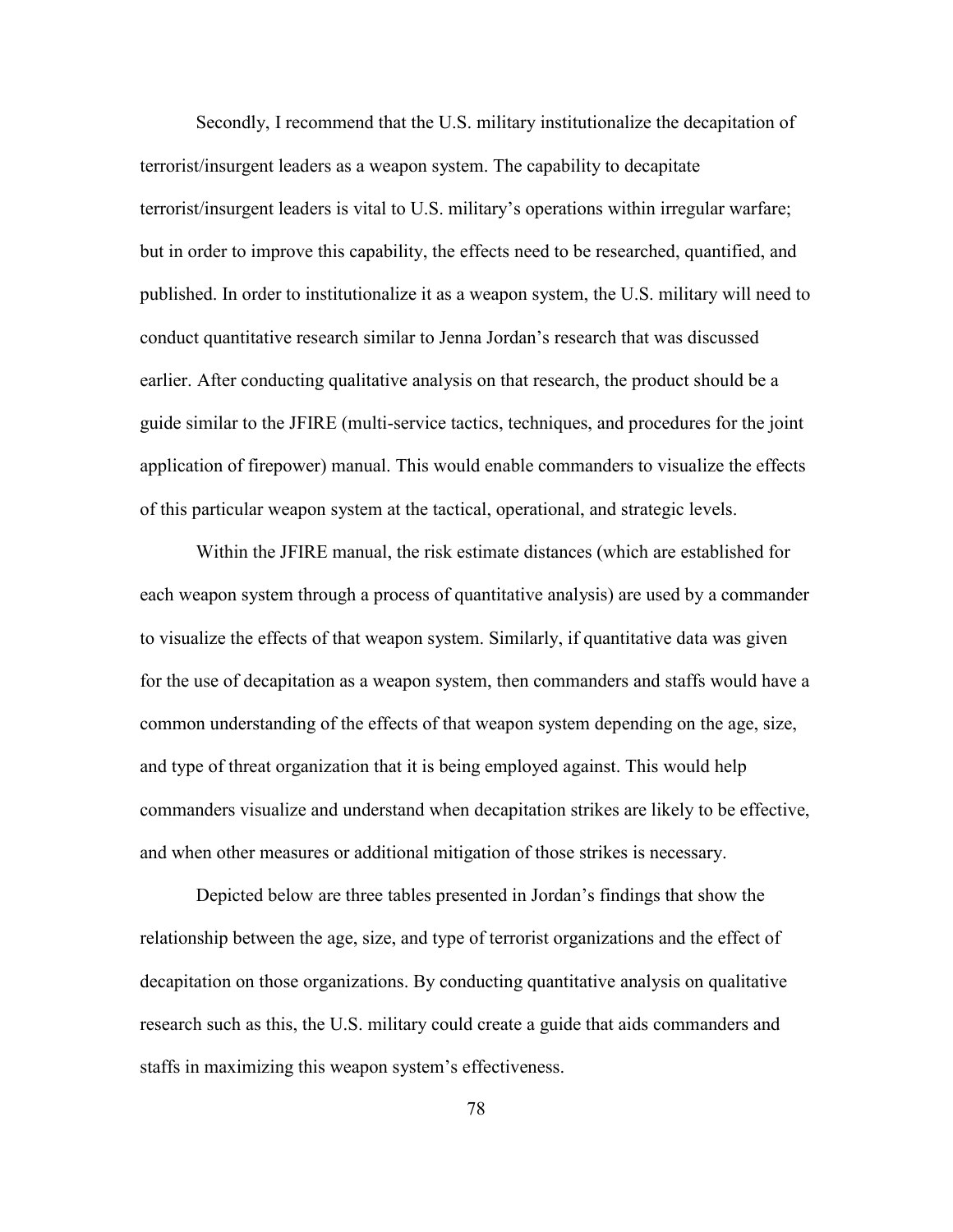|                                | $0 - 10$  | $11 - 20$ | $21 - 30$ | $31 - 40$ | $41 - 50$ | $50+$    |
|--------------------------------|-----------|-----------|-----------|-----------|-----------|----------|
|                                | vears     | vears     | Years     | Years     | vears     | Years    |
| Rate of Collapse for           | 28        | 16        | 5.        | 13.33%    | 0         | 0        |
| Decapitated Groups             | 80.00%    | 66.67%    | 31.25%    |           | $0.00\%$  | $0.00\%$ |
| Rate of Collapse for           | 29        | 11        | 6         | 3         | $\Omega$  | 0        |
| Non-Decapitated Groups         | 87.88%    | 73.33%    | 50.00%    | 37.50%    | $0.00\%$  | $0.00\%$ |
| Marginal Value of Decapitation | $-7.00\%$ | $-6.66%$  | $-18.75%$ | $-24.17%$ | N/A       | N/A      |

Table 3. Marginal Value of Leadership Decapitation by Terrorist Group Age

*Source*: Jenna Jordan, *When Heads Roll: Assessing the Effectiveness of Leadership Decapitation* (Abingdon, UK: Taylor and Francis Group, 2009), 746.

Table 4. Marginal Value of Leadership Decapitation by Terrorist Group Size

|                                                   | $0 - 25$     | 26-100       | 101–500      | members members members members | 500-1,000 1001-5,000<br>members | $5,000+$<br>members |
|---------------------------------------------------|--------------|--------------|--------------|---------------------------------|---------------------------------|---------------------|
| Rate of Collapse for<br>Decapitated Groups        | 10<br>76.92% | 12<br>85.71% | 12<br>50.00% | 2<br>25.00%                     | 5<br>33.33%                     | 9<br>47.37%         |
| Rate of Collapse for<br>Non-Decapitated<br>Groups | 3<br>75.00%  | 6<br>75.00%  | 5<br>45.45%  | 5.<br>71.43%                    | 9<br>69.23%                     | 70.00%              |
| Marginal Value of<br>Decapitation                 | $+1.92%$     | $+10.71%$    | $+4.55%$     | $-46.43\%$                      | $-35.90\%$                      | $-22.63%$           |

*Source*: Jenna Jordan, *When Heads Roll: Assessing the Effectiveness of Leadership Decapitation* (Abingdon, UK: Taylor and Francis Group, 2009), 747.

Table 5. Marginal Value of Leadership Decapitation by Terrorist Group Type

|                                   | Non-      |         | Non-     |           | ideological Ideological Separatist Separatist Nonreligious Religious |          |
|-----------------------------------|-----------|---------|----------|-----------|----------------------------------------------------------------------|----------|
| Rate of Collapse for              | 12        | 39      | 38       | 13        | 42                                                                   | 4        |
| Decapitated Groups                | 28.57%    | 72.22%  | 64.41%   | 35.14%    | 64.38%                                                               | 17.39%   |
| Rate of Collapse for              | 22        | 27      | 28       | 21        | 45                                                                   | 4        |
| Non-Decapitated<br>Groups         | 59.46%    | 79.41%  | 71.79%   | 65.62%    | 76.27%                                                               | 33.33%   |
| Marginal Value of<br>Decapitation | $-30.89%$ | $-719%$ | $-7.38%$ | $-30.48%$ | $-11.89%$                                                            | $-15.95$ |

*Source*: Jenna Jordan, *When Heads Roll: Assessing the Effectiveness of Leadership Decapitation* (Abingdon, UK: Taylor and Francis Group, 2009), 748.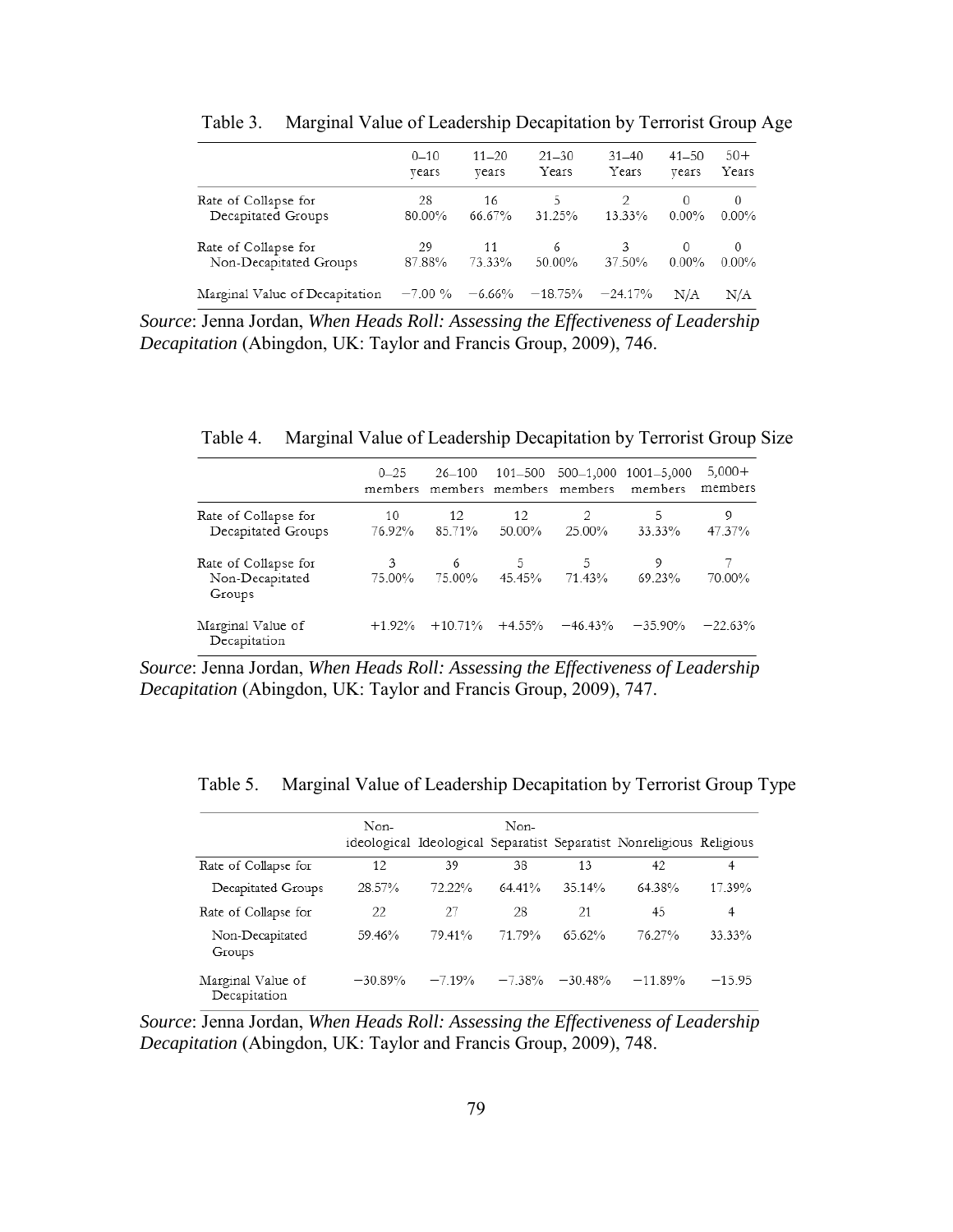#### Opposing Points of View

Some may argue that the 'hybrid threat' is the enemy doctrine that I'm recommending. This is not the case. First, the hybrid threat described in ADRP 3-0 is a capabilities based enemy and not ideological in nature; meaning that it is simply a combination of conventional and irregular forces, state and non-state actors, and weapons ranging from small arms to weapons of mass destruction. In all of its possible combinations, the hybrid threat spans the entire spectrum of warfare and is far too broad to foster the vision of future war that Williamson Murry argued as being key for innovation during an interwar period.<sup>[150](#page-88-0)</sup> Furthermore, the hybrid threat doesn't have doctrine, it is simply described in various publications in varying degrees of detail. The closest that the hybrid threat comes to having doctrine is in the Decisive Action Training Environment (DATE) scenario publication, but this is a 779 page document that enables different organizations to choose different enemy capabilities that they want to fight against during an exercise.<sup>151</sup> In short, the hybrid threat that is depicted in the DATE publication is notional and is used for training purposes; the U.S. military needs doctrine describing terrorist movements and organizations that is written for operational purposes. The new terrorist doctrine that I'm recommending would not replace the hybrid threat model for training purposes; it instead would serve to create a common understanding within the U.S. military, aid in the analysis of terrorist organizations, and to create unity of effort throughout DOD.

 $150$  Murray, 406.

<span id="page-88-1"></span><span id="page-88-0"></span><sup>151</sup>TRADOC G2, *Decisive Action Training Environment Version 2.0* (Ft. Leavenworth, KS: CTID, 2011).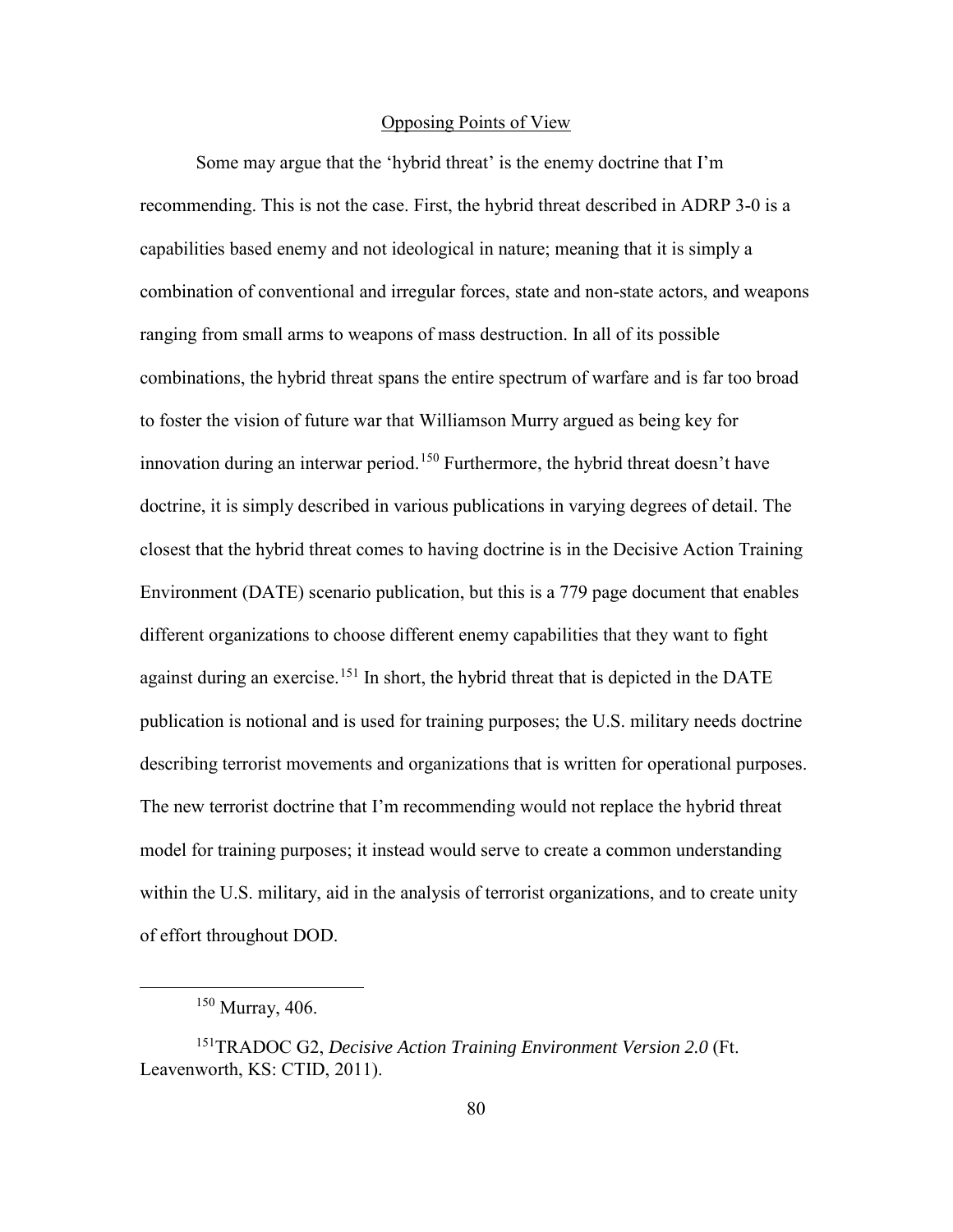Some may also argue that the Salafist-jihadi threat is far too complex and evolving to have a narrowly defined doctrine. First, the doctrine that I'm calling for shouldn't be narrowly defined or narrowly focused on the Salafist-jihadi threat. It should be a doctrinal template for terrorist organizations and movements, not just the Salafistjihadi threat. The first two manuals (*A Strategic Guide to the Analysis of Terrorist Movements and Groups* and *Terrorist Campaigns, Goals, and Operations*), should focus at the strategic and operational levels of war respectively. These manuals should be grounded in the historical context of terrorism and provide insight into the modern day Salafist-jihadi threat as applicable. Only the third manual (*Tactics and Trends of Terrorist Organizations by Region*) should be focused specifically on the Salafist-jihadi threat.

Regarding the third manual, each individual group is different which should force the manual to focus on the similarities and common trends between the different regionally based groups. Together, this doctrine will enable analyst from different staff sections across the U.S. military to have a framework to understand the problem and to communicate to the commands that they support in a way that is clearly understood. It will also provide a framework to ask the right questions to ensure that a greater depth of understanding is achieved before courses of action are developed and executed.

# Summary

How can the U.S. military degrade individual Salafist-jihadi groups without giving energy to the global Salafist-jihadi movement? The U.S. military has to be quicker to innovate and adapt against the current threat. The U.S. military supremacy within conventional warfare can never be compromised and this thesis does not advocate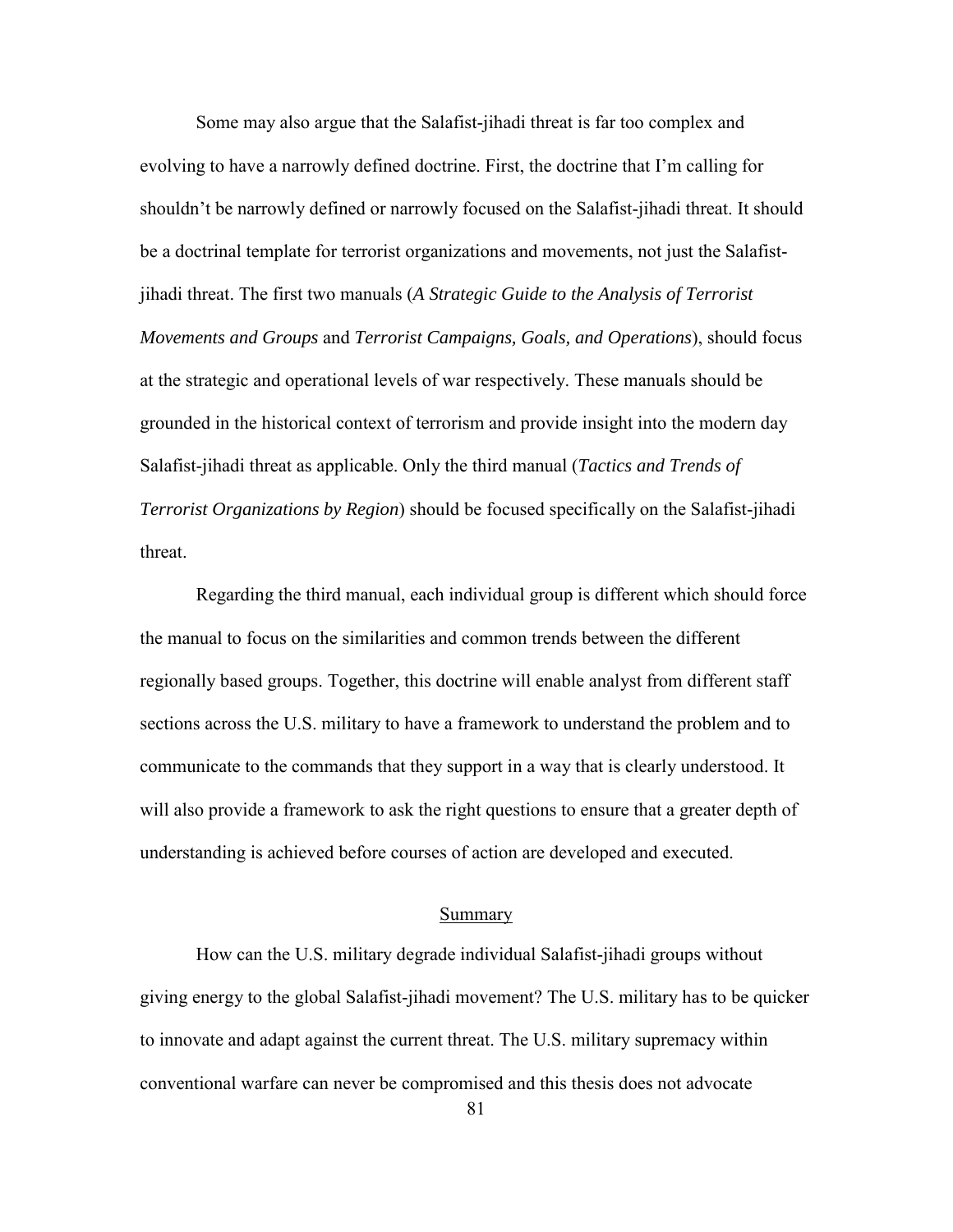degrading the ability to decisively defeat conventional forces; however, being effective against irregular warfare threats and conventional threats is not an either/or decision. The U.S. military can make important changes to its doctrine, organization, strategies, and capabilities that do not degrade its conventional capabilities. To do so, the U.S. military cannot innovate against al Qaeda, Boko Haram, ISIS, or any of the other sixty individual Salafist-jihadi organizations because they are too short lived and too dynamic to facilitate innovation. Nor can the U.S. military innovate against the DATE scenario publications because the enemy found within the DATE scenario is notional and designed to facilitate training, not innovation. However, the U.S. military could do a far better job of innovating against the movement itself.

To do so, the U.S. military needs to weigh in on describing the threat and how the threat is conducting operations at each level of war. This will enable agencies within the USG to have a common understanding of the threat and achieve the unified effort that is needed in executing the whole-of-government approach. The Joint Capabilities Integration and Development System (JCIDS) process needs between 2-5 years to identify a capability gap, design a solution, fund that solution, and implement that solution. This means that the U.S. military needs to create a shared understanding of the threat that will build enough consensus to see a change through this 2-5 year JCIDS process. It is time that the U.S. military establishes the framework, or at least the starting point, for creating a shared understanding of this complex problem.

82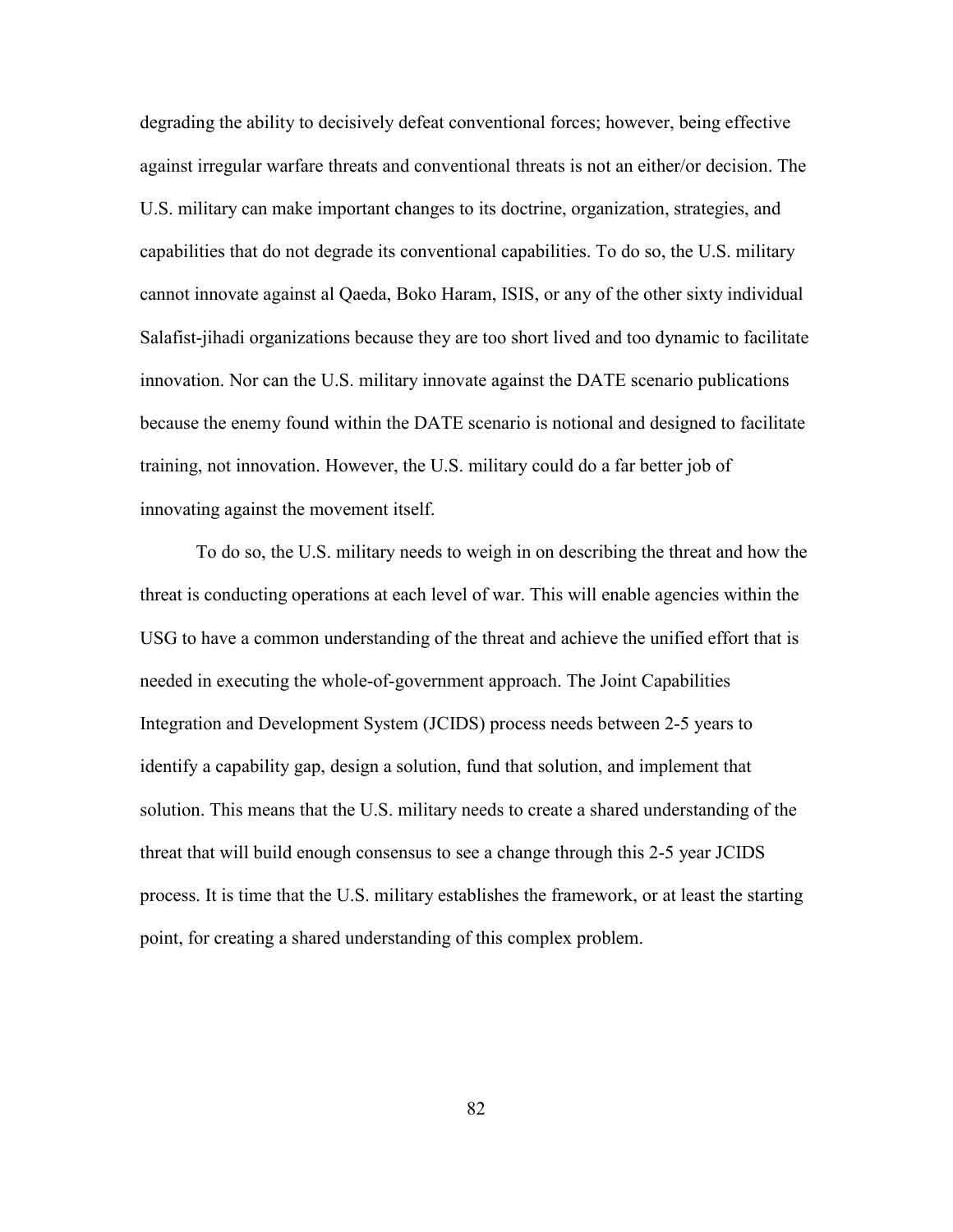As of today, 1 May 2015, the U.S. military and coalition partners have suffered 8,285 deaths and 52,312 casualties in Iraq and Afghanistan.<sup>[152](#page-91-0)</sup> Whether the lives of these brave Soldiers were given for a worthy cause is not a question that is mine, or any other Soldier's, to ask; when our country sends us to fight, we go fight. The question that I continue to ask myself is whether we are learning and adapting fast enough to prevent the unnecessary loss of life in future conflicts. This is the question that sparked my research into this subject and after concluding my research, I fear that the U.S. military will be too slow to adapt. Without creating a shared understanding of the enemy, how can the U.S. military create the necessary change in a force of half a million Soldiers?

Even without a clear understanding of the threat, the U.S. military will continue to move forward. But depending on its orientation, forward may not be the correct direction to go. The question is whether the U.S. military has a framework established to provide a common understanding of the complex threat that it currently faces. Without first establishing this common understanding the U.S. military will continue to be slow in achieving the consensus needed in adapting to the Salafist-jihadi threat. Instead of adapting, the U.S. military will fall back on what it knows best; the use of conventional military force. However, in the war against violent extremism, conventional military force will continue to be counterproductive in degrading the Salafist-jihadi movement.

<span id="page-91-0"></span><sup>&</sup>lt;sup>152</sup> Cable News Network (CNN), "Home and Away: Iraq and Afghanistan War Casualties," accessed 1 May 2015, http://www.cnn.com/SPECIALS/ war.casualties/index.html.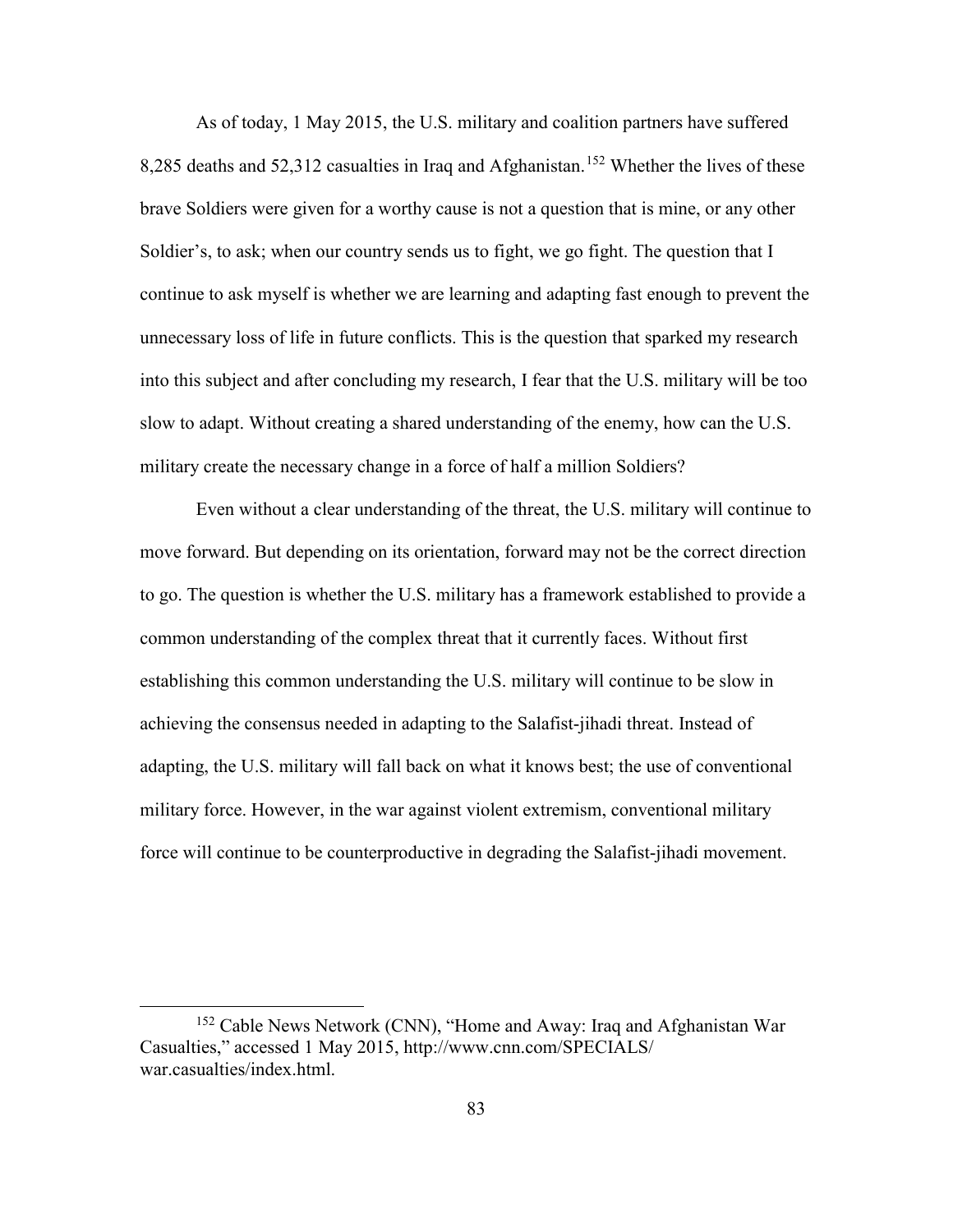#### BIBLIOGRAPHY

- Bjorgo, Tore, ed. *Root Causes of Terrorism: Myths, Realities and the Way Forward.* Abingdon, UK: Taylor and Francis Group, 2005.
- Bos, Nathan. *Human Factors Considerations of Undergrounds in Insurgencies.* Fort Bragg, NC: U.S. Army Special Operations Command, 2013.
- Cable News Network (CNN). "Home and Away: Iraq and Afghanistan War Casualties." Accessed 1 May 2015, http://www.cnn.com/SPECIALS/war.casualties/ index.html.
- Chairman, Joint Chiefs of Staff. *National Military Strategic Plan for the War on Terrorism.* Washington, DC: Chairman of the Joint Chiefs of Staff, 2006.
- Clausewitz, Carl Von. *On War.* Edited and Translated by Howard and Paret. Princeton, NJ: Princeton University Press, 1976.
- Conger, Jay. "Toward a Behavioral Taxonomy of Charismatic Leadership in Organizational Settings." *The Academy of Management Review* 12 (1987): 637- 647.
- Creswell, John. *Qualitative Inquiry and Research Design: Choosing Among Five Traditions.* Thousand Oaks, CA: Sage Publications, 1998.
- Department of Homeland Security. *Prevent Terrorism and Enhance Security*. 2 October 2010. Accessed 14 April 2015. http://www.dhs.gov/prevent-terrorism-andenhance-security.
- Department of the Army. TRADOC Reg 25-26, *Preparing and Publishing U.S. Army TRADOC Publications*. Fort Monroe, VA: TRADOC, 2008.
- Eikmeier, Dale. "Modernizing the Center of Gravity Concept–So it Works." In *Addressing the FOG of COG.* edited by Celestino Perez. 133-164. Fort Leavenworth, KS: Combat Studies Institute Press, 2012.
- Glaser, Barney. *The Discovery of Grounded Theory: Strategies for Qualitative Research.* New Brunswick, NJ: Aldine Transaction Publishers, 1967.
- Globalization 101. "What is Globalization." Accessed 12 April 2015. www.globalization101.org/what-is-globalization/.
- Gompert, David. *Heads We Win: The Cognitive Side of Counterinsurgency (COIN).* Santa Monica, CA: RAND Corporation, 2007.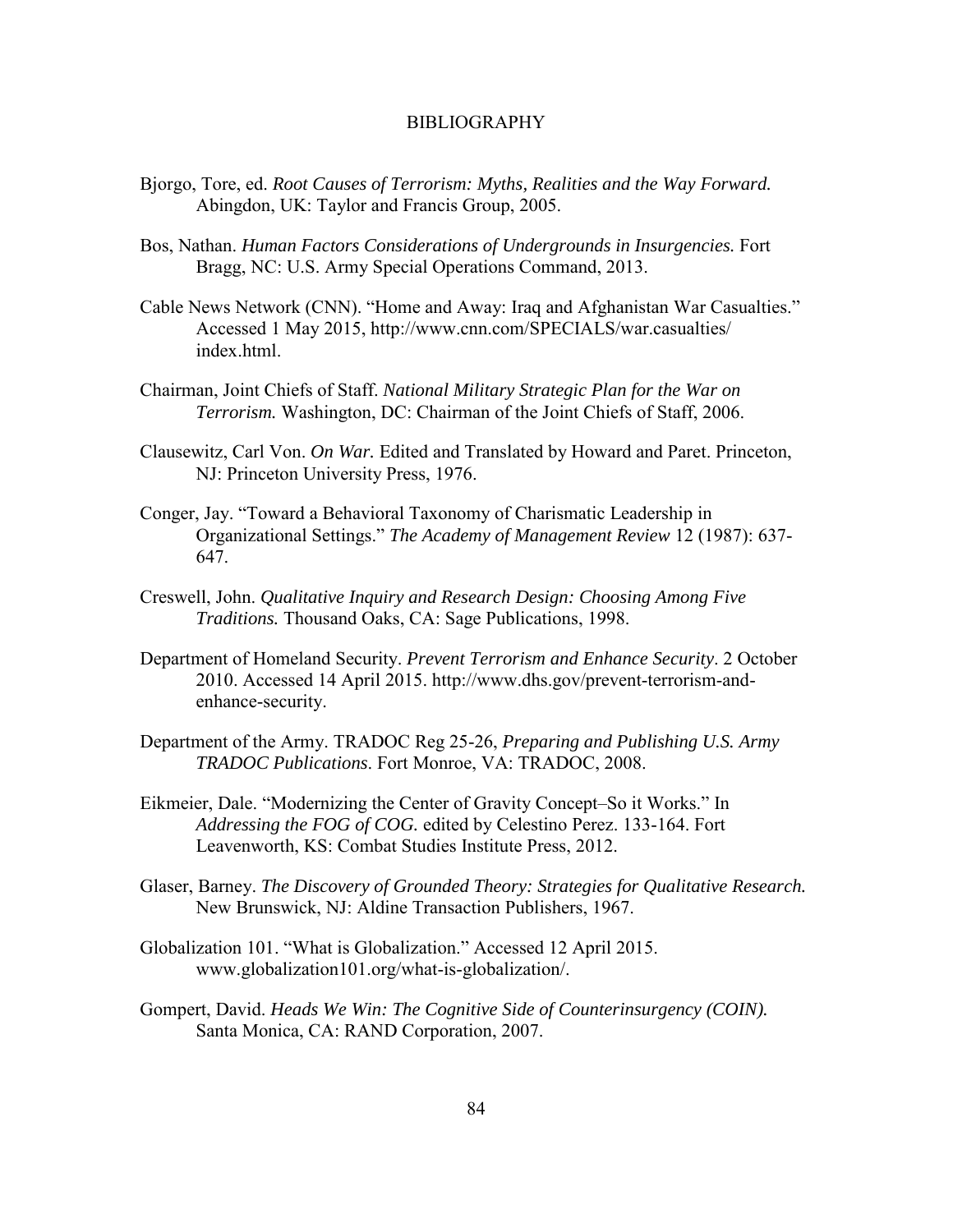- Headquarters Department of the Army. Field Manual (FM) 100-2-1*, The Soviet Army: Operations and Tactics.* Washington, DC: Headquarters Department of the Army, 1984.
- ———. Field Manual (FM) 1-02*, Terms and Military Symbols.* Washington, DC: Headquarters Department of the Army, 2004.
- Hoffer, Eric. *The True Believer: Thoughts on the Nature of Mass Movements.* New York, NY: Harper Collins Publishing, 2010.
- Islamic State of Iraq and Syria (ISIS). "In the Words of the Enemy." *Dabiq* Issue 1. 2014.
- ———. "In the Words of the Enemy." *Dabiq* Issue 2. 2014.
- ———. "In the Words of the Enemy." *Dabiq* Issue 3. 2014.
- ———. "In the Words of the Enemy." *Dabiq* Issue 4. 2014.
- ———. "In the Words of the Enemy." *Dabiq* Issue 5. 2014.
- ———. "In the Words of the Enemy." *Dabiq* Issue 6. 2015.
- ———. "In the Words of the Enemy." *Dabiq* Issue 7. 2015.
- ———. "In the Words of the Enemy." *Dabiq* Issue 8. 2015.
- Joint Chiefs of Staff. Joint Publication (JP) 3-07.2*, Antiterrorism*. Washington, DC: Joint Chiefs of Staff, 2006.
	- ———. Joint Publication (JP) 1-02, *Dictionary of Military and Associate Terms.* Washington, DC: Joint Chiefs of Staff, 2010.
	- ———. Joint Publication (JP) 5-0*, Joint Operation Planning.* Washington, DC: Joint Chiefs of Staff, 2011.
- ———. Joint Publication (JP) 3-24*, Counterinsurgency.* Washington, DC: Joint Chiefs of Staff, 2013.
- ———. Joint Publication (JP) 3-26*, Counterterrorism.* Washington, DC: Joint Chiefs of Staff, 2014.
- Jones, Seth. *A Persistent Threat: The Evolution of Salfi and other Jihad Movements.* Santa Monica, CA: RAND Corporation, 2014.
- Jordan, Jenna. *When Heads Roll: Assessing the Effectiveness of Leadership Decapitation.* Abingdon, UK: Taylor and Francis Group, 2009.
- Kilcullen, David. *Counterinsurgency.* Oxford: Oxford University Press, 2010.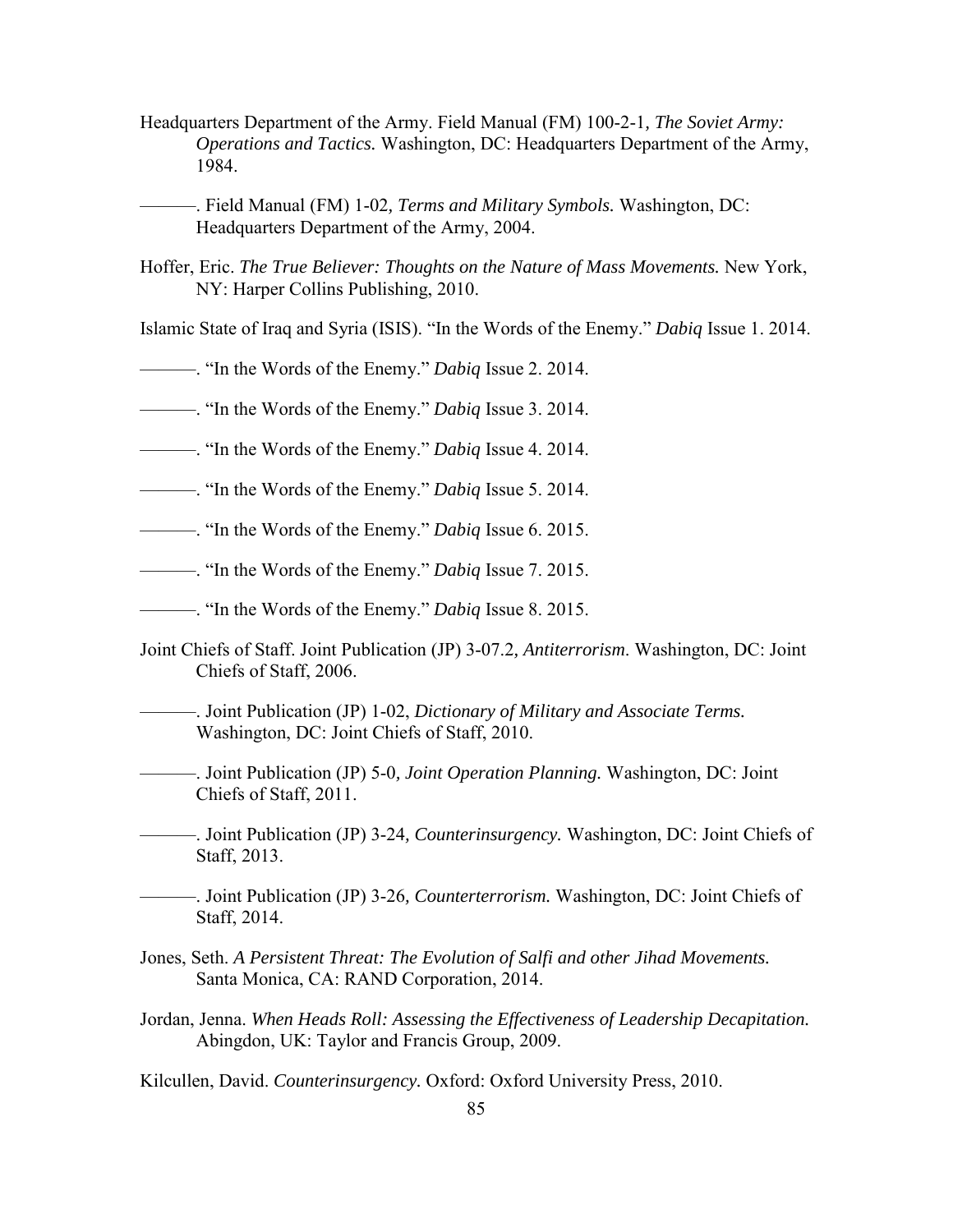- Klug, Jonathan. "Behind the Mosaic: Insurgent Centers of Gravity and Counterinsurgency*.*" In *Addressing the FOG of COG*, edited by Celestino Perez, 1-32. Fort Leavenworth, KS: Combat Studies Institute Press, 2012.
- Kotter, John. *Leading Change.* Cambridge, MA: Harvard Business Review Press, 2012.
- Kydd, Andrew. "The Strategies of Terrorism." *International Security* 31, no. 1 (2006): 49-80.
- Melton, Stephen. "Center of Gravity Analysis–the Black Hole of Army Doctrine*.*" In *Addressing the FOG of COG*, edited by Celestino Perez, 81-100. Fort Leavenworth, KS: Combat Studies Institute Press, 2012.
- Merriam, Sharan. *Qualitative Research and Case Study Applications in Education.* San Francisco, CA: John Wiley and Sons, 1998.
- Murray, Williamson. *Military Innovation in the Interwar Period.* Cambridge, England: Cambridge University Press, 1998.
- Neumann, Peter. *The New Jihadism a Global Snapshot.* London: ICSR, 2014.
- Obama, Barack. *National Security Strategy.* Washington, DC: The White House, 2015.
- Olsen, Matthew. *Extremism and Sectarianism in Syria, Iraq, and Lebanon, Hearing before the Senate Foreign Relations Committee*, 6 March 2014, 113th Cong., 2nd sess. Accessed 6 January 2015. http://www.nctc.gov/docs/20140306\_SFR ExtremismSectarianism\_Syria\_Iraq\_Lebanon.pdf.
- Post, Jerrold. *Terrorist Psycho-Logic: Terrorist Behavior as a Product of Psychological Forces.* Cambridge, England: Cambridge University Press, 1990.
- Rapoport, David. "The Four Waves of Modern Terrorism," *Anthropoetics* 8, no. 1 (2002): Accessed 12 February 2015. http://www.anthropoetics.ucla.edu/ ap0801/terror.htm.
- Richardson, Clare. *Relative Deprivation Theory in Terrorism: A Study of Higher Education and Unemployment as Predictors of Terrorism.* New York, NY: New York University, 2011.
- Strange, Joe. *Centers of Gravity and Critical Vulnerabilities: Perspectives on Warfighting, No. 4.* Quantico, VA: Marine Corps University, 1997.
- Sutalan, Zeynep. *The Causes of Terrorism, Organizational and Psychological Aspects of Terrorism.* Washington, DC: IOS Press, 2008.
- Tompkins, Paul. *Human Factor Considerations of Undergrounds in Insurgencies.* Fort Bragg, NC: The United States Special Operations Command, 2013.